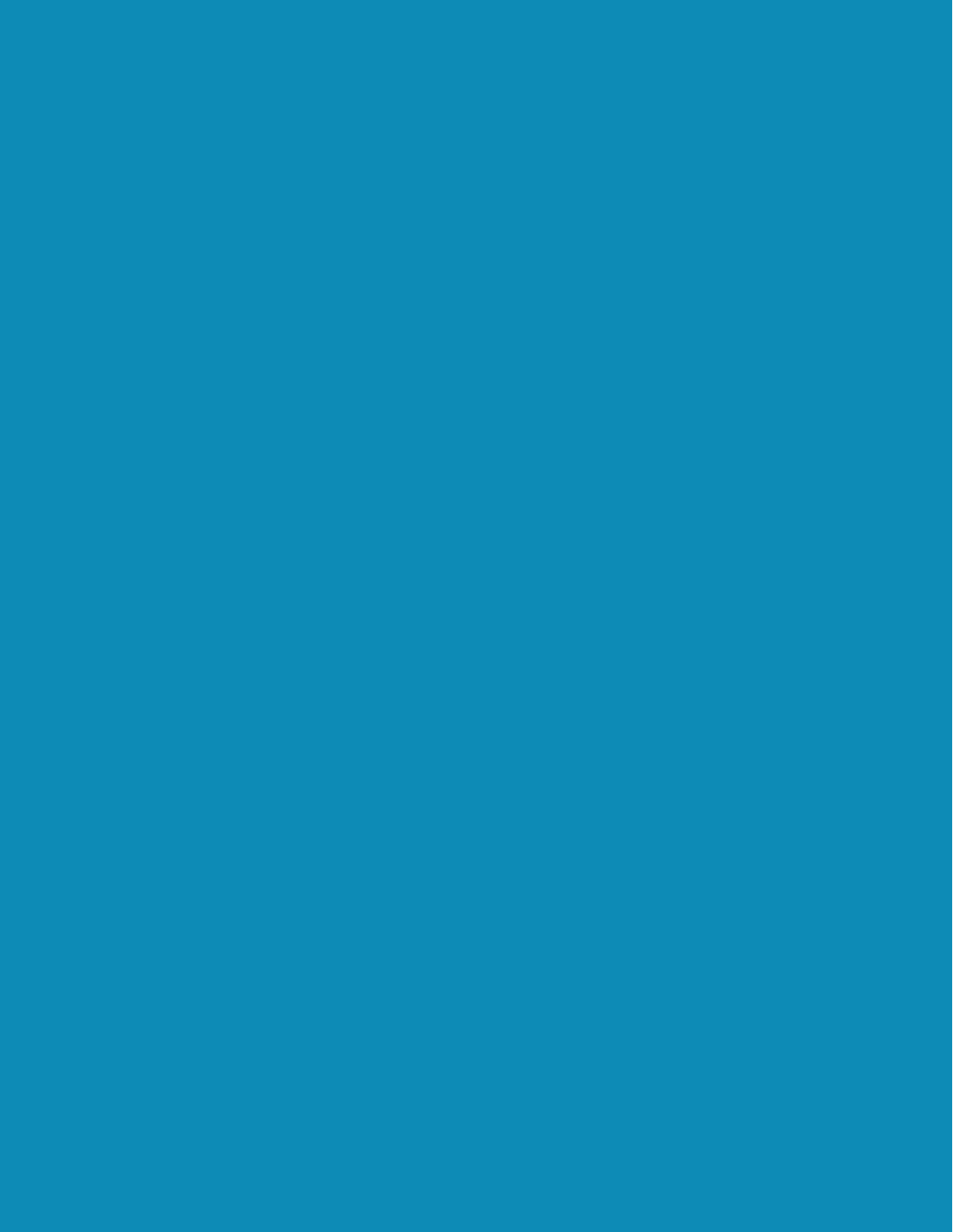# Derech HaTeva

### A Journal of Torah and Science

A Publication of Stern College for Women Yeshiva University

Volume 16 2011 - 2012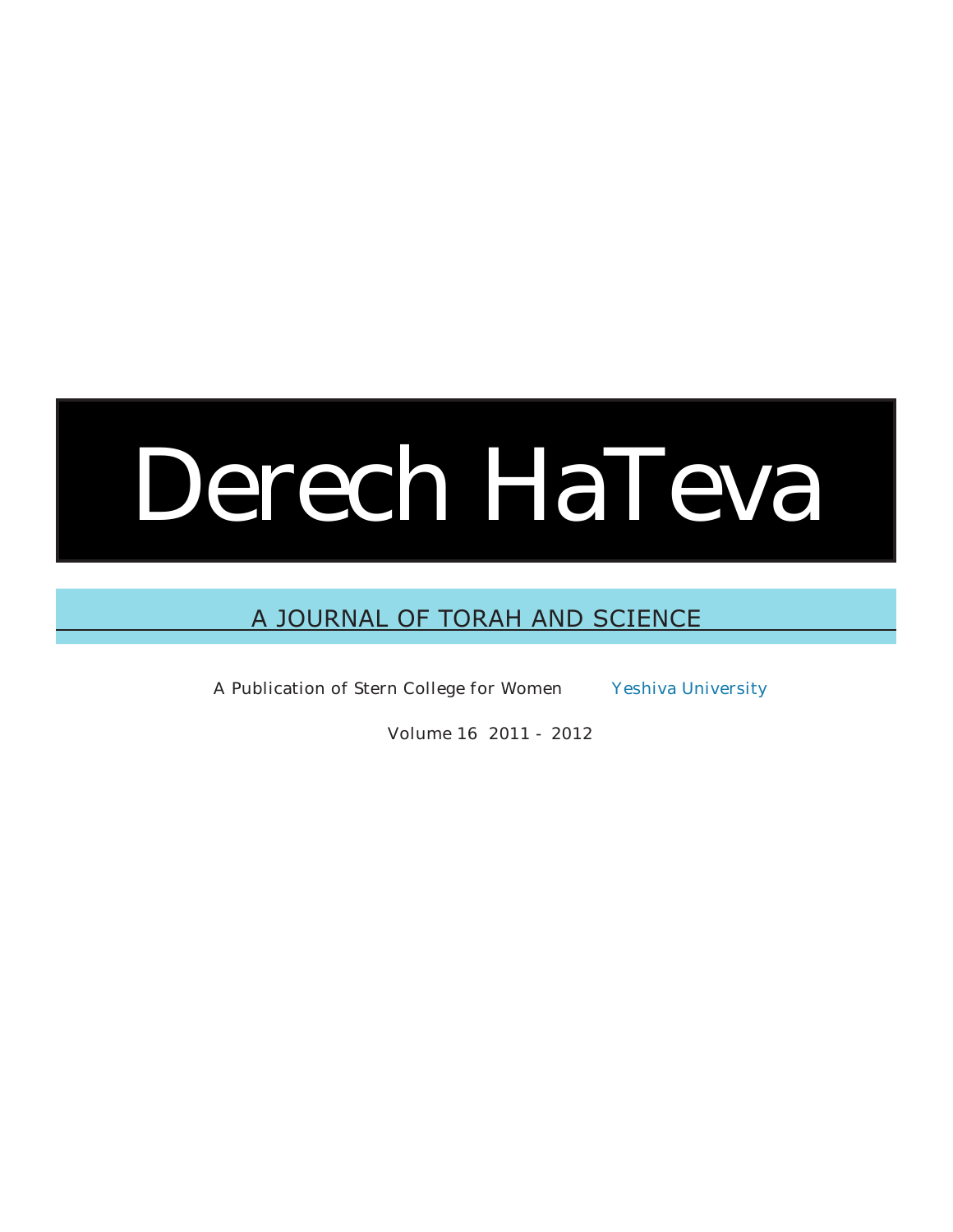### **STAFF**

EDITORS-IN-CHIEF: Kate Rosenblatt Rose Snyder

Helen Unger

COVER DESIGN: Nicole C. Moskowitz

LAYOUT: Ann Levenson

Printing: Advanced Copy Center Brooklyn, NY 11230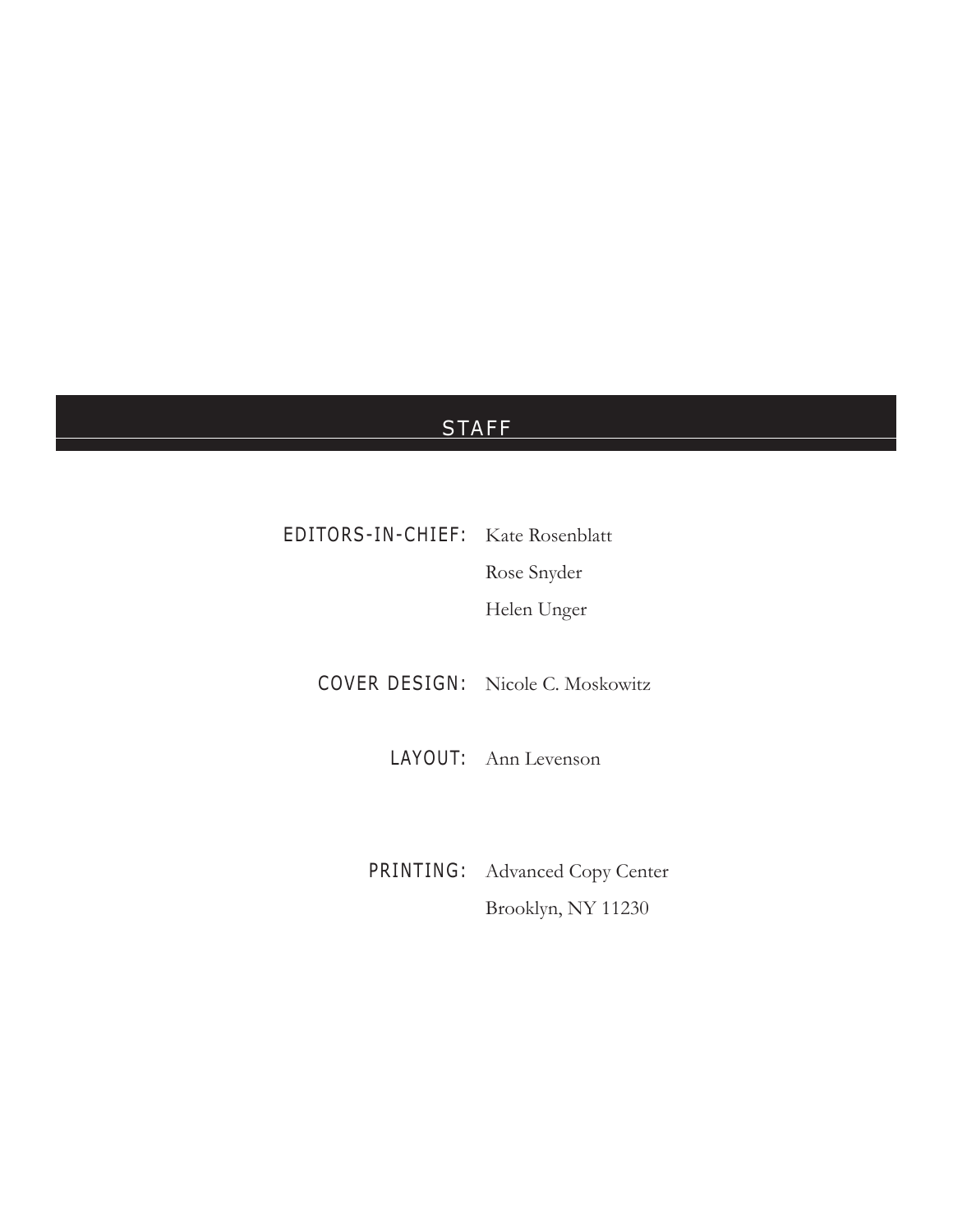### DEDICATION & ACKNOWLEDGEMENTS

### Dedication

We dedicate this sixteenth volume of *Derech HaTeva: a Journal of Torah and Science* to Gilad Shalit, who was returned from captivity to his home in Israel. Gilad Shalit, an Israeli soldier serving in the IDF, was captured inside Israel by Hamas militants on June 25, 2006 in a cross-border raid near Gaza. After being held in captivity for five years, he was released on October 18, 2011, the sixth day of the holiday *Sukkot*, *z'man simchateinu*. The miracle of his return and the immense joy that it has brought *Am Yisrael* provides strength and inspiration for us to appreciate G-d's miracles, both big and small.

### Acknowledgements

We would like to thank Dr. Babich for his immeasurable help in bringing this volume to print. His unyielding dedication to this publication and to the Biology Department at Stern College has enabled his students to develop and deepen their passion for *Torah U'Madda*.

Kate Rosenblatt Rose Snyder Helen Unger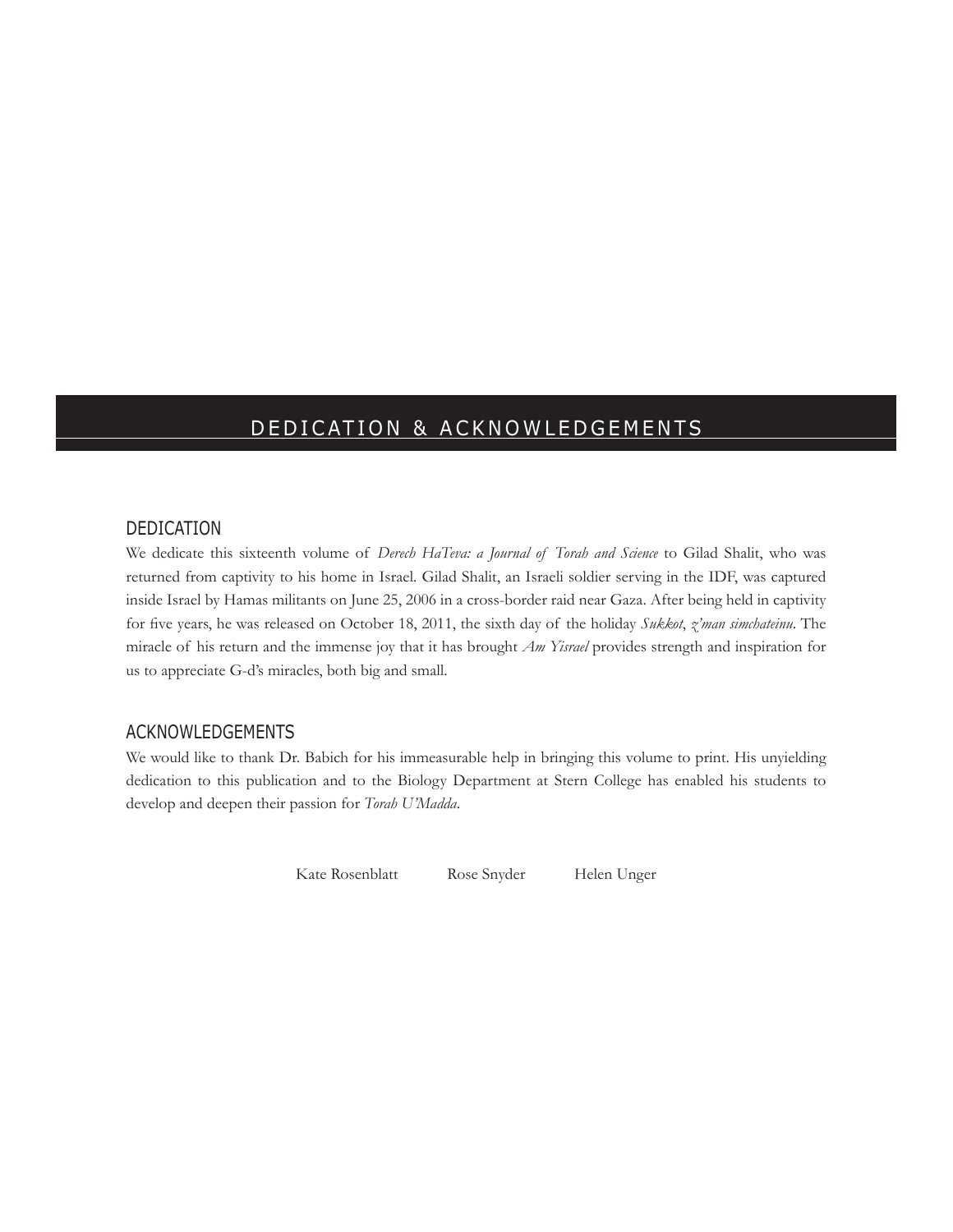### PASUK

| אחינו כל בית ישראל          | As for our brethren, the entire House of Israel |  |
|-----------------------------|-------------------------------------------------|--|
| הנתונים בצרה ובשביה         | Who still remain in distress and captivity,     |  |
| העומדים בין בים ובין ביבשה, | Whether on sea or on land,                      |  |
| המקום ירחם עליהם            | May G-d have compassion on them,                |  |
| ויוציאם מצרה לרוחה          | And bring them from distress to relief,         |  |
| ומאפלה לאורה                | From darkness to light,                         |  |
| ומשעבוד לגאולה              | From servitude to redemption,                   |  |
| השתא בעגלא ובזמן קריב       | At this moment, speedily, very soon;            |  |
| ונאמר: אמן.                 | And let us say Amen.                            |  |

-Weekday Prayer Service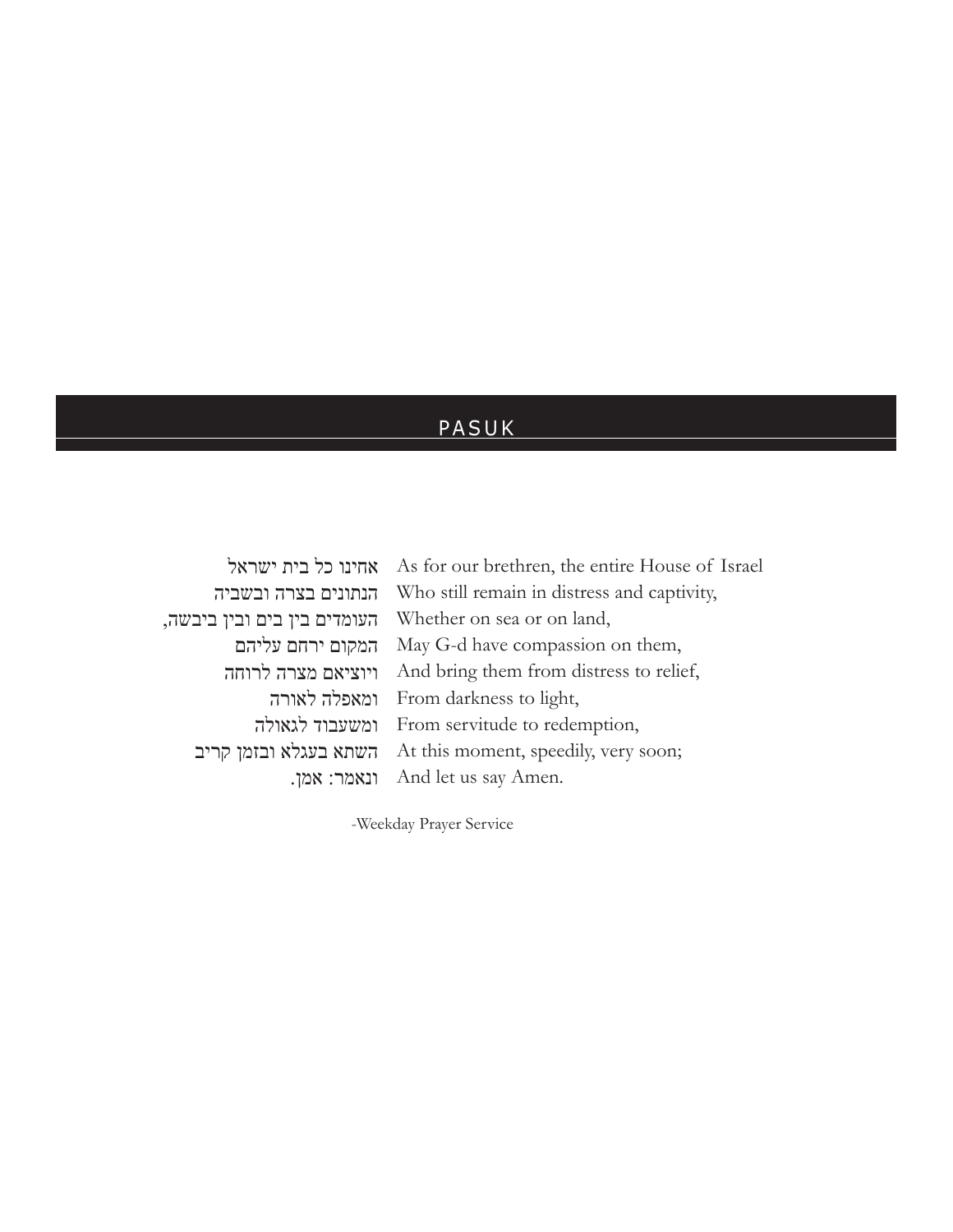## TABLE OF CONTENTS

|                           |                        | Geulah Ben-David • 9 • Healing the Unborn: Fetal Surgery and Halakha               |
|---------------------------|------------------------|------------------------------------------------------------------------------------|
| Rebecca Benhaghnazar      | $\bullet$ 11 $\bullet$ | A Royal Disease: Can A Hemophiliac be Circumcised?                                 |
| Ayelet Bersson • 13 •     |                        | A Runner's "Quick Fix": Medical Splenectomies in the Torah                         |
|                           |                        | Tehilla Brander • 15 • Fate to Destiny: The BRCA Gene and the Jewish Community     |
| Batya Edelman             |                        | • 18 • Vampires and Werewolves                                                     |
| Deborah Farber • 21 •     |                        | Music to My Ears: A Scientific Elucidation of Kol Isha                             |
| Shifra Glasner • 23 •     |                        | Familial Dysautonomia and its Dental Manifestations                                |
| Michelle Haimowitz • 26 • |                        | Gender Assignment: A Delicate Matter                                               |
| Ilana Ickow • 28 •        |                        | Small Storms, Big Effects                                                          |
| Jennifer Lazaros          | $\bullet$ 30 $\bullet$ | Taharat Hamishpacha: Its Potential Impact on Fertility                             |
| Rikah Lerer • 34 •        |                        | Modern Miracles: Surgery in Talmudic Times                                         |
| Aliza Loshinsky           | $\bullet$ 38 $\bullet$ | Well-Dressed or Ill-Dressed: The Health Risks and Benefits of Modest Attire        |
| Miri Mandelbaum • 41 •    |                        | A Blessing for Health                                                              |
| Hannah Marmor             | • 43 •                 | Medical Marijuana: Where does Judaism Stand?                                       |
| Nicole C. Moskowitz       | • 46 •                 | The Davidic Harp: An Aeolian Awakening                                             |
| Dahlia Pasik              | • 49 •                 | Short and Sweet? Not Necessarily                                                   |
| Kate Rosenblatt           | • 51 •                 | David Versus Goliath: A Rocky Tale                                                 |
| Samantha Selesny          | $\bullet$ 57 $\bullet$ | Salt and Pepper: Significant Medical and Biblical Contributions                    |
| Rose Snyder               | $\bullet$ 60 $\bullet$ | Man as Guardian: Environmental Issues in Tanakh and Talmud                         |
|                           |                        | Chana Stern • 63 • Plague 3: More Than Just Head Lice                              |
|                           |                        | Rebecca Tabaroki • 65 • An Everlasting Impression: Insights on Tattoos and Judaism |
| Rena Thomas               |                        | • 67 • Beneath the Surface of the Heart                                            |
| Yocheved Tirschwell       | $\bullet$ 70 $\bullet$ | "Left" out of the Temple Service? A Halachic Discussion on Left-Handedness         |
| Helen Unger               | $\bullet$ 73 $\bullet$ | From Rachel to Michal: Maternal Mortality in Tanach                                |
| Gabrielle Weinberg        | $\bullet$ 75 $\bullet$ | How is Death Defined? A Focus on Brain Death                                       |
| Anna Weinstein            | • 78 •                 | Her Sister's Keeper                                                                |
| Temima Wildman            | $\bullet$ 81 $\bullet$ | The Tay-Sachs Mutation: An Advantage for Carriers?                                 |
| Bella Wolf                | • 84 •                 | Eli's Eyes                                                                         |
| Harvey Babich, Ph.D       | • 86 •                 | Plagues 7 to 10                                                                    |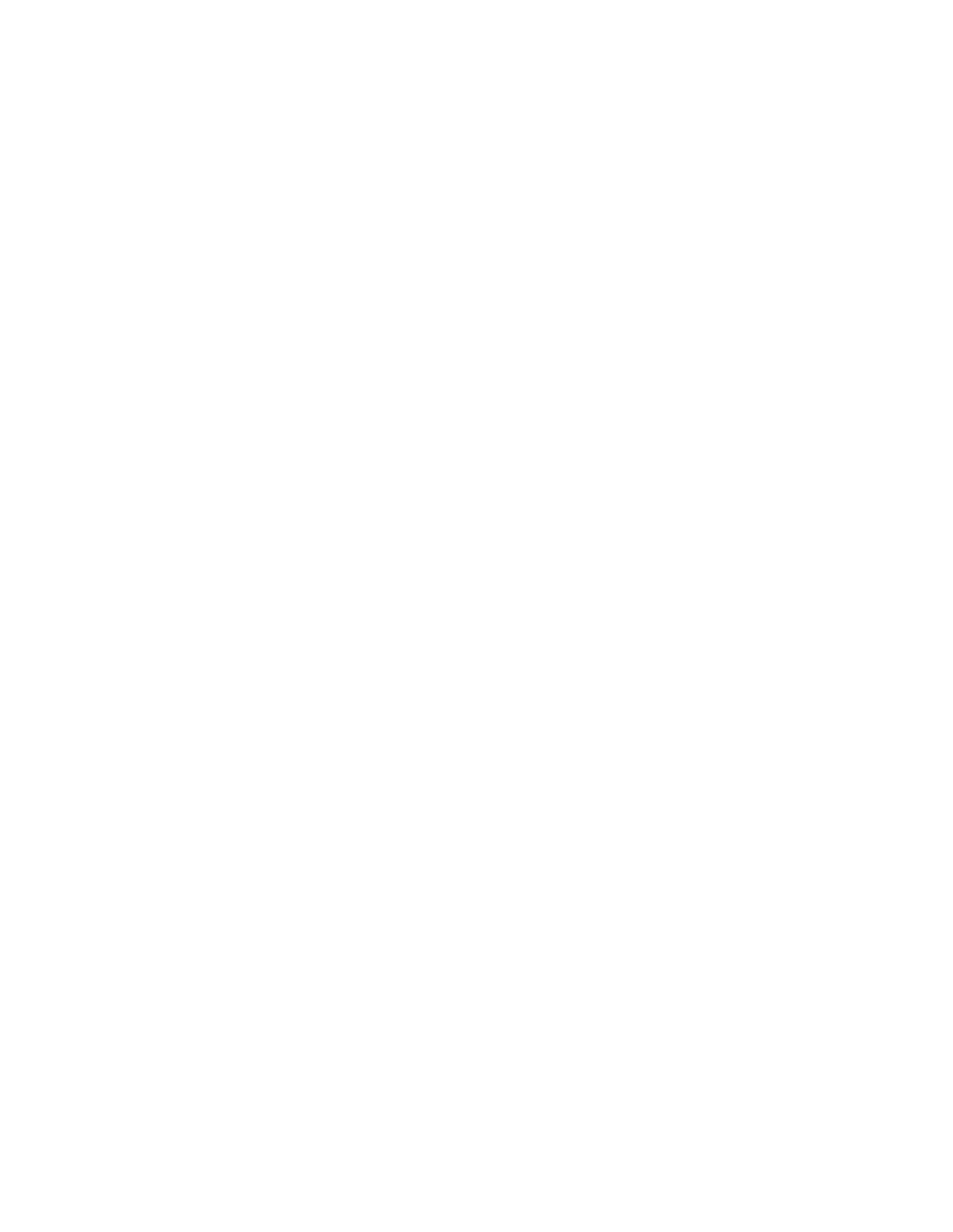# H E A LING THE UNBORN: FETAL SURGERY AND Ha l ak h a

### Geulah Ben-David

etal surgery is a controversial procedure in the treatment of fetal abnormalities. A fetus's ability to regrow organ tissue in the womb is remarkable and, as such, fetal surgery can correct *in utero* an otherwise fatal disease. In its current stage of development, however, fetal surgery is clinically experimental and regarded as an invasive treatment. Furthermore, the ethical dilemmas surrounding fetal surgery are relatively new and have yet to be investigated thoroughly. Moral debates surrounding this topic question when personhood begins and if a mother should sacrifice her own life for her unborn child. *Halakha* resolves this conflict by recognizing that the fetus is a part of its mother and is not her equal until birth. When the fetus puts the life of the mother at risk, the *halakhic* perspective is that until birth, the mother's life takes precedence over that of her fetus. In this article I explain topics surrounding fetal surgery, an issue that has risen from advances in biotechnology. Fetal surgery has proven effective in specific cases, for example, in the treatment of spina bifida, clinically described as myelomeningocele. In such cases, the consent of both parents, doctor, and rabbi must be practically weighed to determine whether the benefits outweigh the risks. F etal surgery is a controversial procedure in the treatment and how much should a mother be permitted to sacrifice for her of fetal abnormalities. A fetus's ability to regrow organ unborn child. These questions have yet t

Fetal surgery includes a range of *in utero* procedures used to treat birth defects in fetuses. Prenatal operations, enabled by the diagnostic ability of the ultrasound, are both risky and rewarding [1]. Fetal surgery is perceived as a last resort and is still considered new and experimental. Some of the defects that may be treated include severe spina bifida, serious heart defects, and bladder blockages. Although it has been acknowledged that to obtain favorable results some of these abnormalities are better treated *in utero*, currently available techniques must be improved to achieve better clinical effectiveness.

The underlying idea is that surgical intervention on the fetus is designed to fix pathologies that would be too advanced once the baby is born. There are noted surgeries which have been performed successfully and which have provided new hope to otherwise fatal birth defects. However, this comes with the risks of pre-term labor and possible harm to the mother's womb [2]. This raises ethical dilemmas questioning at which point does life begin

unborn child. These questions have yet to be answered.

Man's creation "in the image of God" confers infinite value on every innocent human life and renders its destruction a capital offense.

### The underlying idea is that surgical intervention on the fetus is designed to fix pathologies that would be too advanced once the baby is born.

Fetal surgery challenges our perspective on when life begins. At what point can full membership to the human community be accorded to a developing fetus? There are three basic opinions to consider regarding the status of an embryo and, later, a fetus. The first opinion is that personhood begins at the moment of fertilization. Another opinion is that the status of a human is acquired in a progressive manner during pregnancy and is completely achieved at birth. Some share the opinion that personhood relies on properties that relate to the functional level of the human brain, specifically cognitive and emotional infrastructures. According to this view, personhood begins when the nervous system has a significantly developed infrastructure. During pregnancy, the fetal brain achieves this during the third trimester. Accordingly, it can be concluded that a fetus should be treated with the appropriate respect that would be designated for a fetus, although not with that expected for a person [3].

Because fetal surgery is presently at a very experimental stage, its risk outweighs any other consideration. The only case in which fetal surgery might currently spark controversy is in a *halahkic* sense regarding the treatment of spina bifida. The clinical research in treating spina bifida with fetal surgery has produced significant outcomes, making fetal surgery a viable treatment option . Nevertheless, understanding the implications of *in utero* surgery is a good place to start.

The *halakhic* perspective, based mostly upon Biblical and Tal-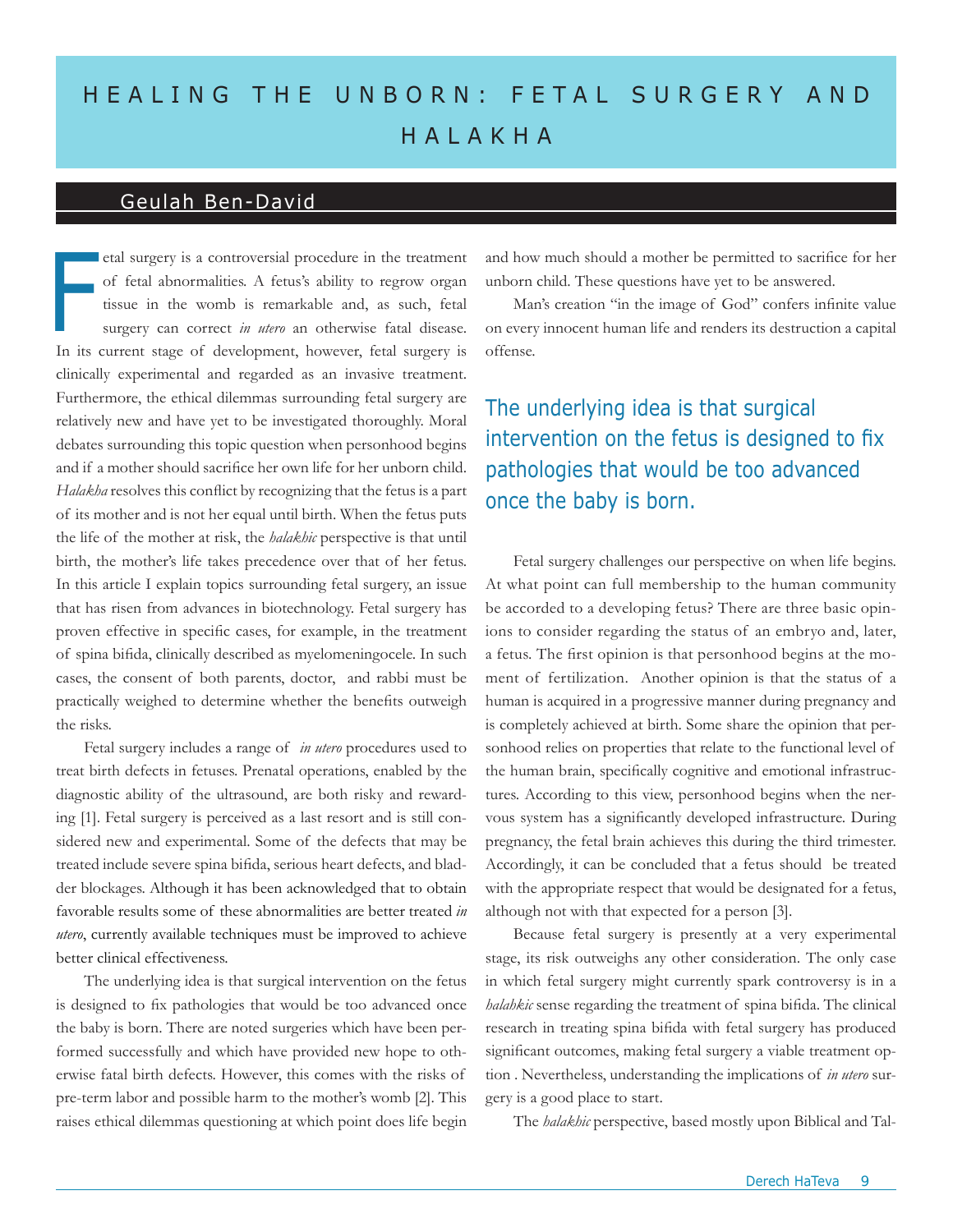mudic law, is that the status of a human is only acquired in a progressive manner during fetal development and not at the point of fertilization. Some *halakhic* authorities consider the fetus a part of the mother's body. Thus, if the fetus endangers the life of the mother and is viewed as a *rodef,* defined as one who "pursues" the life of another, then it should be sacrificed to save the life of the mother [4]. According to *halakha*, the status of the fetus is equal to the mother's only at birth.

Another fundamental rule of *halakha* that pertains heavily to this discussion is that one life must not be sacrificed to save another. There are, however, exceptions to this rule. During delivery, a fetus can be sacrificed to save the life of the mother. It is recorded in the *Mishna* in *Ohaloth* (7:6), "If a woman is having difficulty during childbirth, it is permissible to destroy the fetus surgically because her life comes first. If, however, the head of the fetus has already been delivered, then it is forbidden to intercede even though it may cost the life of the mother. The fetus is now an infant with the ability for an independent life. Therefore, we do not sacrifice one life to save another" [5]. Fetal surgery comes into play once we realize that turning to surgical intervention risks the mother's life for the potential to heal the unborn. This raises an additional question: if we know that the procedure has a decent chance at being successful, but is risky, how much risk can we take at the expense of the mother's life? A similar question applies if there is a poor prognosis that the procedure will be successful.

What risk, if any, are we allowed to take to save an unborn fetus?

Scientific progress has caused a need to redefine many *halakhic* understandings and perspectives. It is therefore difficult to answer these questions until these procedures produce greater clinical effectiveness, promising better outcomes for the mother and her potential child [6]. Until then, fetal surgery is a personal matter that must seriously be weighed by the mother, father, rabbi, and doctor.

Further research must be done regarding this matter in terms of how effective these procedures are and how to develop better techniques. There are distinctions between different types of fetal surgery. As such, we must recognize that obstructive uropathy or spina bifida may be abnormalities deemed necessary to correct in the womb, whereas other abnormalities would not be given the same treatment. Permitting less invasive procedures is a stepping stone until progress is made in perfecting fetal surgery as a tool for treatment of fetal abnormalities. Gradually, successful outcomes of *in utero* surgeries will hopefully increase, and the task of defining the *halakhic* and ethical implications will become a more pressing necessity. Fetal surgery is an extremely sensitive topic that should not be overlooked. It is crucial to take into consideration the autonomy of the pregnant woman with respect to the interest of her fetus [7]. The mother's selfless act can cause damage to herself, and thus, it is essential for the physician to carefully evaluate the interests of both the fetus and its mother.

#### Acknowledgements

I thank Rabbi Dr. Edward Reichman, M.D. at the Albert Einstein College of Medicine, and Montefiore Medical Center for reviewing my article and giving me constructive feedback. I also thank Dr. Harvey Babich, Ph.D., at Stern College for Women for encouraging me to write this article. Finally, I thank my parents, for without them, I could not have written this article, gone to Stern College and received an excellent education.

- [1] Simpson J.L., Greene M.F. (2011). Fetal surgery for myelomeningocele? N. Engl. J. Med. 364:1076-1077.
- [2] Adzick N.S., *et al.* (2011). A randomized trial of prenatal versus postnatal repair of myelomeningocele. N. Engl. J. Med. 364:993-1004.
- [3] Apfel H.D. (2003). Fetal intervention: *halacha*'s response to a new bioethical dilemma. J. Halacha Contem. Soc. 46:9-40.
- [4] Blazer S., Zimmer E.E., editors. (2005). The Embryo: Scientific Discovery and Medical Ethics. S. Karger, Basil, Switzerland.
- [5] Revel M., *et al.* (2004). Report of the bioethics advisory committee of the Israel Academy of Sciences and Humanities on: The use of embryonic stem cells for therapeutic research, August 2001. Assia – Jew. Med. Ethics, 4:39-54.
- [6] Halperin M. (1989). Modern perspectives on *halachah* and medicine. Assia Jew. Med. Ethics 1:11-9.
- [7] Rosner, F., *et al.* (1989). Fetal therapy and surgery: fetal rights versus maternal obligations. NYS J. Med. 89:80-4.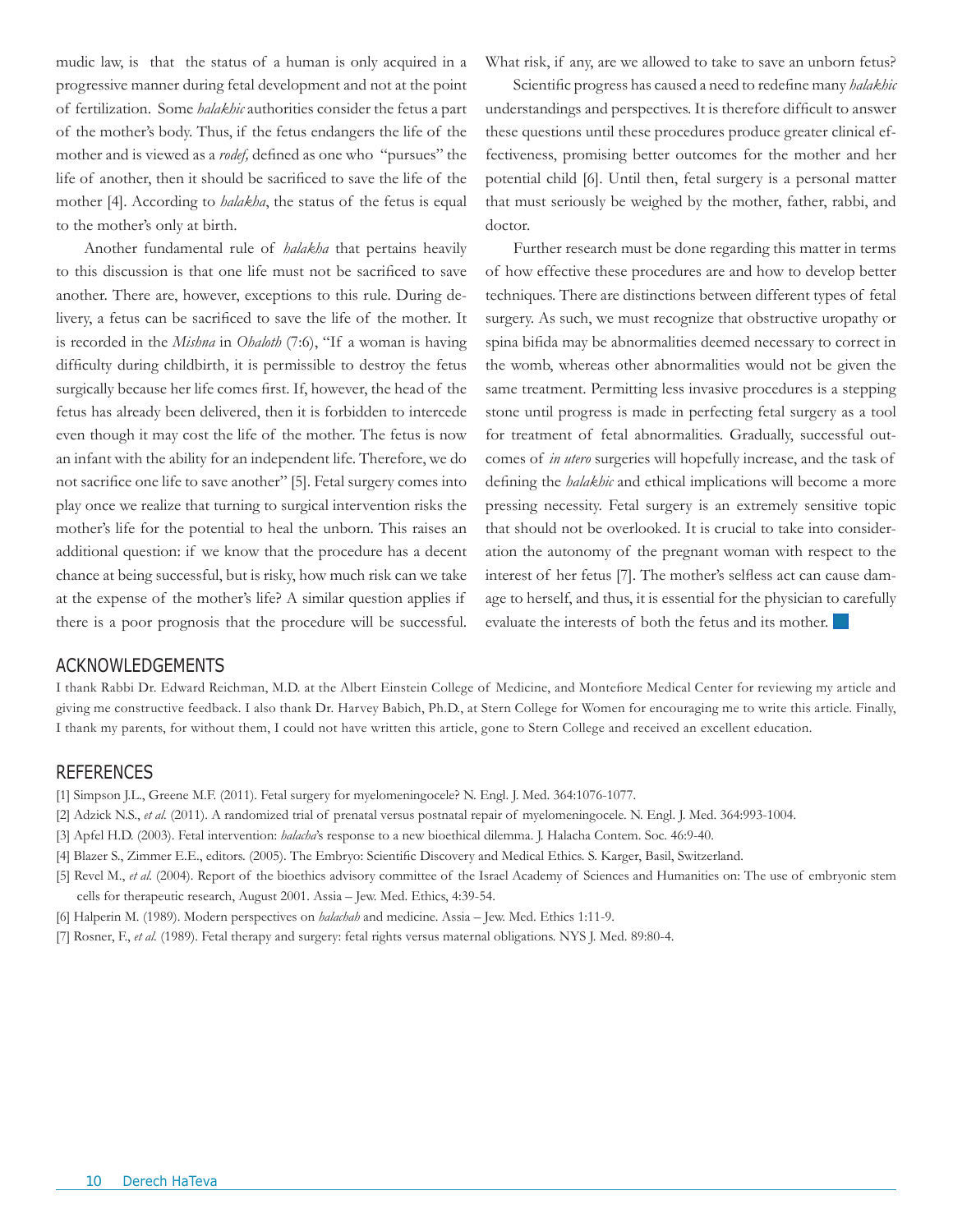# A ROYAL DISEASE: CAN A HEMOPHILIAC BE C IRCUMCISED?

### Rebecca Benhaghnazar

uring the nineteenth and twentieth centuries, European royalty suffered from a sex-linked genetic disease that prevents blood clotting, known as hemophilia. It is believed that Queen Victoria passed on the X-linked mutation to her two daughters, Princess Alice and Princess Beatrice. The disease had a calamitous effect upon the British royal family. The nineteenth century Duke of Albany, for example, slipped, fell, and died of blood loss in the year 1884. Queen Victoria's grandson, Freidrich, died from exsanguination, fatal blood loss, at the young age of two years old. Similarly, Leopold and Maurice, two other grandsons, died at the ages of thirty-two and twentythree, respectively. Many of Queen Victoria's heirs inherited the disease, and as they married into different royal families, the pathology was dubbed the "royal disease" and spread through the royal families of Britain, Spain, Russia, and Germany. Through DNA analysis on the bones of the Russian royal family it has been discovered that Russian royalty, the Romanovs, suffered from a rare subtype of the blood clotting disorder, hemophilia B [1] . D

Hemophilia is an X chromosome-linked disorder that may be inherited from either the mother or the father; however, hemophilia is nearly exclusively manifested in males. Males, said to be hemizygous, inherit one X chromosome from their mothers and thus have a single copy of all X-linked genes. Women, on the other hand, inherit two X chromosomes, giving them a "double dose" of sex-linked genes. Although the trait for hemophilia is recessive, since males inherit a Y chromosome from their father, which lacks the gene for blood clotting, they are unable to mask a deleterious gene on their X chromosome. Females may be carriers for X-linked diseases if they carry the deleterious gene on only one X chromosome, giving them a fifty percent chance of producing affected sons [2].

 As mentioned previously, hemophilia is a disorder that prevents blood from clotting normally in the event of a wound. For a hemophiliac, even a minor cut can bleed for a long period of time. When one bleeds, the body launches a series of reactions, called the coagulation cascade, to clot the blood [2]. The coagulation cascade involves proteins known as coagulation factors. One has a higher chance of bleeding when one of these coagulation factors is missing. Hemophilia A is characterized by a lack of the blood clotting factor VIII. Without sufficient factor VIII, the blood cannot clot properly to stop bleeding. Hemophilia B is characterized by a deficiency of blood clotting factor IX. Similarly to hemophilia A, one who is affected by hemophilia B lacks the ability to clot normally in order to control bleeding [3].

Evidently the scholars of the Talmud, as described by Maimonides and Rabbi Joseph Karo, recognized that hemophilia is transmitted maternally, and that it causes exsanguinations, leading to the death of the circumcised child.

Records of medical literature indicate that hemophilia was first discovered in 1803 by John Conrad Otto [3]. However, long before Otto, a passage from the Talmud conveyed that the genetics behind the sex-linked blood clotting disorder was understood. Rabbi Judah and Rabbi Simeon hold differing beliefs in the amount of repetitive events necessary to establish a pattern for the transmission of hemophilia. On the one hand, Rabbi Simeon believed one should wait after the passing of three sons who died as a consequence of circumcision in order not to circumcise the fourth child; however, Rabbi Judah believed the third child should not be circumcised. If the mother found that circumcising her first two sons resulted in their death, she should not circumcise her third son. The twelfth century Biblical commentator and physician, Maimonides, detailed in his work the *Mishneh Torah, Sefer Ahavah*, *Hilchot Milah* 1:18, that hemophilia was undoubtedly transmitted from the mother. Maimonides explained that if a woman's first son died as a result of circumcision, which "enfeebled his strength," and her second son also died as a result of circumcision, regardless of whether her second son was from her first husband or second husband, she should not circumcise her third son. Further extrapolating on Maimonides' work, Rabbi Joseph Karo explained that there are families "in which the blood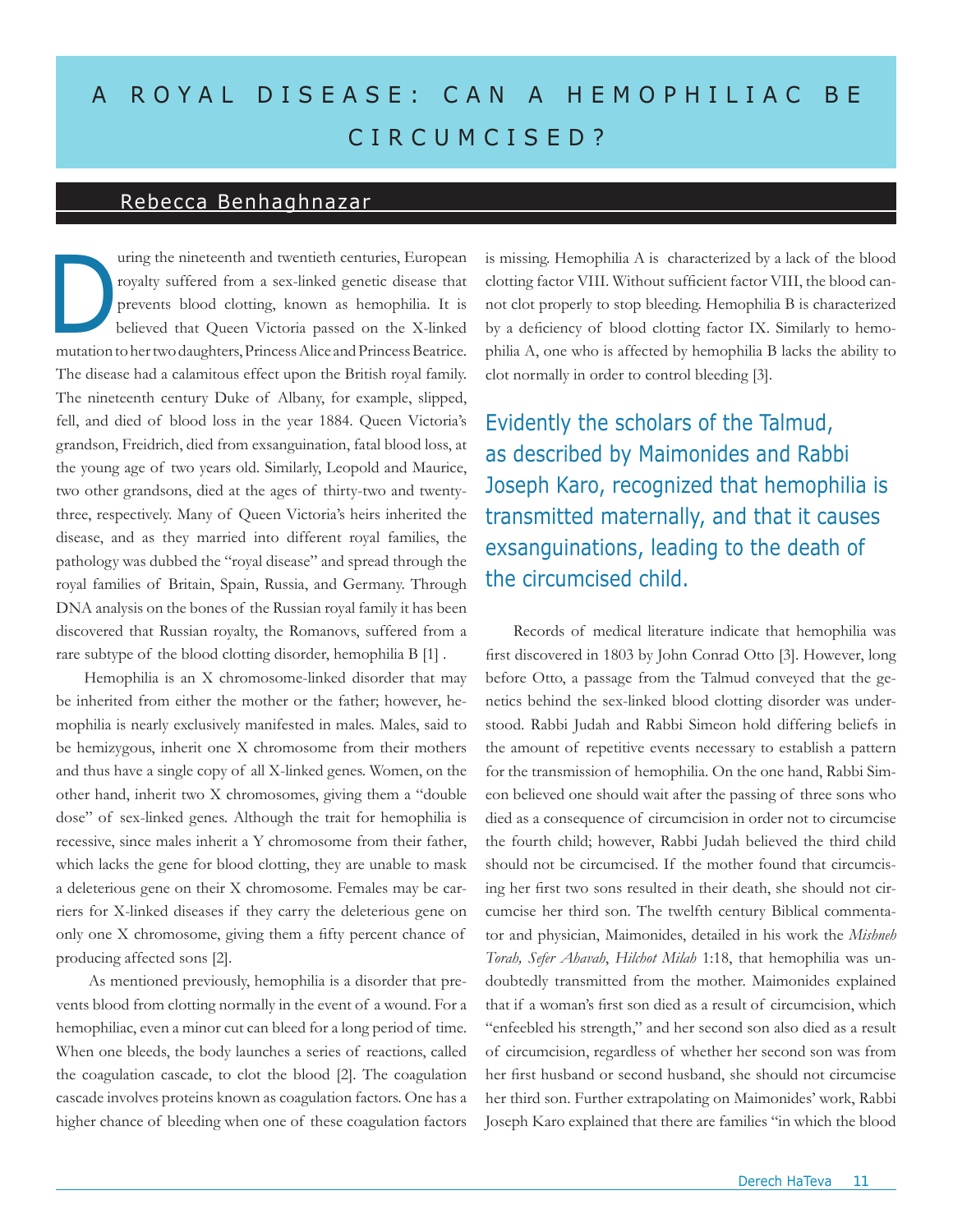is weak;" furthermore, like Maimonides, Rabbi Karo explained that the mother should not circumcise her third son in the event that her first two sons died after circumcision [5]. Evidently the scholars of the Talmud, as described by Maimonides and Rabbi Joseph Karo, recognized that hemophilia is transmitted maternally, and that it causes exsanguinations, leading to the death of the circumcised child.

 While performing surgery on hemophiliacs could pose many problems because of their inability to clot, modern medical and technological advancements have made many surgeries possible, including protocols that make it feasible to circumcise hemophiliacs. This procedure relies upon factor concentrate replacement therapy followed by continuous post-surgery replacement therapy for diverse periods of time. Haemostatic agents, substances that promote the stop of bleeding, such as fibrin glue, are used during the procedure. Fibrin glue is a topical adhesive that imitates the function of clotting factors in that it emulates last stages of coagulation. The haemostatic agent has proven to be successful in controlling bleeding in other realms of surgery, such as in neurosurgery and cardiovascular surgery. In the event that the missing clotting factor is provided to the hemophiliac baby to safely perform circumcision, some Rabbis prohibit the circumcision on the Sabbath if the missing clotting factor would have to be administered intravenously [6]. Rabbi J. David Bleich considered the aforementioned procedure; however, he also explored an alternative route in the pursuit of circumcising a hemophiliac: laser surgery. Rabbi Bleich stipulated that laser circumcision can satisfy the requirement of circumcision to be a *koah adam*, a human act, because the already existing laser rays are brought to bear upon the foreskin by a direct human act [7]. On September 5<sup>th</sup>, 1998, Judy Siegel, a writer for the Jerusalem Post, reported that a two-month-old baby of Israeli immigrants had undergone laser surgery. Dr. Shlomo Wallfish, who had initially performed laser circumcision a decade earlier, performed the laser circumcision on the young child [8].

Circumcision has been an ongoing practice for the Jews for thousands of years. Even during the midst of persecution when circumcision was forbidden, the Jewish people resorted to daring measures to ensure the continuation of the ritual. However, the *halakhic* ramifications of performing the traditional procedure on a hemophiliac have since evolved. Medicine has greatly advanced since the times of our Talmudic sages who stipulated that if hemophilia was a confirmed genetic disease in the family it should not be performed on a hemophiliac. Today, the use of haemostatic agents and laser surgery allows a hemophiliac to take part in the sanctified practice of circumcision.

### Acknowledgements

I would like to express my gratitude to Dr. Babich for his encouragement and for providing sources for this article. A special thank you to Rabbi Pilichowski for reviewing this article. Finally, I would like to extend my deepest appreciation to my dear parents and siblings for supporting me in all my endeavors.

### **REFERENCES**

[1] AAAS. Science Mag, Science Now.http://news.sciencemag.org/ (Retrieved January 23rd, 2012)

- [2] Brooker, R J.(2009). Genetics. Analysis & Principles, 3rd edition. McGraw Hill, New York, NY.
- [3] Pub Med Health. http://www.ncbi.nlm.nih.gov/pubmedhealth/PMH0001564/ (Retrieved January 22<sup>nd</sup>, 2012).

[4] *Yebamot (64b)*

- [5] Rosner, F. (1994). Hemophilia in Rabbinic Texts. J. Hist. Med. Allied Sci. 49:240-250.
- [6] Rosner, F. (2003). Encyclopedia of Jewish Medical Ethics. Feldheim Publishers. New York, NY.
- [7] Bleich, J.D. (2010). Survey of Recent Halakhic Periodical Literature: Laser Circumcision. Tradition 43:89-109.
- [8] Siegel, J. (1998). Baby Undergoes Laser Circumcision. Jerusalem Post International Edition.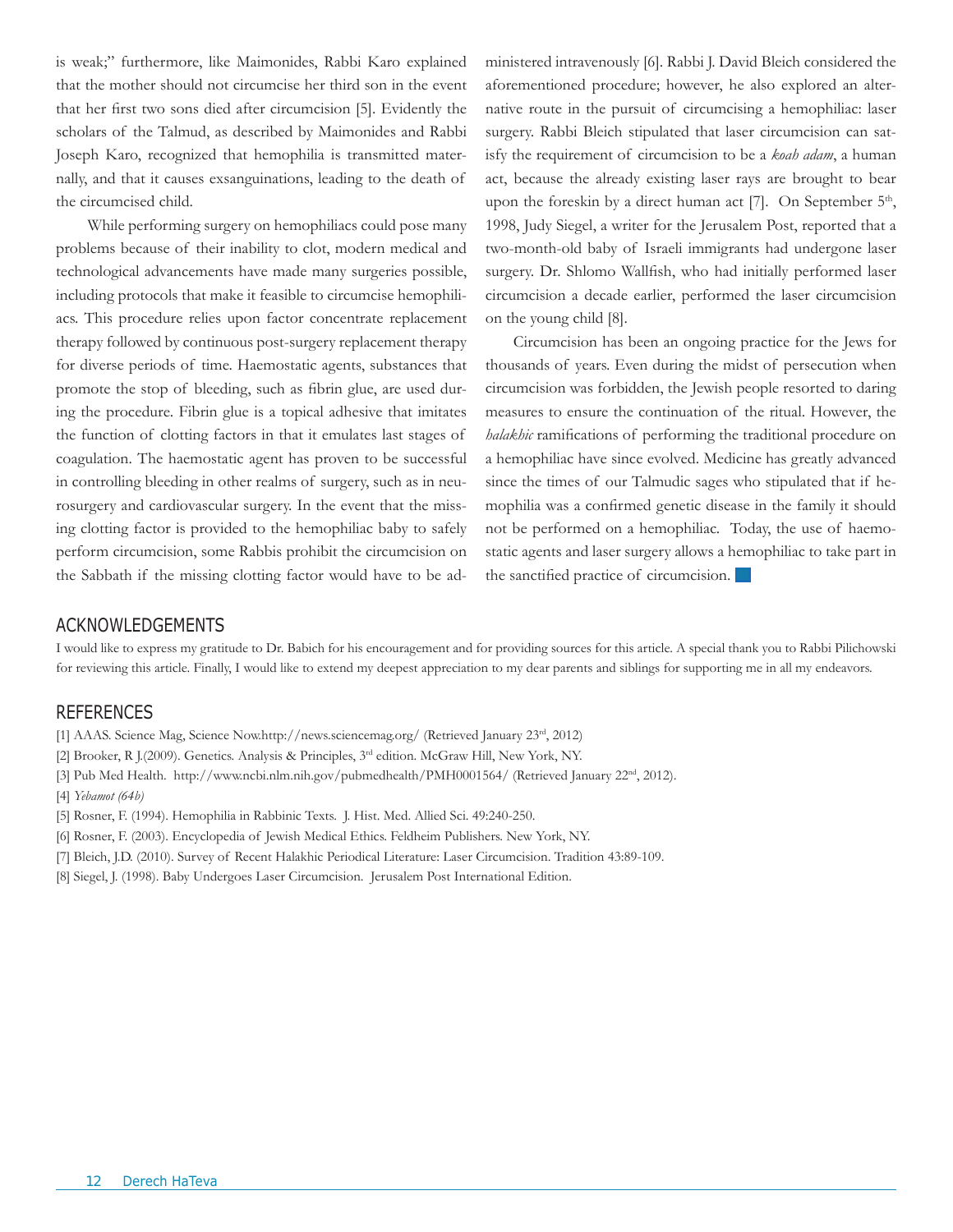# A RUNNER'S "QUICK" FIX: MEDICAL SPLENECTOMIES IN THE TORAH

### Ayelet Bersson

ompetitive runners are always looking for the newest and most effective techniques to increase their speed. Be it specific foods, special training programs, or unfortunately, certain drugs, the price for speed is never too great. This need for speed is an age-old endeavor, sought after even in biblical times. C

In the first *perek* of *Melachim Alef*, King David's health declines and his son, *Adoniya*, senses this vulnerable moment as the opportune time to seize the throne. *Adoniya* quickly gathers the Jewish nation for a coronation ceremony, riding before them in his chariot with "*chamishim ish ratzim* lifanav," "fifty men running before him" (*Melachim Alef* 1:5). The *Gemara* in *Sanhedrin* (21B) comments on this *pasuk* that these specified servants of *Adoniya*'s had their spleens surgically removed, enabling them to run faster. *Rashi* further elucidates that the spleen weighs a person down; thus, its removal causes increased speed.

As unusual as the *Gemara*'s explanation sounds, removal of the spleen to increase speed was actually a common surgical procedure throughout ancient times. In Pliny the Elder's The Natural History, a Roman encyclopedic work written around 77 AD, Pliny cites an idea that the extirpation of the spleen "renders runners more efficient" [1]. In the Greek culture as well, marathon runners often removed their spleens to increase their chances of winning competitions [2]. Furthermore, there exists an old French saying, "To run as one with his spleen out," which clearly exhibits the belief that speed is accelerated with the extirpation of one's spleen [3].

The notion that the spleen plays an inhibiting role in swiftness is not just an obsolete, archaic concept. Twentieth century German physician and scholar, Julius Preuss, followed by Fred Rosner, Yeshiva College graduate and current Assistant Dean and Professor of Medicine at Albert Einstein College of Medicine, both firmly believe the *Gemara*'s statement describing the spleen's adverse effect on speed. Preuss and Rosner both understand the *Gemara* literally, even within a scientific lens, that *Adoniya*'s physicians removed the footmen's spleens in order to increase the soldiers' speed [1, 4].

Preuss's belief that the spleen inhibits swiftness was even-

tually tested in 1922 by Jewish pharmacologist, David Macht. Macht, a professor at Johns Hopkins University, (and at Yeshiva College for a brief time), firmly believes in the synchronization of scientific discoveries with Torah and Talmudic ideas. Having read this *Gemara*, Macht decided to investigate the Talmud's claim, and devised an experiment to research the correlation between medical splenectomies and speed. He trained fifty rats to walk across a thin rope, hypothesizing that the extirpation of the spleen would increase their speed and muscle coordination. Macht then splenectomized thirty rats, leaving twenty as his controls. As hypothesized, the average time to cross the rope decreased from 6.8 seconds to 4.6 seconds, signifying a correlation between spleen removal and advanced speed and muscle integration [3].

### These specified servants of Adoniya's had their spleens surgically removed, enabling them to run faster.

While Macht's experiment attests to the ancient understanding of the spleen as an impediment to one's speed, a major pragmatic question arises. How could a complicated surgery, that had a twenty-eight percent mortality rate even in the early twentieth century, have been performed so successfully with such a high survival rate before the discovery of antibiotics and modern surgical technology [2]?

One plausible resolution to this question is in *Rambam*'s twelfth century medical writings, where he states that the dangerous splenectomies were never performed in King David's time. Instead, *Rambam* insists that *Adoniya*'s soldiers were given herbal drugs that shrunk their spleens, thereby decreasing the inhibiting weight [2].

*Rashi*'s interpretation of the *Gemara* in *Sanhedrin* (21B) might be the basis of *Rambam*'s herbal interpretation. *Rashi* explains that the soldiers were given certain drugs that enabled safe spleen removal. Unlike *Rambam*, however, *Rashi* maintains that the spleens were definitely removed, and not just atrophied. Thus the ques-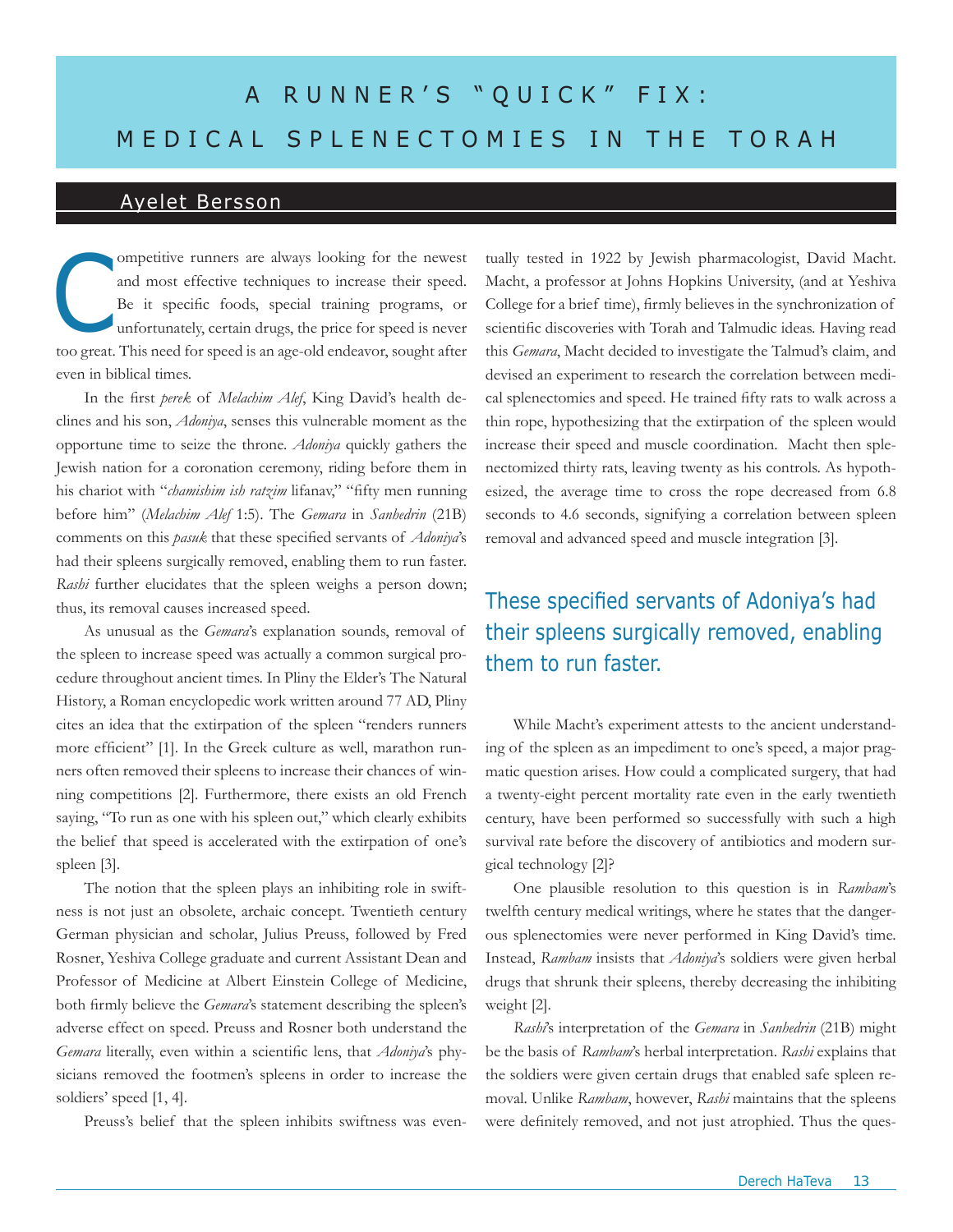tion still exists, how could such a dangerous surgery have been performed in ancient times, even with herbal drugs and medicines?

To understand how surgical splenectomies could have been performed regularly with such a high success rate, one must look at the surgical conditions used during the time of the Talmud. The *Gemara* in *Kesubos* 77B discusses the standard procedure for cranial surgery performed then, describing the herbs used for anesthetics and the sterilized marble surfaces where surgery was performed. Clearly, the physicians of Talmudic times had some

understanding of certain surgical practices that only became standard medical procedure as of the late nineteenth century [5].

With this understanding of ancient Jewish surgical procedures, one might conjecture the possibility of medical splenectomies performed on *Adoniya*'s footmen. An understanding of the spleen's inhibitory role in speed, coupled with the advanced anachronistic knowledge of antiseptic surgical conditions, advocates the *Gemara*s' and *Rashi*'s interpretation that *Adoniya*'s fifty footmen were specifically chosen in light of their increased running speed, a result of spleen removal.  $\Box$ 

### **ACKNOWLEDGMENTS**

I would like to express my gratitude toward Dr. Babich for encouraging me to publish an article in this journal and showing a sincere interest in every step of the process. Thank you, Rabbi Zave Rudman of Michlalah B'Yerushalayim, for reviewing the Torah content as well as providing additional sources and insights. Thank you, Stern College for Women, for all the incredible opportunities. And last, but definitely not least, I thank my wonderful parents for their constant encouragement and support in everything I do.

### **REFERENCES**

[1] Preuss, J., and F. Rosner. (1978). Julius Preuss' Biblical and Talmudic Medicine. Sanhedrin Press, New York, NY.

- [2] Oren, M., Herman, J., and Elbaum, J. (1998). Men with No Spleens and Carved-Out Feet: What is the Meaning in the Words? Ann. Intern. Med. 129: 756-758.
- [3] Macht, D. and Finesilver, E. (1922). The Effect of Splenectomy in Integration of Muscular Movements in the Rat. Amer. J. Physiol. 42: 525-530.
- [4] Rosner, F. (1977). Medicine in the Bible and the Talmud: Selections from Classical Jewish Sources. Ktav Pub. House, New York.

[5] Weinberg, A. (2006). A Case of Cranial Surgery in the Talmud. J. Hist. Neurosci. 15: 102-110.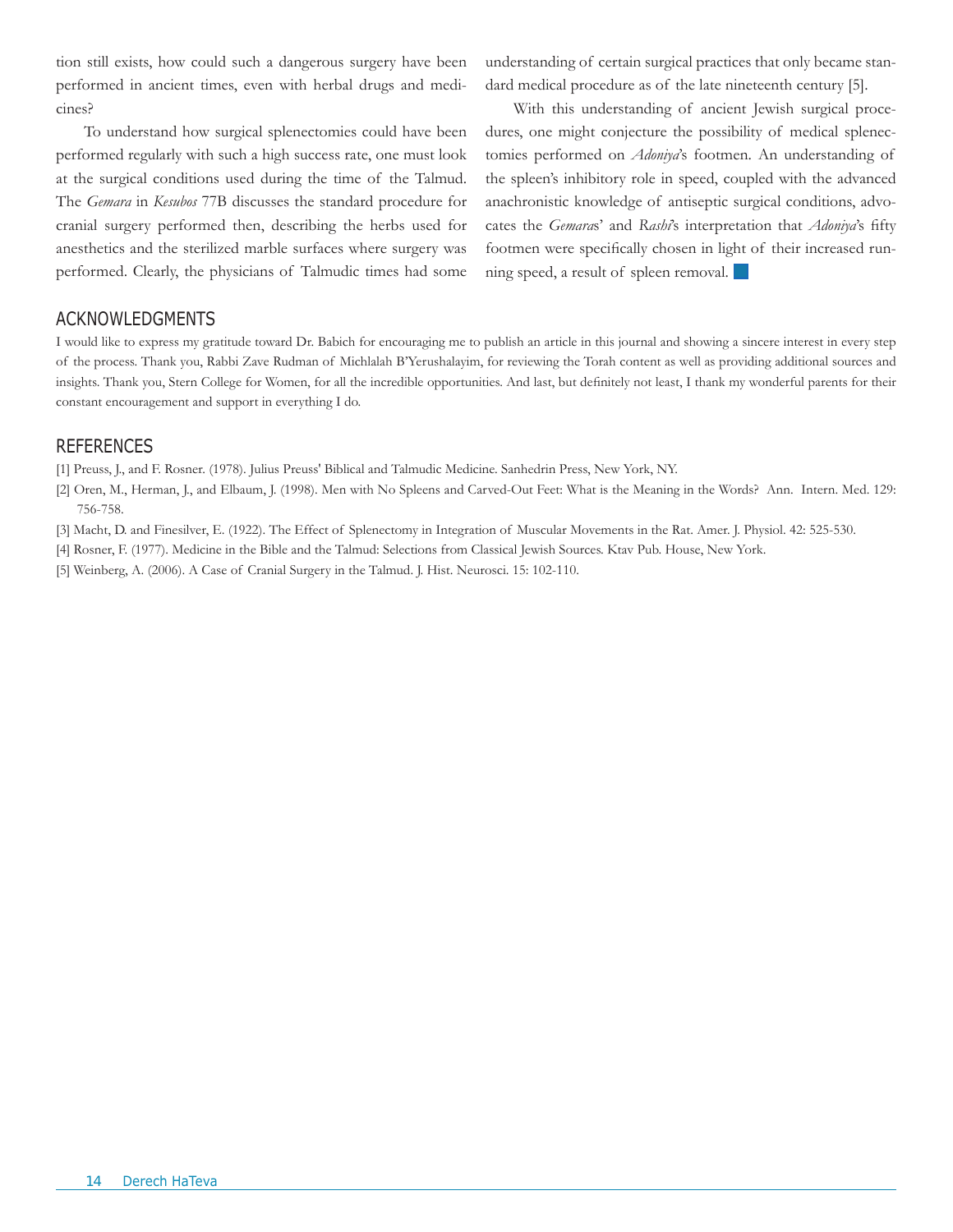# FATE TO DESTINY: THE BRCA GENE AND THE j e w i s h co mm uni t y

### Tehilla Brander

he individual is tied to his people both with the chains of fate and the bonds of destiny," writes Rav Soloveitchik [1]. Fate unites the Jewish people as a result of a shared history. Jews are a people of fate because of events beyond their control. Today, this shared history can be seen not only in historical events, but in the foundation of life itself: the genetic code. Scientists are able to trace mutations that are unique to Jews and link these mutations to various periods in Jewish history. One such example is the BRCA 1/2 mutation, which can increase the risk of different cancers including breast cancer. Scientists have traced this mutation "prior to the dispersion of the Jewish people in the Diaspora," making it a constant marker for the shared Jewish fate [2]. While fate describes the inevitable, there is another element that characterizes the Jewish nation; Jews are a people of destiny, a people who ask not "about the cause of evil...but rather how it might be mended and elevated" [1]. As a people of destiny, the Jewish community has a responsibility to face challenges that arise, whether they are political or genetic in nature. With new scientific advances, the Jewish people can become a nation of destiny, despite the fate of various genetic mutations.

Before exploring the options in addressing the BRCA-1 and BRCA-2 mutations, it is important to understand the implications of inheriting these mutations. At the phenotypic level, acquisition of the BRCA mutation results in a heterozygote with a dominant predisposition for developing cancer. As noted in pedigree analyses, the development of cancer follows a dominant pattern with incomplete dominance. It is the loss of function of the normal copy of the BRCA gene in a somatic cell that may lead to the actual development of cancer, affecting both men and women**.** Acquisition of mutated BRCA genes has been linked to an increased risk in breast, ovarian, prostate, and other forms of cancer [3]. The BRCA mutation is a risk factor, meaning that though the predisposition to cancer is inherited in a dominant fashion, it is only a risk. As such, it is possible that a person who has the mutation may not develop cancer. Furthermore, there are procedures that can help prevent and fight cancer, including increased screenings, oopherectomy, mastectomy, and chemoprevention. Yet one must

The individual is tied to his people both with the still consider that the risk of developing breast cancer is signifi-<br>chains of fate and the bonds of destiny," writes Rav cantly raised with the inheritance of a mutated B cantly raised with the inheritance of a mutated BRCA gene. In the general population about 12% of women will develop breast cancer. However 60% of women who have inherited the BRCA mutation will develop breast cancer. In other words, a woman who has inherited the BRCA mutation is five times more likely to develop cancer [4].

> As a result of the founder effect, certain mutations of BRCA are more commonly found in populations of Ashkenazi descent and were recently discovered in Sephardic communities.

The inheritance of the BRCA-1 and BRCA-2 mutations has particular significance to the Jewish community. Apparently, many generations ago the BRCA mutation originated in a specific individual, termed the founder. Possibly because of persecutions, a small group of Jews separated from the larger Jewish community to live in an isolated region. Within this small group was the founder. As Jews tended to marry within their own limited and isolated communities, a founder effect occurred, magnifying the allele frequency of the BRCA mutation within the isolated community. As a result of the founder effect, certain mutations of BRCA are more commonly found in populations of Ashkenazi descent and were recently discovered in Sephardic communities [2]. In the non-Jewish population it is estimated that a person has a 1 in 300 to 500 chance of inheriting these mutations [5]. However, in the Ashkenazi Jewish community it is estimated that about 2.3% carry this mutation which is five times higher than that found in the general population [4]. With the knowledge that the BRCA mutation is more frequent in Jewish populations, many Jews are genetically predisposed for a higher risk of developing hereditary breast or ovarian cancer. One must consider how to take charge of this challenge and alleviate the predisposition to these malignancies within the Jewish population.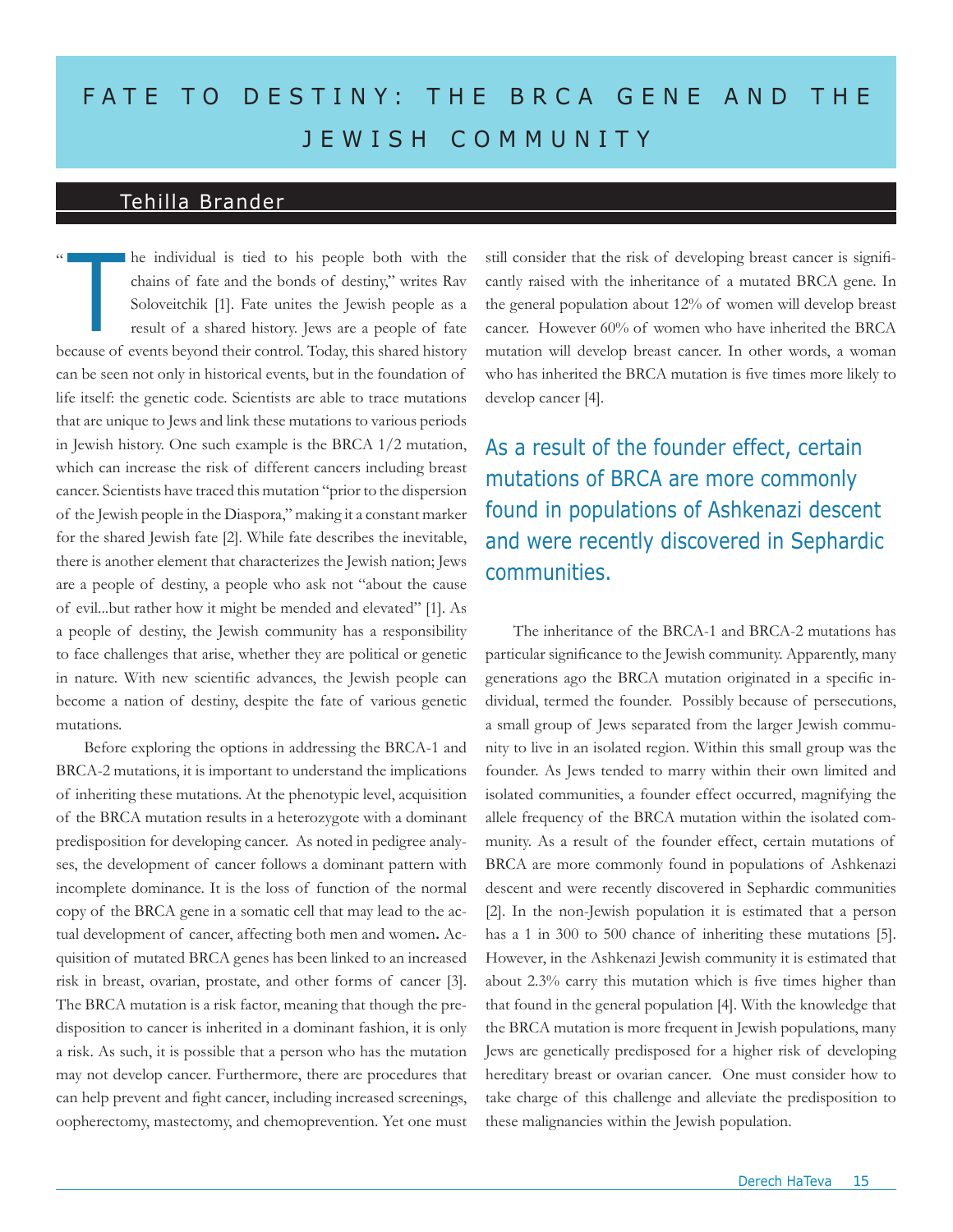At first glance, one may consider applying the premarital testing model, already in place for preventing Tay Sachs, to BRCAassociated malignancies. However, considering the differences in inheritance patterns and in the diseases themselves, it becomes apparent that this is not an option. Tay Sachs disease is caused by an inherited recessive mutation, which does not allow the breakdown of certain fats, especially in the neurons of the brain. A child born with this disease will exhibit adverse symptoms, starting around 6 months, that progressively worsen until the child dies typically around the age of four or five [6]. There is no medical cure for Tay Sachs disease. To prevent this disease, the Jewish community advocated for premarital genetic screening tests, in which a person is tested to determine that person's genetic status; that is, whether completely free of the Tay Sachs mutation or a carrier of the mutation. A carrier would typically avoid dating another carrier because marriage between two carriers produces a 25% chance of producing a Tay Sachs baby. This model is possible because the mutation is recessive, the carrier is unaffected, and the concern arises only when two carriers marry each other. A carrier marrying a non-carrier is fine because this match cannot produce offspring with Tay Sachs disease. However, the predisposition to BRCA-associated cancer is inherited in a dominant manner. Therefore, if the normal copy of the BRCA is inactivated in a somatic cell of the carrier, the carrier may be affected and develop a malignancy. Furthermore, regardless of the genetic status of the carrier's mate, future progeny have a chance of being affected. Unlike Tay Sachs, once a BRCA carrier transmits the mutated gene, a carrier child who inherited one copy of the defective gene has the same risk factors as the carrier parent [7]. Additionally, the issue of stigma and anguish arises, especially during *shidduchim,* as being labeled a BRCA carrier might deter potential suitors. Another difference is that Tay Sachs disease is incurable, whereas the BRCA mutation is a risk factor and not an absolute predictor of cancer. There are also measures that can be taken to try to prevent cancer that results from the BRCA mutation, including more regular screenings and prophylactic surgeries, like a mastectomy and/or hysterectomy [7, 8]. For the above reasons one cannot apply the same population model of Tay Sachs to BRCA.

While current BRCA carriers have options in dealing with their carrier status, there is still a larger question of how to prevent the continuation of this mutation in future generations. One possible solution is the use of preimplantation genetic diagnosis (PGD), a procedure that utilizes *in vitro* fertilization (IVF) techniques, allowing couples to select those preembryos for implantation based on their genetic suitability. A woman's eggs are fertilized *in vitro* (i.e. in a Petri dish) and tested for genetic constitution. Those preembryos that do not carry the mutation are chosen for implantation into a gestational carrier. Studies have found that "PGD is an acceptable reproductive option for BRCA mutation carriers, especially for those who require IVF due to fertility problems" [9]. When considering applying this technique in individual cases, there are social and *halakhic* issues that should be taken into consideration.

The question of when one should be tested for the BRCA mutation has been debated. If one is tested before marriage, the carrier may be stigmatized and have a more difficult time getting married. Furthermore, early testing may cause additional mental anguish, as the individual will constantly fear a cancer that, in fact, may never develop. However, to consider PGD, one must be informed of the mutation prior to having children. It is also worth noting that PGD is a challenging process financially, psychologically, and physically. While PGD may be suited for couples who already require IVF treatments due to fertility challenges, using this protocol on a communal scale may be impractical. Additionally, one must address whether it is *halakhically* permitted to perform PGD in this situation. *Machon Puah*, an organization that assists with *halakhic* issues of infertility, has discussed this issue with major *poskim*, and "almost all said they would permit a couple to undergo PGD for BRCA mutation" [10]. A few *poskim* have even asserted that "the birth of a healthy child is paramount and overcomes other *halakhic* considerations; therefore the couple must undergo PGD" [11]. Other *halakhic* authorities allow PGD because it can prevent potentially life-threatening diseases. However, these *poskim* do not make PGD obligatory as the *mitzva* of having children would be fulfilled even by having a child with the BRCA mutation [11]. There are other *poskim* who believe that PGD as a method of genetic selection against BRCA is not permitted. Some believe that IVF should only be used in cases of infertility. Others believe that PGD should only be used for life-threatening diseases like Tay Sachs. Since BRCA is only a risk factor and certain cancers can be cured or prevented, PGD should not be used for BRCA [10]. *Machon Puah* advocates that each case be dealt with on a case-by-case basis as PGD raises many complexities. In families where the BRCA mutation has historically caused cancer, PGD is worth discussing with a *posek*.

Just as the Jewish people do not simply accept the fate of historical events, such as the events of the Diaspora, but take an active role in molding and bettering the future, we must address genetic challenges with a similar mindset. The Jewish people should not be passive when addressing BRCA issues, which are as old as the Diaspora itself. With the advent of PGD, the option for screening preembryos for possible genetic mutations allows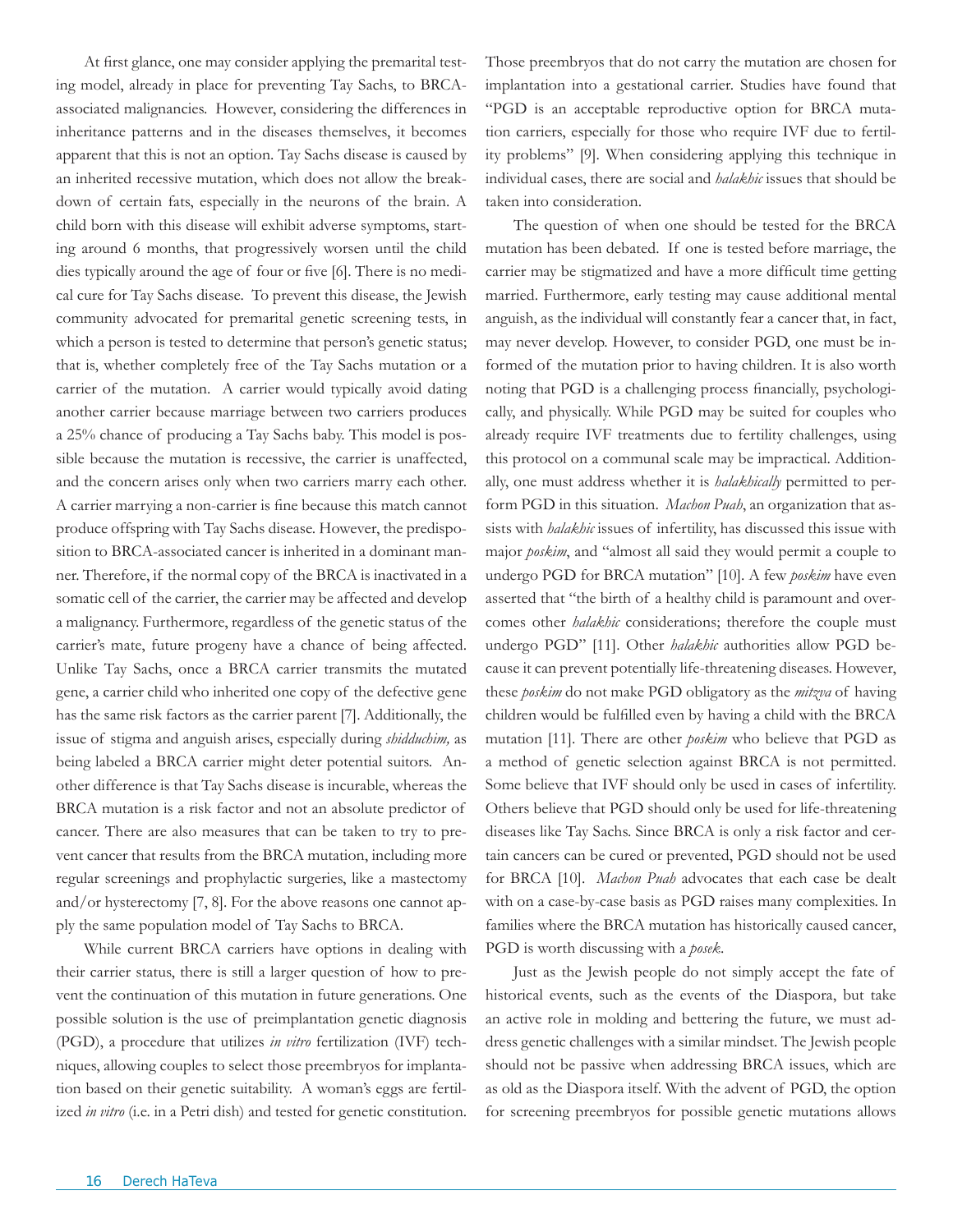for the eradication of the BRCA genes in specific cases. However, dealing with these issues on a communal level and creating a communal protocol is more complex. The issues surrounding a communal response to the BRCA mutation requires further investigation. By raising the issue, exploring solutions presented by emerging technology, and offering support to members of the community facing this challenge, we will transition from a people of genetic fate to a people of genetic destiny. g

### Acknowledgments

I would like to express my gratitude to Dr. H. Babich for his help and encouragement in researching and writing this article. Additionally, I would like to thank Dr. Nicole Agus who introduced me to this topic and its relevance to the Jewish community. Lastly, I would like to express my immense appreciation and gratitude to my parents for their help in reviewing the *halakhic* and technical aspects of this article and for their constant support and encouragement in everything I do.

- [1] Soloveitchik, J. D. (2000). *Fate and Destiny: from Holocaust to the State of Israel*. Hoboken, NJ: KTAV Pub. House.
- [2] Bar-Sade, R.B., Kruglikova A., Modan, B., Gak, E., Hirsh-Yechezkel, G., Theodor, L., Novikov, I., Gershoni-Baruch, R., Risel, S., Papa, M.Z., Ben-Baruch, G., Friedman, E. (1998). "The 185delAG BRCA1 Mutation Originated before the Dispersion of Jews in the Diaspora and Is Not Limited to Ashkenazim." *Hum. Mol. Genet.* 7: 801-805
- [3] Booker, R.J. (2011). Genetics Analysis and Principles.  $4<sup>th</sup>$  ed. McGraw-Hill, New York, NY.
- [4] "BRCA1 and BRCA2: Cancer Risk and Genetic Testing National Cancer Institute."*Comprehensive Cancer Information National Cancer Institute*. Web. 27 Dec. 2011. <http://www.cancer.gov/cancertopics/factsheet/Risk/BRCA>
- [5] US Preventative Task Force. *Genetic Risk Assessment and BRCA Mutation Testing for Breast and Ovarian Cancer Susceptibility: Recommendation Statement*. Rep. Web. 27 Dec. 2011. <http://foundation.mahp.org/Resources/2011/USPSTF.pdf>.
- [6] "Tay-Sachs Disease." *A.D.A.M. Medical Encyclopedia.* 17, Nov. 2010. Web. 27 Dec. 2011. <http://www.ncbi.nlm.nih.gov/pubmedhealth/ PMH0002390/>.
- [7] Bleich, J.D. (2000), "Survey of Recent *Halakhic* Periodical Literature." *Tradition* 34: 63-87.
- [8] Mosenkis, A. (1997), "Genetic Screening for Breast Cancer Susceptibility: A Torah Perspective." *J. Halacha Contemp. Soc.* 34: 5-26.
- [9] Sagi, M., Weinberg, N., Eilat, A., Aizenman, E., Werner, M., Girsh, E., Siminovsky, Y., Abeliovich, D., Peretz, T., Simon, A., and Laufer, N. (2009). "Reimplantation Genetic Diagnosis for BRCA1/2 -- a Novel Clinical Experience." *Prenat. Diagn.* 29:508-513.
- [10] Machon Puah. "Treatment for BRCA." *Israel Center*. Web. 27 Dec. 2011. <http://www.ouisrael.org/tidbits/detail/Machon-Puah-Treatment-for-BR  $CA1/$ .
- [11] Machon Puah. "Medical Secrets: Is There An Obligation To Undergo PGD." *Israel Center*. Web. 27 Dec. 2011. <http://www.ouisrael.org/tidbits/detail/ Medical-Secrets-Is-there-an-obligation-to-undergo-PGD/>.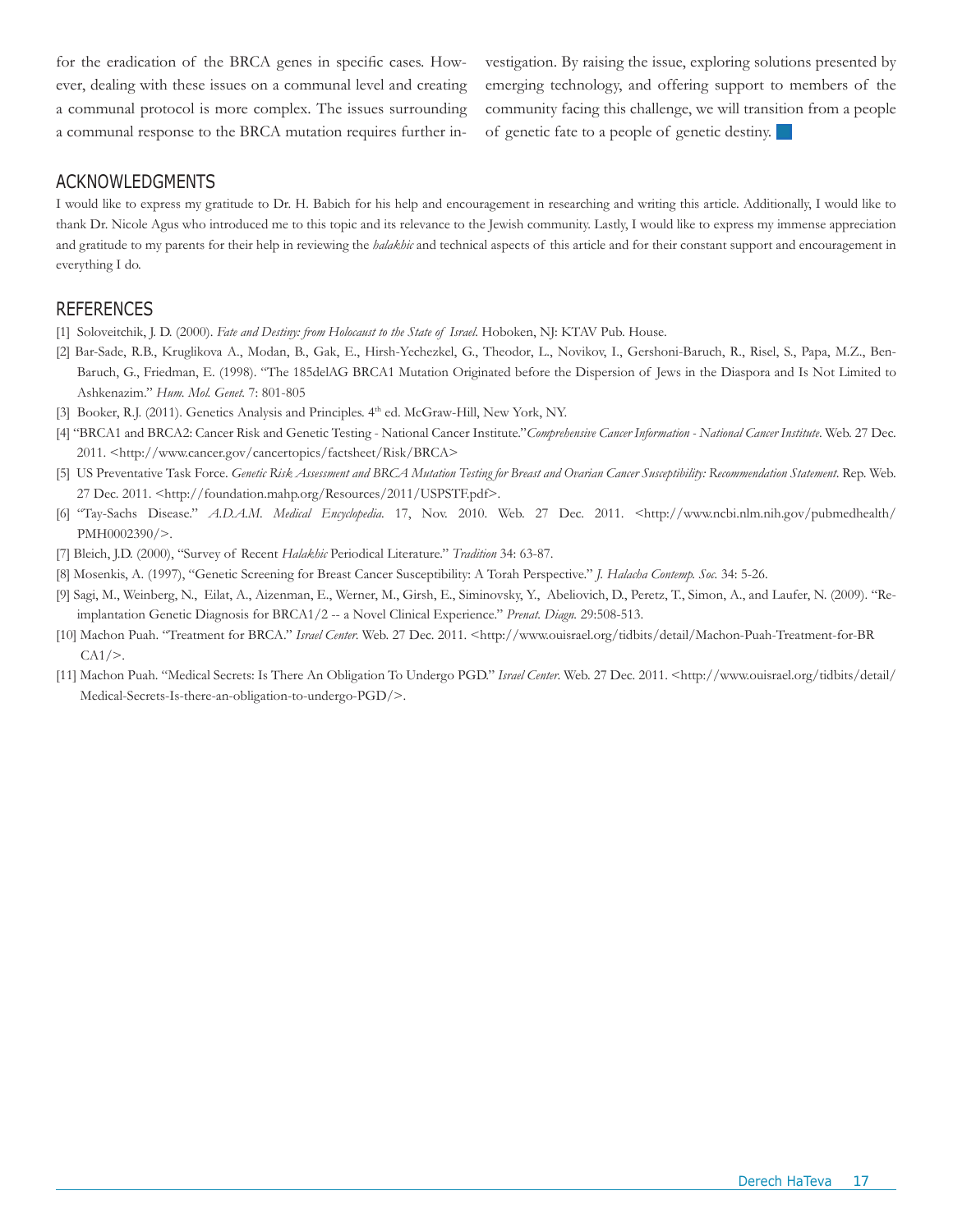### Batya Edelman

ythical creatures such as vampires and werewolves have been popular subjects in recent literature and media. Today's portrayal of these creatures is vastly different from the original tales dating back to prehistoric times. Almost all societies told legends about blood drinkers and humans that could transform into wolves [1, 2]. According to many Ka'abbalistic leaders, there are parallels of these creatures within Judaism. These stories were accepted as truth when the world was a mystery to man, but as medicine and science became more understood by man, so too these legends were understood to be fictional. The only question that remains is which natural occurrence ancient humanity was trying to explain through these myths. M

There are several Jewish commentators that describe blooddrinking creatures and humans that morph into wolves. The *Sefer Chassidim* discusses a creature referred to as the *estrie*, which resembles the vampire [3, 4]. The *estrie* was a creature that *Hashem* created at twilight on the first Friday, but its creation had not been completed before *Hashem* rested on the first *Shabbos*. Several stories are also related, in which the *estrie* is described as an evil being. One story relates the tale of an ill female *estrie* who was guarded by two innocent women. When one of the women fell asleep, the *estrie* unraveled its hair and tried to suck the blood out of the sleeping woman. The second woman cried out, awakening the sleeping woman, and together they stopped the *estrie* from carrying out its evil act. The *estrie* needed the blood of the woman to survive because "a being who was created from blood needs to swallow blood from flesh." Without this blood the *estrie* would die [3, 4].

*Rabbi Menachem Zioni* states that the builders of the tower of *Bavel* were transformed into vampires, werewolves, spirits, and monsters. He also writes about people who anointed themselves with specific oils, which enabled them to fly. However, these people, with their new capability to fly, had to return home before dawn [3]. *Rabbi Ovadiya Sforno* also discusses blood-drinking demons. He states that the Torah prohibited Jews from drinking the blood of animals to prevent them from associating with these demons. He also includes the reason why the demons must drink

blood: since they are made from vapor they must consume the vapor of blood [5]. *Rabbeinu Ephraim* states that *Binyamin* had sons that resembled the species of the wolf. He also tells of a human who turned into a wolf, whose legs protruded from the shoulders [6, 7]. These creatures that are discussed in Jewish commentaries are inherently different from the mythical vampire and werewolf, but similarities still remain.

There are a variety of different diseases that may have led to the creation of the mythical creatures of vampires and werewolves.

There are a variety of different diseases that may have led to the creation of the mythical creatures of vampires and werewolves, though only three will be discussed. Patients with rabies, porphyria, and hypertrichosis exhibit symptoms that are similar to the characteristics associated with vampires and werewolves.

Rabies is a viral disease that is usually transmitted through animal bites from affected mammals. The rabies virus is a singlestranded RNA virus that first reproduces in muscle cells. It then binds to the nicotinic acetylcholine receptors at the neuromuscular junction, which is where nerve cells relay messages to the muscle cells. The RNA virus then replicates within the neurons. Next, the virus enters the central nervous system and invades the brain neurons leading to neuronal dysfunction. Once the brain is infected, the virus can travel through the nerves to affect the salivary glands, skin, heart, and other organs. The advancement of the virus can take weeks or even months after the virus first enters the body. The disease leads to a variety of terrible effects. These include slight paralysis, cerebral dysfunction, anxiety, insomnia, confusion, agitation, paranoia, terror, hallucinations, and delirium. The production of large amounts of saliva coupled with the slight paralysis of the jaw leads to the inability to swallow and the characteristic foaming of the mouth. Encephalomyelitis (inflammation of the brain and spinal cord) causes the affected individual to enter a coma, and death follows shortly thereafter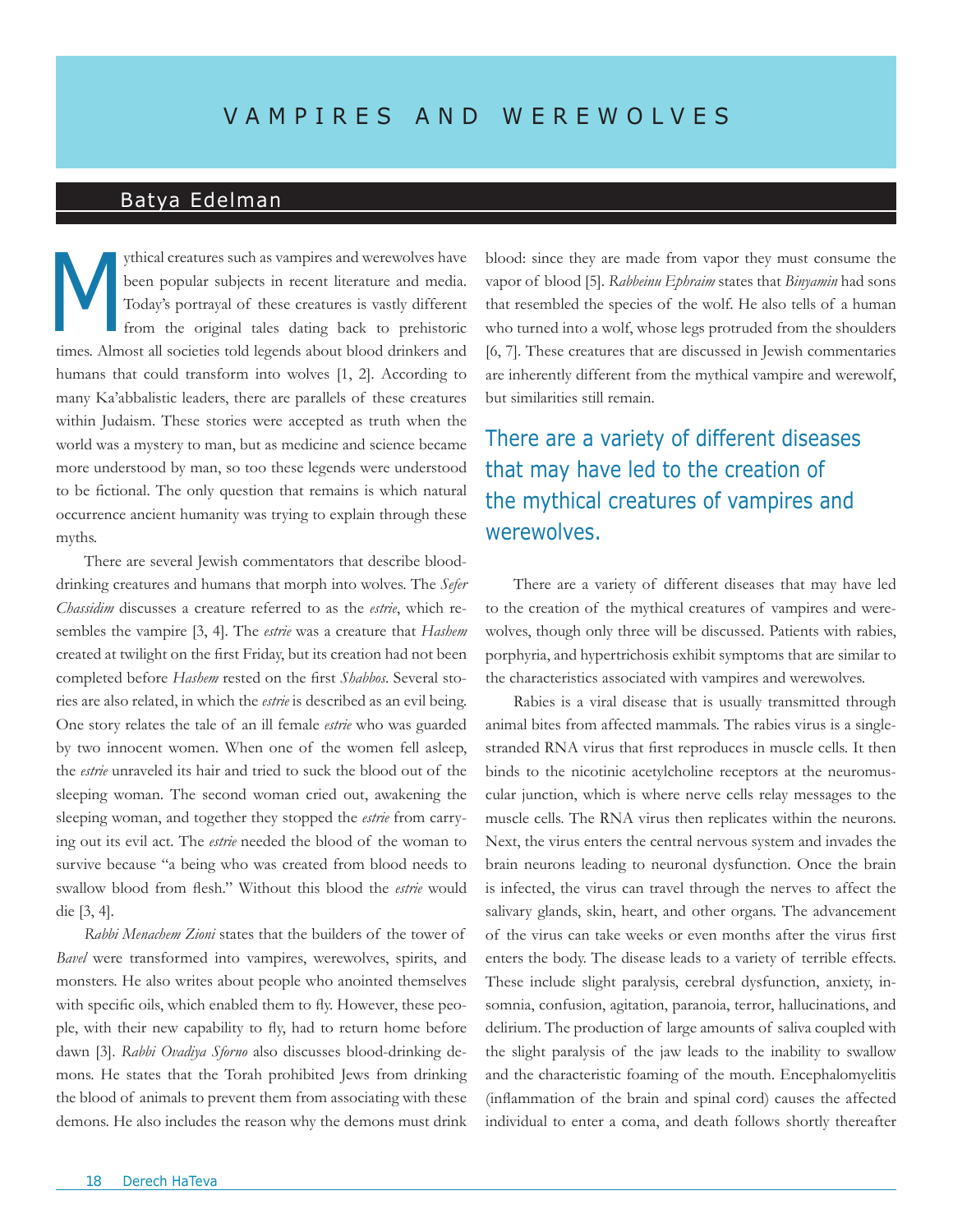[8, 9]. Vampire and werewolf myths can be associated with these symptoms. The foaming of the mouth, insomnia, and abnormal behavior coupled with the fact that the affected individual may feel an intense need to bite (as has been documented in some cases) is where vampire and werewolf stories may have originated from. Transformation into vampires and werewolves through saliva and bites from these mythical creatures is a common thread in many legends. Additionally, many cases of rabies transmitted via bats and wild carnivores, including wolves, have been documented [8, 9]. This may be the origin of the legends in which vampires turn into bats and humans turn into wolves.

Hereditary porphyrias are a group of eight diseases, the symptoms of which are very similar to characteristics of vampires and werewolves. These diseases occur due to the malfunction of the heme biosynthesis pathway. Heme is comprised of porphyrin rings and is produced in every cell of the body, though mainly by erythropoietic cells and liver cells. Erythropoietic cells are involved in red blood cell production, and produce heme as a precursor to hemoglobin, the protein that transports oxygen to tissues in the body. Liver cells are involved in the production of cytochromes and haemoproteins. Cytochromes are part of the electron transport chain that is necessary for ATP formation. Heme production involves eight enzymes that convert glycine and succinyl CoA into the porphyrin rings. Three steps of heme production take place in the cytosol of the cell, while the rest of heme production takes place in the matrix of the mitochondria. The first enzyme, 5-aminolevulinic acid synthase (ALAS), converts glycine and succinyl CoA into D-aminolevulinic acid. ALAS is coded by two genes, one on chromosome X (ALAS2) and one on chromosome 3 (ALAS1). ALAS1 is the rate-limiting step in the production of heme in the liver, while heme production in erythrocytes is related to iron availability and is not limited by the enzymes in heme production. A mutation of ALAS1 leads to X-linked dominant protoporphyria. In the second step, ALA dehydrogenase converts ALA into porphobilinogen (PBG), and is associated with ALA dehydratase porphyria. Porphobilinogen deaminase then converts PBG into hydroxymethylbilane, though a mutation can cause acute intermittent porphyria. Following this, uroporphyrinogen III synthase produces urophorphyrinogen III. If the enzyme is not functional, this leads to congenital erythropoietic porphyria. Porphyria cutanea tarda has been linked to the fifth step, in which UPIII decarboxylase forms coproporphyrinogen III. CPIII oxidase then produces protoporphyrinogen IX, which, if nonfunctioning, leads to hereditary coproporphyria. In the seventh step, protoporphyrin III oxidase (associated with variegata porphyria) generates protoporphyrin IX, which ferrochelatase (FECH) finally converts to heme. A nonfunctional FECH is linked to erythropoietic protoporphyria. In porphyria a mutated enzyme may be somewhat functional, but will catalyze reactions at much slower rates. Because of this, the substrate for the reaction will build up causing a variety of deleterious effects in the cell, and heme production will be dramatically slowed [10, 11, 12].

Patients with porphyria may present with a variety of symptoms that have been attributed to vampires. The symptoms vary with the type of porphyria and the patient. Some experience skin fragility and blisters and/or a burning sensation when exposed to sun. Others experience severe photosensitivity. If the central nervous system is affected, then insomnia, anxiety, hallucinations, depression, and convulsions may occur. Red teeth and red urine is another indication of porphyria. These symptoms are very similar to the medieval myths of vampire appearance and behavior. The legend that vampires suffer skin burns from the sun, and therefore only come out at night, explains the photosensitivity, skin blisters, insomnia, and the burning sensations. The strange behavior of the vampire can be attributed to the anxiety, hallucinations, and depression. The myth that vampires drink blood may have originated from the red teeth and urine observed in people afflicted with porphyria. Interestingly, the link between vampires and werewolves is also explained through porphyria, as some patients with porphyria grow excessive hair on their bodies [10, 11, 12].

Hypertrichosis is a rare disease in which afflicted individuals produce excessive hair due to larger amounts of hair follicles. The excessive hair growth causes affected individuals to appear wolf-like. There are over fifty different variations of the disease, including one called congenital generalized hypertrichosis (CGH). One mutated gene that can cause this syndrome is found on the X chromosome, and has been associated with gingival hyperplasia, a flattened nose, and elongated ears. Gingival hyperplasia leads to thickening of the gums of the mouth and can cause the appearance of a malformed mouth. Since affected individuals present with these wolf-like features, the syndrome has been nicknamed the "werewolf syndrome" [13, 14]. The wolf-like characteristics may have led to the werewolf myths.

Vampires and werewolves may be mythical, but there are diseases that resemble these legendary creatures. Hypertrichosis, porphyria, and rabies all exhibit similar symptoms to the fictional vampires and werewolves. There are Jewish commentators that discuss creatures with similarities to the vampires and werewolves, although the essence is different in these commentaries. Although presented differently in Jewish commentaries, parallel creatures to vampires and werewolves exist in Jewish tradition.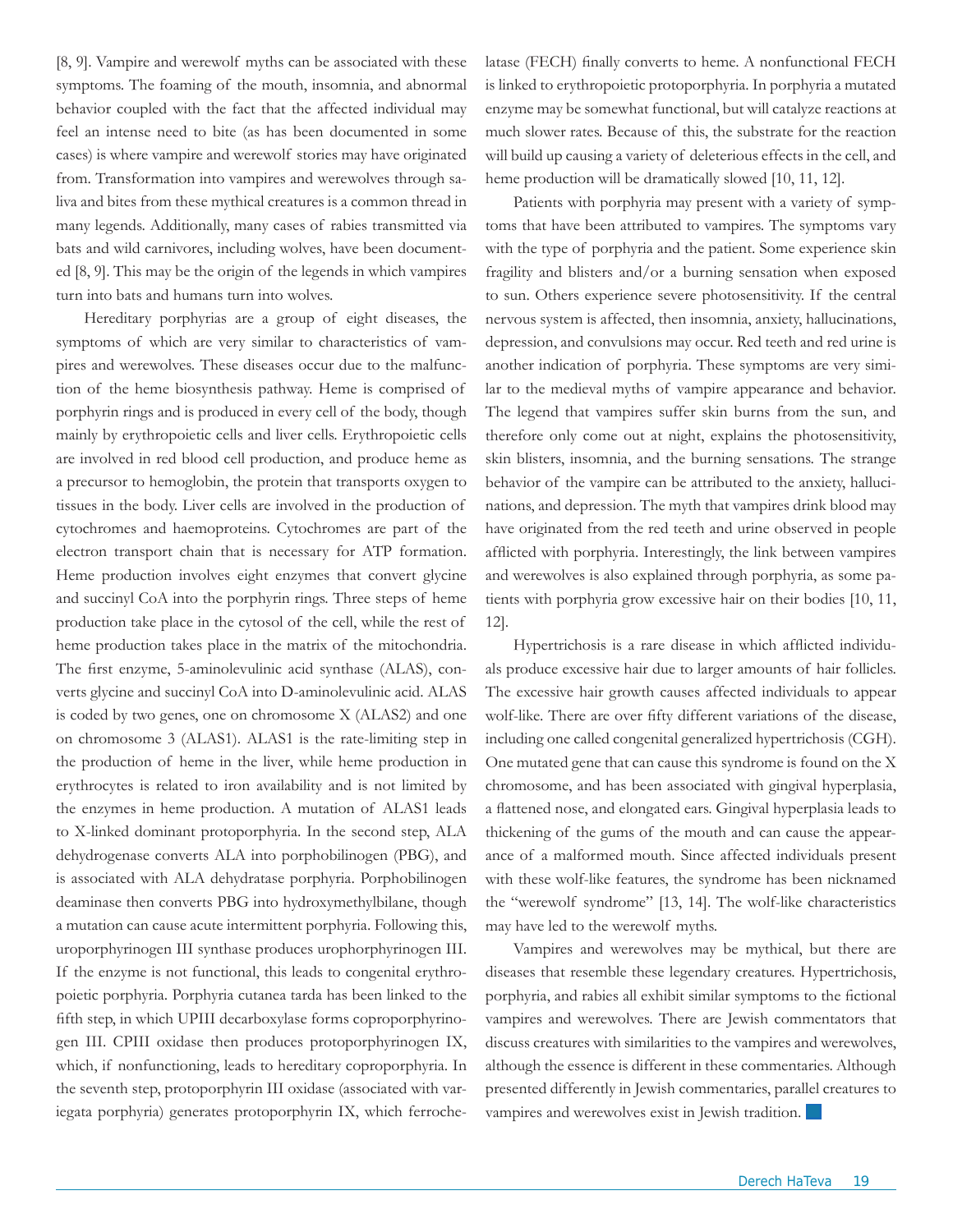### Acknowledgements

I would like to express my sincere gratitude towards Dr. Babich for all his encouragement and assistance in writing this article. I would also like to thank Rabbi Zvi Lew for reviewing the Jewish content in this article. Finally I wish to extend my heartfelt appreciation towards my parents for their love, support, and encouragement to pursue my dreams.

- [1] Vampire. Wikipedia. http://en.wikipedia.org/wiki/Vampire (retrieved January 11, 2012).
- [2] Werewolf. Wikipedia. http://en.wikipedia.org/wiki/Werewolf (retrieved January 11, 2012).
- [3] Segal, E. The Right Vampire? From the Sources. www.ucalgary.ca/~elsegal/Shokel/011025\_Vampires.html (retrieved January 11, 2012).
- [4] Rabeinu Yehuda Hachasid. Sefer Chassidim. 318:464.
- [5] Sforno, commentary on Sefer Vayikra (Leviticus) 17:4.
- [6] Eichhorn, M. (2008). The Torah Origins of Myths and Legends. Hakoveitz of Agudath Israel of Madison Chanuka. 8-12.
- [7] Rabbeinu Ephrayim. Parsha Vayechi. 167:27.
- [8] Jackson, A. C. (2011). Rabies in the Critical Care Unit: Diagnostic and Therapeutic Approaches. Can. J. Neurol. Sci. 38: 689-695.
- [9] Demaano, E. M., et al. (2011). Clinical and epidemiological features of human rabies cases in the Philippines: a review from 1987 to 2006. J. Infect. Dis. 15:7:e495-e499.
- [10] Puy, H., et al. (2010). Porphyrias. The Lancet. 375:924-937.
- [11] Lewis, R. (2008). Human Genetics Concepts and Applications. McGraw-Hill Higher Education. NY. 93-95.
- [12] Cappellini, M.D., et al. (2010). Porphyrias at a glance: diagnosis and treatment. Intern. Emerg. Med. 5:s73-s80.
- [13] Garcia-Cruz, D., et al. (2002). Inherited hypertrichoses. Clinical Genetics. 61:5:321-329.
- [14] Hypertrichosis, congenital generalized; HTC2 #307150. OMIM. http://omim.org/entry/307150 (retrieved January 11, 2012).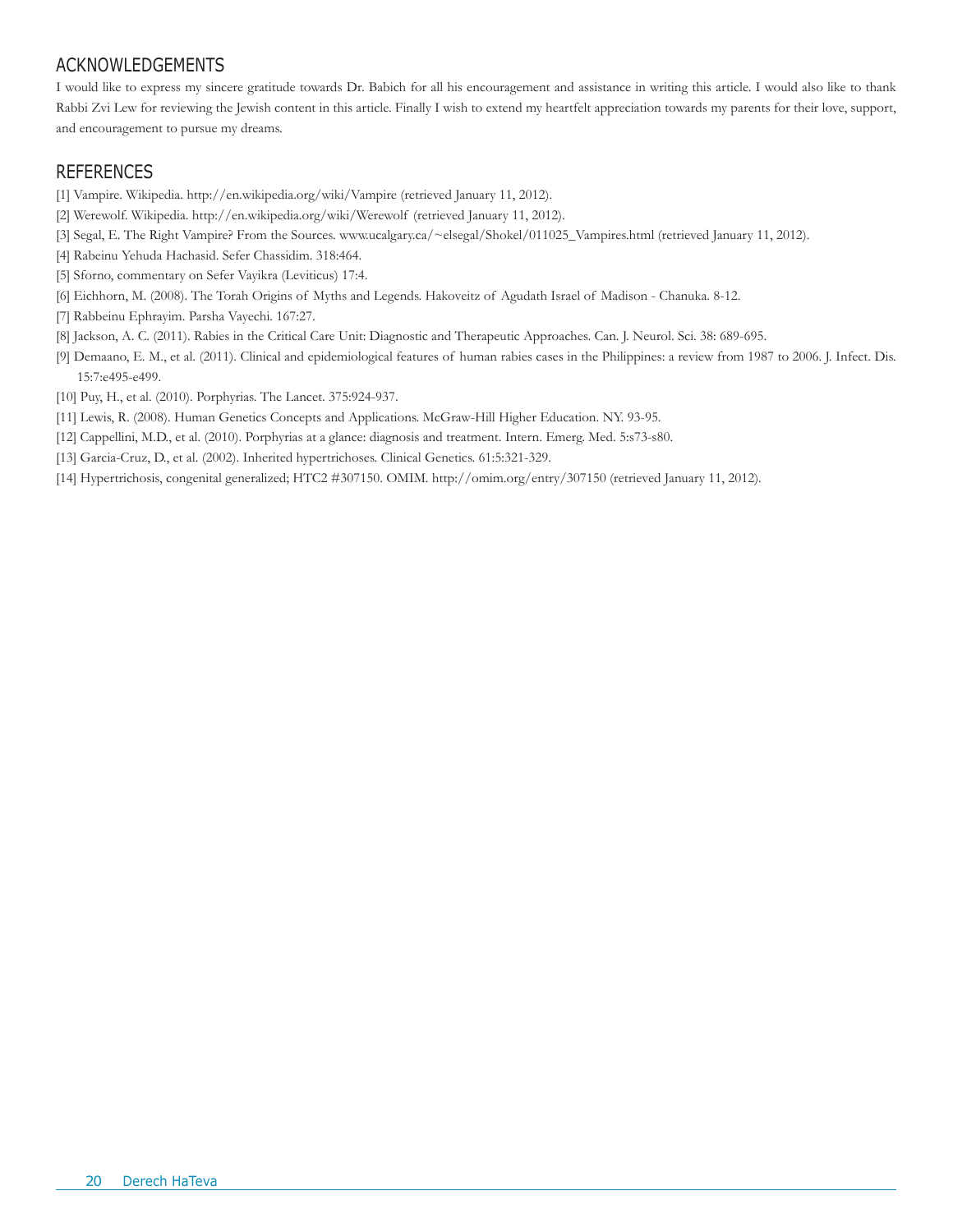# MUSIC TO MY EARS: A SCIENTIFIC elucid at ion of k ol i s h a

### Deborah Farber

he interpretation of the prohibition of hearing a female's voice has evolved within Judaism throughout the years. Perhaps a fresh look at this prohibition is warranted considering recent advances in modern neuroscience. A woman's voice, according to the rabbis, can be attractive or sensuous, and therefore laws must be in place to describe when a man can listen to a woman's voice. The halachic prohibition that the rabbis instituted for "*kol b'isha erva*" (a woman's voice is nakedness) originates primarily from two Talmudic sources. The first source is from a discussion in the Talmud in *masechet Brachot*. Several rabbis in this passage discuss the concept of *erva*  (nakedness). *Rabbi Yitzchak* teaches that a woman's hair is *erva*, and *Rav Sheshet* teaches that a woman's legs are considered *erva*  (*Brachot* 24a). *Shmuel* also expresses his opinion on the issue of erva, stating that a woman's voice is *erva* (*Brachot* 24a), and citing as proof, "For your voice is sweet and your appearance attractive" (Song of Songs 2:14). The second source of "*kol b'isha erva*" is found in *masechet Kiddushin*. In this *gemara*, *Rav Nachman* asks *Rabbi Yehuda* to send his regards to *Yalta*, *Rabbi Yehuda*'s wife. *Rabbi Yehuda* responds, citing *Shmuel*, that a woman's voice is *erva*, and therefore it is inappropriate to send greetings to *Rabbi Yehuda*'s wife (*Kiddushin* 70a).

These passages pose several inconsistencies about the nature of a woman's voice. The prohibition of *kol isha* came to be interpreted in different ways by various leading rabbis. According to the interpretation of most German *rishonim*, including *Rabbi Eliezer ben Yoel Halevi*, the sources in *masechet Brachot* and *mashechet Kiddushin* indicate that a man is prohibited from hearing a woman's singing voice while reciting *kriat shema*. This ruling was made in order to avoid distraction while partaking in religious activities that require one's full attention. Later rabbis began to interpret this prohibition to include other activities, in addition to *kriat shema*. However, Rabbi Yosef Karo, author of the *Shulchan Aruch*, merely advises that men should avoid hearing a woman's singing voice while reciting *kriat shema*. Rabbi Moshe Iserless, citing Rabbi Yosef Karo, shifts the advisory nature of Karo's statement to the status of law [1]. *Rabbi Eliezer ben Shmuel* of Metz extends this prohibition to include any *davar shebikdusha*, from which *Rabbi*  *Mordechai ben Hillel* extrapolates its application to the study of Torah [2].

A recent study performed at the University of Sheffield, under the guidance of psychiatrist Michael Hunter, could change the way we perceive the prohibition of kol isha.

Rabbi Saul Berman, Judaic Studies professor at Stern College for Women, points out a major issue with the rabbinic interpretations of *kol isha*. All of the rabbis mentioned above only consider the *gemara* in *Brachot*, which prohibits hearing a woman's singing voice. However, they ignore the prohibition of hearing a woman's speaking voice, as stated in the *gemara* in *Kiddushin* that relates the story of *Rabbi Yehuda*. In Rabbi Berman's article, "*Kol Isha,*" he regards the interpretation of the *Rabad* of Posquieres to be significant because the *Rabad* deals with the inconsistency between these two Talmudic sources. The *Rabad* deems the restriction applicable to the woman's speaking voice as well, and not just her singing voice, as does the *Meiri* [3]. *Alfasi* and the *Rambam*, also cited in Berman's article, conclude that the prohibition applies to a woman's singing voice as well as her speaking voice, as the prohibition against listening to the woman's speaking voice seeks to prevent illicit social relationships between a man and a forbidden woman [2, 4]. These sources seem to indicate that hearing a woman's speaking voice is included within the prohibition of *kol isha*.

A widely accepted opinion regarding *kol isha* is that of Rabbi Gumbiner, commonly known as the *Magen Avraham*. He stated that the singing voice of a married woman is always forbidden, while her speaking voice is permitted [5]. This is the generally accepted approach among many Orthodox communities. However, there is much room for debate, given the plethora of halachic opinions as well as the ambiguous nature of the Talmud's statements on the topic of *kol isha*.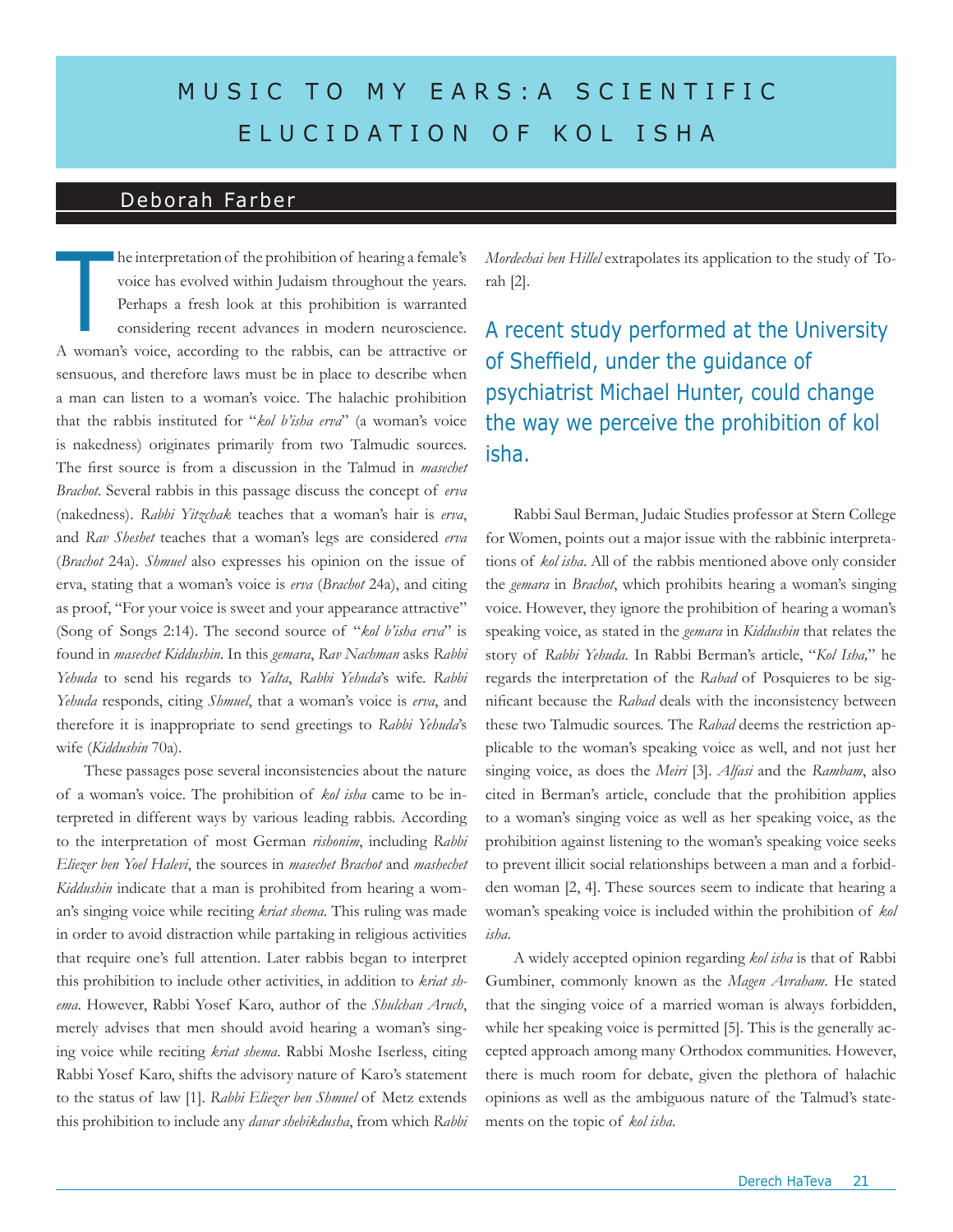A recent study performed at the University of Sheffield, under the guidance of psychiatrist Michael Hunter, could change the way we perceive the prohibition of *kol isha*. Along with Hunter, Professor Peter Woodruff´s group in the Department of Psychiatry and the Division of Genomic Medicine helped shed light on the true nature of a woman's voice, and its consequent classification as *erva*. Using functional magnetic resonance imaging (fMRI), researchers monitored the brain activity of 12 men while they listened to voice recordings. The subjects received 96 stimuli, consisting of male and female voices that were either genderapparent (unaltered in pitch) or gender-ambiguous (pitch-scaled). The researchers found that the male brain processed voice stimuli differently depending on the gender of the voice stimulus. Male and female voices each activated different areas of the brain in male listeners [6].

The researchers found that perception of a male voice results in activity in the mesio-parietal precuneus of the brain, an area involved in episodic memory and imagination of sounds. Precuneus activation in the male brain during perception of a male voice was consistent with the idea that males compare the male voice stimuli with the internal paradigm of their own voice. In contrast, female voice stimuli activated human voice-selective regions of the right anterior superior temporal gyrus (STG), which is close to the superior temporal sulcus (STS). This finding is consistent with the idea that brain processes that attempt to attribute human qualities to voices are more involved in the perception of female voices than male voices. One explanation for activation of the STG by female voices is that female voices involve a greater employment of emotional prosody (affect and melody) than do male voices, the identification of which involves the STG. It is suggested that female voices are acoustically more complex than male voices, as female voices result in greater activation of the auditory cortex. Studies have demonstrated that computer technology has greater difficulty in recognizing and synthesizing female voices [6].

Regarding the study, Hunter explains, "Voices allow the brain to determine various factors about a person's appearance, including their sex, size and age. It is much more complex than most people think and is an extremely important tool for determining someone's identity without having to see them" [7]. The findings from Hunter's experiment allow us to re-conceptualize our modern thoughts on *kol isha*. Given that a woman's speaking voice triggers a different part of the male brain than does a male voice, it is plausible that a woman's speaking voice, similarly to her singing voice, holds the potential to trigger sensual thoughts in male listeners. In the halachic realm, the *Meiri* further supports this claim by equating a woman's singing voice with her speaking voice [3]. Therefore, Hunter's experiment supports the claim that the prohibition of *kol isha* applies to both a woman's singing voice and her speaking voice.

Today, in Western culture, the prohibition of *kol isha* is seldom applied to a woman's speaking voice. While I am in no way offering a halachic *psak*, by taking Hunter's findings into account, we are able to recognize the reasoning behind those less prevalent opinions which also apply the prohibition of *kol isha* to a woman's speaking voice. Even though this opinion may not be treated as *halacha lema'aseh*, Hunter's experiment gives us the ability to appreciate the basis of this approach, ultimately teaching us that "*eilu v'eilu divrei Elokim Chayim*" (*Eruvin* 13b). g

### Acknowledgements

Firstly, I would like to thank my parents for their unwavering love and support throughout my academic career, as well as throughout the process of writing this article. I am deeply grateful to Dr. Liora J. Farber for assisting with the scientific content of this article. Thank you to Yair Saperstein, Sarabeth LeVee, Sara Lamar, and Sarah Diamond for reviewing this manuscript. Additionally, I would like to acknowledge Dr. Harvey Babich, who instructed me, first and foremost, to "write something to be proud of."

- [1] *Shulchan Aruch*, *Orach Chayim*, 75:3
- [2] Berman, S. (1980). *Kol Isha*. Rabbi Joseph A. Lookstein Memorial Volume. 45-66.
- [3] *Chidushei HaRashba*, *Brachot* 25
- [4] *Rambam*, code, Laws of *Kriat Shema* 3:16
- [5] *Magen Avraham* on the *Shulchan Aruch*, *Orach Chayim* 75:6
- [6] Sokhi, D. S., et al. (2005). Male and Female Voices Activate Distinct Regions in the Male Brain. NeuroImage. 27:572-578.
- [7] University of Sheffield. MediaCentre. http://www.sheffield.ac.uk/mediacentre/2005/422.html (retrieved January 20, 2012).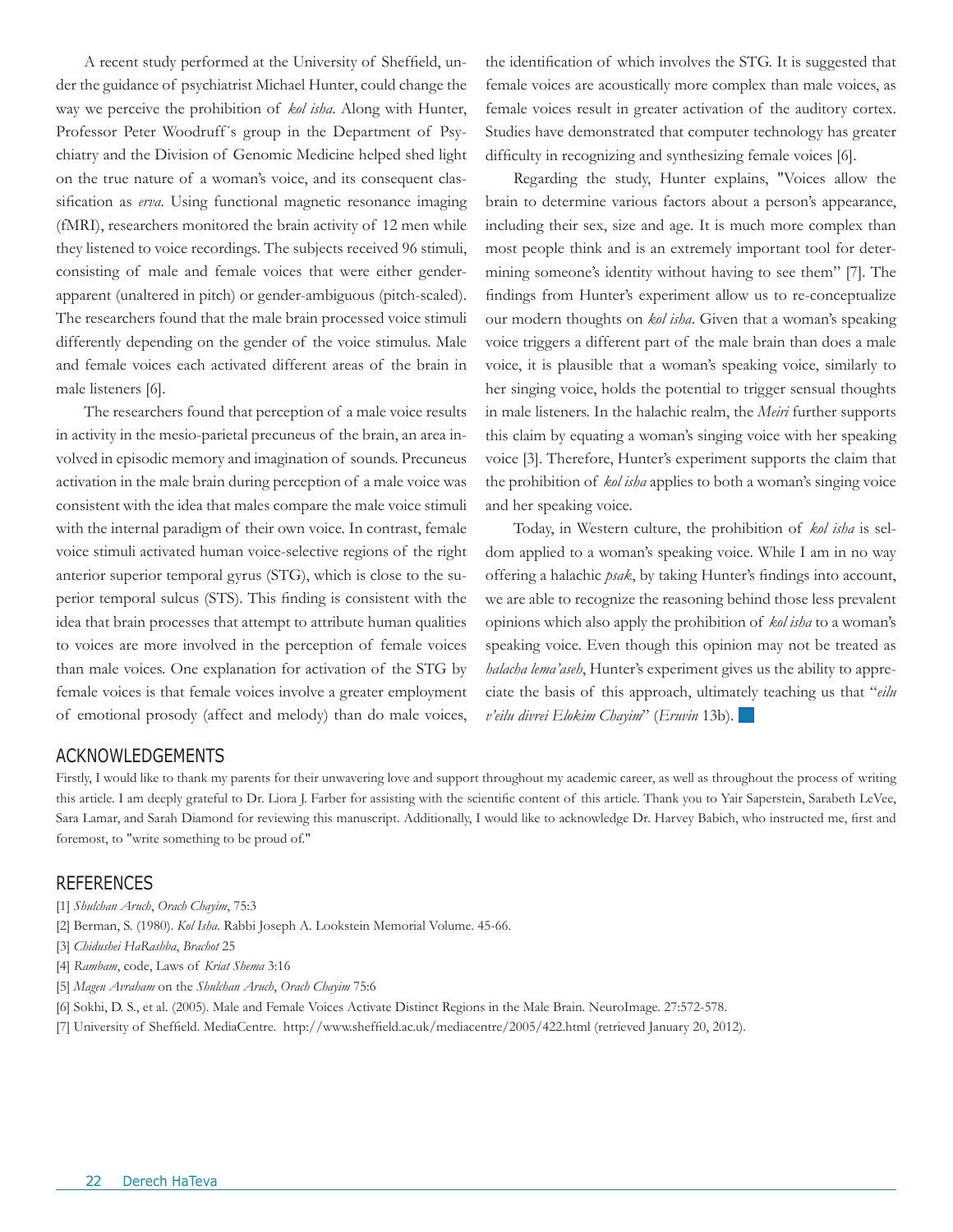# FAM ILIAL DY SAU TONOMIA AND ITS DENTAL ma nife stat ion s

### Shifra Glasner

aused by a rare genetic mutation found almost exclusively in those of Ashkenazi Jewish descent, Familial Dysautonomia (FD), also known as Riley-Day syndrome, is a disease that affects the autonomic and sensory portions of the Central Nervous System. With approximately 600 cases diagnosed worldwide, FD is caused by a mutation of the IKBKAP gene on chromosome 9, a mutation occurring once in 3,700 births. A newborn diagnosed with FD has only a 50% chance of living until the age of 30[3]. aused by a rare genetic mutation found almost ited ability of FD individuals to feel pain.<br>
exclusively in those of Ashkenazi Jewish descent, FD is a genetic, congenital disorder,<br>
Familial Dysautonomia (FD), also known as

Common symptoms of the disease include respiratory and cardiovascular dysfunction, diminished sensitivity to pain, lack of motorcoordination, incoordination of the gastrointestinal tract, absenceof emotional tears, and spinal curvature. Patients experience what is known as a dysautonomic crisis brought about by physical or emotional stress. During a crisis, patients show symptoms such as elevated blood pressure, skin blotching, and violent vomiting [5,6].

Although the oral and dental manifestations of FD are less prominent than the systemic characteristics of the disease and, unlike the systemic symptoms, are not life-threatening, the oral and dental symptoms are, nonetheless, an important aspect of the disease. Some distinctive orofacial characteristics, such as small jaws and dental crowding, are unique to those with FD [1,3]. In addition, patients with FD lack fungiform papillae (structures that house taste buds) on the tongue, often a diagnostic symptom of FD [5]. As a result of their poor appetites, as well as difficulties with sucking and swallowing, FD patients often suffer from inadequate nutrition. To increase their intake of nutrients, many patients undergo gastrostomy (a surgical insertion of a feeding tube), so that the nutrients enter directly into the stomach without passing through the mouth. FD patients also experience chronic gingivitis, at least partly attributable to plaque accumulation and to poor oral hygiene. Finally, due to the patients'low sensitivity to pain, many injuries, such as fractures and burns, go unnoticed, patients also undergoing dental trauma and orodental self-mutilation. [1].Thus, dental problems among FD sufferers result directly from intrinsic complications within an FD patient's system, and indirectly from non-dental effects of the disease such as the lim-

FD is a genetic, congenital disorder, and, like many genetic disorders, it stems from a splicing error caused, in this case, by a nucleotide mutation on the IKBKAP gene. The splicing error removes a portion of the transcript which is normally translated into a protein, while introducing an early stop codon into the transcript, thereby terminating translation prematurely. The human elongator complex, of which the IKAP protein is a part, is thereby compromised, bringing about many of the observed neurological dysfunctions in FD patients. The neurological problems of FD are caused by a failure of sensory and autonomic neurons to develop and survive, likely explaining their diminished sensitivity to pain as well as their unsteady gait [5].

Many FD sufferers have serious dental problems, but it is not clear to what extent these dental problems result from genetic disorders associated with FD or from nongenetic factors associated with the disease.

Genetic disorders may also affect tooth development, whichoccurs from the 6<sup>th</sup> to 8<sup>th</sup> week in utero until an individual is a year old. An embryo is made up of three primary germ-cell layers, the mesoderm, endoderm, and ectoderm. The ectoderm cells go on to differentiate into cells of the nervous system, the epidermis, and tooth enamel. Dysfunction of the neural crest, which is part of the ectoderm, is thought to lead to the dysautonomic problems in FD patients. Because the neural crest also plays a role in tooth formation, FD tends to be associated with dental abnormalities [3].

In fact, many FD sufferers have serious dental problems, but it is not clear to what extent these dental problems result from genetic disorders associated with FD or from non-genetic factors associated with the disease. As noted above, dental problems can occur because of the patient's impaired sensitivity to pain, often resulting in oro-dental self-mutilation. Self-mutilation in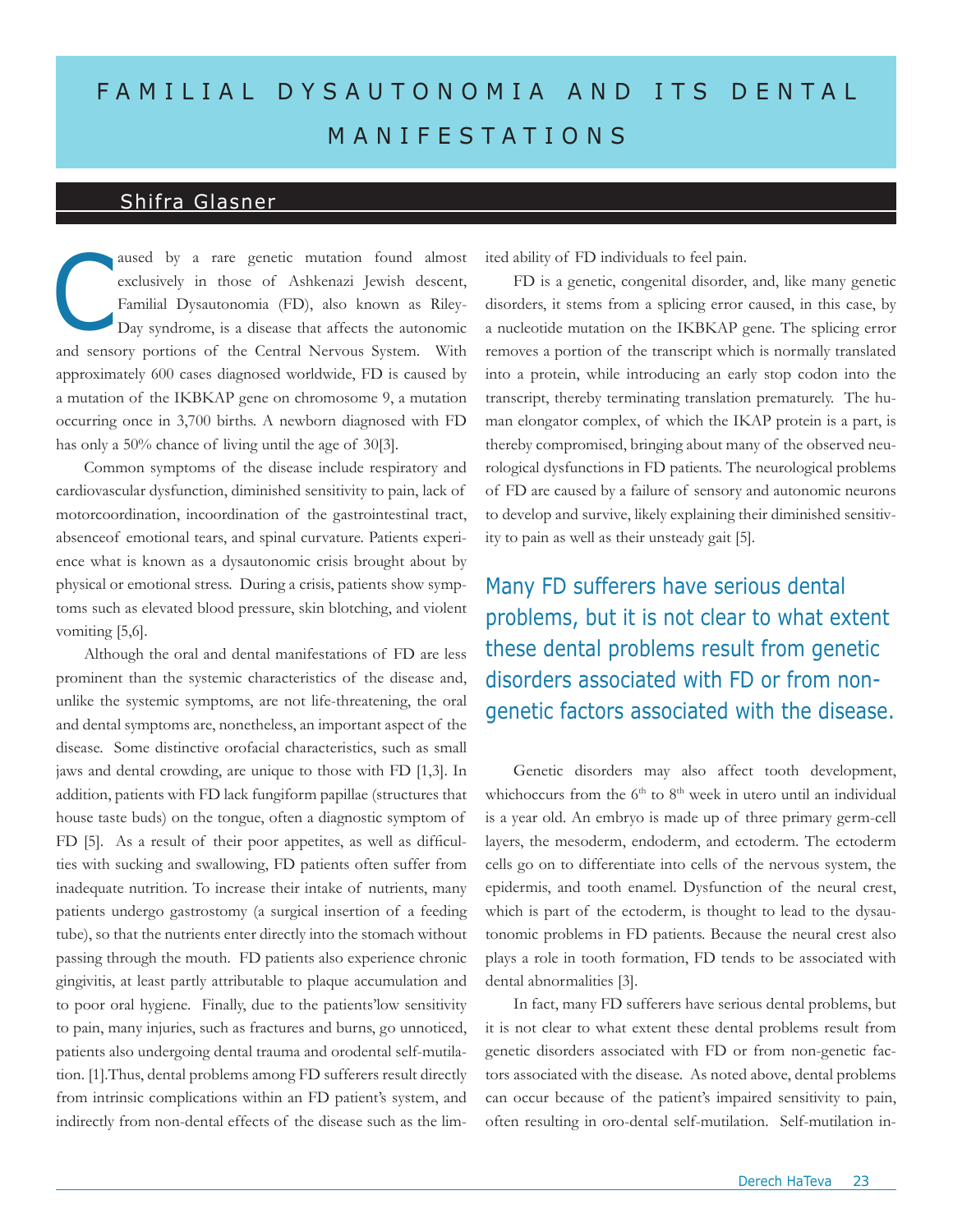volves behavior that results in self-inflicted tissue damage. Such behavior, for example tongue biting and self-extraction of teeth, frequently occurs in the oral cavity. But in a 2004 study, Gadoth and Mass observed that self-mutilation is not just the result of insensitivity to pain, it may also be due to feelings of depression or self-destructive urges [2].

A 2010 study by Zilberman *et. al.*examined the primary molars of FD patients to gain insight into the trauma experienced in their first year of life. The study utilized the fact that subjecting teeth to great enough stress, actually leaves an imprint on the tooth enamel. Indications of trauma were found in the enamel of 100% of the molars of the FD children and in only one of the healthy children. This finding supports the hypothesis that infants with FD experience frequent episodes of traumatic stress in the first year of life and that much of their dental problems are non-genetic [6].

To obtain information about the actual treatment of the dental pathologies of an FD patient, Dr. Edward A. Stein, an endodontist in the Atlanta Georgia area, was interviewed. Dr. Stein has treated a 15-year old patient with FD, who presented a unique situation in which the dentin of the upper central tooth had begun to wear away. This process is known as internal resorption. This case of resorption was diagnosed by a pedodontist during a general exam, the patient being unaware of the condition, because of impaired sensitivity to pain. If left untreated, the tooth would have broken down from the inside out. Even if treated, resorption may only be slowed down, not permanently stopped. The treatment of choice for the patient was endodontic and restorative therapy, involving a root canal and inserting filling material where the tooth had broken down from the inside. While local anesthesia is not absolutely indicated in dental procedures with patients with FD due to their inability to feel discomfort, local anesthesia was performed as a precaution. One year later, the patient still has the tooth.

There is no cure for FD. While genetic testing is now available to prevent future cases of FD, the question remains as to how those suffering with FD should be treated. Researchers in the Laboratory for FD Research at Fordham University, led by Dr. B. Rubin and Dr. S. Anderson, discovered that while the patients are producing the mutated form of the transcript, they are also producing, to a small extent, the full-length transcript, leading to the production of the full-length, functional IKAP protein. Research has led to the use of nutritional supplements that promote the production of the full-length protein. In 2003, Dr. Anderson and co-workers discovered that tocotrienol, a form of vitamin E, can help increase the production of the correctly spliced transcript. In addition, a component of green tea, known as epigallocatechin gallate (EGCG), was found to alter the splicing process, thereby producing the correctly spliced transcript and increasing the full length IKAP protein in FD individuals [5].

Aside from taking tocotrienol and green tea, which has improved the lives of many FD individuals, increased attention to dental health can also enhance the quality of life of FD sufferers, especially because their overwhelming medical needs often result in the neglect of their dental health. Not only does poor dental health cause great discomfort, which can have immediate adverse consequences on overall health, neglecting dental health can also damage a person's self-image, which is already poor among many FD sufferers. As mentioned earlier, FD patients often suffer from oro-dental self-mutilation, likely resulting from depression and low self-esteem, and not only from impaired pain perception. When treating any patient, one must try to understand him or her as a whole person made up of interrelated sides and challenges that cannot be treated in isolation. The dental aspects of FD are important not only because they add to the physical distress of thepatient, but because dental treatment may address not just a single symptom but may provide a vehicle for improving the patient's overall well being and health.

### **ACKNOWLEDGMENTS**

My parents' support for my education is just one of the ways in which they show their love for me. Special thanks to my father for reading and commenting on all the earlier drafts of this article.

Thank you, Dr. Babich, for directing me in my research, and for referring me to Dr. Berish Rubin, Director of the Laboratory for FD Research at Fordham University. I thank Dr. Rubin for speaking to me about his important research on FD.

I am very grateful to Dr. Edward Stein and his staff for providing me with valuable information concerning the treatment of patients with FD.

A warm thank you is reserved to my orthodontist, Dr. Daniel Farber, for reading and commenting on this article, doing so in the clear and kind manner he used when explaining to me how braces work.

This article is dedicated to my dear friend Melanie Cohen, whose sweet smile is just one of many endearing qualities, and to her parents, Dana and Gary Cohen, good friends to me and my family.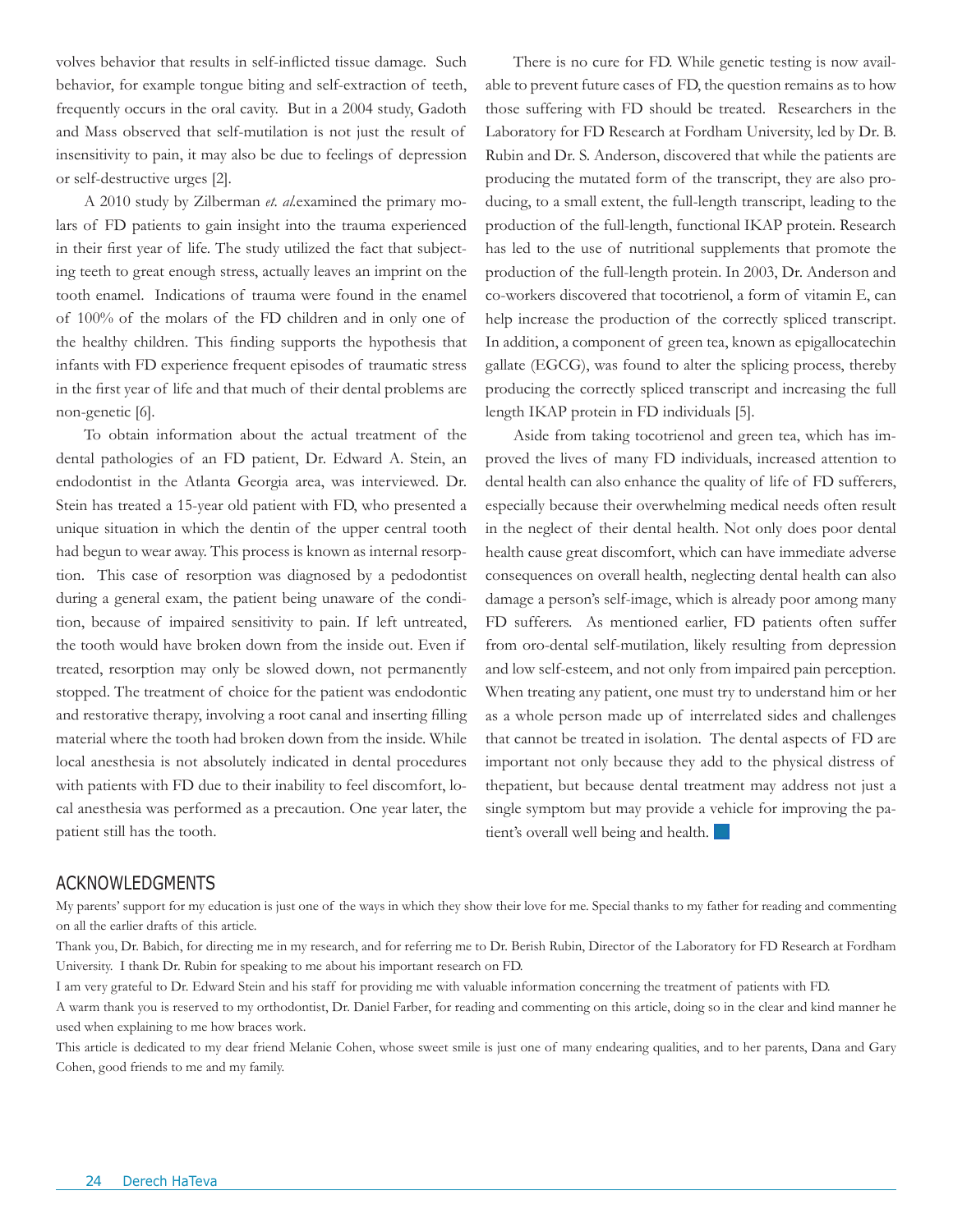- [1] Mass, E, Bimstein E. (2001) Radiographic assessment of the alveolar bone height in children and adolescents with familial dysautonomia. Pediatric Dentistry 23(1):61-65.
- [2] Mass, E. and Gadoth, N. (2004) Hereditary neuropathies with self-mutilation. Journal of Pediatric Neurology 2(4):205-11.
- [3] Mass E, Zilberman, U. and Gadoth, N. (1996) Abnormal Enamel and Pulp Dimensions in Familial Dysautonomia. Journal of Dental Research 75(10):1747-52.
- [4] PubMedHealth. Riley-Day syndrome. (last reviewed October 10, 2010) A,D.A.M. Medical Encyclopedia.http://www.ncbi.nlm.nih.gov/pubmedhealth/ PMH0002363/ (retrieved January 31, 2012)
- [5] Rubin, B.Y, Anderson, S. L. (2008) The Molecular Basis of Familial Dysautonomia: Overview, New Discoveries and Implications for Directed Therapies. Neuromol Medicine 10:148-56.
- [6] Zilberman,U, Zilberman, S, Keinan, D, Mass, E. (2010)Enamel development in primary molars from children with familial dysautonomia. Archives of Oral Biology 55:907-12.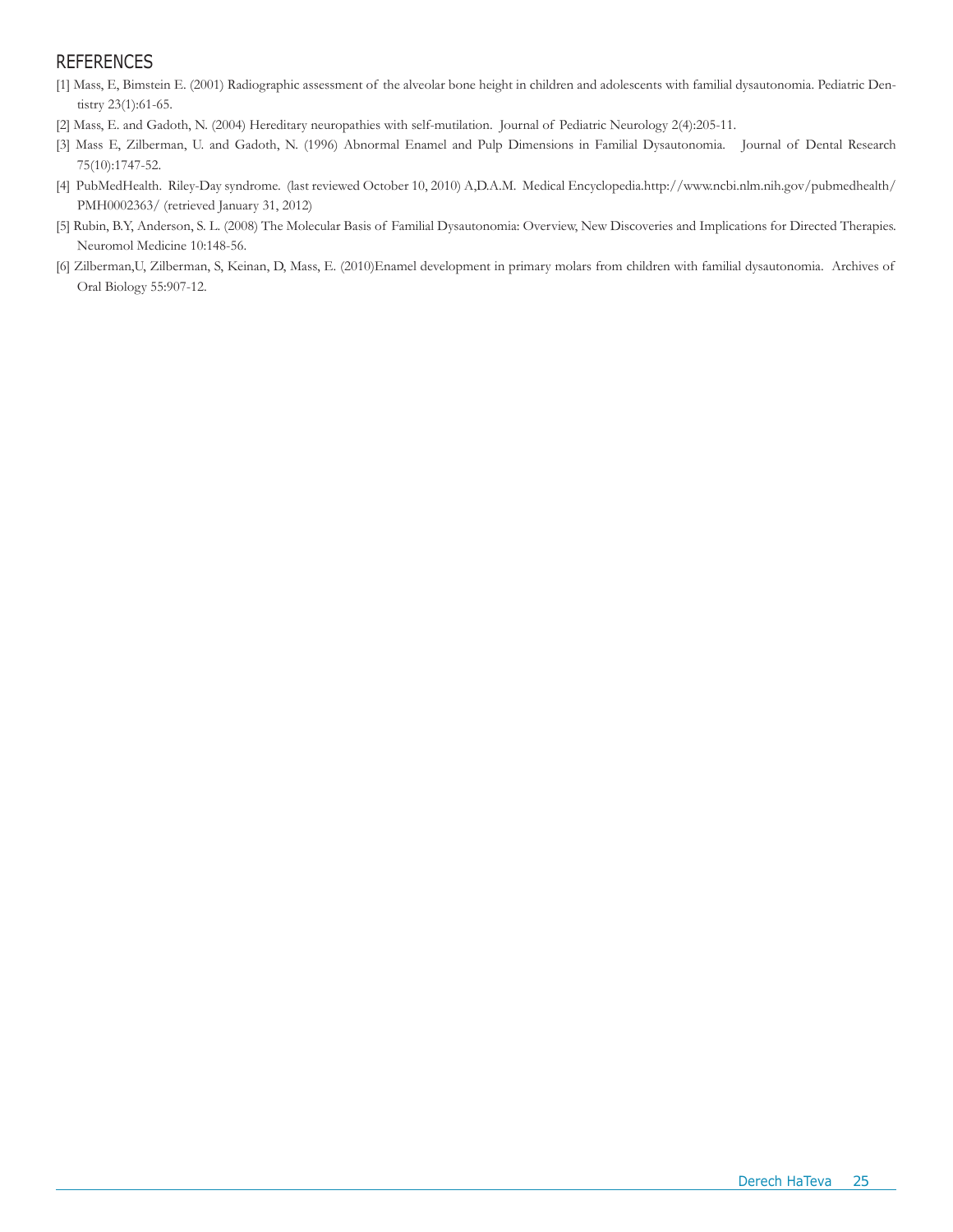### Michelle Haimowitz

hroughout history, society has created a binary gender system in which people are typically classified as distinctly masculine or feminine. For the most part, human beings have been able to fit neatly into these two categories, and there has been little objection to this system. It is no surprise, then, that *halacha* has similarly adhered to a binary gender system, differentiating men and women's *halachic* obligations. However, for as long as these gender categories have existed, so have deviations from the norm. An androgynous, for example, one with ambiguous genitalia, defies the classic binary gender system. There is a history of androgynous people dating back to many ancient and pre-modern cultures. For instance, in the *Symposium*, Plato mentioned the idea of androgyny. He wrote about the creation of mankind as having started out with one sex and then separated into two. Despite the distinction between sexes, Plato often imagined all human souls as androgynous, or hermaphroditic, in their perfected nature [1]. Unlike Plato's view of hermaphrodites as the image of perfection, *Halacha*, along with much of society, views intersexuals as abnormal. Rabbinic literature offers guidelines on the *halakhic* status of intersexuals. T

*Halacha* divides those with unassigned gender into two broad categories: the androgynous (hermaphrodite) and the *tumtum*. The hermaphrodite, as defined by *halacha*, is a person who has both female and male genitalia, while the *tumtum*, according to *halacha*, is a person who has a flap over his genitalia which prevents the gender of the person from being ascertained. According to rabbinic literature, there are five possible gender categories by which an individual can be classified: male, female, part male and part female, *safek* (unsure of the gender), or *berya bifnei atzma* (a unique creature with its own characteristics) [2]. Most *rishonim* and *poskim* maintain that the hermaphrodite has a status of *safek* since neat classification of such an individual as male or female is difficult. Because of this doubt, the strictest opinion within *halacha* is to be followed. Thus, according to the *Rambam* and the *Shulchan Orech*, a hermaphrodite would be required to keep all laws pertaining to both males and females. Many, however, argue that the hermaphrodite has the status of a "certain male" and should thus be obligated to comply with the *halachic* standards set forth for a

male [4]. In the case of a *tumtum*, however, normative *psak* maintains that he is considered a *safek* unless the covering is successfully removed such that the person's gender can be ascertained. If the gender is successfully determined, the *tumtum* is considered a qualified member of its respective gender [2].

The proper halachic response to bearing a child of uncertain gender is equally unclear. Until recently, a common practice in the medical field has been to immediately assign a specific gender, usually female, to the child after birth and then perform the appropriate surgery that follows that assignment.

The proper *halachic* response to bearing a child of uncertain gender is equally unclear. Until recently, a common practice in the medical field has been to immediately assign a specific gender, usually female, to the child after birth and then perform the appropriate surgery that follows that assignment [4]. However, within rabbinic literature, the issue of assigning a gender has become particularly complex. According to the *Rambam*, R. Waldenberg, R. Asher Weiss, and R. Bleich, one should determine a child's gender based on the child's external sexual organs [2]. However, according to Rav Sternbuch, a child with ambiguous sexual indicia should always be surgically turned into a male [2]. The reason for this is that there are many *halachic* issues with assigning a female gender to this child. One of these problems is that the child would be prevented from performing certain *mitzvot* if classified as female. The only exception to this rule would be if the child in question has obvious external female organs, in which case the child would be classified as female [2].

Even with these *halachic* guidelines, many complications arise due to recent findings on the topic. None of the earlier *poskim*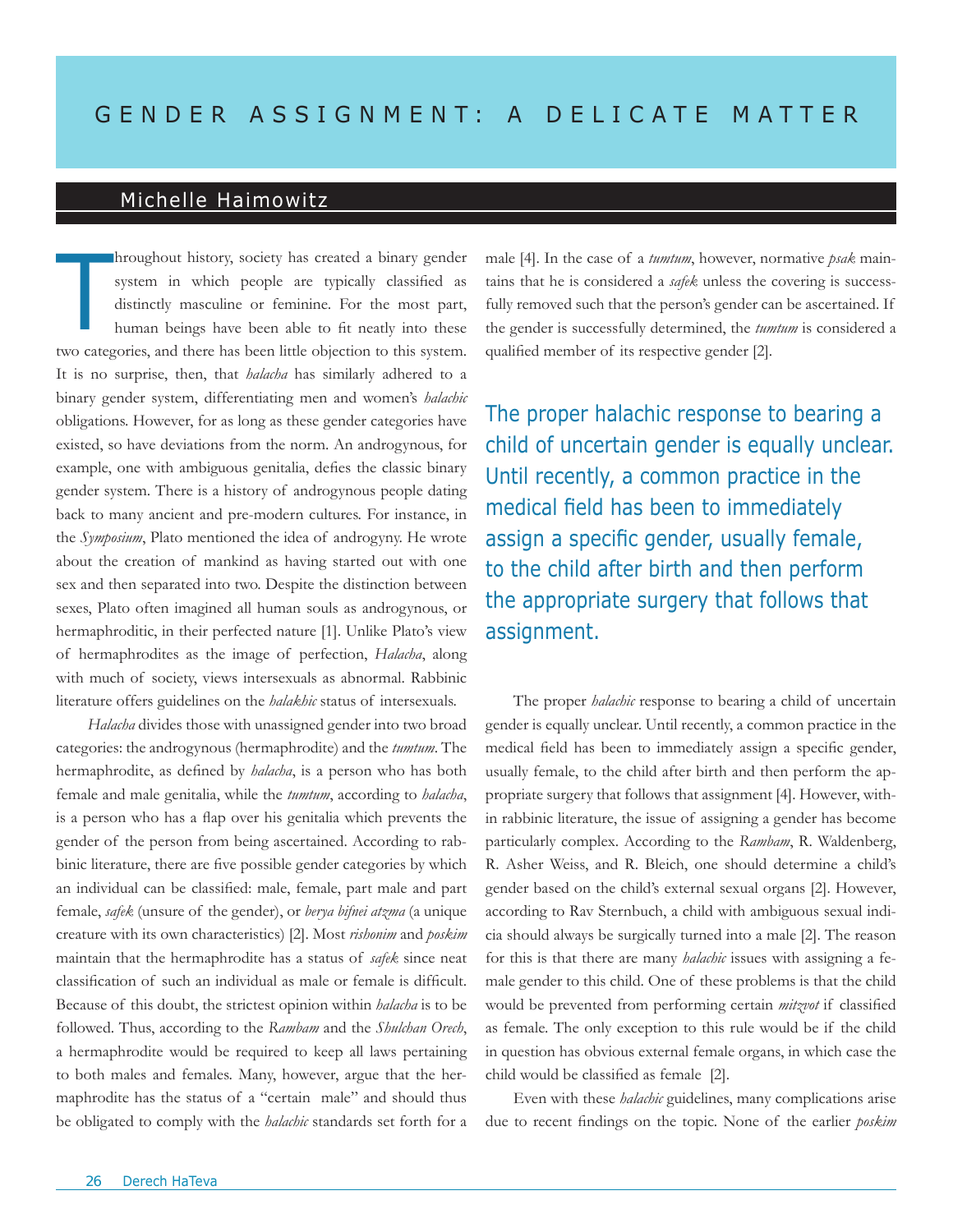considered genetics when determining the gender of the child, since there was little known about this field. Recent technological advancements have allowed for genetic testing in which one can determine whether the child has an XY sex chromosome pair (male) or an XX sex chromosome pair (female). This factor, although not mentioned by many of the major *poskim* due to the lack of information that was available to them, can prove very useful in determining the gender of a child. Furthermore, it has become apparent that although one can assign a gender by surgically changing a child into a male or female and raising the child as such, the assigned gender does not always psychologically resonate with the child. For instance, there was a case reported in *Newsweek* in 1997 of a boy who, due to a terrible accident that involved mutilation to his genital area during a routine circumcision in a hospital, was reassigned a female gender at eight months old. Despite surgery, hormone administration, and his cultural female upbringing, the boy psychologically felt masculine. He had always considered himself a "freak" until he learned the truth about his

gender status and prior condition. As a result, he had his breasts removed and his genitals rebuilt and reverted back to his original gender [4]. This case shows that a person's gender cannot be randomly assigned and is not only determined by social surroundings; gender is partially inherent within a person. It is important that a person psychologically feels comfortable within his assigned gender in order for gender assignment to be a success.

The issue of gender assignment in intersexual children has no clear-cut procedure. Although *poskim* have set forth some guidelines to determine how to handle the situation, it is clear that an assessment must be made on a case-by-case basis [3]. The application of traditional *halacha* to the continual advancement of medical technology has become increasingly difficult and complex. It is the job of the rabbinic authority to examine the issue of ambiguous gender as a whole, both its *halachic* precedents and the surge of new scientific information that is gathered each year, in order to determine the direction in which *halacha* will go in regard to this delicate matter.

### Acknowledgements

I would like to thank my parents for providing me with an excellent education and enabling me to pursue all the various types of studies that interest me. I would also like to thank Dr. Harvey Babich for helping me gather research on this topic and furthering my education in this area.

- [1] Plato's Symposium, 360 B.C.E.
- [2] Wiesen, J. and D. Kulak (2007). "Male and Female He Created them." Revisiting gender assignment and treatment in intersex children. J. Halacha Contemp. Soc. 54: 5-30.
- [3] Weitzman, G. (2009). Is gender determined by external organs or by genes? B'Or Ha'Torah. 19:27-35.
- [4] Cohen, A. (1999). Tumtum and Androgynous. J. Halacha Contemp. 38: 62-85.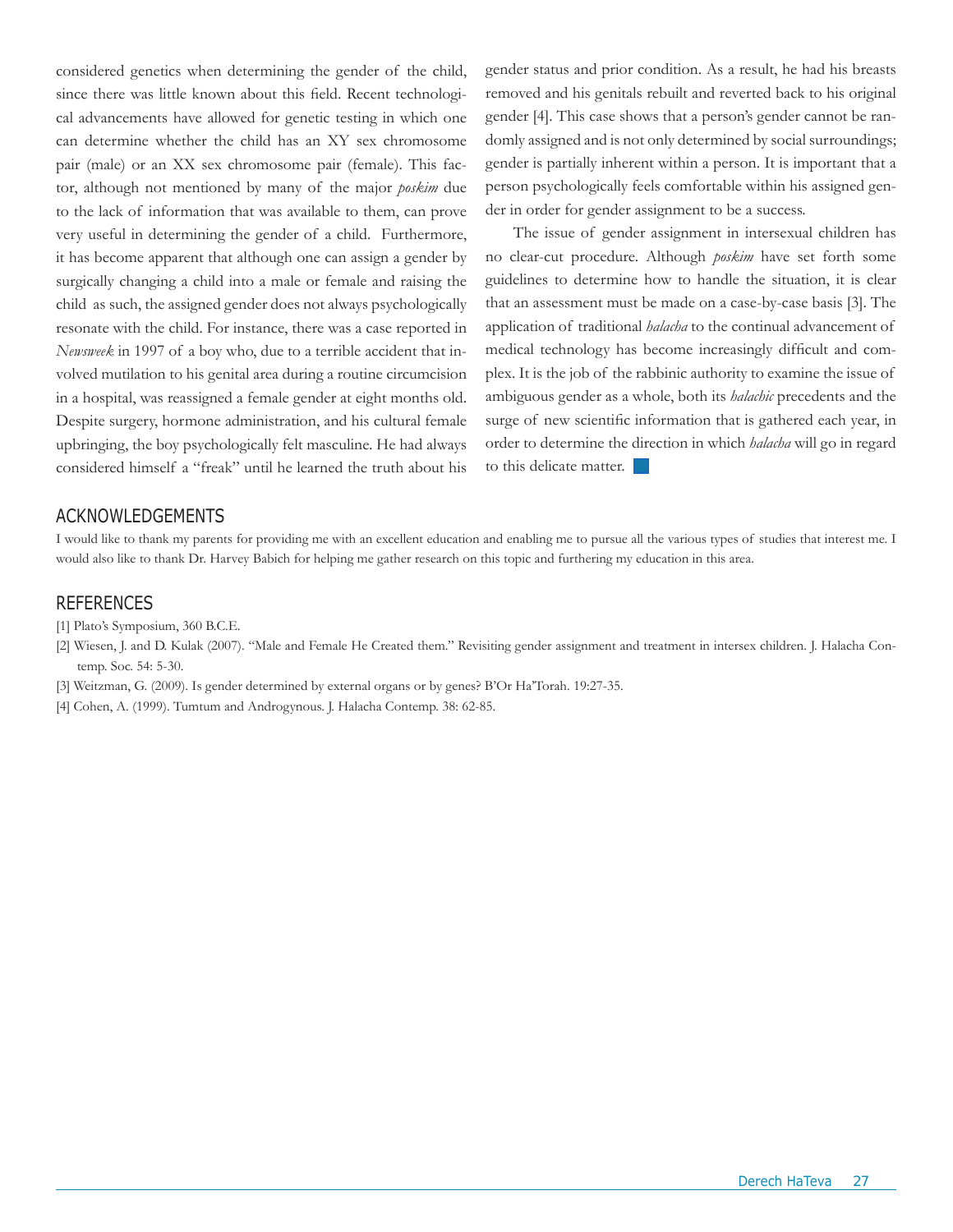### Ilana Ickow

ou are on a cruise, spending your days enjoying tender prime rib, tanning on the ship's sun-drenched deck, and playing competitive games of ping-pong in one of the arcades. As you stroll to breakfast one clear, sunny morning, a drop of water falls on your head. Dismissing it as mist from the ocean, you walk on, following your nose towards the scent of fresh fruit and frying omelets. Suddenly, the wind begins to howl, the skies open up, and gigantic drops of rain pour down, soaking all the passengers on the ship's deck. As you dash towards the dining room, you are thrown to and fro as the boat rocks in the stormy seas. The captain's call for passengers to evacuate the deck is muffled by rumbles of thunder, and safety lights are overpowered by flashes of lightning. You are on a cruise, spending your days enjoying tender that in the book of *Yonah*, occurred over so small a width that it prime rib, tanning on the ship's sun-drenched deck, was concentrated only over one mountain. In th

After finally reaching the dining room, you peer out one of the windows. Between monstrous waves splashing against the glass, you catch a glimpse of the sea and are shocked by what you find. A short distance away, the waters are calm, the sun is shining, and other ships are proceeding peacefully on course.

The prophet *Yonah* experienced a similar phenomenon. He left Israel to "run from before G-d" and boarded a ship heading to *Tarshish* (*Yonah* 1:3). However, *Yonah* never reached *Tarshish*, since G-d sent "*ruach gedola el hayam*," "a great wind to the sea," which resulted in a "sa'ar gadol bayam," "a great storm in the sea" (*Yonah* 1:4). The passengers subsequently cast lots to determine "*b'shelmi hara'ah hazos*," "because of whom did this bad occur?" (*Yonah* 1:7) The lots revealed that *Yonah* was the culprit, so the passengers, observing that the seas grew stormier, tossed *Yonah* overboard. The *Radak* (*Yonah* 1:7) asked an obvious question: Why did the travelers assume that the storm raged as a result of one of the travelers on their boat? Weren't other boats on the sea also suffering? The *Radak* quoted *Pirkei D'Rabbi Eliezer* who related that when passengers on *Yonah*'s boat looked to their right and left, they saw other boats floating peacefully. Only one boat was engulfed by the storm - *Yonah*'s.

Similarly, at *Matan Torah*, the giving of the Torah, in the Sinai Desert, the Torah describes the scene, "*Vayehi kolos u'vrakim v'anan kaved al hahar*," "There was thunder and lightning, and a heavy cloud on the mountain" (*Shemos* 19:16). This storm, similar to was concentrated only over one mountain. In this case, however, the storm occurred in a desert and not at sea.

### Is it possible to explain these localized storms described in Yonah and Shemos b'derech hateva, according to the laws of nature?

Is it possible to explain these localized storms described in *Yonah* and *Shemos b'derech hateva*, according to the laws of nature? Yes, these storms may well have been microbursts, local storms generally less than one mile in width [1] and consisting of winds over 100 mph [2]. A microburst is a small but powerful storm that develops in three stages: In the first stage, the contact stage, air is forced downward from the clouds, accelerates, and reaches the ground. In the second stage, the outburst stage, the wind, after reaching the ground, diverges and curls outward. In the last stage, the cushion stage, these diverging wind gusts decelerate as a result of friction with the ground. This slowing of the winds as they move away from the microburst may explain why microbursts are confined to a very small area. The winds of a microburst are extremely dangerous due to their unexpected and rapid development and extraordinary speed. Additionally, the divergent air creates a vortex, or horizontal spiral of wind, powerful enough even to uproot trees much like a tornado [3].

Microbursts form through a mechanism called evaporative cooling. In this process, hot air rises, cools as it rises, and condenses into clouds. As the clouds become saturated, rain begins to fall. As rain falls from the clouds, it travels through drier air. The drier air causes some of the rain to evaporate, absorbing heat from the air and cooling it. The cool air is denser than warmer air, so it falls, accelerating until it reaches the ground. During the contact stage of a microburst, this downward air, called a downburst, eventually hits the ground. After reaching the ground, the outburst stage begins when the downburst diverges horizontally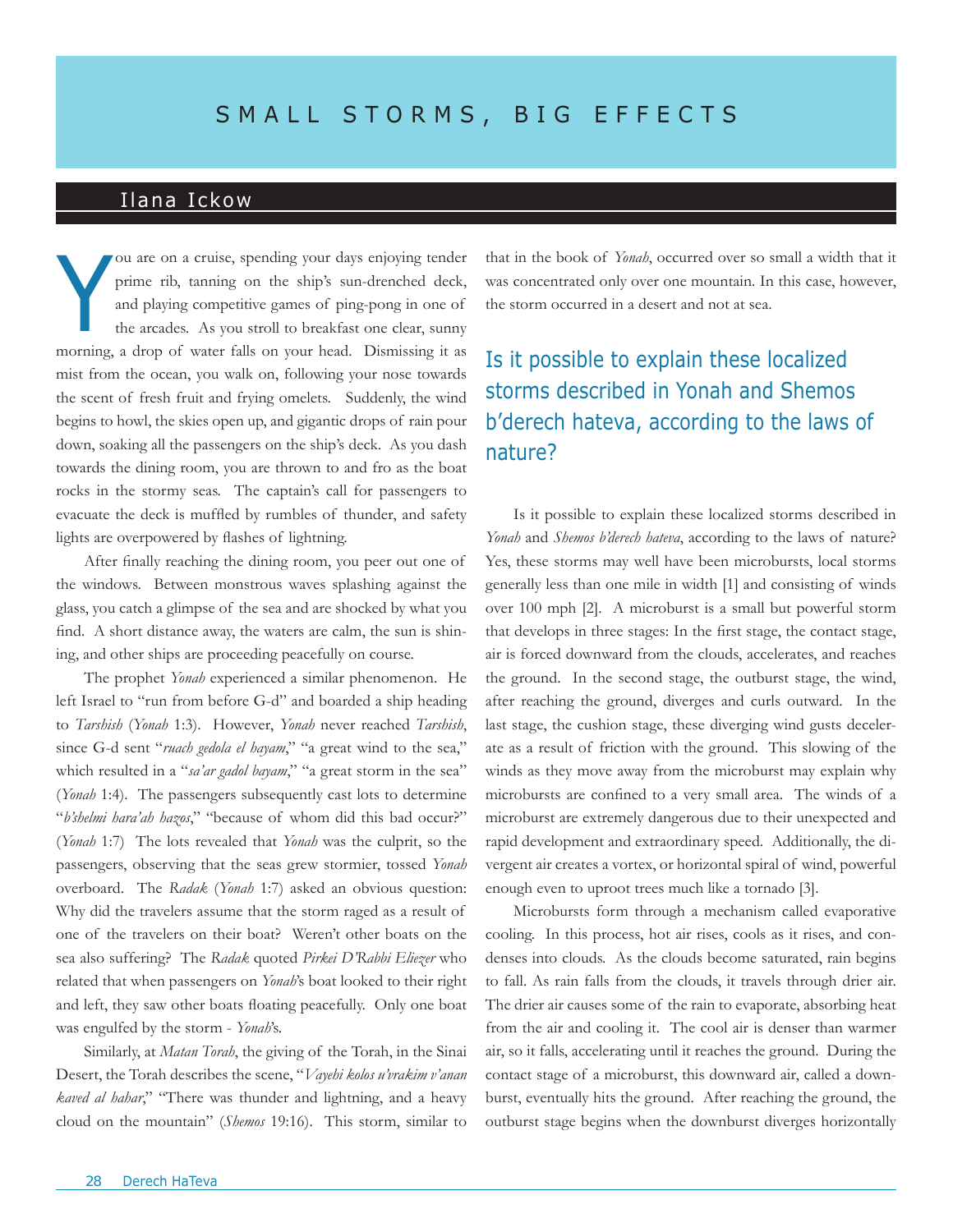in all directions and forms strong wind gusts. The formation of these gusts is a major characteristic of a microburst [2, 3]. Since the initial rising hot air ascends because hot air is less dense than cooler air, a temperature difference between the warmer air near the surface and cooler upper air is necessary for hot air to rise in the initiation of a microburst. Therefore, a larger difference between the temperature at the ground and temperature above is more likely than a smaller temperature difference to result in a microburst [4]. Atkins and Wakimoto analyzed microbursts in Alabama and found that when microbursts occurred, there was always a temperature difference of at least 20ºC [3].

Several descriptions of the storms in *Shemos* and *Yonah* seem to indicate that microbursts were present. The storm in *Yonah* is described by its "great wind," which is a characteristic feature of a microburst. Furthermore, the mention of the cloud at *Matan Torah* also is indicative of a microburst. Since the repetitive ascent, cooling, and descent of warm air - a process similar to microburst formation and requiring similar conditions - generates substantial electricity to form a thunderstorm, microbursts are often accompanied by thunderstorms [3]. The storm at *Matan Torah* was perhaps a microburst combined with a thunderstorm, as the verse clearly states that thunder and lightning were present.

*Matan Torah* took place in a dry desert, where microbursts sometimes do occur. However, microbursts are much more commonly found in humid environments, such as over water, as in the story of *Yonah*. In areas with high levels of humidity, there is more moisture to evaporate and cool the air, and the greater degree of evaporative cooling is more likely to form a microburst [3].

Microbursts did not only pose a danger to ships travelling at sea thousands of years ago, but they also threaten the safety of airplane travel today. During takeoff and landing, tailwinds (winds moving in the same direction as an airplane) generated by the microburst during the outburst stage cause the aircraft's airspeed (airplane's speed relative to the surrounding air) to diminish [1]. Sufficient airspeed is critical to flight, since the lift of an aircraft is proportional to the square of the airspeed [5]. The reduction in airspeed causes the plane to lose lift and descend. If the plane is close to the ground, such as during takeoff and landing, there is often not enough time available to recover from this loss of altitude, and the aircraft may crash. Additionally, the downburst also contributes to the airplane's loss of altitude, although not as significantly as the tailwind [1]. Several flights have unfortunately had fatal accidents due to microbursts, including a Pan American flight in 1982 that took off from New Orleans and crashed during takeoff in an undetected microburst [3].

Such an explanation of the miracles of *Matan Torah* and *Yonah* does not make them any less wondrous. That a microburst could cause a storm on *Yonah*'s ship as he fled from before G-d, and that a narrow storm formed on Mount Sinai as the Torah was being given to the Jewish people is most certainly phenomenal. g

#### Acknowledgements

I would like to express heartfelt appreciation to my parents for your continuous support, for providing me with a superior education, and for being my role models through your constant acts of *chesed*. *Abba*, thank you for being so patient when I asked you questions about microbursts all hours of the day, and thank you for reviewing this article so many times. Thank you to Dr. Babich for all the many opportunities you have given me in Stern to learn, to teach, and to write. Each and every time I work on a project with you, I am moved by your generosity, dedication, and selflessness.

#### **REFERENCES**

[1] (2010). Federal Aviation Regulations/Aeronautical Information Manual. Jeppesen, Englewood, CO.

[2] About.com Guide. Microburst. http://phoenix.about.com/cs/weather/g/microburst.htm (retrieved January 27, 2012).

[3] NOAA/Forecast Systems Laboratory. http://www-frd.fsl.noaa.gov/mab/microburst/micro\_course.html (retrieved January 27, 2012).

[4] Blair, T.A. (1943). Weather Elements. Prentice Hall, New York, NY.

[5] Dole, C.E. (1989). Flight Theory for Pilots, fourth edition. Jeppesen, Englewood, CO.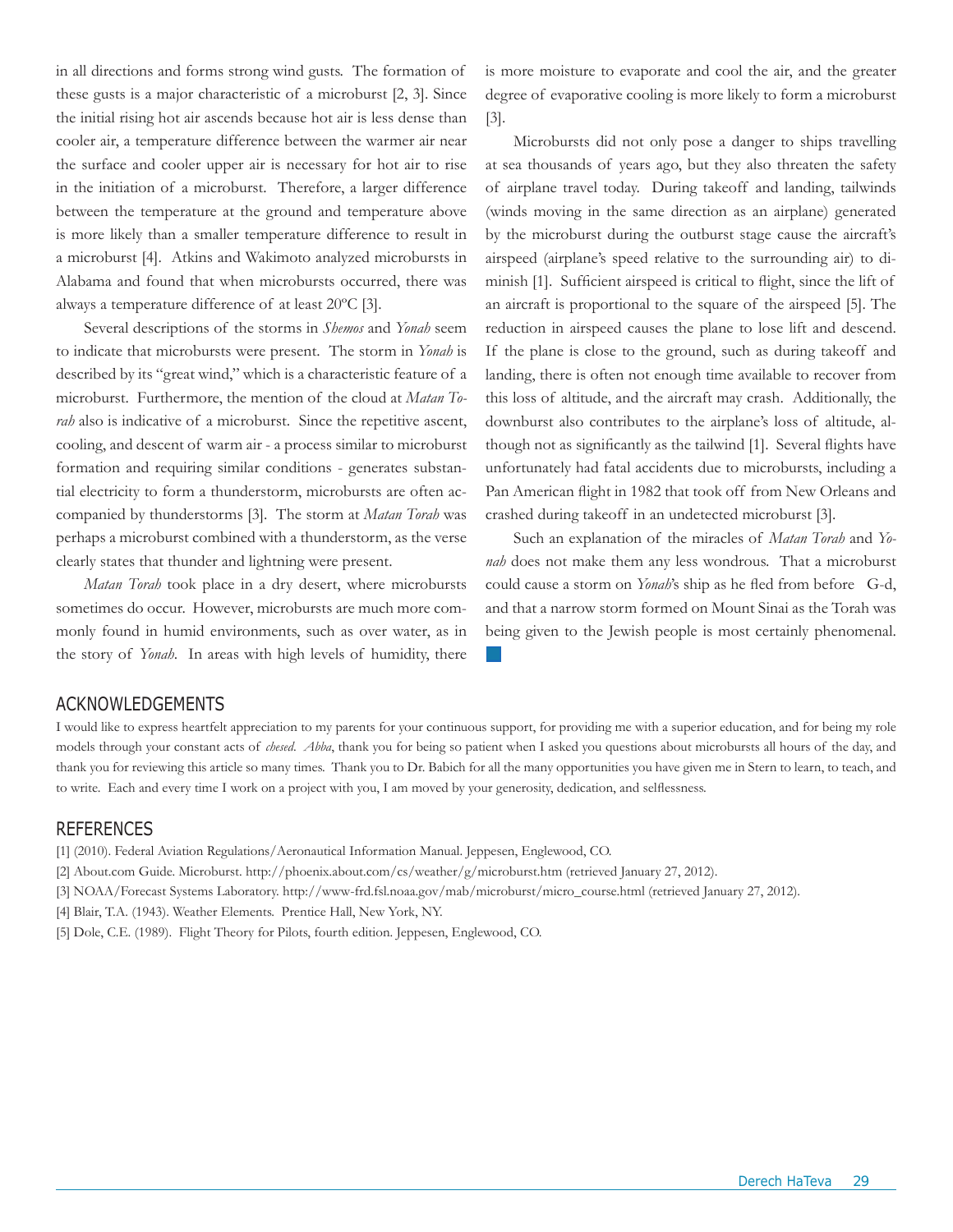# TAHARAT HAMISHPACHA: ITS POTENTIAL IMPACT ON FERTILITY

### Jennifer Lazaros

*aharat hamishpacha* is a fundamental area of Jewish law that serves to bring *tahara*, or purity, to the Jewish family. It is the Jewish woman who bears much of the responsibility to maintain this purity, as it is upon her to ensure that no uterine blood is discharged prior to engaging in coitus with her spouse. While Sarah, the first of the Jewish matriarchs, was alive, a cloud would be continuously stationed over her tent (*Rashi, Bereishis* 24:67). The *Maharal* explained that the cloud that hovered over Sarah's tent was analogous to the clouds of glory that hovered over the *mishkahn*, or tabernacle, which served as the earthly manifestation of the *Shechina,* or Divine Presence*.* Sarah merited this extraordinary honor due to her fastidious observance of the laws of *taharat hamishpacha* (*Netzach Yisrael* Ch. 54). Thus, it is through today's scrupulous observance of the laws of family purity that the children of Israel merit to have the Divine Presence dwell in their homes [8]. Unfortunately, although the laws of *Taharat hamishpach* serve to elevate the Jewish home to awesome spiritual heights, in certain instances, their observance may cause a woman to have difficulty conceiving and bring about additional challenges in coping with gynecological abnormalities, such as endometriosis.

The Bible states "you shall not approach a woman in her time of unclean separation to uncover her nakedness" (*Vayikra*  18:19). *Niddah* is a state during which a Jewish woman must separate from her husband, as she is considered to be *halachically* impure. Most commonly, the *niddah* status is typically brought about by menstruation but can be brought about by the emission of uterine blood, including bleeding due to hormonal contraception, ovulation, ante-partum, intra-partum, and post-partum bleeding, and due to pathologies, such as endometriosis. If the cervix is opened to a certain extent, which can occur during certain gynecological procedures, even in the absence of bleeding, a woman might be considered to be in a state of *niddah.* Intercourse is also forbidden on days during which a woman anticipates her menses, known as *onot perisha*, or "days of separation." Additionally, if a woman experiences a consistent physical symptom indicating the onset of her menses, termed a *veset haguf*, she is forbidden to engage in coitus [4].

abarat hamishpacha is a fundamental area of Jewish law that<br>serves to bring tahara, or purity, to the Jewish family. It is<br>the must wait five days before she can begin a seven-day purifica-<br>the Jewish woman who bears much she must wait five days before she can begin a seven-day purification process, regardless of the duration of her bleeding. Upon the conclusion of these five days, the woman examines herself with a white cloth, termed a *bedikah* cloth, to check for blood. If she is clean, she begins counting seven clean days. However, if she finds blood, she must wait until her flow ceases to perform the

> It is imperative that an Orthodox Jewish woman suffering from either religious infertility or endometriosis consults a competent rabbinic authority with regard to the course of action to pursue.

examination again and begin counting the seven clean days. During the seven clean days, a woman performs two examinations per day and is required to wear white undergarments so that she can be absolutely certain that no blood has been discharged. At the conclusion of these seven days, a woman immerses in a *mikvah,*  or ritual bath. It is only upon the completion of this process that a woman may resume coital activity with her husband [2].

Although the observance of the laws of *niddah* can be quite challenging, studies have demonstrated that those who refrain from coitus during menses are generally at a lower risk for contracting certain sexually transmitted diseases and certain gynecological disorders, such as endometriosis. Symptoms of chlamydial and gonococcal salpingitis are more prevalent in women within 7 days from the onset of menses than during the 7 to 14 days following menses. The higher incidence of these infections during menses could be attributed to the presence of iron in menstrual blood. Iron is important for the growth of gonococcal bacteria and would potentiate the risk of infection. Additionally, the premenstrual peak of estrogen and progesterone facilitates chlamydial infection [1].

Engaging in coitus during menses with a partner who has human immunodeficiency virus (HIV) can also increase the risk of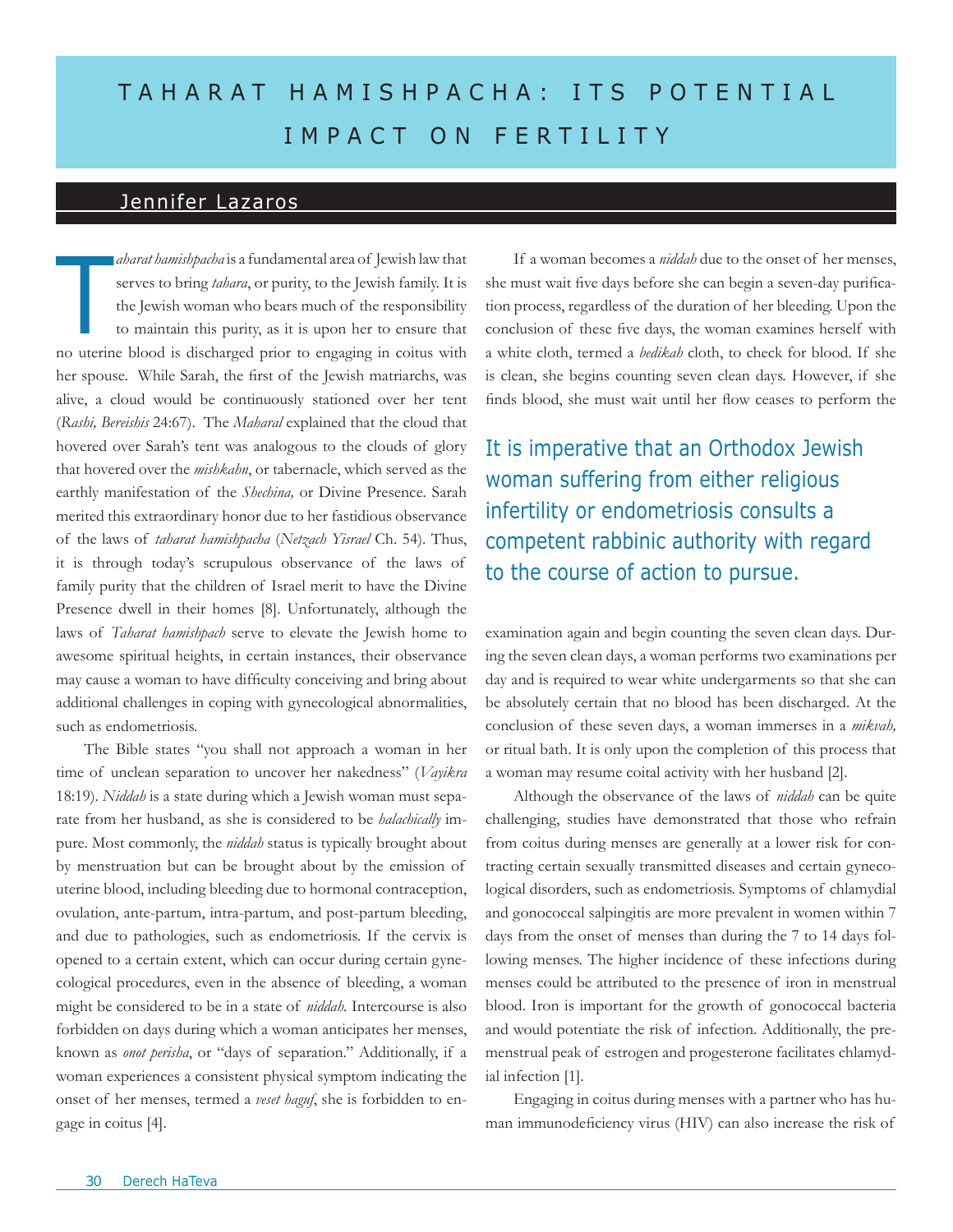transmitting the infection; this is most probably because during menses, a woman's cervix secretes cells that are capable of hosting HIV. Additionally, because a woman's cervix widens during menstruation, her uterine wall is more vulnerable to contamination by infectious seminal fluid. In addition to being more susceptible to certain sexually transmitted diseases (STDs), engaging in coitus during menses can increase a woman's risk of developing endometriosis, a pathological condition in which a woman suffers from ectopic deposits of endometrial tissue lodged most commonly in the pelvic cavity, but also in other areas of the body. The increased prevalence of endometriosis among women who engage in coitus while menstruating is attributed to the increase in retrograde flow of menstrual discharge during orgasm [1].

Jewish law mandates that a couple have children, as it states in the Bible, "be fruitful and multiply" (*Bereishis:* 1:28, 9:1-7, 35:11). In general, Judaism attaches great importance to marriage and family life to the extent that a wedding party has the right of way over a hearse. Although Judaism does attribute great importance to the social aspect of marriage, the main reason for matrimony is procreation [3]. Despite the import granted to procreation, a woman must strictly adhere to the laws of *niddah* and cannot engage in coitus with her husband until she has properly completed the purification process and immersed in the *mikvah,* even if this were to decrease a couple's chances of conceiving.

Orthodox Jewish women who ovulate at an earlier point during their cycles are likely to experience difficulty conceiving. Vollman (1977) used rises in basal body temperature (BBT) to calculate the duration of postmenstrual phases of cycles of differing lengths. A rise in a woman's BBT is thought to occur 1-2 days following ovulation. Thus, Vollman's "postmentrual phase" is defined as the interval from the onset of menstruation through ovulation or one day post-ovulation [2].

Vollman found that 22.4% of women complete the postmenstrual phase in 14 days or fewer (However, Vollman's figures were slightly inappropriate because they are based on a sample of women between the ages of 11 and 55. A more accurate estimate could be derived from applying his observations to women in their key reproductive years). Since most Orthodox Jewish women complete the *niddah* period and attend the *mikvah* on or before day 14 of the postmenstrual phase, then according to Vollman, only 22.4% of women would potentially experience reduced fecundability due to the observance of *taharat hamishpacha* [2]. This would mean that the majority of women are potentially exposed to coital activity during a fertile period even when sexual relations are not resumed until the 14<sup>th</sup> day of their cycle. In fact, for the majority of cycles where the end of the *niddah* period coincides

with a highly fertile period, the increased likelihood of coitus shortly after a woman's immersion in the *mikvah* could potentially enhance fertility.

Recently, new treatments have been developed to delay ovulation in Orthodox Jewish women who ovulate prior to the completion of the *taharah* process. Speroff *et al.* (1999) prescribed clomiphene citrate be taken on day 7 or 8 of a woman's cycle, with ovulation expected to occur 5-10 days after the last day the medication is taken [6]. Clomiphene citrate, a selective estrogen receptor modulator, interferes with estrogen feedback to stimulate the luteinizing hormone (LH) surge that triggers ovulation. As a woman's follicles mature during the follicular phase of her cycle, they produce estrogen. Eventually, the follicle destined to become the dominant follicle matures and secretes increasing amounts of estrogen, which exhibits positive feedback on LH, generating the dramatic pre-ovulatory LH surge [9]. High levels of LH cause the follicle to swell and rupture; the oocyte is expelled and is viable for about 24 hours. Without estrogen feedback at this precise point in a woman's cycle, ovulation will not be induced. Although clomiphene citrate can be used to delay ovulation, it is associated with a 5-10% risk of multiple gestations and can cause an atrophic endometrium and hostile cervical mucus, which sperm have difficult penetrating [5].

Yairi-Oron *et al.* (2006) devised a different treatment to resolve the dilemma faced by Orthodox Jewish women ovulating prior to ritual immersion. Estrogen was administered on the second day of menstruation until the first two clean days to 26 patients attending clinics for the treatment of religious infertility, diagnosed on the basis of findings of a prolonged menstrual flow or a short follicular phase with ovulation occurring during the 7 clean days before the ritual bath. Patients were given 4 mg of beta estradiol. The characteristics of each patient's menstrual cycle with and without treatment were compared. The number of days of bleeding decreased after estrogen therapy and patients attended the ritual bath after a significantly shorter period; patients also ovulated at a significantly later point during their cycle. Prior to treatment, patients ovulated 0 to 5 days before attending the ritual bath whereas with estrogen therapy, they ovulated 2 to 10 days after the ritual bath. Estrogen treatment resulted in a 23% pregnancy rate per cycle, which is similar to the natural conception rate in the normal, fertile population [6]. The positive findings of this study are in agreement with the findings of Ziegler *et al.* (1991) that exogenous estrogen may inhibit follicular growth for up to 2 weeks after the onset of the last menstrual period [7].

In addition to its potential to diminish the likelihood of conception, the observance of *taharat hamishpacha* can also greatly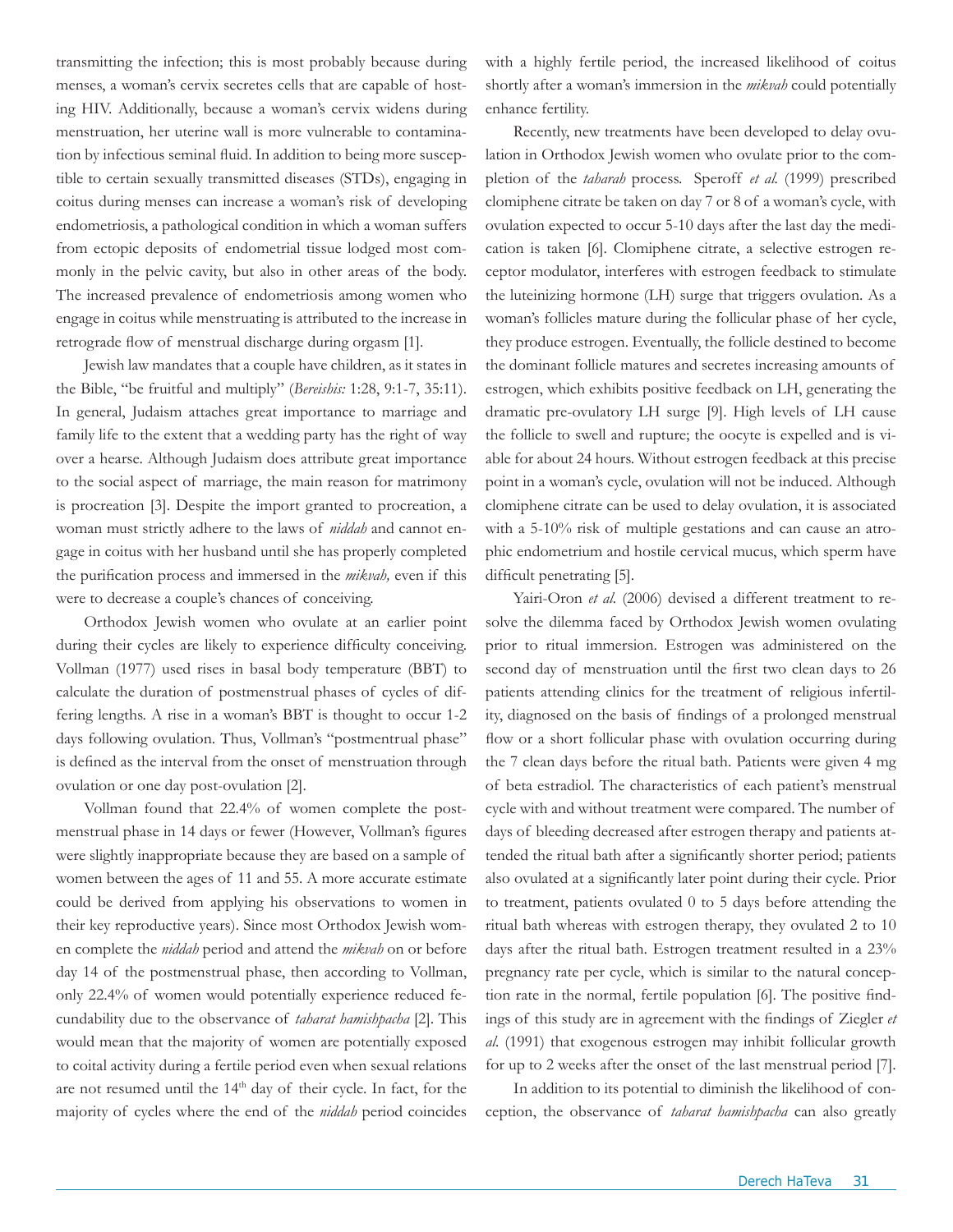magnify the anxiety of Orthodox Jewish women suffering from endometriosis. Endometriosis is a chronic pathology characterized by ectopic deposits of endometrial glands and stroma outside of the uterus. Women with endometriosis may experience premenstrual bleeding, staining, or pelvic pain, as well as various other physical sensations [4]. Many of these symptoms are due to displaced endometrial tissue acting as it normally wouldthickening, breaking down, and bleeding- with every menstrual cycle. Surrounding tissue can become irritated and scar tissue may develop [10]. Interestingly, studies have shown that endometriosis is less prevalent among women who observe *taharat hamishpacha*. However, the symptoms of endometriosis pose unique and difficult consequences for those Orthodox Jewish women who unfortunately struggle with the condition.

Endometriosis can cause premenstrual spotting as well as inter-menstrual bleeding. In either of these cases, although the woman technically is not menstruating, this blood might very well render her a *niddah*, if of a certain quantity and if observed on a white garment. This could potentially detract from the already limited time that an Orthodox Jewish couple has to engage in marital relations. If a woman with endometriosis were to experience irregular bleeding during her seven clean days, she would most likely be obliged to begin her counting of the seven clean days anew, further delaying reunification with her husband. Although irregular spotting and bleeding might not be particularly significant to non-Jewish or non-observant women, these symptoms can bare extremely adverse consequences for an orthodox Jewish woman.

In addition to irregular spotting and bleeding, a woman with endometriosis might experience pelvic pain. Because pelvic pain is typically experienced prior to menstruation by even normal women, an Orthodox Jewish woman suffering from endometriosis might be apt to confuse the pelvic pain caused by her condition with a *veset haguf*, or symptom indicating the onset of her period, which would necessitate that she separate from her husband [4]. Furthermore, if a woman has endometrial deposits in her vaginal canal, she might aggravate the tissue while performing a *bedikah,*  resulting in her rendering an unclean examination. If she cannot be certain that this blood is not uterine blood, then she may be required to begin counting her seven clean days anew.

It is imperative that an Orthodox Jewish woman suffering from either religious infertility or endometriosis consults a competent rabbinic authority with regard to the course of action to pursue. A Rabbi might allow a woman with endometriosis, for example, to take birth control pills to reduce her bleeding or to wear dark underwear to avoid seeing irregular spotting. It is important that the woman be informed of the available *halakhic* courses of action, in addition to seeking medical treatment. It is also advisable that she see a physician who can understand and be respectful of the requirements of Jewish law while treating her. An Orthodox Jewish woman might need to avoid scheduling diagnostic procedures, for example, during her seven clean days or the few days prior to the onset of her period to avoid having to attribute any blood that might result from the procedure to her menses [4]. Additionally, certain clinical symptoms of endometriosis, such as spotting, might be insignificant to a physician but can be extremely significant to an Orthodox Jewish woman and must be addressed. Together the advice of both physicians and rabbinic authorities can aid Orthodox Jewish women in observing the laws of *taharat hamishpacha* with greater ease and serenity. g

### ACKNOWLEDGEMENTS

I would like to thank Rabbi Gideon Shloush, without whom the publication of this article would not have been possible, for taking the time to review the *halakhic* content of this manuscript. Thank you to Dr, Babich for encouraging me to write this article, and for directing me to helpful sources and answering my questions throughout. Thank you to my wonderful parents, David and Judi Lazaros, for their constant support and encouragement, and for always granting my education the utmost import. I would also like to thank my husband, Dan Shekhtikhin, for all of his support and encouragement in writing this article and pursuing my passion for science.

- [1] Ben-Noun, L. (2003). What is the biblical attitude towards personal hygiene during vaginal bleeding? Eur. J. Obstet. Gynecol. Reprod. Biol. 106:99-101
- [2] Gardin, S.K. (1988). The laws of *taharat hamishpacha:* Potential effects on fertility. J. Biosoc. Sci. 20:9-17.
- [3] Hirsh, A. (1998). Infertility in Jewish couples, biblical and rabbinic law. Human Fertil. 1: 14-19
- [4] Chertok, I.R., Zimmerman, D.R., Taragin. S., Silverman, Z., Hallak, M. (2005). Implications of endometriosis for women who observe Jewish law (Halakha). IMAJ. 7:71-74
- [5] Dahan, M.H., Coffler, M., Patel, K. (2005). Oral contraceptives for inducing ovulation delay in Orthodox Jewish women. J. Reprod. Med. 50:284-286.
- [6] Yairi-Oron, Y., Rabinson, J., Orvieto, R. (2006). A simplified approach to religious infertility. Fertil. Steril. 86: 1771-1772
- [7] Ziegler, D., Bergeron, C., Cornel, C., Medalie, D.A., Massai, M.R., Milgrom, E., Frydman, R., Bouchard, P. (1992). Effects of luteal estradiol on the secretory transformation of human endometrium and plasma gonadotropins. J. Clin. Endocrinol. Metab. 74:322-331.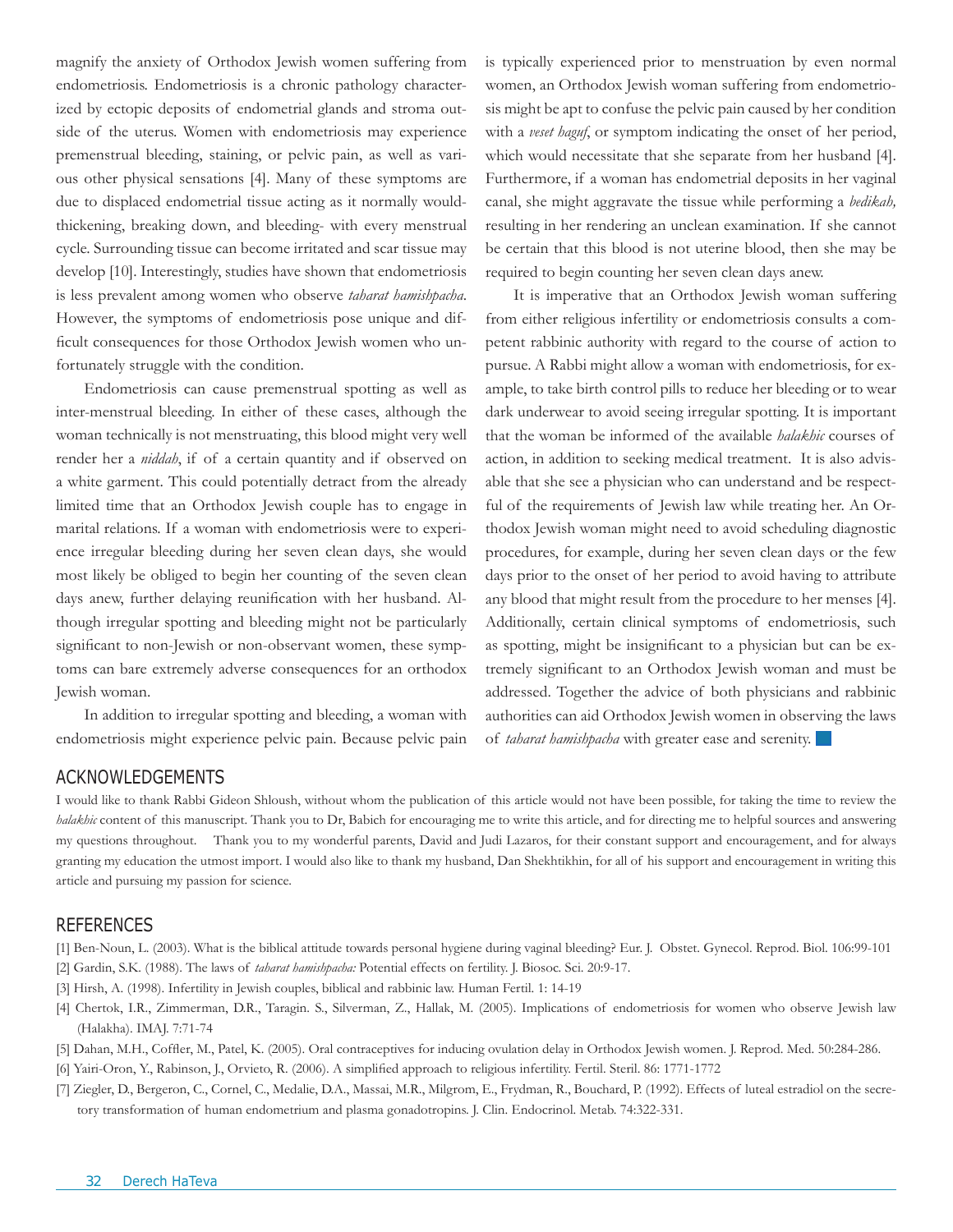[8] Forst, B. (1999). A Woman's Guide to the Laws of Niddah. Mesorah Publications, Brooklyn, NY.

[9] Epigee. Women's Health. http://www.epigee.org/menstruation\_how\_cycle\_works.html (retrieved August 30, 2011). How the Menstrual Cycle Works. [10] Mayo Clinic. Disease and Conditions. http://mayoclinic.com/health/endometriosis/DS00289 (retrieved August 30, 2011). Endometriosis.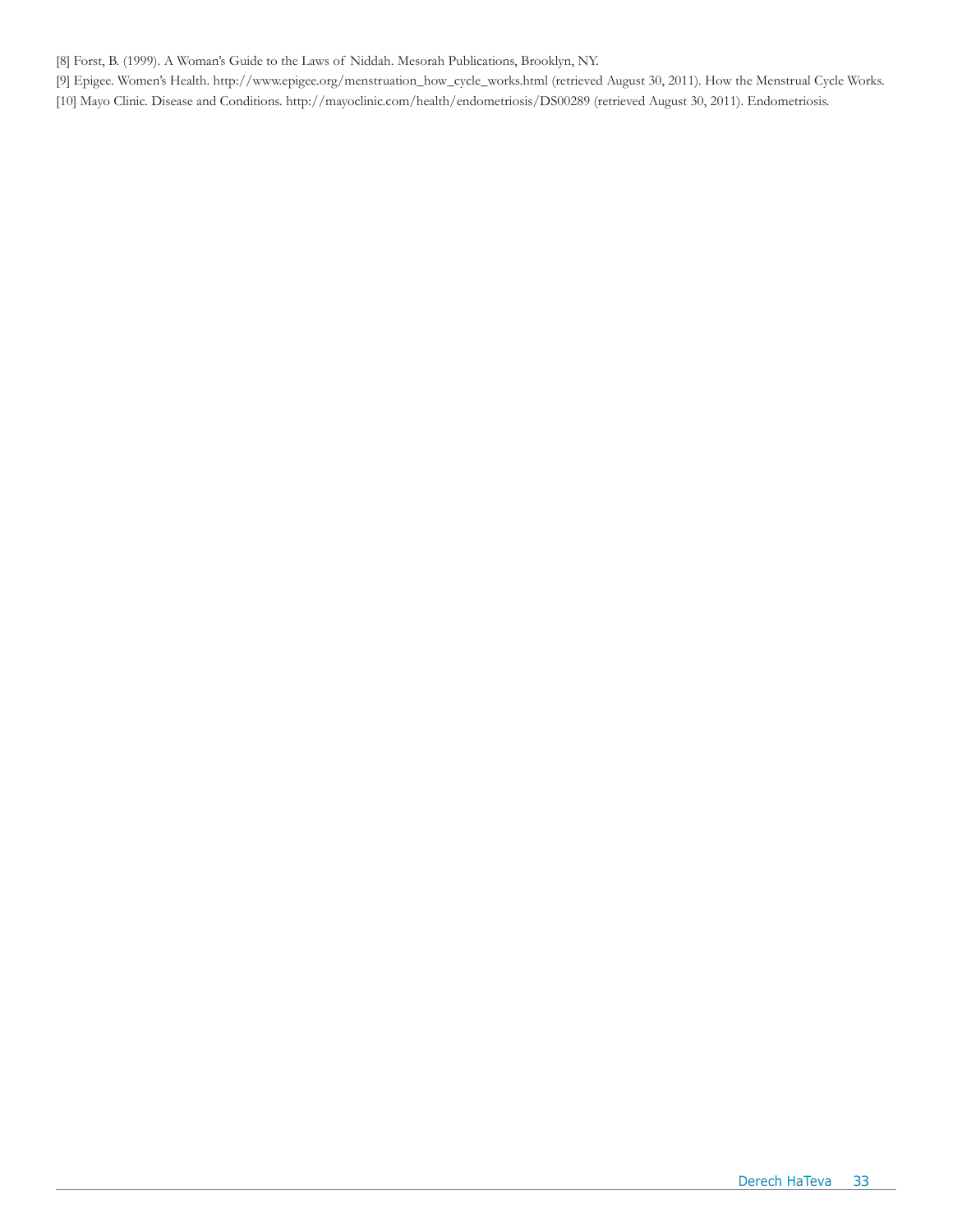# MODERN MIRACLES: SURGERY IN THE TALMUD AND TODAY

### Rikah Lerer

n September of 1977, Siamese twins joined in the ventral area from the shoulder to the pelvic region were born to an orthodox Jewish family from Lakewood, New Jersey. The children, Baby A and Baby B, shared a six-chambered heart and a conjoined liver. After much extensive medical testing and examination, it was determined that Baby A could not survive no matter what surgical measures were taken, and if no surgery was performed, the two would die. Dr. Koop, the chief of surgery at the time in the Children's Hospital of Philadelphia, recommended that the twins be separated as soon as possible because the heart could not maintain the blood flow to the two infants. Even with surgery there was a large chance that neither baby could be saved. On October 6, Rav Moshe Feinstein made his decision and instructed Dr. Koop to go ahead with the surgery. On October 11, the surgery was completed and Baby B and Baby A were separated; only Baby B survived [1]. I

The above case is just one example of the medical and surgical capabilities we have nowadays. The ability to separate two human beings successfully demonstrates the tremendous potential that humans have in the surgical field. The phenomenon of surgery gives us the possibility to choose one life over another, recreate and reconstruct, to save lives and to enhance them. It seemingly would not be so unusual to compare surgeons, albeit on a smaller scale, to

G-d, who creates and sustains, gives life and takes it away. In Judaism, it is important to understand the role of doctors and their permission to intervene. We have the physical tools to alter a person's life, and we are permitted to use them. The Talmud learns from the double language of the *pasuk,* "*V'rapo Yirapei,*" (and he shall heal), that a doctor is allowed to heal and a person is allowed to go to a doctor to be healed (*Shemos* 21:19). *Rashi* comments that even when a person becomes ill by *Hashem*'s decree, he is allowed to go to a doctor and should not rely solely on faith in *Hashem* to heal him (*Bava Kama* 85a).

Surgery has a long history of development and advancement. It was not always possible to separate Siamese twins in an operating room. In ancient Greece, surgery was considered a handicraft and was not performed by physicians. It was considered lowly

work that barbers and bath attendants engaged in. When anatomy, physiology and microbiology were recognized as scientific areas of study, surgery began to develop as an accepted practice for physicians. In the 19th century, when anesthesia and methods to avoid surgical infection were recognized, modern surgery became even more advanced [2].

### As Jews, we value every moment of life as a precious entity of time during which we can perform mitzvot and become close to Hashem.

If we look in the Talmud, there are a few references to medical cases that required invasive surgery long before surgery became modernized and developed. The main surgical procedures cited in the Talmud include bloodletting, circumcision, neurosurgery, abdominal surgery to remove fat, gynecologic surgery, splenectomy, episiotomy during childbirth, and the removal of putrefied flesh by excision with a knife [2]. All of these procedures involved risks and endangered the patient's life. Additionally, reference was made to a physician bandaging a leg wound and cutting some flesh away to heal a patient. Lepers in Jerusalem went to physicians to remove dead flesh or limbs. Furthermore, various types of surgical instruments are mentioned in the Talmud such as a drill for brain surgery, circumcision knives, knives for performing post-mortem cesarean section, and a scalpel to cut off diseased skin [2].

In Talmudic times, the surgeon wore a leather apron to protect himself from blood splatters, strapped the patient to the table and used his knife and other instruments that were kept in a box [3]. A specific case of abdominal surgery is mentioned about Rabbi Eleazar and Rabbi Ishmael, who were both so obese that when they stood waist to waist, a yoke of an ox could pass below them. Rabbi Eleazar was taken into a marble room and given a sleeping potion. His abdomen was cut open to remove "basketfuls of fat" (*Baba Metzia* 83b). Yet another surgical procedure was mentioned about the runners of *Adonijah,* who had their spleens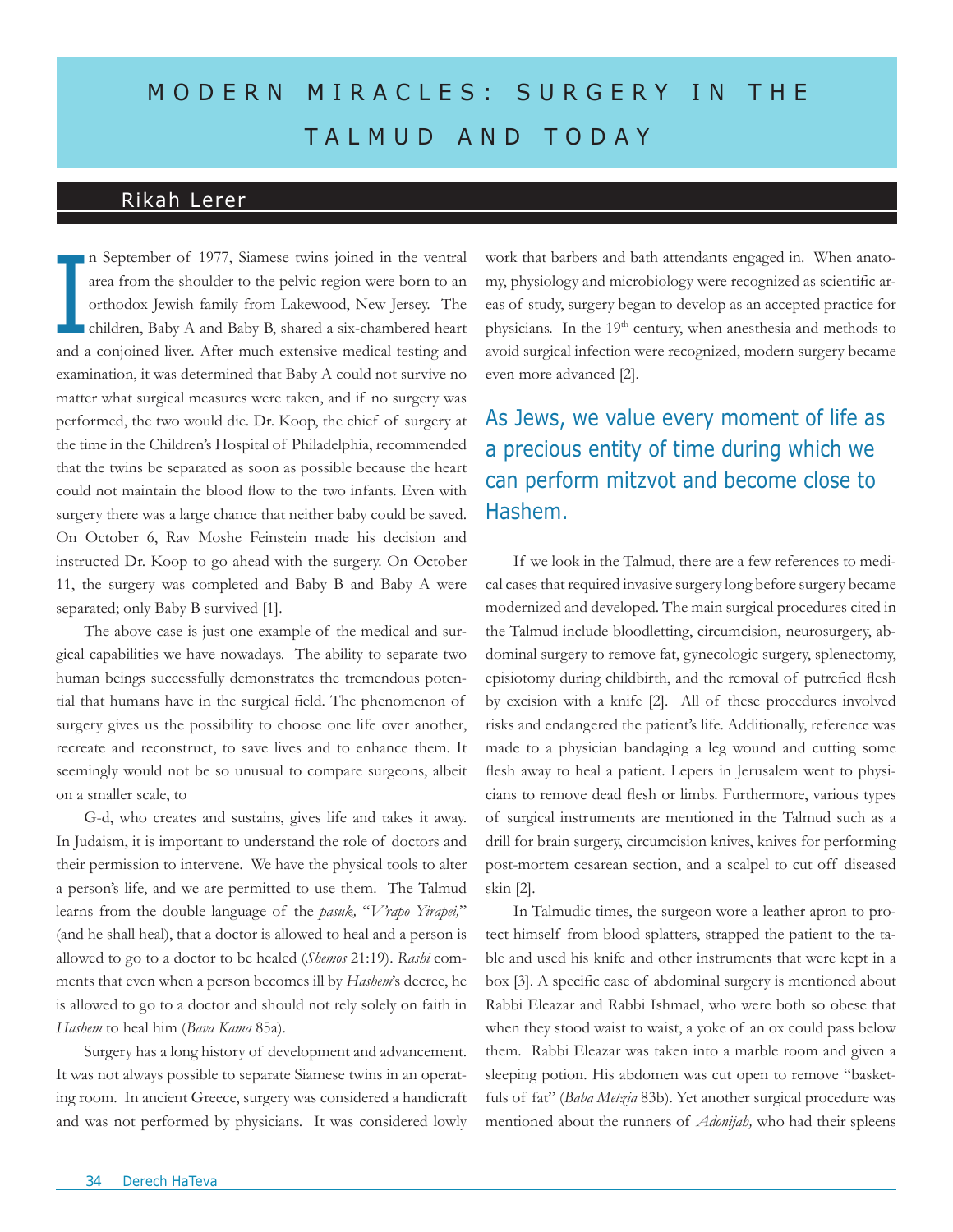removed because of the thought that it would hinder fast runners [4]. Furthermore, post mortem cesarean section is discussed in the Talmud when discussing saving an unborn child even on Shabbat (*Arachin* 7a). The term for cesarean section is *yotzeh dophen* and is described in Talmudic commentators as a situation in which a woman's abdomen is opened by a knife. The Talmud also discusses surgical procedures done to amputate a limb of a leper [3].

In addition to the above cases, the Talmud describes in depth a type of cranial surgery performed to remove a type of growth referred to as *ra'atan* that rests on the meninges (*Kesubos* 77b). The person afflicted with this malady had symptoms of "his eyes tear, his nostrils run, he brings spittle from his mouth, and flies swarm around him" [5]. As a cure, Abaye said,

"Take the following ingredients: Pennyroyal and wormwood bark of a nut tree and the shavings of a hide, a lily, and the calyxes that cover red dates, and boil them together. Then take the patient into a house made of marble (where there is no draft). Then pour 300 cups of this potion on his head until the surface of his skull softens. Then tear open his skull to expose the organism on the membrane. Bring four myrtle leaves, lift up each and insert one leaf underneath. Remove it entirely with tongs and burn it…" [5].

In this *gemara*, the surgical procedure appears to parallel the overall process of modern day surgery: prepare the anesthesia, check that the operating room is clean and sterile, sedate the patient, and begin cutting to remove the growth completely. While utilization of anesthesia and sterilization are thought of as relatively recent in the scope of how long surgical procedures have been carried out, a primitive form of these aspects of surgery can be found dating back to the Talmud nearly 2000 years earlier [5].

Now that the surgical procedures in the Talmud have been outlined, two categories of modern day surgery and their halakhic implications need to be discussed, as well. Risky surgery and cosmetic surgery both pose problems for much of our fundamental beliefs and commandments. As Jews, we value every moment of life as a precious entity of time during which we can perform *mitzvot* and become close to *Hashem*. Anything that would risk this opportunity or diminish it should seemingly be forbidden. It would appear questionable to undergo risky surgery because although it could save one's life, it could also end it early. In the Talmud, Rabbi Yochanan said that one should not have an ordinary *nochri* (non-Jew) treat him for a fatal illness, because of the concern that the *nochri* might kill him (*Avodah Zara* 27b). However, if one is certain that he will die soon unless he is cured of the illness, he may let a *nochri* treat him. The Talmud questioned why treatment at the hands of a non-Jew was permitted in this case at all. By allowing the *nochri* to treat him, he may be sacrificing even the little amount of life he has left. The Talmud answered that since without the treatment, he will only have *chayei sha'ah* (momentary life), and if the treatment was successful he may gain many years of life, he may ignore the possibility that the *nochri* might kill him. Based on this *gemara*, the *poskim* permitted one to undergo a risky surgery. Despite the fact that a risky operation may cause one's death sooner, there is reason to permit this surgery when it is clear that the patient will die anyway. All of the *poskim* emphasize that this is only permitted after both *poskim* and medical experts have been consulted [6].

The second controversial area of surgery is cosmetic plastic surgery. Cosmetic surgery gives people the power to change the way *Hashem* created them and requires one to put one's life at risk in order to beautify him or herself. For these reasons, some rabbis ruled that it is forbidden under all circumstances for men and women to undergo plastic surgery [7, 8]. We know that it is forbidden for a person to wound himself intentionally or ask someone else to do so (*Baba Kama* 91b). This would be required as part of the surgical procedure in order to alter a physical characteristic.

Under some circumstances, however, plastic surgery is permitted. With regards to the prohibition to wound oneself or someone else, the *Rambam* in the *Mishneh Torah* says that this only holds true for degrading and shameful wounds that have no indication (*Chovel* 5:1). If *pikuach nefesh* is involved, this *issur* can be overridden. Furthermore, surgery done to relieve mental suffering is permitted. If there is good reason for undertaking a danger, the prohibition against endangering oneself does not apply. The small risk of plastic surgery is therefore disregarded to remove pain and suffering [9]. This holds true especially if it is a widely accepted and commonly performed procedure. In regard to the concern of interfering with *Hashem*'s will, there is no issue if one is attempting to just improve *Hashem*'s creation. It is considered to be "Divinely sanctioned healing" for any treatment that will relieve pain and suffering. Some rabbis are more stringent and only allow plastic surgery for a woman so that she can more easily find her husband, to correct external blemishes which might interfere with *shalom bais* (peace between spouses) or to fix physiological ailments that cause mental pain and suffering. It is more favorable if the plastic surgery can be done under local anesthesia to decrease the endangerment involved. Of course, a *halakhic* opinion from a competent rabbinic authority should be sought for every individual case [2].

The Talmud (*Shabbas* 50b) states that a man may remove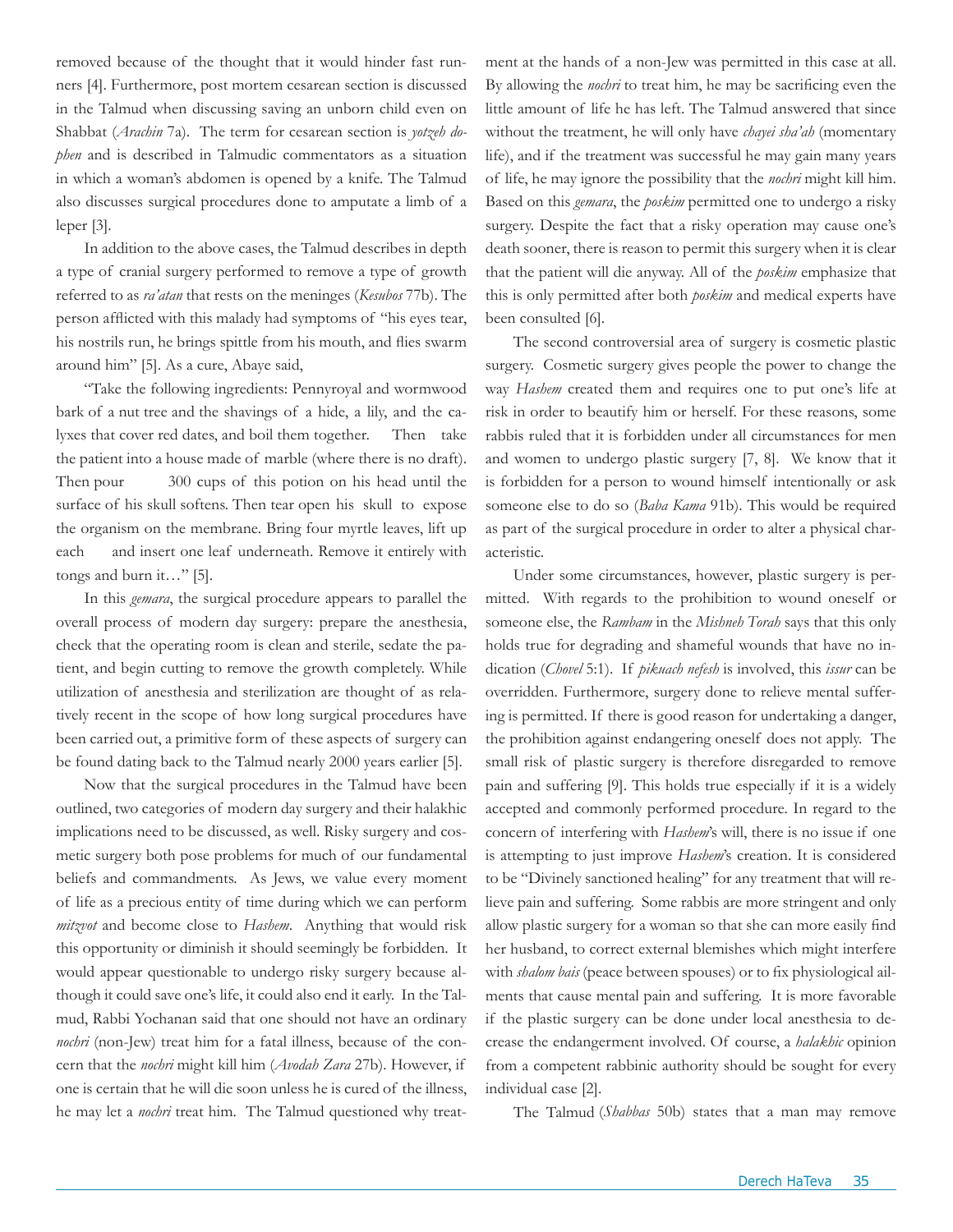scabs from his body to ease pain but not to enhance his appearance. This seems to implicate that plastic surgery is forbidden because the same way one cannot remove scabs to beautify himself, he shouldn't be able to induce injury to enhance his physical appearance. However, *Tosfos* on this *gemara* raised a concept that is key to determining the underlying issue regarding the permissibility of plastic surgery: "If the only pain that he suffers is that he is embarrassed to walk among people then it is permissible, because there is no greater pain than this" [10]. *Tosfos* established that there is no greater affliction than psychological pain due to embarrassment or shame because of a self-perceived imperfection. It is only when cosmetic surgery is for purely vain purposes that the rabbis are inclined to prohibit the procedure [10].

Many specific cases involving invasive surgery arise nowadays and we use pre-standing *halacha* to determine when it is permissible to perform such surgery or not. In the case of the Siamese twins where the surgeon was forced to sacrifice the life of one baby for the survival of the other, how do we reconcile this with *halacha* and Judaism? One of the fundamental rules of *halacha* is that one life is not to be sacrificed for another. The *gemara* teaches us that one person's blood is not more red than another's, and we cannot actively end one life to save another (*Sandhedrin* 74a). As humans, we do not have the right to evaluate the significance of individual's lives. This stems from the *yehareg v'al yavor* (when one must give up one's life rather than transgress a prohibition) of *shfichus damim*, murder. If a murderer tells a man to kill his friend otherwise he will kill him, the man must die before committing the murder of his friend. We must, therefore, ask, how could Rav Feinstein have allowed for the surgical separation and simultaneous sacrifice of one baby?

The ability to derive answers and halakhic rulings from original texts is a tool and a gift that we always have to use in order to solve ethical and *halakhic* questions that arise.

To develop his answer, Rav Feinstein looked to the *mishnah*  in *Ohalos* 7:61 and the Talmud in *Sanhedrin* 72b. *Ohalos* 7:61 noted

that if a woman is in difficulty during childbirth, it is permissible to surgically exterminate the fetus because the mother's life comes first. However, if the head of the fetus has already been delivered, it is forbidden to intervene even to save the mother's life. The fetus has become an infant, an independent viable life. This *Mishnah* taught us that we do not choose to save one life over another. The *gemara* in *Sanhedrin* 72b elaborates on the *mishnah* by asking, "Why should you not sacrifice the infant even though the head has already been presented, since this infant is endangering the life of the mother? Is not the infant, then, a *rodef* (pursuer)? The law of the pursuer should apply, which is to kill the pursuer in order to save the life of the victim" [1]. The Talmud answered: "No, Heaven is the pursuer" [1]. This means that the infant endangering the life of the mother is considered an act of *Hashem,* and, therefore, one may not assume that the fetus is the attacker. We cannot decide to favor either the child or the mother in this fight for life because *Hashem* is the only One who can decide. Rav Feinstein compared the case of the Siamese twins to this conflict of survival between a mother in childbirth and the fetus. It was important to establish that Baby A had no independent ability to survive. She was completely dependent on her sister, who had the circulatory system to support the functioning of the heart and liver. Without the surgical separation, both would die, and, therefore, in *halakhic* terminology we classify the baby that had no chance of independent life as the *rodef*, as if she were threatening the life of her sister [1]. With this analysis, Rav Feinstein was able to conclude that the surgical procedure was indeed within our license to heal.

Similar to the complex case of the separation of the Siamese twins, when considering every decision to undergo invasive surgery, we must remember that everything that happens is, in fact, an act of *Hashem* and our power to heal and create is limited in this world. We have the *Torah* and all of the previous examples in the Talmud to guide us in using our advanced surgical abilities in the most ethical and *halachic* way.

### Acknowledgements

I would like to thank my parents for everything they have done for me. Their constant support and encouragement helps me to continue pursuing my goals. Additionally, thank you to Rabbi Katz from MMY for taking the time to review my article and for contributing to its content. Finally, I would like to express my gratitude to Dr. Babich for this opportunity and for being a great teacher who truly cares about all his students.

#### References

- [1] Feinstein, M., Tendler M.D., (1996). Responsa of Rav Moshe Feinstein, Volume I, Care of the Critically Ill. KTAV Publishing House, Hoboken New Jersey.
- [2] Steinberg, A. (1988). Encyclopedia of Jewish Medical Ethics. Feldheim Publishers, Jerusalem.
- [3] Rosner, F. (2000). Encyclopedia of Medicine in the Bible and the Talmud. Jason Aronson Inc, Northvale, New Jersey.
- [4] Preuss, J. (1993). Biblical and Talmudic Medicine. Jason Aronson Inc., Northvale, New Jersey.
- [5] Weinberg, A. (2006). A Case of Cranial Surgery in the Talmud. Jewish Hist.Neurosci. 15: 102-110.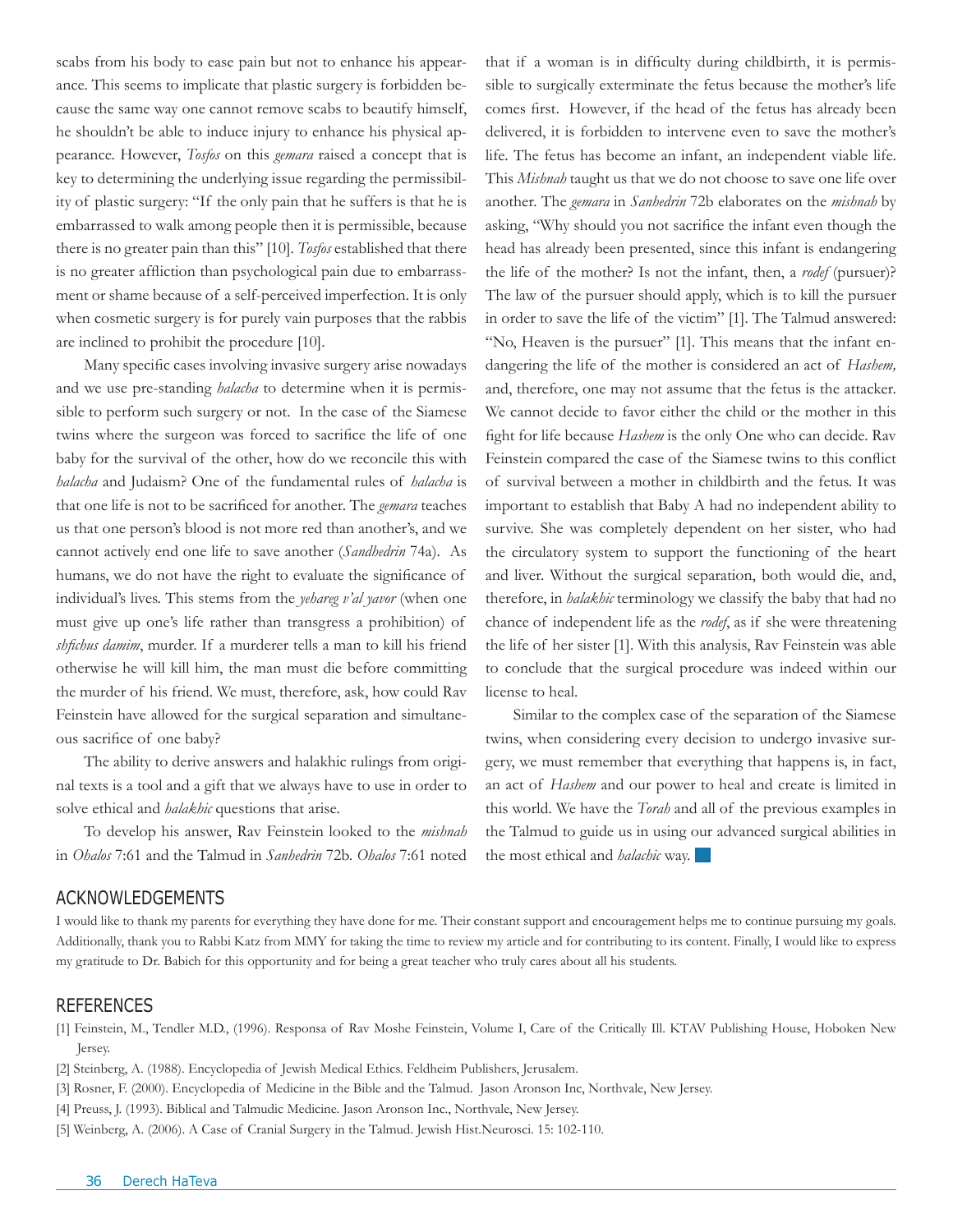[6] Kollel Iyun Hadaf of Yerushalayim. Insights to the Daily Daf. http://www.dafyomi.co.il/azarah/insites/az-dt-027.htm (retrieved January 22, 2012).

[7] Responsa *Tztiz Eliezer*, Part 11 #41:8-9

[8] Responsa *Shevet Halevi*, Part 6 #198

[9] *Ramah, Yoreh Deah* 241:3

[10] Eisenberg, D. Aish. A comprehensive overview on plastic surgery in Jewish law. http://www.aish.com/ci/sam/48955041.html (retrieved January 10, 2012).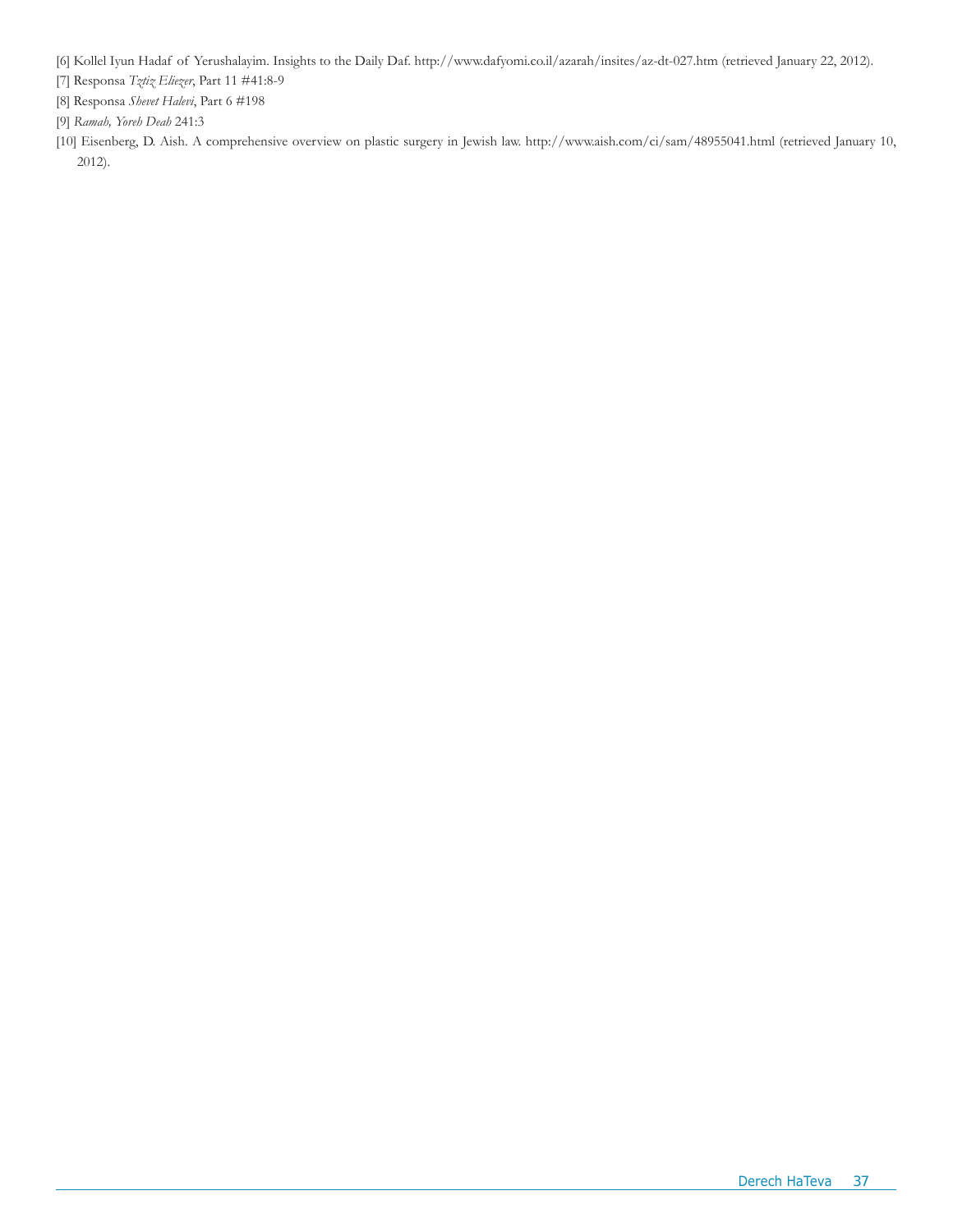# WELL-DRESSED OR ILL DRESSED: THE HEALTH RISKS AND BENEFITS OF MODEST ATTIRE

## Aliza Loshinsky

he Jewish concept of modesty is an important part of our religion. The Talmud taught that the entire Torah was consolidated into three commandments, as it is written (*Michah* 6:8), "He Has told you, O man, what is good, and what does the L-rd require of you: only to do justice, love deeds of kindness, and to walk modestly with your G-d." Walking modestly with G-d includes many different behaviors. One way it is manifested is through dress. Women who are strict with this *halacha* are careful to dress in a modest manner, often only exposing their face, neck, and lower arms. Men also adopt a more conservative manner of dress, especially in Ultra-Orthodox communities where the typical garb includes traditional-styled clothing and brimmed hats. This modest way of dressing causes decreased exposure to sunlight. Additionally, indoor studying and scholarly activity is very much encouraged in the Orthodox world, which also decreases sun exposure. T

Decreased sunlight exposure can lead to several complications. Sunlight is necessary for the production of vitamin D. Photons of ultraviolet B (UVB) rays are absorbed by dehydrocholesterol in the skin, which is then converted into vitamin D3. Vitamin D3 is metabolized in the liver to 25-hydroxyvitamin D3 and then in the kidneys to 1,25- dihydroxyvitamin D3, the active form of vitamin D. Since vitamin D assists in the intestinal absorption of calcium, insufficient amounts of vitamin D results in low levels of calcium absorption, leading to a decrease in bone mineral density [1].

Bone mass increases throughout childhood and mid-puberty, stopping around late puberty. Prevention of osteoporosis, a disease characterized by the thinning of bone tissue and loss of bone density, is dependent upon the establishment of an adequate peak bone mass during puberty. If adequate bone mass does not develop at that time, one will have a greatly increased risk for osteoporosis later in life. Vitamin D is essential for the establishment of this peak bone mass [2].

A study was performed to assess whether dress had an effect on the vitamin D levels in Orthodox students living in Israel. The study compared three yeshivas in the same area in Israel. The first, Yeshiva-A, was an Ultra Orthodox yeshiva in which the men were

about 20 years old, wore traditional garb, and engaged in very little outdoor activity. The students from the second yeshiva, Yeshiva- B, were around 33, also dressed in traditional garb, but had regularly scheduled outdoor activities. The third, Yeshiva-C, was an Orthodox program where the average age was around 19 and the students participated in a combined yeshiva/army program. The study found that severe vitamin D deficiency was prevalent among the Ultra Orthodox community of Yeshiva-A. The study found that 100% of students in Yeshiva-A, 91% in Yeshiva-B and 51% in Yeshiva-C were vitamin-D deficient; severe vitamin D deficiency was found in 65% of students in Yeshiva-A, 65% in Yeshiva-B and 12% in Yeshiva-C [3]. These results complemented a study in an Ultra Orthodox community in Brooklyn, in which the bone mineral density (BMD) of Jewish Ultra Orthodox male teenagers was significantly lower than the normative scores for the population. In fact, 27% of the boys from the study had BMD scores that were low enough to warrant a diagnosis of osteoporosis, a disease characterized by a significant loss of bone density [2].

A study in New Zealand found an increased risk of earlier onset of melanoma in areas of the body that are usually covered but were intermittently exposed to sunlight, as opposed to areas of the body that are always exposed to sunlight.

In light of these studies, it is evident that young adult males of the Ultra Orthodox community both in Israel and New York are at high risk of developing osteoporosis due to vitamin D deficiency or low bone mineral density. The studies attributed the deficiency to decreased sunlight exposure, a result of their traditional, modest garb, long hours of indoor studying, and lack of outdoor physical activity. The deficiency in vitamin-D led to decreased absorption of calcium, low bone mineral density, and ultimately osteoporosis [2, 3].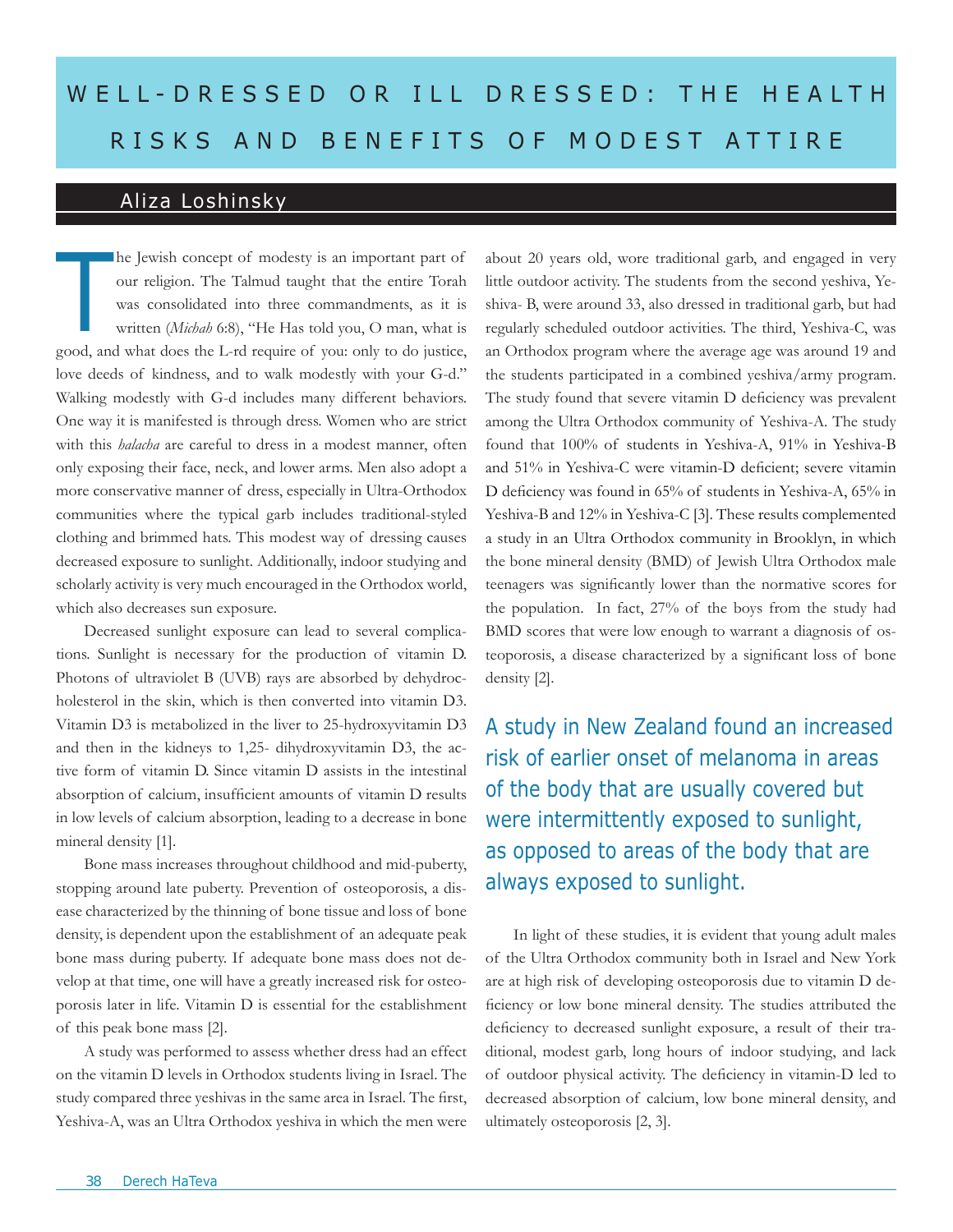Sunlight can also have harmful effects on the human body, in which case modest attire can have a positive effect on health. Solar ultraviolet (UV) radiation can cause DNA damage to skin cells. If DNA damage is not repaired, deleterious mutations arise that may affect cell growth and regulation, possibly leading to malignant tumors. Melanocytes are cells that produce the pigment melanin, which is responsible for skin and hair color. In malignant melanoma, the melanocytes, adversely affected by UV radiation, have sustained unrepaired DNA damage. This may cause these cells to grow abnormally, and result in a change in the appearance of a mole on the skin or the development of an area of discoloration [4].

A study in Israel showed that Orthodox Jews have a decreased risk of melanoma due to the protective role of their traditional and modest clothing. The study compared the occurrence of malignant melanoma in Orthodox and non-Orthodox Jewish communities in Israel between 1970 and 1982. Comparisons were made between the occurrence of melanoma in two cities on the outskirts of Tel Aviv: Bnei Brak which has a predominantly Orthodox population, and Givatayim which has a predominantly secular population. Two neighborhoods in Jerusalem, one predominantly Orthodox and the other predominantly secular, were also compared. The study found that the incidence of malignant melanoma for Jews of European or American decent was greatly reduced in the Orthodox population in comparison to the secular communities. The low incidence of melanoma in Jews of Asian or African descent precluded them from being compared by religiosity in the study [5].

It is important to note, however, that melanoma still poses a risk despite modest dress. A study in New Zealand found an increased risk of earlier onset of melanoma in areas of the body that are usually covered but were intermittently exposed to sunlight, as opposed to areas of the body that are always exposed to sunlight [6]. For this reason, it is extremely important for Orthodox Jews who follow the *halachic* laws of modest dress to apply sunscreen and take preventative measures against sunlight when

exposing areas that are usually covered.

There is a difference in the way sunlight is absorbed by the skin in both sects of Sephardim, who descend from Asian Middle Eastern and North African Jews, and among Ashkenazim, who descend from European Jews. Sephardim are generally characterized phenotypically by a darker skin pigment than Ashkenazim. People with darker skin pigmentation produce more melanin in their melanocytes. The increased melanin found in darker skinned people absorbs and scatters more energy than that of people with fairer skin. This provides people with darker skin greater protection from the sun's rays [7], which has both positive and negative health benefits. On the one hand, it reduces the incidence of melanoma among Jews of Sephardic descent [5]. On the other hand, however, it also decreases their level of absorption of vitamin D, putting them particularly at risk for osteoporosis. In contrast, Ashkenazim are at a greater risk than Sephardim for developing melanoma, as shown by the study above, but have a lower risk for vitamin D deficiency [8].

Although dressing modestly may put one at greater risk for osteoporosis, it is fortunately a risk that can be easily dealt with once it is identified. Orthodox Jews who dress modestly, especially Ultra Orthodox men, should allow for additional sun exposure; the suggested amount is 5-10 minutes a day, 2 to 3 times per week [1]. It is also suggested that Ultra Orthodox Jewish males should take vitamin D supplements [3]. Additionally, adding vitamin D to dairy products, as is already done in many western countries, may help alleviate vitamin D deficiency in Israel [8].

Care must be taken to protect oneself against UV radiation and harmful sunlight exposure. Thankfully, Orthodox Jews are a step ahead on this account by wearing modest clothes, which reduce harmful sunlight exposure. Additional care can be taken to apply sunscreen even to areas of the body that are seldom exposed to sunlight.

Finally, it is important to realize the obligation and privilege we have as Jews in dressing modestly and to uphold this worthy commandment with joy and appreciation.  $\Box$ 

#### Acknowledgements

I would like to express my sincere appreciation to Dr. Babich for his encouragement to write an article, his help in selecting a topic, and his remarkable dedication to his students' success. Additionally, I would like to express my heartfelt appreciation to my wonderful parents for sending me to Stern College to receive an incredible Torah and secular education, and for their constant support and encouragement in all my endeavors.

- [1] Holick, M. (2004). Sunlight and vitamin D for bone health, and prevention of autoimmune diseases, cancers, and cardiovascular disease. Amer. J. Clin. Nutr. 80:1678S-1688S.
- [2] Taha, W., Chin, D., Silverberg, A.I., Lashiker, L., Khateeb, N., Anhalt, H. (2001). Reduced spinal bone mineral density in adolescents of an Ultra-Orthodox Jewish community in Brooklyn. Pediatrics 107.5: e79-89.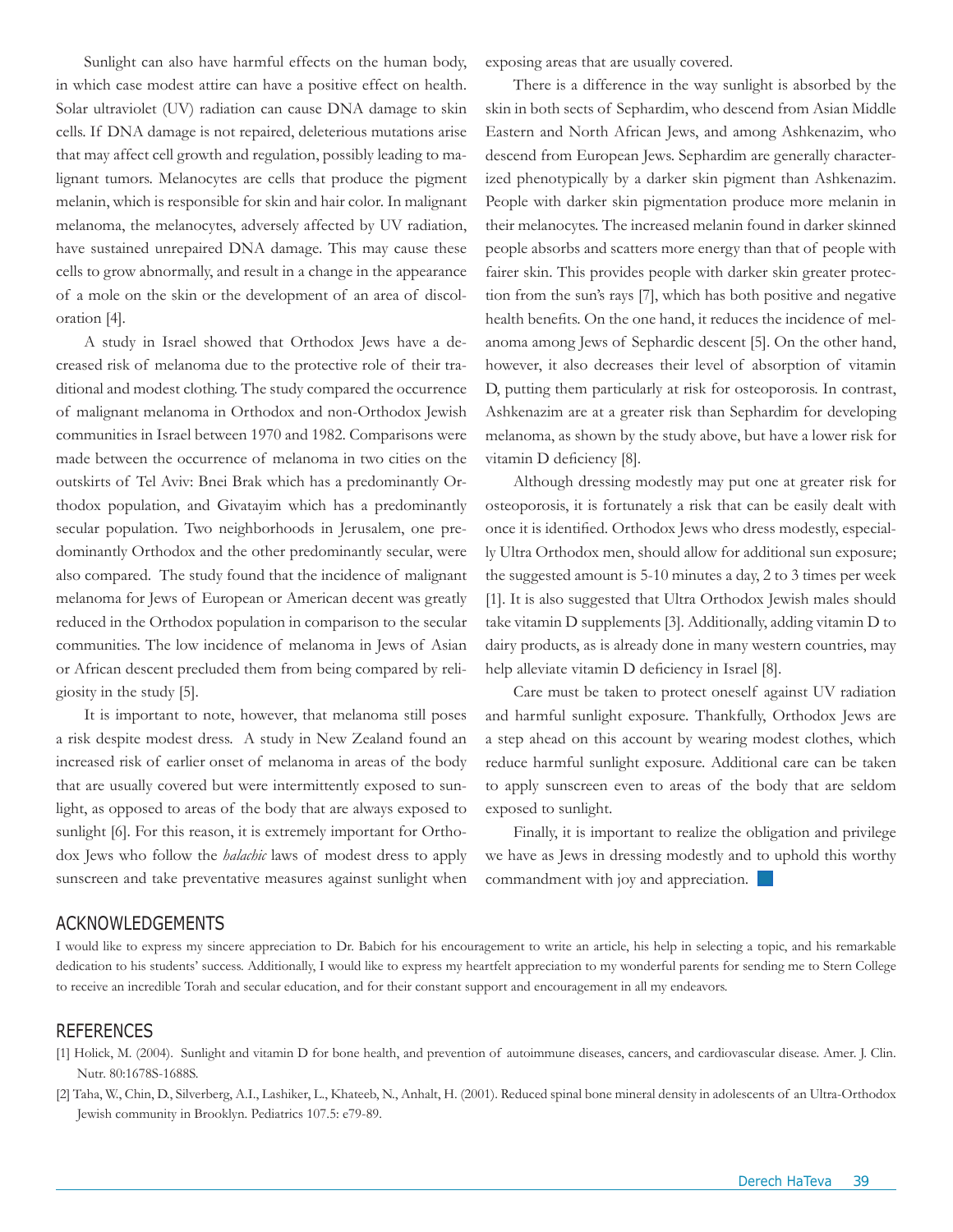- [3] Tsur, A., Metzger, M., Dresner-Pollack, R. (2011). Effects of different dress styles on vitamin D levels in healthy young Orthodox and ultra-Orthodox students in Israel. Osteopor. Int. 22: 2895-8.
- [4] National Center For Biotechnology Information: Pubmed. http://www.ncbi.nlm.nih.gov/pubmedhealth/PMH0001853/ (retrieved January 3, 2012).
- [5] Vardi, G., Modan, B., Golan, R., Novikov, I., Shafir, R. (1993). Orthodox Jews have lower incidene of malignant melanoma. A note on the potentially protective role of traditional clothing. Int. J. Cancer 53:771-773.
- [6] Bulliard, J.L., Cox, B. (2000). Cutaneous malignant melanoma in New Zealand: trends by anatomical site, 1969-1993. Int. J. Epidemiol. 29:416-423
- [7] Bradford, P.T. (2009). Skin cancer in skin of color. Dermatol. Nurs. 4:170-178.
- [8] Oren, Y., Shapira, Y., Agmon-Levin, N., Kvity, S., Zafrir, Y., Altman, A., Lerner, A., Shoenfeld, Y. (2010). Vitamin D insufficiency in a sunny environment: A demographic and seasonal analysis. Isr. Med. Assoc. J. 12:751-756.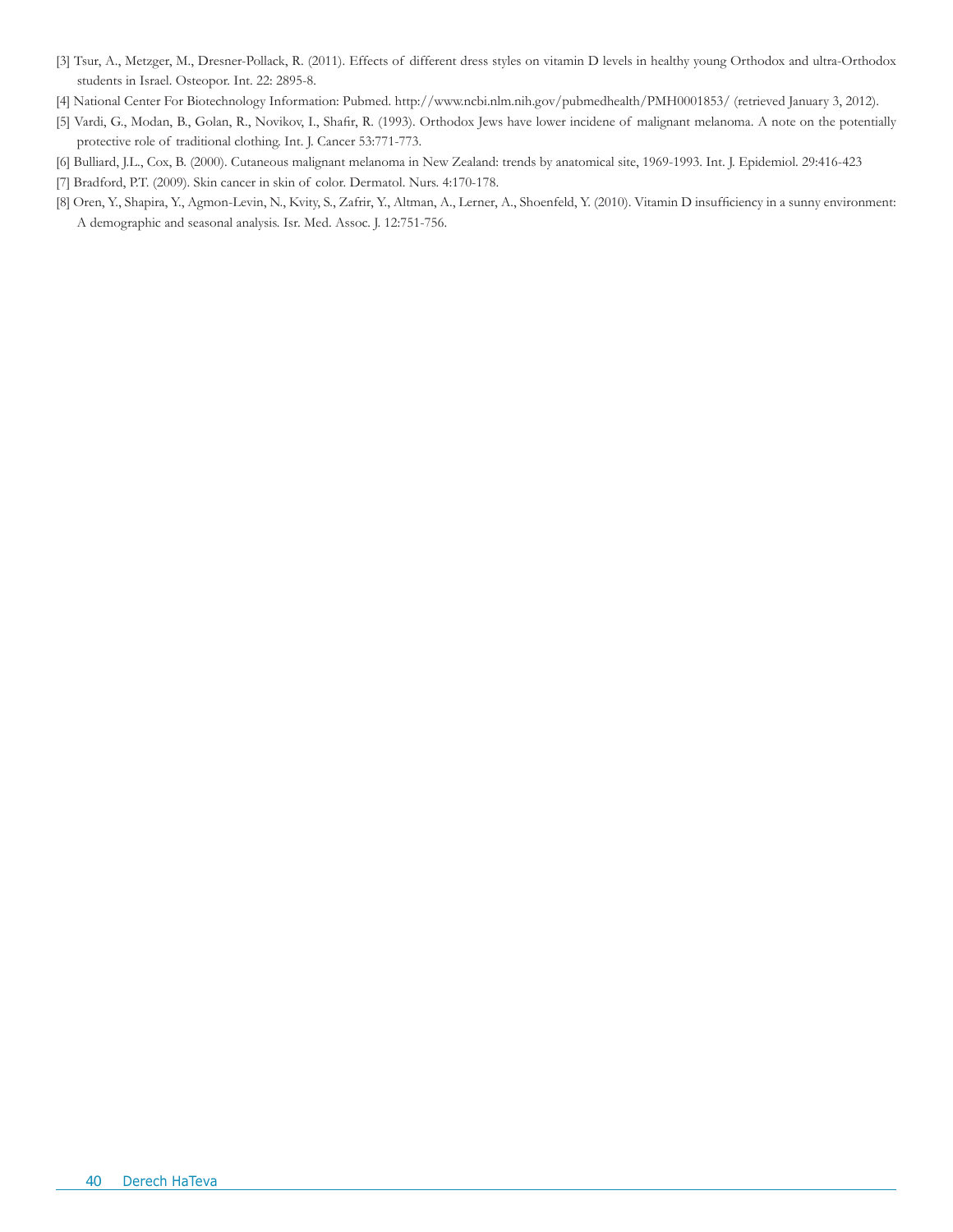## Miri Mandelbaum

s a student of biology, my days are filled with the study of the human body. Biology is a fascinating subject, while at the same time quite a complex one. The number of tissues and organs we must identify is intimidating. The task of memorizing the mechanisms and pathways the body uses in its daily activities is daunting. A

In the context of a college course, the intricacies of the human body are overwhelming. However, without the pressure of exams, the wondrousness of the human body is astounding and mind-boggling. Each organ system, with all its complexities, is only a small piece of the overall workings of the body. *Yad Hashem* is so clearly evident. It is no wonder that the *Rambam*, in discussing the commandments to love and fear G-d, says that the way to attain these emotions is through the contemplation of nature (*Hilchot Yesodei HaTorah* 2:2).

We have the opportunity to stop and focus on these miracles of nature multiple times each day, when we recite the blessing of *asher yatzar. Chazal* instituted this special *bracha* to be said after a person relieves himself. At first, we may tend to overlook or even belittle this "bathroom *bracha.*" However, with proper concentration, this blessing can be a tool to elevate our relationship with G-d, as the *Rambam* described. Every time we use the restroom, we acknowledge the miracle of our health, and thank G-d for this gift. The fact that our bodies work properly, despite the complexities of their functioning, truly is a wonder.

The text of the *asher yatzar* blessing is noted in the Talmud *Berachos* (60b). The blessing begins, "*Baruch...asher yatzar es ha'adam b'chachma,"* "Blessed are You, G-d...who fashioned man with wisdom." Immediately in the first line of the blessing, we acknowledge G-d's wisdom in creating the human body. It then continues, "He created within him many openings and cavities. It is obvious and known before Your Throne of Glory that if one of them should rupture or one of them should be blocked, it would be impossible to exist and to stand before You." The openings of the body are those that have contact with an outside environment, such as the nose and mouth. The cavities are the internal organs, such as the heart and intestines. If any of these were to stop working properly, our bodies would not be able to function

#### (*Shulchan Aruch, Orach Chaim* 6:1).

The most common case of a cavity being blocked is heart disease, which is the leading cause of human death in the United States. The most prevalent heart disease is coronary heart disease (CHD), which often leads to heart attack [1]. In a healthy person, the arteries provide a path for blood to travel throughout the body, delivering oxygen and other nutrients to the cells. In CHD, plaque builds up in the coronary arteries, which are responsible for supplying the heart with oxygen. Over time, the plaque can rupture, causing blood clots to form. If the clots are large enough, they can completely block blood flow to the heart. Myocardial infarction, commonly known as a heart attack, occurs when heart cells are deprived of oxygen because of the obstructed blood flow, and heart muscle begins to die. With the heart not working properly, consequences can be fatal [2]. This is only one example of a cavity whose proper function is vital to our survival.

## The fact that the body exists as a combination of both a physical and a spiritual entity, the two of which cannot naturally exist together, is also a wonder.

*Asher yatzar* ends by blessing G-d who is "*Rofei chol basar u'maflee la'asos*," "Who heals all flesh, and acts wondrously." There are many explanations for what this ending means. The *Shulchan Aruch* noted that our bodies getting rid of waste is in itself a form of healing. If the waste were to remain in the body, it would build up and become very dangerous. According to Rav Shimon Schwab, the phrase, "Who heals all flesh," praises G-d for maintaining our health. The greatest healing, he said, is the prevention of disease [3]. We are constantly exposed to microbes and viruses, yet most of the time our bodies fight them off without us even noticing.

The words "*umaflee la'asos*" come from *Tehillim* 139:14, "*od'cha al ki noraos nifleisi, niflaim ma'asecha*," "I thank You because I am awesomely fashioned; wondrous are Your works" [3]. If an in-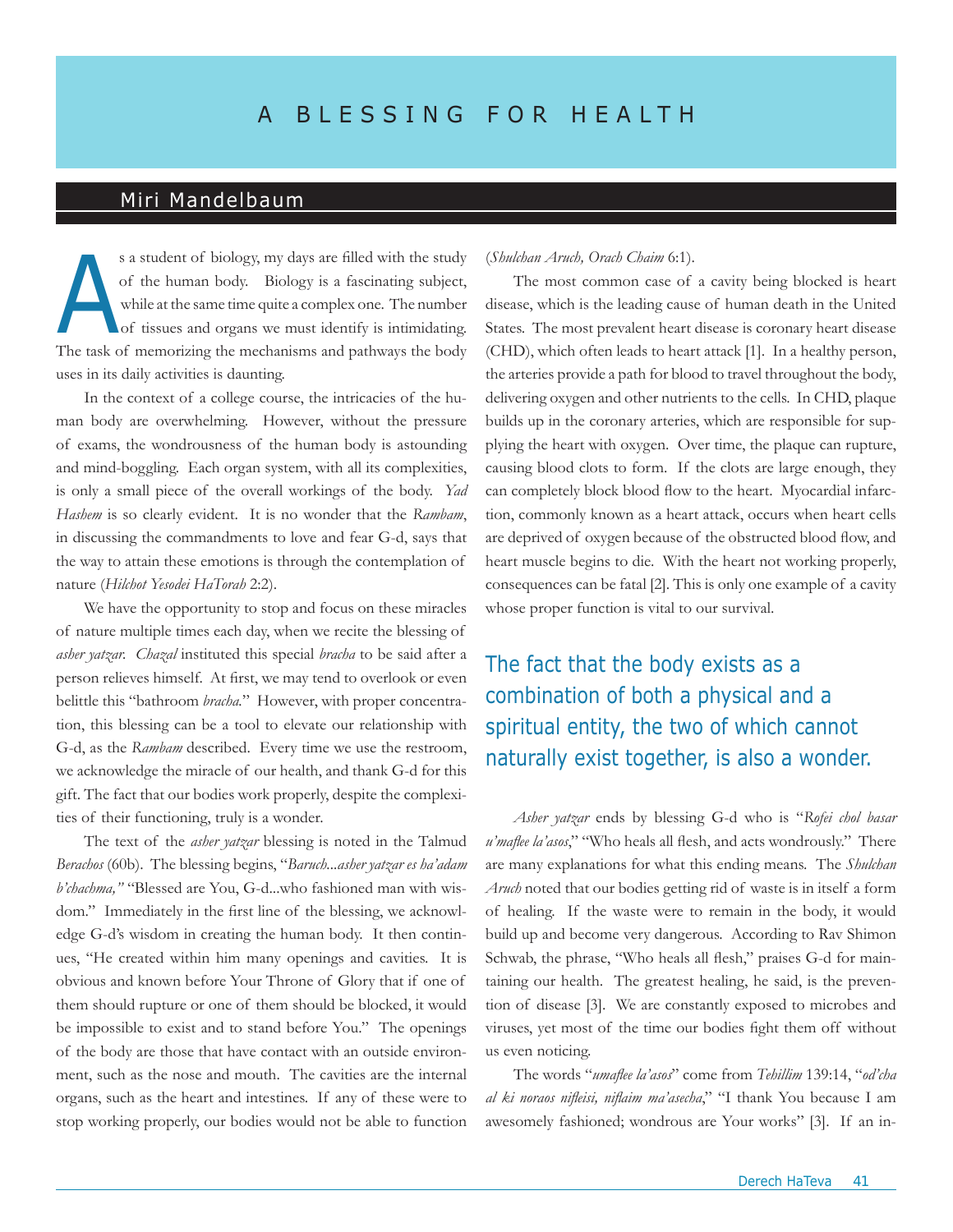flated balloon has the tiniest hole, all the air will escape. The human body, on the other hand, has so many openings, yet the soul miraculously remains inside (*Shulchan Aruch*). The fact that the body exists as a combination of both a physical and a spiritual entity, the two of which cannot naturally exist together, is also a wonder (*Rema*). The *neshama*, which is called "*chelek Eloka mima'al,*" a piece of G-d Himself, exists in harmony with the substandard physical body, which produces and expels waste, and will one day decay itself. This blessing specifies the creation of man, in particular, as being "*b'chachma,*" with wisdom, because he lives this paradox [3].

"*Kol atzmosai tomarna, Hashem mi kamocha!*" "All my limbs proclaim, 'G-d, who is like You!'" (Psalms 35:10). In this familiar passage, quoted in the *Nishmas* prayer on *Shabbos* and *Yom Tov*, *David HaMelech* praised G-d by means of his physical body. The verse continues, "*matzil ani me'chazak mimenu v'ani v'evyon mi'gozlo*," "Who saves the poor from one mightier than he, and the poor and the destitute from the one who robs him." Rav Schwab shed light on the connection between the two halves of this verse. He explained that the "poor and destitute" refer to the smaller organs, while the "one who robs" refers to the larger organs. G-d ensures that all organs are provided with the nutrients they need to function. The more demanding needs of the larger organs do not prevent nutrients from reaching the smaller organs [3]. Our digestive systems are such that they distribute nutrients to each part of the body in exactly the amounts necessary for proper function. The teeth physically crush the food. The food then travels down the esophagus, into the stomach, and then the small intestine, while digestive juices produced by the body chemically break it down. Once in the small intestine, the nutrients are ready to be absorbed into the bloodstream. The lining of the small intestine contains many folds with projections called villi. The villi, in turn, contain fingerlike projections called microvilli. These formations allow for increased surface area for efficient absorption. The nutrients are then passed into the bloodstream. The blood transports these nutrients to the exact places where the body needs them. Carbohydrates are taken to the liver, where they are either used for energy or stored for future use. Proteins are brought to where they are needed to build the structural elements of the cells. Fats and fat-soluble vitamins are brought to storage areas throughout the body. When needed, these nutrients are sent to the appropriate organs through the bloodstream [4].

Unfortunately, it is only at the times when things go wrong that we fully appreciate the gift of health. It is in this vein that R' Yerucham Levovitz, *mashgiach* of the *Mir Yeshiva* from 1910- 1936, used to humorously tell his students that they ought to write home every time they used the restroom to let their parents know that, thank G-d, they are healthy. He recognized the miracles that are constantly taking place in the maintenance of our health [3].

The *bracha* of *asher yatzar* makes us stop and recognize these daily miracles. Dr. Kenneth M. Prager of Columbia University Medical Center described how he came to realize the meaning of this special blessing. He wrote, "It was not until my second year of medical school that I first began to understand the appropriateness of this short prayer. Pathophysiology brought home to me the terrible consequences of even minor aberrations in the structure and function of the human body. At the very least, I began to no longer take for granted the normalcy of my trips to the bathroom. Instead, I started to realize how many things had to operate just right for these minor interruptions of my daily routine to run smoothly. I thought of *Abayei* and his blessing. I recalled my days at *yeshiva* and remembered how silly that sign outside the bathroom had seemed. But after seeing patients whose lives revolved around their dialysis machines, and others with colostomies and urinary catheters, I realized how wise the rabbi had been." [5]

Many *rabbonim* have said that taking the time to say *asher yatzar* slowly and clearly and focusing on its meaning is a *segulah* for good health [6]. We must recognize G-d as the source of our health and thank Him for the miracles He performs on our behalf daily. With proper thought and *kavanah*, saying *asher yatzar* can be a transformative experience.

#### **ACKNOWLEDGMENTS**

I would like to thank Dr. Babich for his constant guidance, and for supporting me in all I do. A special thank you goes to my parents whom I credit for all my accomplishments.

#### **REFERENCES**

[1] Centers for Disease Control and Prevention. http://www.cdc.gov/features/heartmonth/ (retrieved January 22, 2012).

[2] National Heart Lung and Blood Institute. http://www.nhlbi.nih.gov/health/health-topics/topics/heartattack/ (retrieved January 22, 2012).

- [3] Schwab, M. (2002). Rav Schwab on Prayer: The Teachings of Rabbi Shimon Schwab *zt"l* on the Siddur. *Mesorah* Publications, Brooklyn, NY.
- [4] National Digestive Diseases Information Clearinghouse. http://digestive.niddk.nih.gov/ddiseases/pubs/yrdd/\ (retrieved January 29, 2012).

[5] Prager, K. M. (1997). For Everything a Blessing. A Piece of My Mind, JAMA 277:1589.

[6] Stern, E. (2004). Just One Word: *Amen.* Feldheim Publishers. Jerusalem, Israel.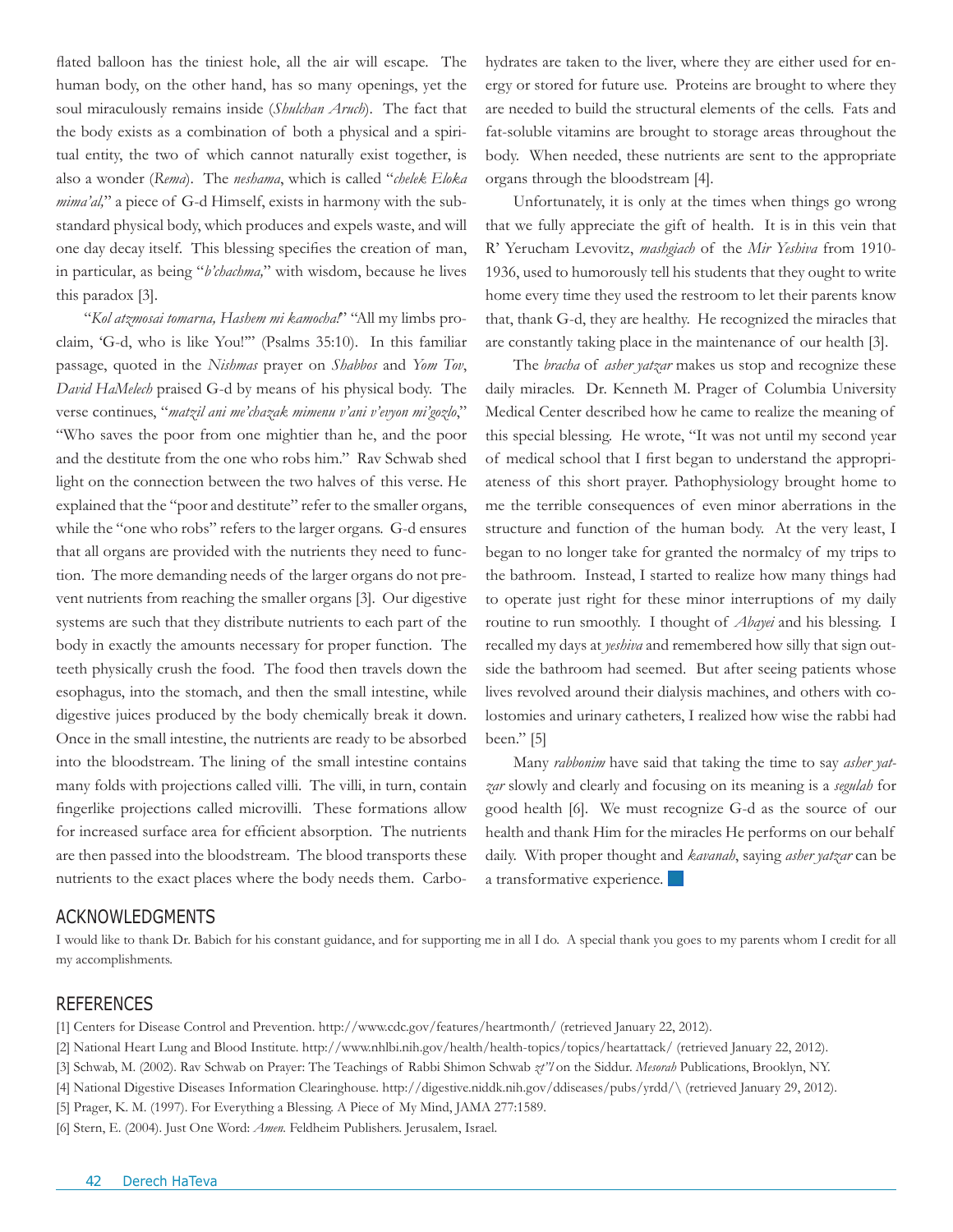# MEDICAL MARIJUANA: WHERE DOES JUDAISM STAND?

## Hannah Marmor

ewish medical oaths and the Hippocratic oath parallel each other in their emphasis on the palliative aspect of medical care. In Judaism, the alleviation of pain and suffering is a *mitzvah*. Certain conditions such as migraine headaches, Alzheimer's, muscle spasms, fibromyalgia, arthritic pain, glaucoma, and nausea induced by chemotherapy are alleviated by the use of marijuana. If marijuana is superior to other drugs in treating these conditions, it is crucial that the administering of medical marijuana be *halachically* analyzed [1]. J

To begin, it is important to analyze some of the evidence found in support of the usage of medical marijuana. Most of the research conducted has involved cannabinoids, which are the best-known active ingredients in marijuana. In 1997, the Office of National Drug Control Policy commissioned the Institute of Medicine (IOM) to weigh the potential risks and benefits of marijuana. In 1999, the IOM concluded that cannabinoids have some potential to relieve pain, control nausea, and increase appetite [2]. Also noted was that cannabinoids probably affect the control of movement and memory, so patients using marijuana should not drive a car. However, its effect on the immune system was not definitive [3]. The IOM also stated that smoking marijuana might be a risk factor in the development of lung disease and certain types of cancer. Marijuana has shown clinical promise for the treatment of symptoms related to glaucoma, nausea and vomiting, analgesia, spasticity, multiple sclerosis, and AIDS [4].

To determine whether or not Judaism allows a physician to prescribe marijuana, different *halachic* concepts must be systematically analyzed and discussed. The first *halachic* aspect that needs to be analyzed with regards to the usage of medical marijuana is the principle of *dina d'malchuta dina* (the law of the land) [1].

*Dina d'malchuta dina* stipulates that, as Jews, we must abide by the laws of the land in which we live. This means that even if Jewish law permits the distribution of medical marijuana in a state where it is illegal, a Jewish physician would still not be able to use medical marijuana to treat his patients. In other words, we would still be expected to follow the law of the land and be honorable citizens. By being righteous and responsible citizens, we are, in fact, being a light unto the other nations. That being said, people might think that since marijuana is an illegal drug, its use is *halachically* forbidden as well [1].

Furthermore, Rabbi Moshe Feinstein believed that (with regards to recreational usage) marijuana limits a person's ability to demonstrate free will by altering his or her sense of reality and impairing his or her judgment.

Currently, the usage of medical marijuana has been legalized in sixteen states and in Washington, D.C. These sixteen states include Alaska, Arizona, California, Colorado, Delaware, Hawaii, Maine, Michigan, Montana, Nevada, New Jersey, New Mexico, Oregon, Rhode Island, and Vermont [5]. Despite the legalization of medical marijuana in these states, the United States Supreme Court has ruled that medical necessity does not justify the allocation of marijuana.

However, it is important to realize that *dina d'malchuta dina* applies only to matters of monetary, commercial, or civil law, not to religious law. In areas where the State has a legitimate interest for the smooth functioning of society, *dina d'malchuta dina* applies. This includes taxes, traffic regulation, safety, etc. Laws that impact religious and cultural areas of life, however, are excluded from *dina d'malchuta dina*. Since the alleviation of pain and suffering is a religious law, the concept of *dina d'malchuta dina* does not apply with regards to the use and distribution of medical marijuana.[1].

The next *halachic* analysis of medical marijuana would therefore be to determine the prudence of the physician prescribing the drug. Knowing that the alleviation of pain and suffering is a *mitzvah*, how far must a physician go to alleviate a patient's pain by prescribing medical marijuana? In *Vayikrah* 19:16 it is written, "Neither shalt thou stand idly by the blood of thy neighbor." According to this verse, Jews are commanded not to stand idly by while someone's life is slipping away. *Tosafot* maintained that living with pain is much worse than death itself [1].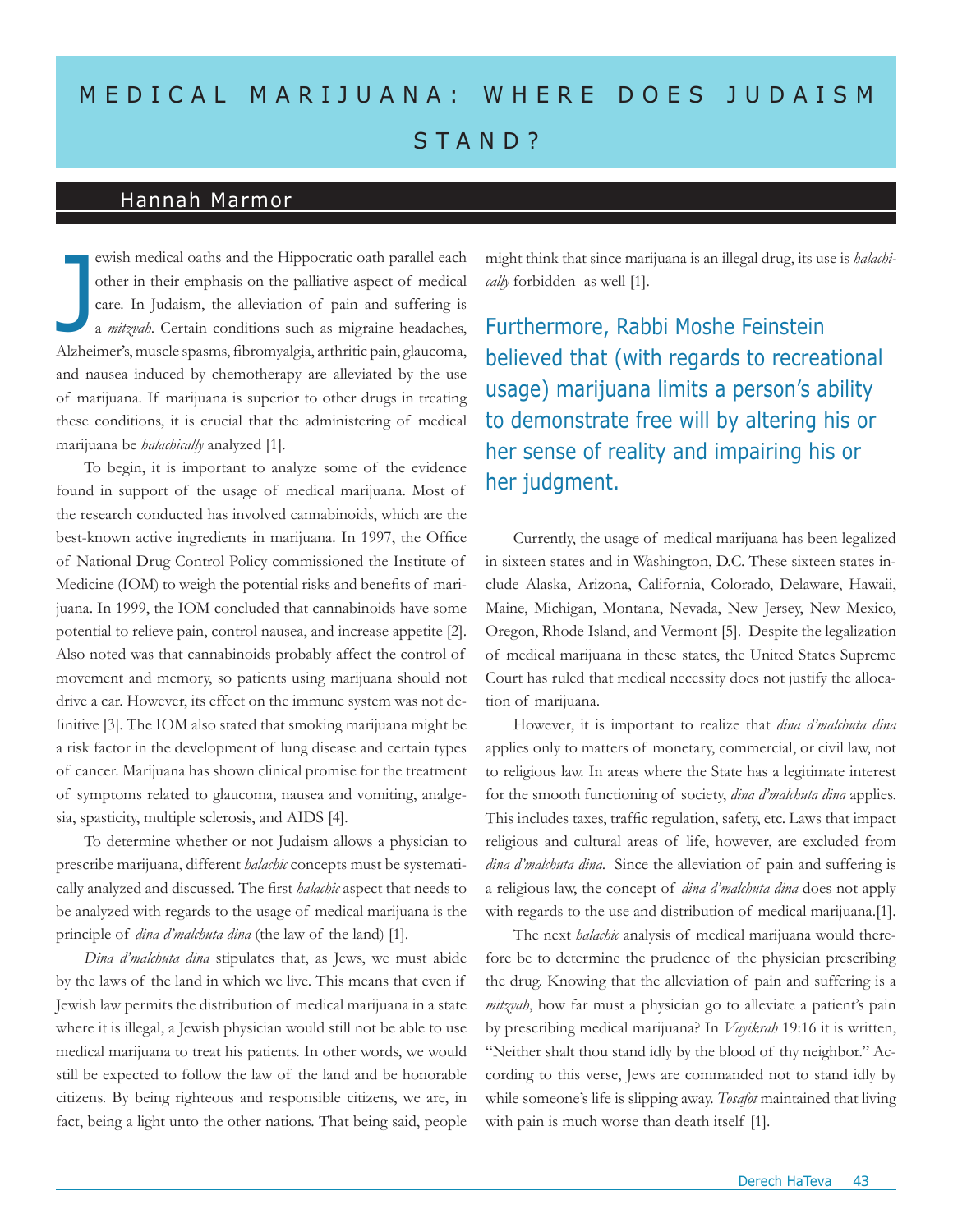The next *halachic* aspect that must be analyzed with regards to medical marijuana is the impact the drug may have on the patient's ability to perform other *mitzvot.* According to the scientific literature, recreational marijuana can cause feelings of euphoria, short-term memory loss, difficulty in completing complex tasks, changes in perception of space and time, as well as the inability to concentrate [2]. Furthermore, Rabbi Moshe Feinstein believed that (with regards to recreational usage) marijuana limits a person's ability to demonstrate free will by altering his or her sense of reality and impairing his or her judgment. Therefore, this person would not be able to act responsibly and fulfill crucial *mitzvot,*  such as prayer [1].

This article is not dealing with recreational marijuana, but rather medical marijuana that relieves the symptoms of many health conditions and the pain associated with them. Under Jewish law, the violation of Shabbat is permitted for a seriously ill person, and individuals in even minor discomfort are relieved from other religious obligations. According to Jewish law, there is no genuine distinction between illness and pain. There is, however, friction regarding the extent to which pain justifies exemption from religious law. A minute, localized pain does not warrant any religious exemption. On the other hand, severe pain throughout the entire body that would accompany a real illness warrants exemptions from religious law. According to Rabbi Yair Bachrach, exemptions from religious law are allowed only in cases of severe pain. However, according to Rabbi Chaim Yosef David Azulay, these exemptions are warranted by a person in any amount of pain [1].

This notion of a person's duty to heal is reflective of Judaism's view that the human life is of utmost importance and value. This can be seen by the fact that almost any Jewish law can be violated to save a person's life or prevent a life-threatening situation from occurring [1].

Medical marijuana is used to relieve patients from the symptoms of AIDS and chemotherapy. It is also used to treat glaucoma. Each of these conditions is viewed by Jewish law as being a potentially life-threatening situation. If Shabbat and other laws can be violated in these situations, surely the distribution of the illegal drug marijuana is allowed here as well. Also, assuming no other treatments have worked or are available, marijuana may also be allowed in non life-threatening situations such as migraine headaches. After all, it is a *mitzvah* not just to save a life, but to alleviate pain and suffering as well [1].

The fourth *halachic* aspect that must be taken into consideration with medical marijuana is the idea of self-endangerment. There are a number of potentially dangerous side effects associated with marijuana, including short term memory loss, difficulty in completing complex tasks, changes in the perception of time and space, anxiety, confusion, low blood pressure, rapid heart beat, and heart palpitations [2]. Most researchers also believe marijuana contains numerous carcinogens (50-70% more than tobacco smoke) [6]. Marijuana can cause a decrease in reproductive function, increase the risk of lung disease, as well as increase the risk for lung, mouth, and tongue cancer [2]. Most recently, marijuana has also been linked to the etiology of many major psychiatric conditions, such as depression and bipolar disorder [7].

While Jewish law prohibits the act of self-endangerment, there are acceptable risks that can be taken when involved with routine activities. For example, driving a car can be a dangerous activity but society has deemed it to be a routine part of life. It is important to realize that all activities have some or another form of risk associated with them. Whether it is taking a subway or walking down stairs, both of these seemingly mundane activities pose some form of a potential risk. The Talmud states that risks which have become socially conventional (e.g., driving a car) are acceptable. *Halacha* dictates that analgesics may be given to a patient even at the risk of possibly shortening his or her life, as long as the purpose is to achieve relief from acute pain [8].

Rabbi Eliezer Yehuda Waldenberg was asked a question by Rabbi Professor Avraham Steinberg about an incurable patient who was in a great deal of pain. Rabbi Steinberg asked if it would be permitted to raise the level of pain relief medicine, such as morphine, even if it did not treat the underlying disease and could, in fact, hasten death. Rabbi Waldenberg replied that as long as the medicine was prescribed by the physician for the purpose of relieving pain, it is permitted even if the medicine hastens the patient's death. By administering a higher dose of morphine, the physician is reducing pain [8].

The final aspect of medical marijuana that will be discussed here has to do with compassion. Richard Greenberg, a freelance writer in Washington, D.C., discusses compassion as one of the first of *Hashem's* thirteen attributes mentioned in the Torah. We recite these attributes three times on Rosh Hashanah and Yom Kippur. Since Jews are commanded to behave in the image of G-d, we are, by extension, commanded to act with compassion [9]. If a physician is able to relieve a patient from his pain and suffering, and the treatment is *halachically* acceptable, there is a good argument to allow the prescription of medical marijuana [1].

Based on the literature, it seems that physicians may prescribe medical marijuana according to Jewish law. In fact, addictive narcotics are regularly prescribed for the purpose of relieving pain, a practice mandated by *halacha*. However, one still must take into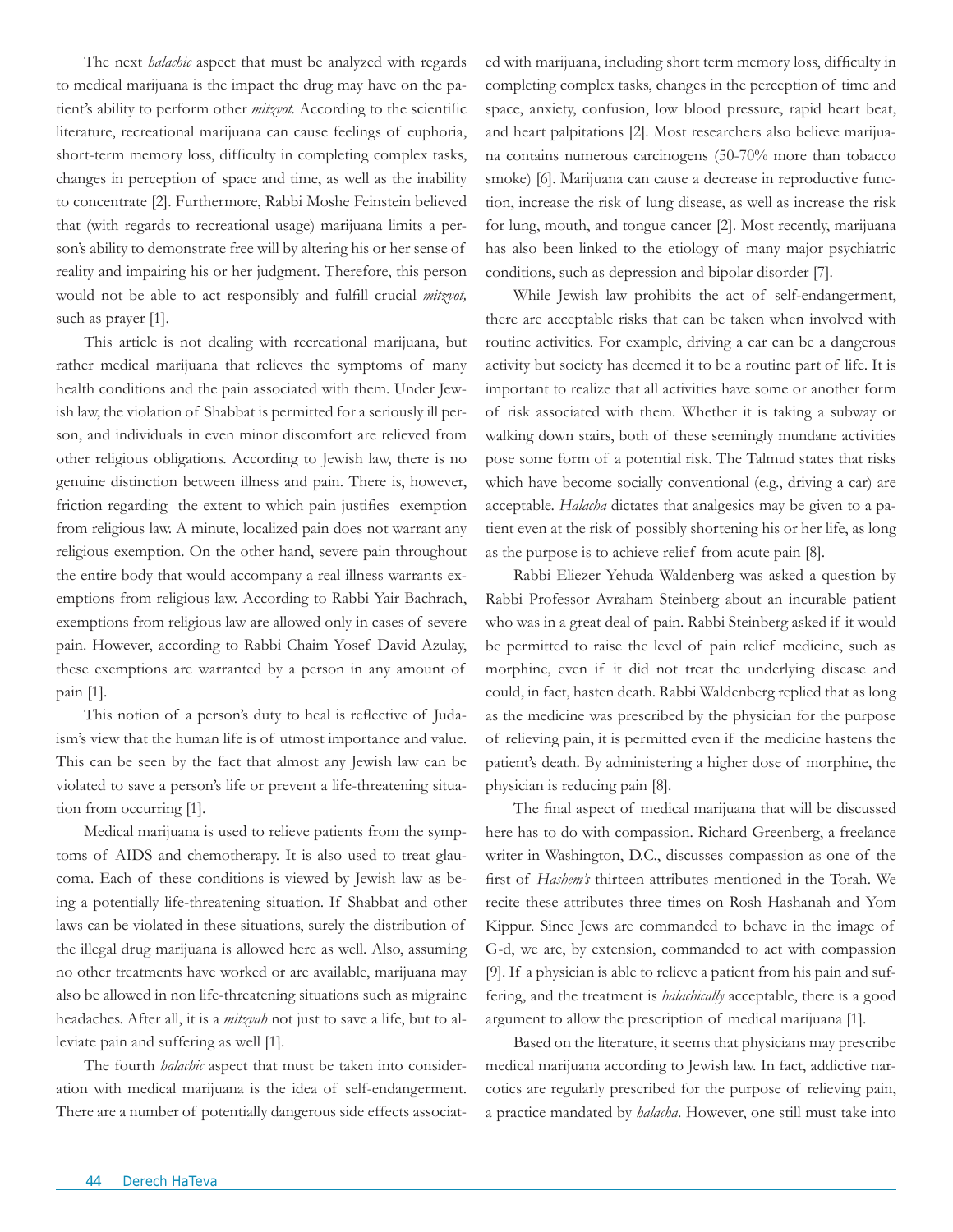consideration the conflicting values of pain relief and the potential threats marijuana can pose to a patient's health. Rabbi Shlomo Zalman Auerbach ruled that even on Shabbat, one must relieve a person of his pain, even if just for a limited time. There are numerous *halachic* aspects of medical marijuana, which must be taken into account when analyzing its permissibility in Jewish law. What remains clear, is that both sides of its use must be looked at- its pain relief capabilities *and* its potential threats. g

#### Acknowledgments

First and foremost I would like to extend my sincerest gratitude to Dr. H. Babich for offering continual guidance and support throughout my years at Stern College. I would also like to thank my family for always encouraging me and being the best support system I could ask for. Much appreciation is also expressed to Rabbi Evan Shore for reviewing this article for its *halachic* content.

- [1] Greene, W. (2006). Dispensing medical marijuana: some *halachic* parameters. Judaism. 55: 28-38.
- [2] Marijuana. American Cancer Society. http://www.cancer.org/Treatment/TreatmentsandSideEffects/ComplementaryandAlternativeMedicine/HerbsVitaminsandMinerals/marijuana (retrieved November 27, 2011).
- [3] Nelan, E. (1999). IOM finds scientific merit to medical marijuana. Institute of Medicine. GMHC Treat Issues. 13: 11-12.
- [4] Taylor, H.G. (1998). Analysis of the medical use of marijuana and its societal implications. J Amer Pharm Assoc (Wash). 38: 220-227.
- [5] 16 legal medical marijuana states and DC. Procon.org. http://medicalmarijuana.procon.org/view.resource.php?resourceID=000881 (retrieved November 27, 2011).
- [6] McGuinness, T.M. (2009). Update on marijuana. J Psychosoc Nurs Ment Health Serv. 47: 19-22.
- [7] Reece, A.S. (2009). Chronic toxicology of cannabis. Clin Toxicol (Phila). 47: 517-24.
- [8] Shemesh, A.O. (2009). "The powerful drug:" opium and its derivatives in medieval and modern medicine in the light of Jewish literature. JME 2: 61-70.
- [9] Greenberg, R. Medicinal Marijuana. Jewish Law Commentary. http://www.jlaw.com/Commentary/medmarijuana.html (retrieved November 25, 2011).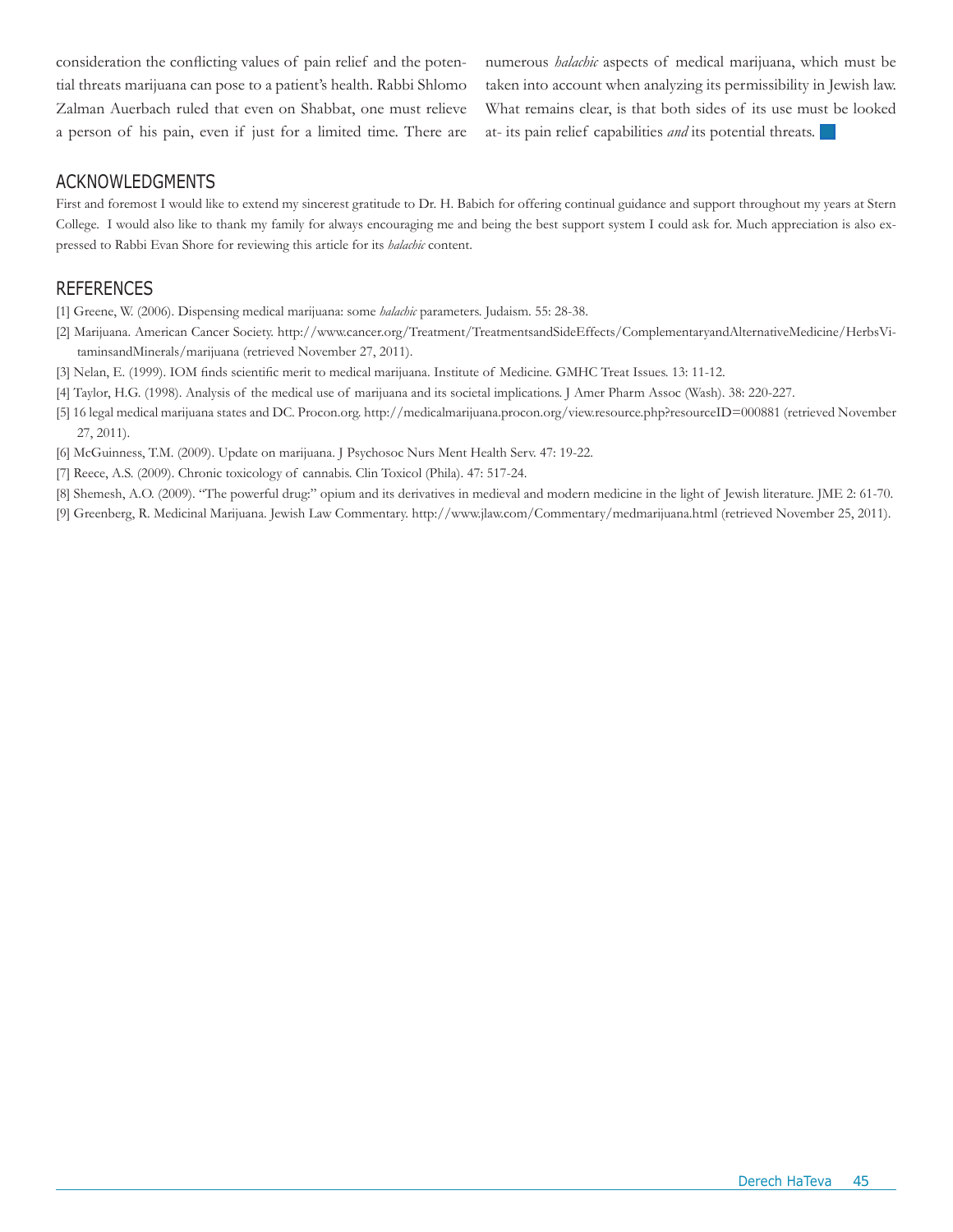## THE DAVIDIC HARP: a n a eoli a n awak ening

## Nicole C. Moskowitz

he existence of musical instruments throughout *Tanakh* is quite remarkable. Be it in the context of mourning, celebration, or ritual, the use of advanced forms of mechanics is quite striking. A most renowned example is the harp (*kinor*) of King David, which, central to the musicality of *Tehillim* and to the book of *Shmuel* I, is oft employed as a cure for King *Shaul'*s evil spirit and as a means of giving praise to G-d [1, 2]. While the music of this instrument most commonly results from the plucking of its strings, there exists evidence of an additional, rather unique performance of this harp, one by the powerful northern wind. T

The topic of this property of David's harp comes from the Talmud in *Berakhot* which discusses a statement of *Moshe*'s from the book of *Shemot*: "About midnight I will go out into the midst of Egypt." The Talmud contrasts *Moshe*'s statement with a statement of David's in which David says that at exactly midnight he rises to give thanks to G-d [3, 4, 5]. If *Moshe* did not know the exact time of midnight, as suggested by the term "about," how did King David? The answer, in the name of *Rav Shimon Chasida*, is that David had a device to awaken him: a harp hanging above his bed which would be played when the northern wind of midnight would blow upon it.

The fact that King David had his own alarm clock is incredible. In fact, regarding the above statement from *Shemot*, the *Ibn Ezra* comments: "It is known that a scientist can calculate the moment of midday with great effort and huge copper instruments, but calculating the middle of the night is far more difficult" [6]. In that case, what exactly was the mechanism of this harp; what properties did it hold enabling David to awaken at precisely midnight when it was met by the force of the northern wind?

In essence, David was awakened by an Aeolian harp which, by definition, is played by the wind [7]. In such a phenomenon, the energy of wind is transformed into harmonious sound by the laws of fluid dynamics. A harp most commonly sounds when its strings are plucked and begin to vibrate, causing the air around them to move and creating a sound which is amplified by the soundboard, a component of the instrument which improves the coupling of the vibrating string with the air [8, 9]. However, when

it is the wind that plays the harp another concept – that of vortexinduced vibrations – is featured, which allows the wind energy to be converted into musical tones [10].

## What exactly was the mechanism of this harp; what properties did it hold enabling David to awaken at precisely midnight when it was met by the force of the northern wind?

The idea of vortex-induced vibrations is inherent to any situation of fluid flow in which a constant fluid stream encounters a bluff body causing it to change course and produce a very phenomenal pattern in its wake. In the case of the harp, as the wind passes at a high velocity perpendicular to the thin cylindrical strings, vortices form on either side of the string, then close in behind the string in an alternating, counter-rotating fashion, leaving behind what is known as a von Kármán vortex trail [11]. As these alternating vortices break away from the strings with a certain frequency, they slightly lift the strings, causing them to oscillate from side to side at the same frequency [12]. When the frequency of these oscillations matches any harmonic of the string (any integer multiple of the natural frequency which is heard when the strings are plucked), resonance takes place, producing an audible tone which is then amplified by the harp's soundboard [13, 14].

The frequency of these Aeolian vibrations has been studied rigorously, initially by Vincenc Strouhal in 1878, and was discovered to be proportional to the wind's velocity divided by the string's diameter (with a proportionality constant of approximately 0.2 for most velocities) [15]. From this relationship, it becomes obvious that at higher wind velocities, vortices will form more frequently, while at larger string diameters, vortices will form less frequently [16]. For very low wind velocities, in fact, air will simply flow in streamlines over the harp's strings, never forming vortices, and thus not causing the strings to vibrate.

For the case of David's harp, the wind prompting these Aeo-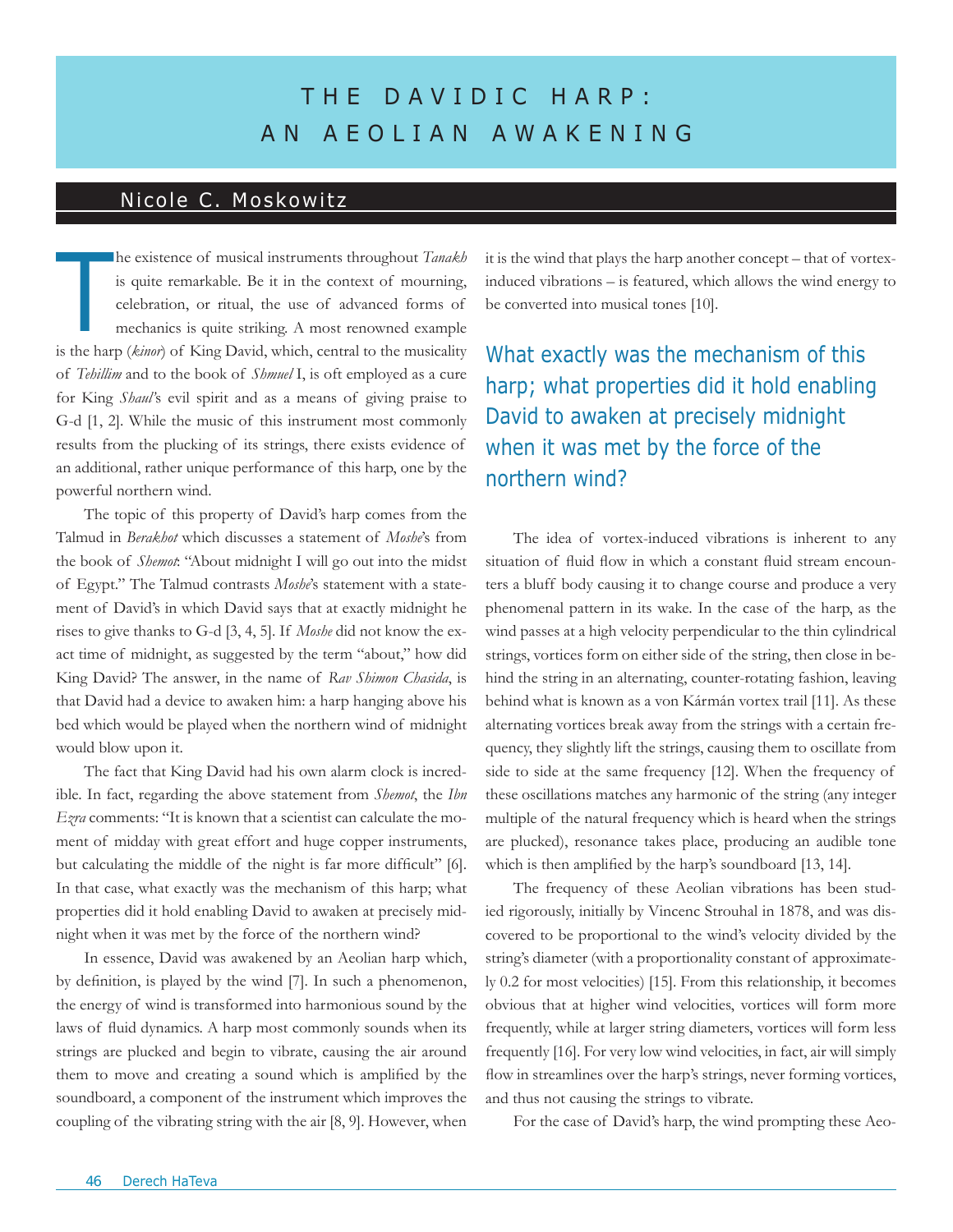lian vibrations was the northern wind. As explained by *Rashi*, four winds blow each day, with the northern wind blowing at midnight [17]. Elsewhere, the Talmud states that four winds blow each day and the northern wind blows with all of them [18]. In both cases, the velocity of the northern wind became noticeably increased at precisely midnight, and thus produced an air flow capable of shedding vortices about the harp's strings at a precise frequency to elicit a melodic sound.

In studying these unique mechanics of David's harp, it is important to have a feel for the general design and the material composition and to visualize the instrument which was played by the northern wind. While the precise design of the harp is not known, there exists strong evidence for its form in the coins minted by *Bar Kochba* during his revolt against the Romans. David's harp is among the various emotional objects which were featured on these coins to prompt the Jewish people to attack the Romans [19]. *Bar Kochba* coins feature David's *kinor* with a floating bridge, a soundboard, strings, and tuning pegs, much like the images of Biblical harps seen today [20]. Evidence of the material used to make the harp strings stems from the Talmud, which discusses the ram, an animal which contributes parts of its anatomy to various musical instruments. The ram's intestines, in particular, are commonly used for the strings on a harp [21]. Further, the number of strings on David's harp is also known and stems from *Rabbi Yehudah*'s understanding of the phrase in *Tehillim*, "in thy

presence is fullness (soba) of joy" [22]. Rather than "fullness," the word "*soba*" can be interpreted as "seven," from the word of the same root, "*sheva*," because the Davidic harp and that of the *Beit HaMikdash* had seven strings [23]. Together, these details paint an effective picture of the mechanism which allowed David to awaken, faithfully, at midnight.

Finally, returning to the original question in the Talmud – why could *Moshe* not have such a device to pinpoint the precise moment of midnight? The answer lies not in the mechanism of the harp but in the wind that played it. *Yonatan ben Uziel* explains that when the Jews were about to leave Egypt, the *Ananei HaKavod*  lifted them to the place where the *Beit HaMikdash* would be in order for them to offer the *Korban Pesakh*. If the northern wind had blown on this night (and throughout the forty years in the desert) the clouds of glory would have scattered [24]! Therefore, G-d prevented the northern wind from blowing, making David's harp inapplicable as an alarm clock for *Moshe*.

As a mechanism, David's harp of the tenth century BC was undoubtedly sophisticated. The application of vortex-induced vibrations to harness the force of midnight's northern wind is incredible. Moreover, the fact that David utilized fluid dynamics to ensure that he would awaken to praise G-d at precisely midnight is very fascinating and a lesson in the importance of taking advantage of the laws of nature to go beyond the letter of the law in our service of G-d.

#### Acknowledgements:

I would like to express tremendous gratitude to Rabbi Shaul Shimon Deutsch, *Shlita*, of the Living Torah Museum for the invaluable information and help he provided me with for this article. I would also like to extend an immense thank you to Rabbi David Pahmer, *Shlita*, for reviewing the paper's Torah content, and to Dr. Lea F. Santos, for reviewing the paper's scientific content. I want to thank Dr. Babich for directing me at the start of my research and my family for their perpetual and amazing support!

#### References:

- [1] *Shmuel* I 16:14.
- [2] *Tehillim* 81:3.
- [3] *Berakhot* 3b; Sanhedrin 16b; Rashi on Tehillim 108:3.
- [4] *Shemot* 11:4.
- [5] *Tehillim* 119:62.
- [6] *Ibn Ezra*, Shemot 11:4.
- [7] *Otzar HaGeonim*, *Berakhot, Perushim*, 4.
- [8] Olson, Harry Ferdinand (1967). Music, Physics, and Engineering. 2nd Edition 2. Dover Publications, New York, N.Y. 110-113.
- [9] Chow, Lisa (2003). The Harp: Engineering the Perfect Sound. Illumin, Viterbi School of Engineering. http://illumin.usc.edu/106/the-harp-engineeringthe-perfect-sound/ (retrieved January 13, 2012).
- [10] Swift, Dan. The Aeolian Harp, Alaska Science Forum. http://www2.gi.alaska.edu/ScienceForum/ASF10/1070.html (retreived January 13, 2012).
- [11] Govardhan, R.N. and Ramesh, O.N. (2005). A Stroll Down Kármán Street. Resonance, Journal of Science Education. 10:8: 25.
- [12] Bearman, P. (2009). Understanding and Predicting Vortex-Induced Vibrations. Journal of Fluid Mechanics. 634: 1-4.
- [13] Ferreira, R.L. et al (2004). Flow Around Modified Circular Cylinder. RETERM, Thermal Engineering Journal. 5:62-67.
- [14] Rayleigh, John William Strutt (1896). The Theory of Sound, Volume 2. Macmillan, London, England. 412-413.
- [15] Govardhan, R.N. and Ramesh, O.N. (2005). A Stroll Down Kármán Street. Resonance, Journal of Science Education. 10:8: 32.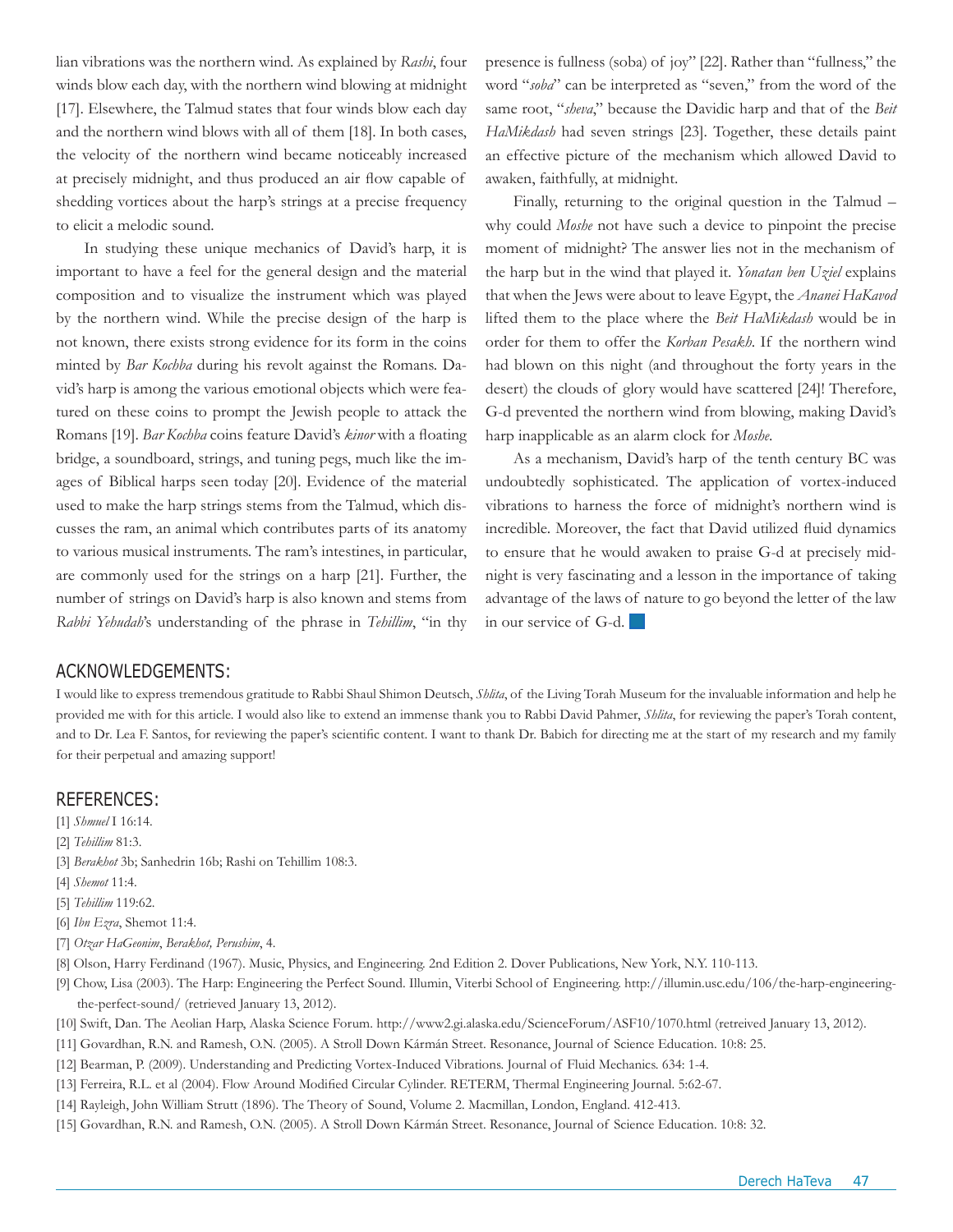- [16] Gurr, Henry. Aeolian Harp, The University of South Carolina Aiken. http://www.usca.edu/math/~mathdept/hsg/aeolian.html (retrieved November 16, 2011).
- [17] *Rashi*, *Berakhot* 3b; *Rashi*, *Yevamot* 72a.
- [18] *Bava Batra* 25a.
- [19] Rabbi Shaul Shimon Deutsch, *Shlita*, The Living Torah Museum, personal communications.
- [20] House of Harrari, Biblical Harp Makers, personal communications.
- [21] *Zevachim* 68a; *Kinnim* 3:6; alluded to in *Avodah Zarah* 47a.
- [22] *Tehillim* 16:11.
- [23] *Arakhin* 13b.
- [24] *Yevamot* 72a.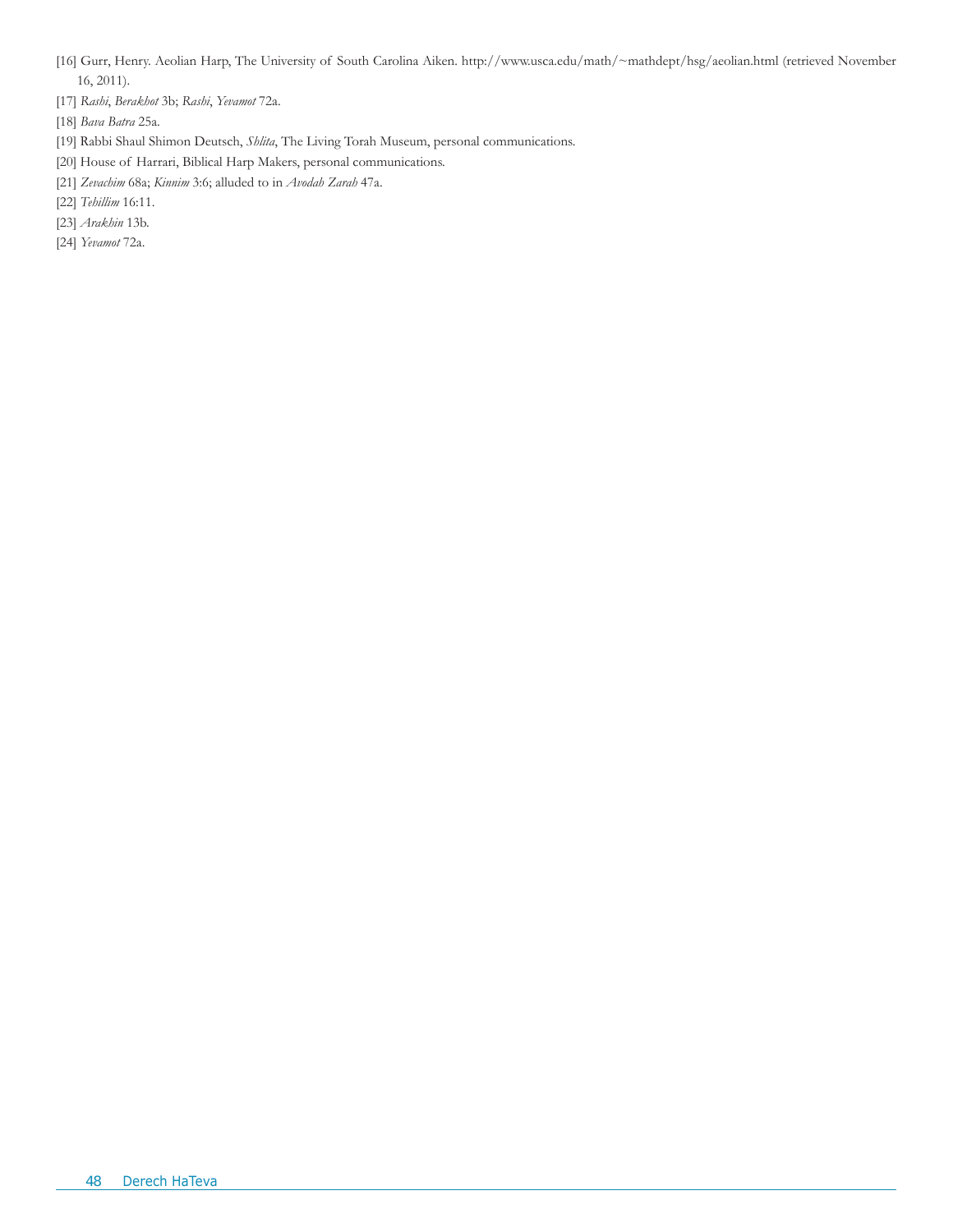## Dahlia Pasik

uman dwarfism is an autosomal recessive disorder caused by the expression of a gene located on the long arm of chromosome 2. The disorder is medically referred to as microcephalic osteodysplastic primordial dwarfism and is phenotypically characterized by a visibly short stature, disproportionate body growth, a sloping forehead, prominent eyes, and small ears. Occasionally, mental retardation is also associated with the disorder. Various hair and skin abnormalities and a marked, steep base at the skull are other common features [1]. H

Due to the unfavorable consequences of this disorder, the *Gemara* felt the need to draw our attention to it. *Bechorot* 45b states that the opposite of a giant is the *nannas*, which means "dwarf." According to the commentaries of *Ibn Ezra* and *Targum Yonatan* in Leviticus 21:20, the Biblical term, "*dak*," refers to a dwarf. The *Gemara* also stipulates certain laws and offers some advice with regard to dwarfs. Neither the giant nor the dwarf is permitted to serve as a priest. This is due to the fact that a defect in height was considered to be a blemish, and such a person was therefore unfit to serve in the Temple. Additionally, an abnormally tall man is advised not to marry an equally tall woman, "lest their offspring be like a mast." Comparatively, a male dwarf should not marry a female dwarf, "lest their offspring be a thimble" [2].

There are several notable dwarfs in *Tanach* including Pharaoh and *Nebuchadnezzar*. In Daniel 4:14, the dwarf-like stature of Pharaoh is described. *Avitul*, the scribe, said in the name of *Rav*: "The Pharaoh of Moses' days was one *amah* tall. His beard was one *amah* long, and his male organ was an *amah* and a *zeres*." Rabbi Yitzchak Alerstein attested that this description of Pharaoh's stature does not reflect what Pharaoh actually looked like. Rather, when the Torah describes a person in a way that is beyond realistic biological constraints, it refers to the essence of the person. In other words, the person would, in fact, have the abnormal appearance described if not for the physical limitations of the common body image. This unrealistic and undesirable image describes the hidden Pharaoh, whose nonphysical traits may be invisible to an onlooker. Alternatively, although Pharaoh was not actually "one *amah* tall," he was, nonetheless, very short and considered a biological dwarf according to *Chazal* [3].

There are several instances in *Tanach* where *Nebuchadnezzar* is also clearly identified as a dwarf. In Daniel 1:14, *Hashem* states that *Nebuchadnezzar* was the smallest person ever to be appointed as a ruler over a kingdom. The *Midrash* in *Yalkut* reaffirms that *Nebuchadnezzar* was, in fact, a dwarf. Additionally, the *Tanna D'Bei Eliyahu Rabbah* (31) states that when *Nebuchadnezzar* went from province to province, the populace would mock him for his short stature saying, "Does this one rule from one end of the earth to the other?" People were shocked by the incongruity between *Nebuchadnezzar*'s great power and his short physical stature. Ad-

## There are several notable dwarfs in Tanach including Pharaoh and Nebuchadnezzar.

ditionally, on three separate occasions, G-d complained of the wicked *Nebuchadnezzar*, "See what this dwarf from Babylon has done to Me!" (*Pesikta d'Rav Kahana* 13:42).

 Dwarfism can have an interesting psychological impact on the affected individual's personality. Studies have shown that very short people sometimes develop a "Napoleon complex," characterized by the drive to gain power and control others [4]. This "short-man syndrome" usually develops at an early age and is the result of constant ridicule and bullying by peers. Short people tend to be less materially successful than taller people and, therefore, feel the need to exert their control [5].

The psychological need of short people to appear as powerful individuals is especially seen in the egotistic complexes of Pharaoh and *Nebuchadnezzar*. *Tanchuma Vayeira* states that there were four people who deemed themselves as god-like: Pharoah, *Nebuchadnezzar*, Hiram, and Joash. *Shemos Rabbah* explains that Pharaoh was willing to endure pain in order not to defecate during the day. Pharoah believed he could trick the Egyptians into thinking that he was a powerful Egyptian god. In *Megilla* (11a), *Nebuchadnez*zar is described as a "haughty" and "short" tyrant. Interestingly, in *Devarim Rabbah* (1:5), the haughty *Nebuchadnezzar* is quoted as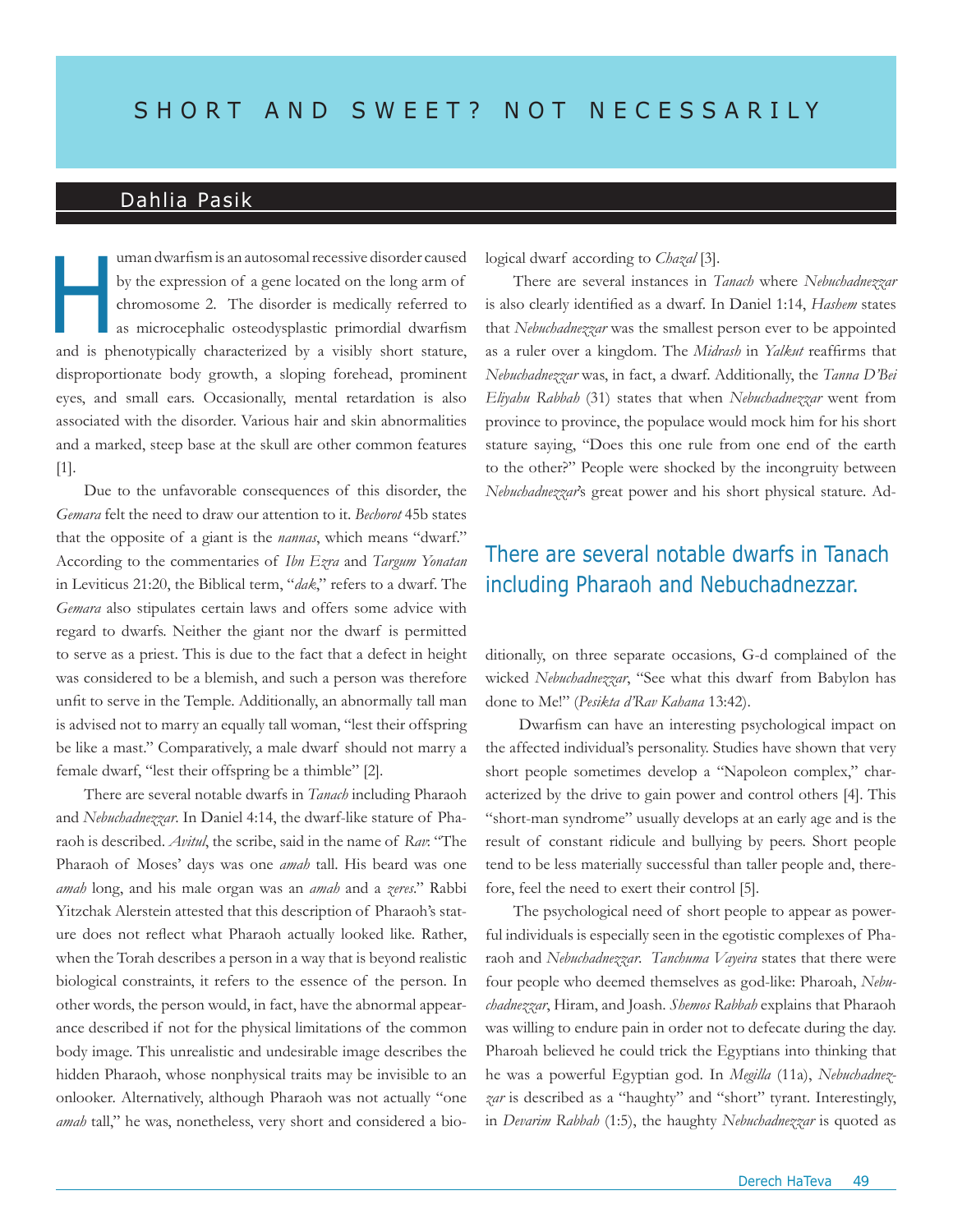having said, "All the inhabitants of the earth are reckoned for nothing."

It is apparent through analysis of *Tanach* that Pharaoh and *Nebuchadnezzar* presented with dwarfism, a physical pathology that may have contributed to their evil personas. Pharaoh, the nefarious ruler that enslaved the Jewish nation, was obsessed with having a god-like appearance, and only relieved himself at night as stated in many complementary sources of *Shemos*. Comparatively, *Nebuchadnezzar*, the evil tyrant that initiated the first exile upon his destruction of the First Temple, was known for his marked egoism, as he ruled from "one end of the earth to the other." We may conclude that these powerful dwarfs exerted excessive control to compensate for the insecurities they felt about their physical make-up. As such, it is likely that the psychological phenomenon of the "Napoleon Complex" contributed to the great plight of the Jewish nation during countless marked periods in history.

### Acknowledgments

I want to thank my parents for their continued support and for always encouraging me to pursue my goals. I also want to thank Rabbi Wakslak of the Young Israel of Long Beach who kindly took the time to read over the halachic content of my article. Thank you, Dr. Babich, for the continued support and guidance and for providing me with the scientific resources that helped me in writing this article.

#### **REFERENCES**

[1] Online Mendelian Inheritance in Man. http://www.ncbi.nlm.nih.gov/omim (retrieved January 15, 2011).

[2] Preuss, J. (1993). Biblical and Talmudic Medicine. Jason Aronson Inc., Northvale, NJ.

[3] Adlerstein, Y. (2000). *Be'er Hagolah*. Brooklyn, NY.

[4] Voss, L. (2006). Is Short Stature a Problem? The Psychological View. Eur. J. Endocrinol. 155:39-45.

[5] Benjamin, M., Muyskens, J., Saenger P. (1984). Short Children. Anxious Parents: Is Growth Hormone the Answer? Hastings Ctr. Rept. 14: 5-9.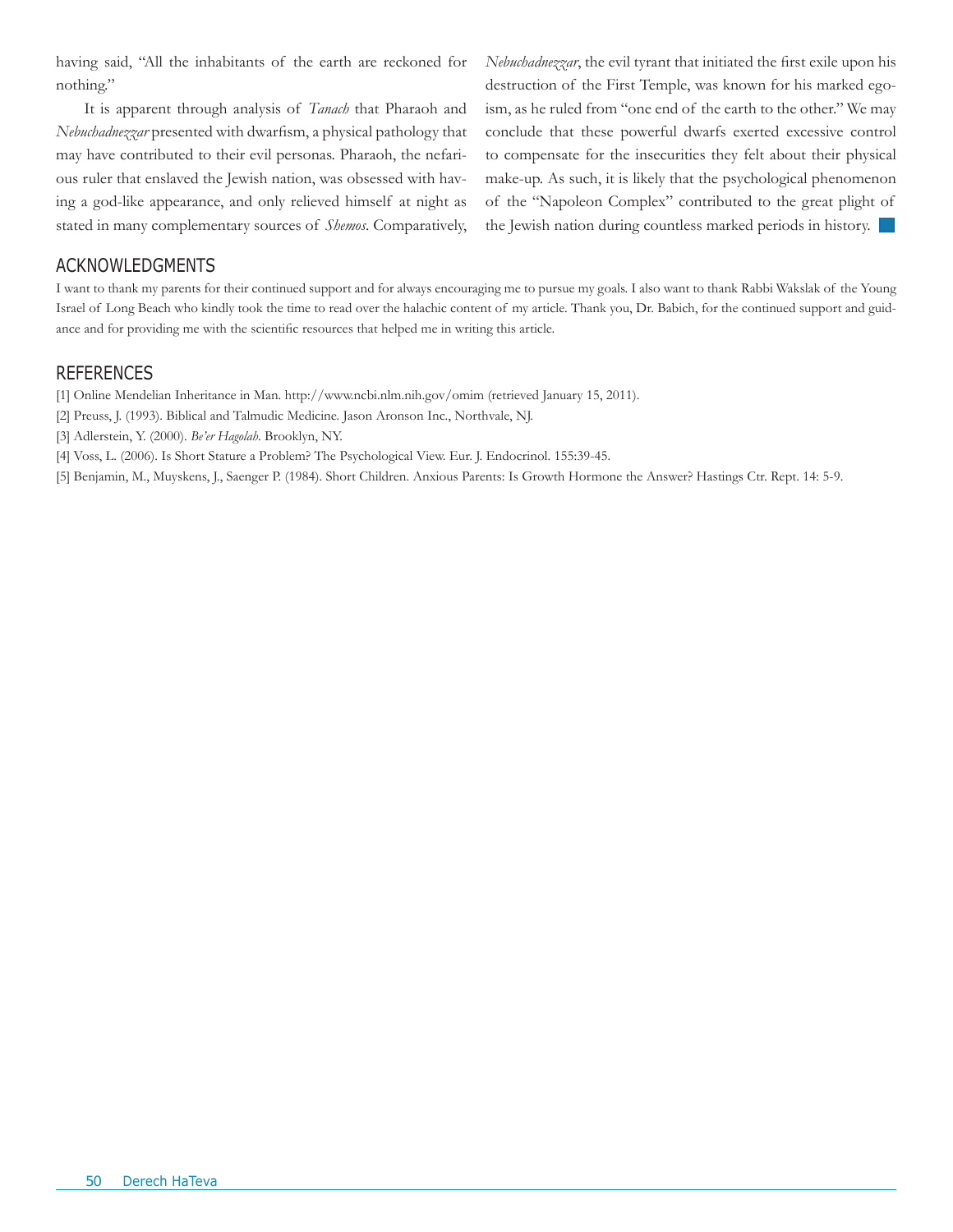### Kate Rosenblatt

he famous Biblical story of David and Goliath is a mind-blowing tale of a young Israelite shepherd boy who uses his tremendous faith in G-d and a simple sling to single-handedly defeat a Philistine giant [1]. Several scholars feel that the idea of a robustly armored giant conquered by a mere youth armed with only a sling is too difficult to accept. As such, some modern hypotheses have suggested that Goliath suffered from various medical conditions, effectively weakening the giant during his encounter with David [2]. However, most Biblical commentators and scholars do not diagnose Goliath with any medical ailments. In fact, *Rav* (as in *Rav* and *Shmuel* from the Talmud) explains that Goliath was physically perfect [3]. This description would unlikely be associated with a diseased person. Viewing the *pesukim* from a different angle, in fact, makes it completely unnecessary to assume that Goliath's health was compromised at the time of the battle [4]. We may reasonably conclude that despite Goliath's physical fitness and impressive weapons, David cleverly employed the natural laws of physics to defeat the giant. T

Before delving into the physics of David and Goliath's battle, it is worthwhile to discuss some important background information to the story. Goliath is first introduced as a Philistine giant and "champion" of war. On behalf of the entire Philistine camp, Goliath arrogantly approaches the Israelites and offers a solution to the standoff between the two armies. However, it is a solution which clearly lies in favor of the Philistines considering Goliath's enormous size and strength. If Goliath is triumphant in battle, then all the Israelites must become servants to the Philistines. However, if an Israelite emerges as the victor, then the consequences are reversed in favor of the Israelites. Essentially, only one life would need to be taken in battle in order to determine the triumphant army [5].

Over the following forty days, Goliath approaches the Israelite army twice a day, once in the morning and once in the evening. The Israelites become more fearful, and Goliath becomes more arrogant as his daily offer to fight any Israelite is gradually transformed from a challenge to a taunt with each passing day [5]. Certainly, Goliath's challenge is easy to make because of his enormous size and strength. With regard to his height, the *pasuk* says that Goliath was "six cubits and a span." According to *Rav Dovid Qimchi*, a cubit is approximately two feet, and a span is half of a cubit. This means that Goliath was about 13 feet tall [2]. Other sources give Goliath a height of approximately ten feet [6]. Either way, if Goliath were a basketball player today, he could

## Although the sling is considered a lowstatus weapon, it can be very deadly in the hands of an expert.

easily "slam-dunk" a basketball with his feet flat on the ground [5]. Furthermore, a man of that height could easily weigh close to 500, or even 600 pounds. If Goliath's height was not intimidating enough, then his suit of armor would certainly do the trick. *Pesukim* 6 and 7 describe that Goliath was donned from head to toe in metal armor weighing "5,000 copper shekels." The blade of his spear alone weighed "600 iron shekels" [1]. Converting shekels to pounds, Goliath's armor weighed about 125 pounds and his spearhead 15 pounds [6]. It is very understandable from this viewpoint why the Israelites feared him so much. It would certainly take an extraordinarily courageous soldier to defeat him.

Ironically, Goliath's eventual opponent, David, is not a soldier at all. And when we are introduced to him nothing is described regarding his strength, size, or weapons. It was David's faith and strength of character, and not his appearance, which would make him qualified for the task of bringing down Goliath. David's three oldest brothers have gone out to war with King Saul while David remains at home to care for his father's sheep. However, David emerges on the scene when his aged father, too weak to travel to the army camp himself, instructs David to go to the Israelite camp where he is to bring supplies to his brothers. At the camp, David finds his brothers. As he is speaking to them, he hears Goliath's challenge and his cursing of the Israelites and G-d. As David observes his fellow Israelites cringe in fear of this giant, he hears from the soldiers that King Saul has offered some very generous prizes to whomever volunteers to take down Go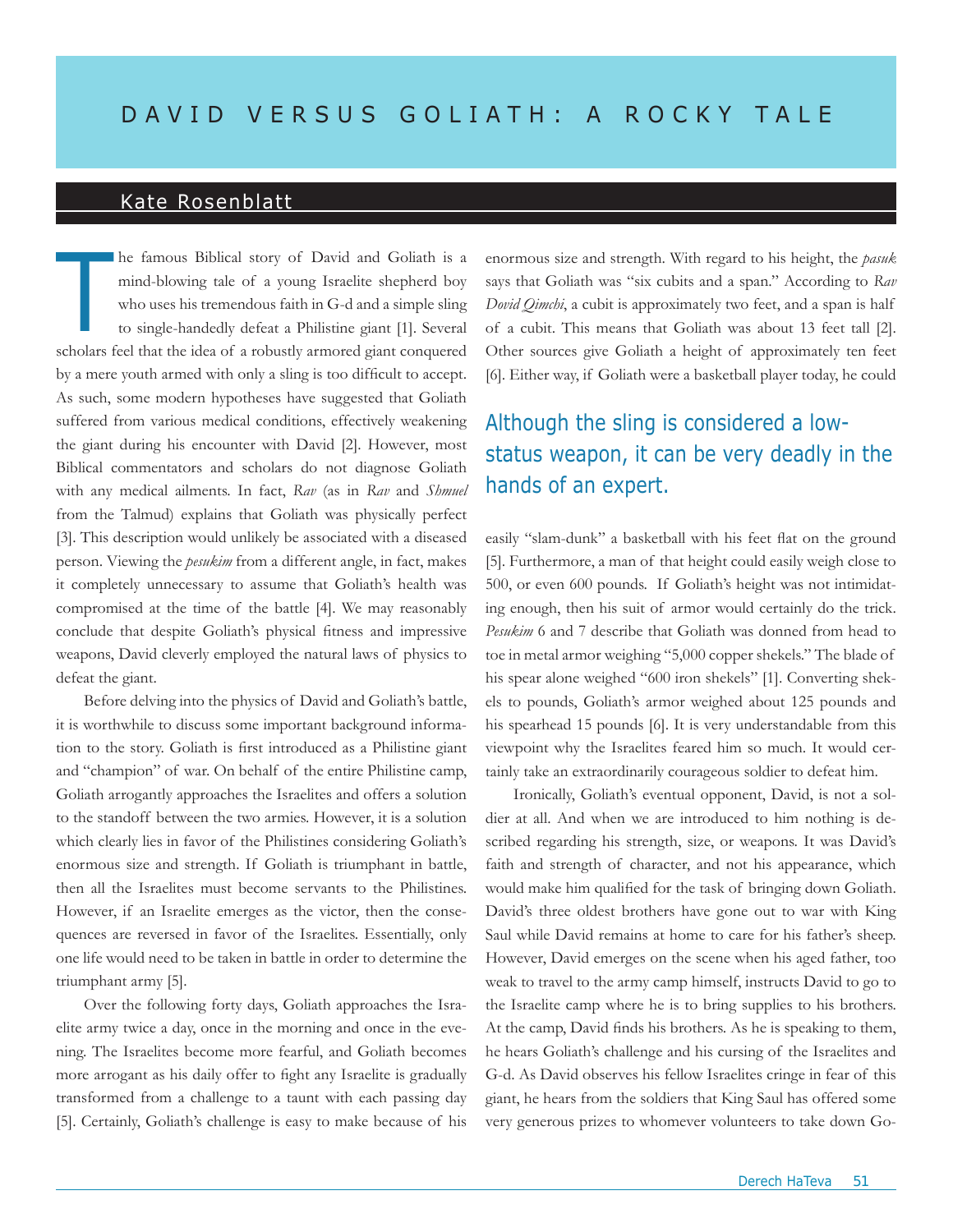liath. Apparently, King Saul has promised not only a substantial amount of wealth, but also his daughter's hand in marriage and exemption from taxes for the volunteer's family [5].

David then asks several people around him to confirm what he has just heard. Wouldn't any true soldier of King Saul take advantage of this tremendous privilege to defeat Goliath? After all, this giant is cursing G-d and David has full faith that G-d will give the victory to whomever steps up to the plate. On top of that, the king is offering all these fabulous gifts! Utterly perplexed, David keeps asking around to ensure that what he has heard about King Saul's offer is correct. Why is no one accepting this honorable challenge [5]?

Angered by the sight of his younger brother's inquiries, Eliab, David's oldest brother, ruthlessly cuts into David. "Why have you come down? And with whom have you left those few sheep in the wilderness? I know the wickedness of your heart; for you have come down to see the battle" (1 Samuel 17:28). Actually, in every area where Eliab accuses David of doing something wrong, David's actions were completely innocent and even praiseworthy. David's appearance on the battlefield was prompted by his father's instructions to travel there, and not by childish curiosity as Eliab had accused. David also responsibly appointed a supervisor over the sheep while he would be away. Despite Eliab's insulting and discouraging remarks, David is not deterred by them, and continues asking around to ensure that what he has heard about King Saul's great offer is, in fact, correct [5].

When Saul hears about David's inquiries he summons him to his quarters, where David expresses to King Saul his wish to fight Goliath. Upon noticing David's youthful countenance, King Saul replies that David is too young and, therefore, not experienced enough to defeat Goliath who has been a warrior since his youth. However, David explains that he had killed simultaneously a lion and a bear with his bare hands in a courageous and successful attempt to rescue one of his father's sheep [1]. According to the *Malbim*, David reasoned with King Saul that Goliath's strength would at most be equivalent to the strength of only one of these wild beasts [7]. David proves to King Saul his warrior abilities so convincingly that the king allows David to fight Goliath on behalf of the entire Jewish people. It seems that David's "trivial" duty of caring for his father's flock of sheep has prepared him quite nicely for his upcoming battle with Goliath [5].

Determined and fearless, David goes to a nearby brook to pick up his fatal weapons - five smooth stones. He places the stones in his pouch and heads toward the battlefield, a stick in one hand and a sling in the other. Goliath must have been completely beside himself at the sight of David. Here we have a 13-foot tall giant, adorned in metal armor from head to toe, confronted by an unarmored youth carrying a stick and, at this point in time, an empty sling. The onlookers must have been overcome with great trepidation and utter confusion. Goliath's likely surprise at the sight of his apparently unprepared enemy quickly turned to disdain as he curses David by his gods and roars that he will deliver David's flesh "to the birds of the sky and the beasts of the field!" David then boldly asserts what is probably one of the most famous Biblical quotes: "You come to me with a sword, a spear, and a javelin, but I come to you in the name of G-d." Goliath had no idea that his physical weapons would pale in the face of David's spiritual ammunition. The battle rapidly ensued and ended as David quickly ran toward the battle line to the Philistine, pulled a stone out of his pouch, slung it, and fatally struck the Philistine in the forehead [1].

Clearly, Goliath should not have underestimated the lethal power of the sling. Although the sling is considered a low-status weapon, it can be very deadly in the hands of an expert. Since the sling requires few resources and is easily produced, it was the preferred weapon among shepherds in the field due to its effectiveness in warding off threatening animals [8]. As such, David, inexperienced with traditional armor and weapons, selected the sling with which he was familiar [4]. In fact, the sling was a commonly used weapon among the Israelite militia [8]. For example, in the Book of Judges it is noted that during war "everyone could sling stones at a hair breadth, and not miss" [9]. The common use of the sling in the Israelite army was due to the sling's effectiveness and ease of production. It is unclear exactly when men first started slinging stones instead of throwing them, but clearly, men learned at some point that stones could be slung with greater speed, range, and accuracy than they could be thrown with bare hands [8].

Stones from riverbeds, as the ones that David took with him to battle, were the most popular due to their polished smoothness. Smooth stones were preferable over edged rocks because they experienced reduced effects of air resistance, enabling greater accuracy and range [10]. In addition to the fact that the stones were smooth, *Rashi* comments that the stones were also thin [11]. The force of air resistance would be weaker against thin stones as opposed to wider ones [10].

According to literature on weapon history, slung stones could reach speeds up to 90 meters per second. The sling could also achieve an average range of 150 to 500 meters depending on the weight of the stone and the length of the sling. Longer slings could achieve a longer range [10]. Currently, Larry Bray holds the Guinness World Record for slinging a stone projectile (52 grams)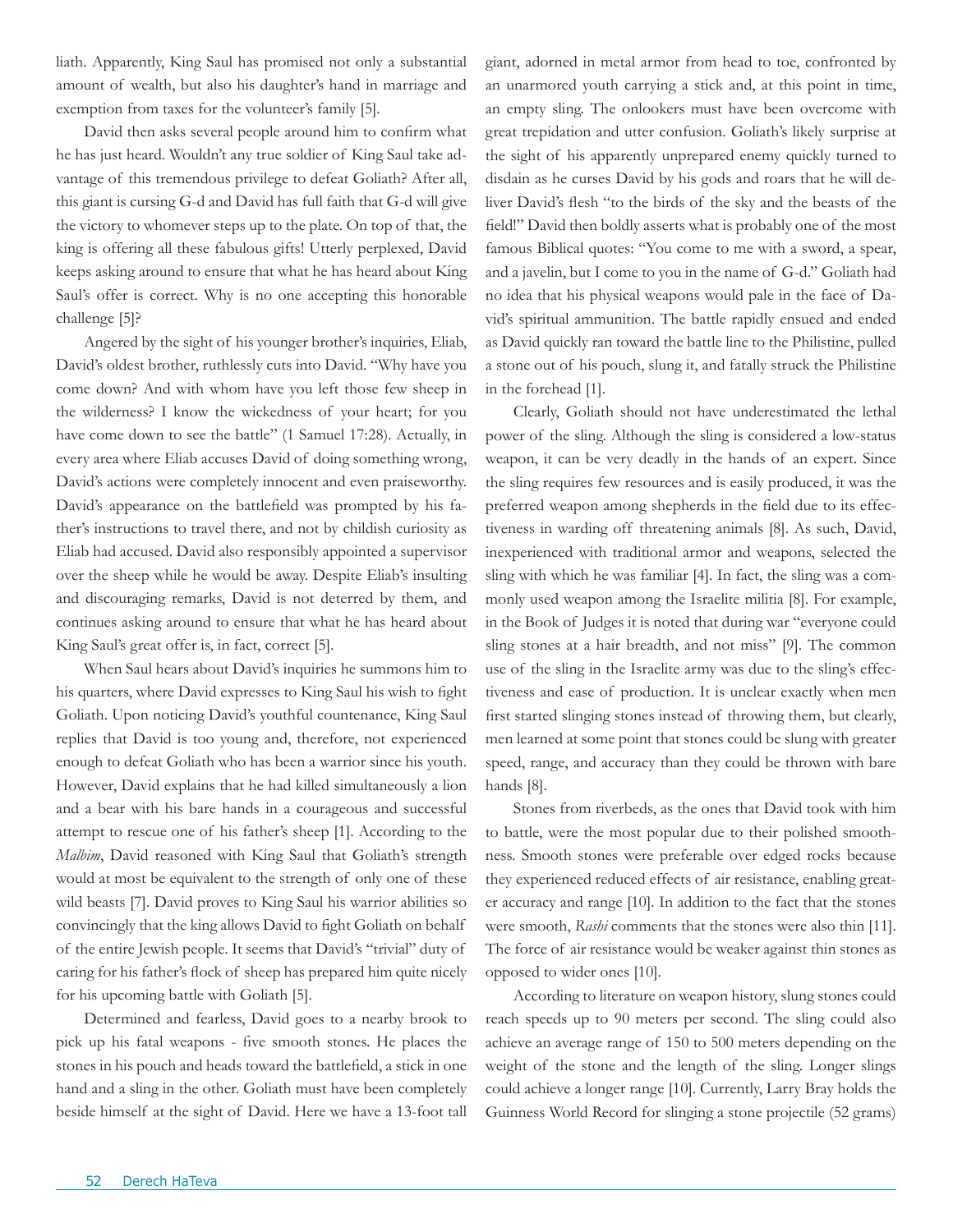437.1 meters [8]. That's approximately four times the length of a football field. Arguably, ancient slingers who trained since childhood and relied on the sling for survival in battle could approach an even greater range, close to 600 meters [10].

A sling could be made by anyone as its construction did not require any level of real skill as with other weapons such as the bow. Various materials could be used to make the cords and pouch of the sling. Non-elastic materials such as sinew, plant fibers, animal hide, and hair were among the more common resources. At the center of the sling, a cradle is constructed for the placement of the stone. When in use the cradle folds around the projectile. At the end of one cord of the sling, a finger-loop is formed, which is placed over the second finger. At the end of the other cord, it is typical to tie a knot. The knot is held between the index finger and the thumb to be released at the right moment [8].

## Even if the stone did not penetrate the armor, it was capable of crushing bones and inflicting a fatal internal injury.

There are several different slinging methods, but the overhand and underhand techniques are the two basic divisions of throwing. In an overhand throw, the sling is swung in a counterclockwise motion and the projectile is released at the top of the arc from where it travels parallel to the surface of the earth toward the target. In an underhand throw, the sling is swung in a clockwise motion and the projectile is released at the bottom of the arc. In both slinging techniques, the slinger should perform various body motions in the direction of the target in order to add as much speed to the sling missile as possible. Range is believed to be increased with the underhand method, but it is more difficult to master in terms of accuracy. However, some archaeologists feel that once mastered, the underhand motion was the optimal way to use the sling. Another slinging method is to whirl the sling in a circular motion over the head. Regardless of which method is used, a skillful throw may require just one rapid rotation of the sling [8].

We do not know which sling technique David used. However, regardless of the method that he utilized we may assume that after loading the stone in its cradle, David began to whirl the sling in a circular orbit. While the sling was subjected to a circular motion, the stone exerted a force on the cradle, tightening the cords of the sling. The basic physical principle that played a role here is

that a force is necessary for maintaining the motion of an object to a circular path [12].

Another important point is that while centripetal acceleration (that is, acceleration toward the center) guarantees circular motion, tangential acceleration increases the magnitude of the tangential velocity. As such, the tangential velocity went from zero meters per second to a very large value as David whirled the sling [13].

David probably made no more than one or two rapid rotations of the sling, and with Divine timing, released one of the sling's cords to set the projectile into its fantastic motion. The stone embarked on a parabolic trajectory toward Goliath's forehead. With only the slight force of the Earth's gravity and negligible air resistance to compete with, the stone struck Goliath with deadly force. Here we have another important physical principle that came into play. The moment that the constraining force is removed, the object will move along a tangent of the circular orbit. Highly skilled with the sling, David released the projectile on a perfect path toward his target [12, 13].

It is curious what force the stone had when it penetrated Goliath's skull. The force must have been quite strong, but considering that accurate data and measurements cannot be acquired, only very rough approximations will be used to estimate it. The tangential velocity of the stone in its circular orbit may be calculated by taking  $2\pi r/T$ , where r is the radius of the circular path, and T, the period, is the time is takes to complete one rotation [14]. However, this formula is not very useful here for several reasons. The slinger engages in all sorts of body motions to increase the speed of the stone just before releasing it from the sling [8]. One of the most important body motions is probably the extremely quick flick of the wrist which the slinger performs just as he is releasing the stone. This quick flick of the wrist increases the velocity of the stone exponentially. Furthermore, the *pasuk* informs us that as David approached the battle line with sling in hand, he ran, increasing the velocity of the stone even more [6].

It has been shown that a stone can be released from a sling with a speed that is much greater than the speed of a baseball thrown by a professional baseball pitcher - approximately 100 miles per hour [6]. This translates to a velocity of 45 meters per second. According to the literature, slung stones could reach velocities of 90 meters per second [10]. We can assume this literature value for the velocity of the stone that David slung; consider David the champion baseball pitcher of the Jewish leagues. We may also assume that the velocity of the stone remained constant in the horizontal direction assuming negligible air resistance and a relatively short distance between the two warriors. The gravitational force only changes the vertical velocity accelerating the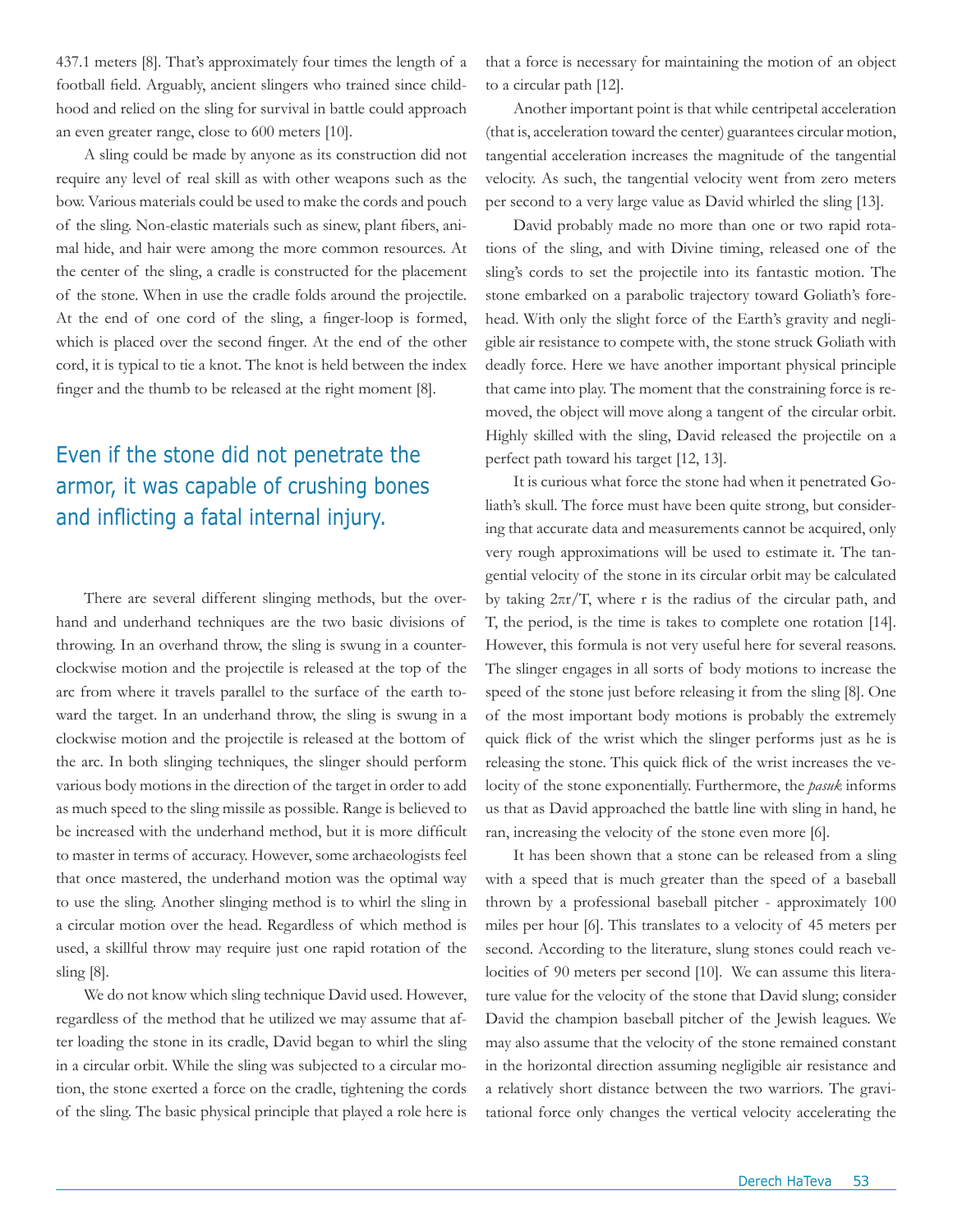projectile down. However, it will be assumed that most of the stone's velocity was confined to the horizontal path of the projectile. To get the force that the stone exerted on Goliath's forehead, we take the momentum of the stone and divide it by the time taken to penetrate the giant's forehead starting from the moment that the stone made contact with his flesh. Momentum is defined as the product of the object's mass and velocity [13]. The mass of a typical stone used for slinging was about 50 grams  $(5 \times 10^{-2}$ kilograms) [8]. However, stones with mass of up to 500 grams were often used as well [8]. The product of the stone's mass (assumed  $5 \times 10^{-2}$  kilograms) and velocity is therefore equivalent to 4.5 kilogram meters per second. Having in mind that the velocity of the stone was approximately 90 meters per second, some simple calculations show that it would have probably taken less than 1 millisecond to penetrate one inch through Goliath's forehead. However, since the stone's velocity rapidly decreased as it penetrated the giant's forehead, a penetration time of 3 milliseconds will be assumed. The force of the stone would then have been approximately 1500 Newtons [13]. This force is approximately one-sixteenth the force of a typical handgun bullet through a human skull (which is 25,000 Newtons assuming a bullet speed of 300 meters per second and a penetration time of slightly more than half of one millisecond) [15]. This is an enormous force, and it was applied in an instant over a small area. Similarly to a karate expert's performance in breaking slabs of concrete, a large amount of force applied over a short time in a small area will result in maximal damage [6].

It may be more useful to solve for the pressure that was exerted by the stone on the giant's forehead. Pressure is defined as force per unit area. Having already solved for the force, the area remains to be calculated. The surface area of a circular object is  $\pi r^2$ , where r is the radius of the circle. Ancient stone projectiles were approximately 43 millimeters in diameter (0.043 meters), comparable to a golf ball. Assuming this diameter, the radius was 0.0215 meters. Substituting this value into the formula for surface area of a circle, we get 0.00145 meters<sup>2</sup>. Dividing the force, 1500 Newtons, by this value gives the pressure that the stone exerted on the giant's forehead - approximately 1.0 x 10<sup>6</sup> Newtons per meter2 [13]. Such an enormous pressure would certainly have been enough to puncture the giant's forehead even though his skull was probably thicker than an average human's. According to one source, a pressure of 2.5 x  $10^5$  Newtons per meter2 (36 pounds per square inch) is sufficient to crush a human skull [16].

Now that we have established that the stone had sufficient force and pressure to penetrate Goliath's forehead, we are still left with a puzzling question. The *Navi* relays that Goliath was

covered from head to toe in metal armor. Considering Goliath's apparent conscientiousness in covering his entire body with armor, it is almost unreasonable to suspect that he would have entered battle without protective gear on the most delicate part of his body – his head. Many depictions of ancient battle scenes show that helmets were designed to cover the top and sides of the head, but not the forehead. This would have effectively exposed Goliath's forehead to the stone. However, the *Radak* assumes that Goliath must have been wearing a helmet with a shielding area over the forehead. According to several explanations offered by the *Radak*, something clearly went wrong (or rather right) despite the helmet's completely protective design. The *Radak* first tries to reconcile the problem by pointing to an event that immediately preceded David's slinging of the stone. Goliath roared that he would deliver David's flesh to the birds of the sky. In doing so, he looked up and pointed skyward. As a result, the part of his helmet that protects the forehead slid back and rested on top of his helmet, exposing his forehead to the deadly stone. The *Radak* also suggests that perhaps there was a small exposed space in Goliath's helmet that was still large enough to allow the stone to pass through. David may have slung the stone with such perfect accuracy that it entered this small exposed space in Goliath's helmet. Another explanation suggested by the *Radak* is that the stone penetrated both the metal helmet and Goliath's forehead [17]. Strictly using the natural laws of physics, this method of penetration into Goliath's forehead is unlikely. However, it should be noted that this explanation is based on *Midrash*, which does not always serve to be taken literally.

Still, the impact of a slung stone should not be underestimated even in the presence of shielding armor. Vegetius, a Roman writer in the 4th century, once observed that "soldiers, despite their defensive armor, are often more aggravated by the round stones from the sling than by all the arrows of the enemy" [10]. Even if the stone did not penetrate the armor, it was capable of crushing bones and inflicting a fatal internal injury. Certainly, unarmored bodies were easily penetrated by sling missiles. In fact, an ancient medical textbook, discovered in an archaeological dig, included instructions for removing sling missiles from wounded soldiers [18]. Further demonstrating the power of the sling, an observer recorded during the Spanish conquest of the Aztec empire in the 15th century that an Andean slinger could shatter Spanish swords or kill a horse in one hit! In fact, almost until modern times, slings could be used quite successfully against Spanish firearms from a distance of 50 yards. The last recorded martial use of the sling was during the Spanish Civil War in 1936, which is very recent considering the ancient origins of this weapon. Although its use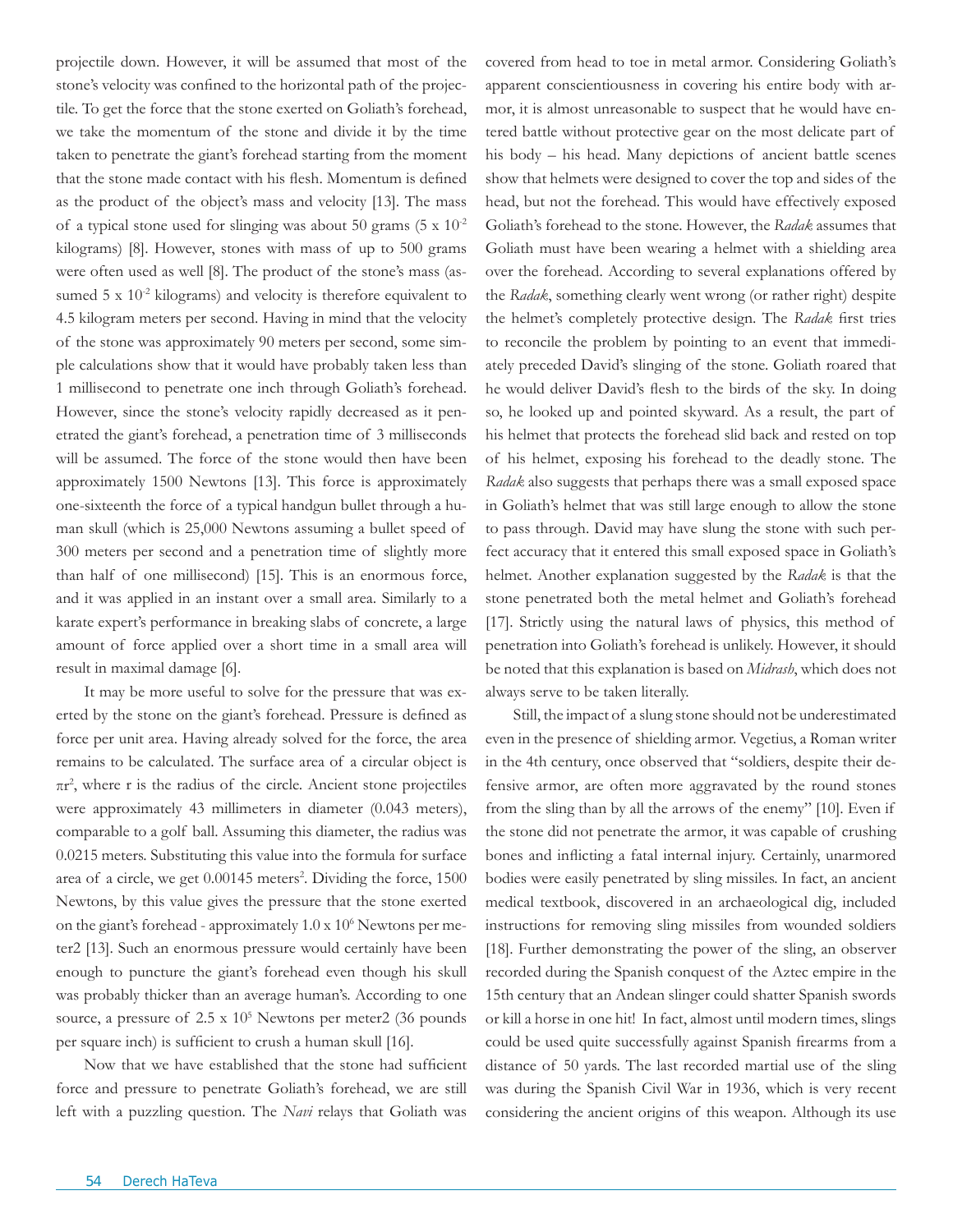requires tremendous skill, the sling's power, range, and accuracy enabled its effectiveness as a deadly weapon of war even up until relatively recent times [10].

It should then remain little wonder why David chose the sling as his weapon against Goliath. With knowledge of the sling's advantages and a skillful technique, David must have figured it was the optimal weapon of choice. Since the stone, in fact, penetrated Goliath's forehead, David was obviously correct in his judgment. While all the onlookers were probably in shock after observing David's spectacular feat, the immediate aftermath of the stone's contact with Goliath's forehead seems to be almost equally puzzling to some Biblical commentators. With the stone having enough force to penetrate Goliath's forehead, one might predict that the impact would have sent the giant falling backward. Yet, the *pasuk*  informs us that Goliath fell forward. Troubled by this apparent contradiction, *Rashi* explains that G-d deliberately orchestrated this peculiar occurrence in order to reduce David's burden when he would eventually run over to the unconscious giant to cut off his head. Had Goliath fallen backward, David would have had to walk an additional distance of twice Goliath's height in order to reach the giant - one time his height for not falling forward and one time his height for falling backward [19]. This explanation may suggest that *Rashi* did not believe that natural laws could explain why Goliath fell forward. As such, an explanation involving G-d's obvious intervention was required. The *Malbim* on the other hand implies that this part of the story does not require an explanation involving an obvious miracle. The *Malbim* seems to believe that while the force of the stone was strong enough to puncture Goliath's forehead it did not necessitate a backward fall. Goliath's fall was less a result of the stone's momentum than the giant's physical weakness, an immediate result of the stone's impact [20]. In support of the *Malbim*'s view, it is currently understood that gunshot victims frequently collapse, when shot, due to physical damage or weakness and psychological effects rather than the momentum of the bullet [21]. It is also possible that even after

#### Acknowledgments

Thank you, Dr. Babich, for your support and generous time not only with regard to this article, but in all areas where you have helped me pursue my academic aspirations. Writing for Derech Hateva has been a highlight of my college experience, and I am so thankful that you encouraged me to write for the journal when I started Stern as a freshman. Thank you, Dr. Lea Santos, for patiently answering all my physics questions and for reviewing this article. Rabbi Ian Shaffer, thank you for kindly reviewing the Torah content of this article. Thank you, fellow editors, Rose, Helen, and Ann, for being an absolute pleasure to work with. Thank you, my *chatan*, Max, for thinking of this topic for my article and for being so enthusiastic about my work. Last, but certainly not least, thank you, Mom and Dad, for giving me the opportunity to attend Stern College, where I have been able to achieve my academic goals. The interest that you take in my work has always been a great source of encouragement for me.

#### **REFERENCES**

[1] 1 Samuel 17.

the stone sank into the giant's forehead, Goliath still had some forward momentum carrying his body forward until collapsing to the ground moments later [6].

It is worth noting that the stone's force did not need to be strong enough to actually kill Goliath. It only needed to be strong enough to knock him unconscious. According to the *Malbim* Goliath still had "*ruach chaim bo*," "the spirit of life in him," even after the stone penetrated his forehead. The giant did not actually die until David cut off his head [22]. From this point of view, the role of *derech hateva* in Goliath's demise is even more convincing.

While David certainly could have defeated a 13-foot tall giant using the physical laws that govern our world, the suggestion in no way undermines G-d's presence at this battle. G-d's Providence can certainly operate through the natural laws of the world. In fact, several Biblical commentators, including the *Malbim*, approach Biblical text with this outlook. According to the *Malbim*, the fact that David struck the giant at all, let alone on his first try, demonstrates G-d's profound presence during David and Goliath's encounter [20]. Had David used all five stones that he carried, and struck Goliath only with the fifth stone, the feat still would have been tremendously impressive.

Another important point is that many people probably think that the only miracle of this story is David's defeat of Goliath. However, we cannot forget all the obstacles that David had to deal with even before he confronted the giant. First, David was not even part of King Saul's army. He was left to supervise his father's sheep several miles away from the battlefield. David also had to get past his oldest brother, Eliab, who made some very discouraging remarks toward David to say the least. Finally, David needed King Saul's official approval to fight Goliath [1, 5]. Clearly, Divine intervention was required in order to orchestrate the events just leading up to David's presence on the battlefield. "A man after G-d's own heart" (1 Samuel 16:7), David then courageously employed the laws of physics to carry out G-d's will and bring salvation to the Jewish people.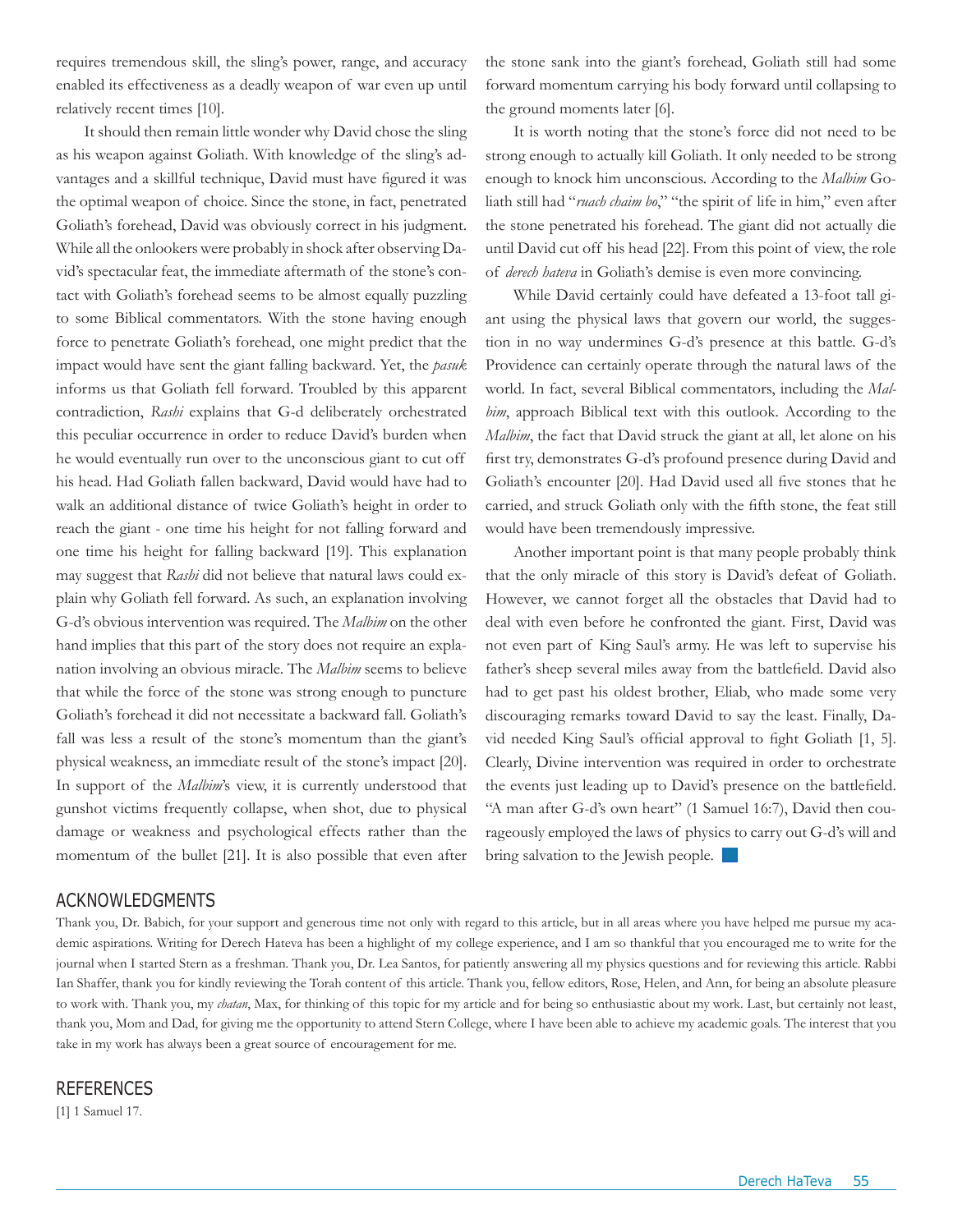- [2] Berley, R. (2005). The Fall of a Giant: A Medical Analysis of Goliath's Demise. Derech Hateva, a Journal of Torah and Science. 9:9-10.
- [3] *Rav*. "And a champion came out." 1 Samuel 17:4.
- [4] Feinsod, M. (1997). Three Head Injuries: The Biblical Account of the Deaths of Sisera, Abimelech, and Goliath. Journal of the History of the Neurosciences. 6:320-324.
- [5] Deffinbaugh, B. David and Goliath. Bible.org. http://bible.org/seriespage/david-and-goliath-1-samuel-171-58 (retrieved November 27, 2011).
- [6] Benjamin, R. (2005). David and Goliath: an Engineer's Perspective. Philosophy of Science Portal. http://philosophyofscienceportal.blogspot. com/2010/02/mighty-david-and-giant-goliath-physics (retrieved November 27, 2011).
- [7] *Malbim*. "Also the lion, also the bear." 1 Samuel 17:36.
- [8] Sling (weapon). Wikipedia. http://en.wikipedia.org/wiki/Sling\_(weapon) (retrieved November 27, 2011).
- [9] Judges 20:16.
- [10] Harrison, C. The Sling in Medieval Europe. http://www.chrisharrison.net/projects/sling/index.html (retrieved November 12, 2011).
- [11] *Rashi*. "Smooth stones." 1 Samuel 17:40.
- [12] Physics 1012 Lesson 8, Circular Motion, Gravity, & Torque. https://tools.crk.umn.edu/physics/1012/lessons/lesson8.pdf (retrieved November 27, 2011).
- [13] Dr. Lea Santos. Personal communications.
- [14] Sears, W., M. Zemansky, & H. Young. (1975). College Physics, 4th edition. Addison-Wesley, Philippines.
- [15] Woodford, C. Bullets and Missiles. http://www.explainthatstuff.com/bullets.html (retrieved February 1, 2012).
- [16] How much force is required to crush a human skull? Answers.com. http://wiki.answers.com/Q/How\_much\_force\_is\_required\_to\_crush\_a \_human\_skull. (retrieved February 7, 2012).
- [17] *Radak*. "To his forehead." 1 Samuel 17:49.
- [18] David's sling and stones: Were they toys or serious weapons? Christiananswers.net. http://www.christiananswers.net/q-abr/abr-slingsforkids.html (retrieved November 27, 2011).
- [19] *Rashi*. "And he fell on his face." 1 Samuel 17:49.
- [20] *Malbim*. "And he sent." 1 Samuel 17:49.
- [21] Physics of Firearms. Wikipedia. http://en.wikipedia.org/wiki/Physics\_of\_firearms (retrieved January 20, 2012).
- [22] *Malbim*. "And he overpowered." 1 Samuel 17:50.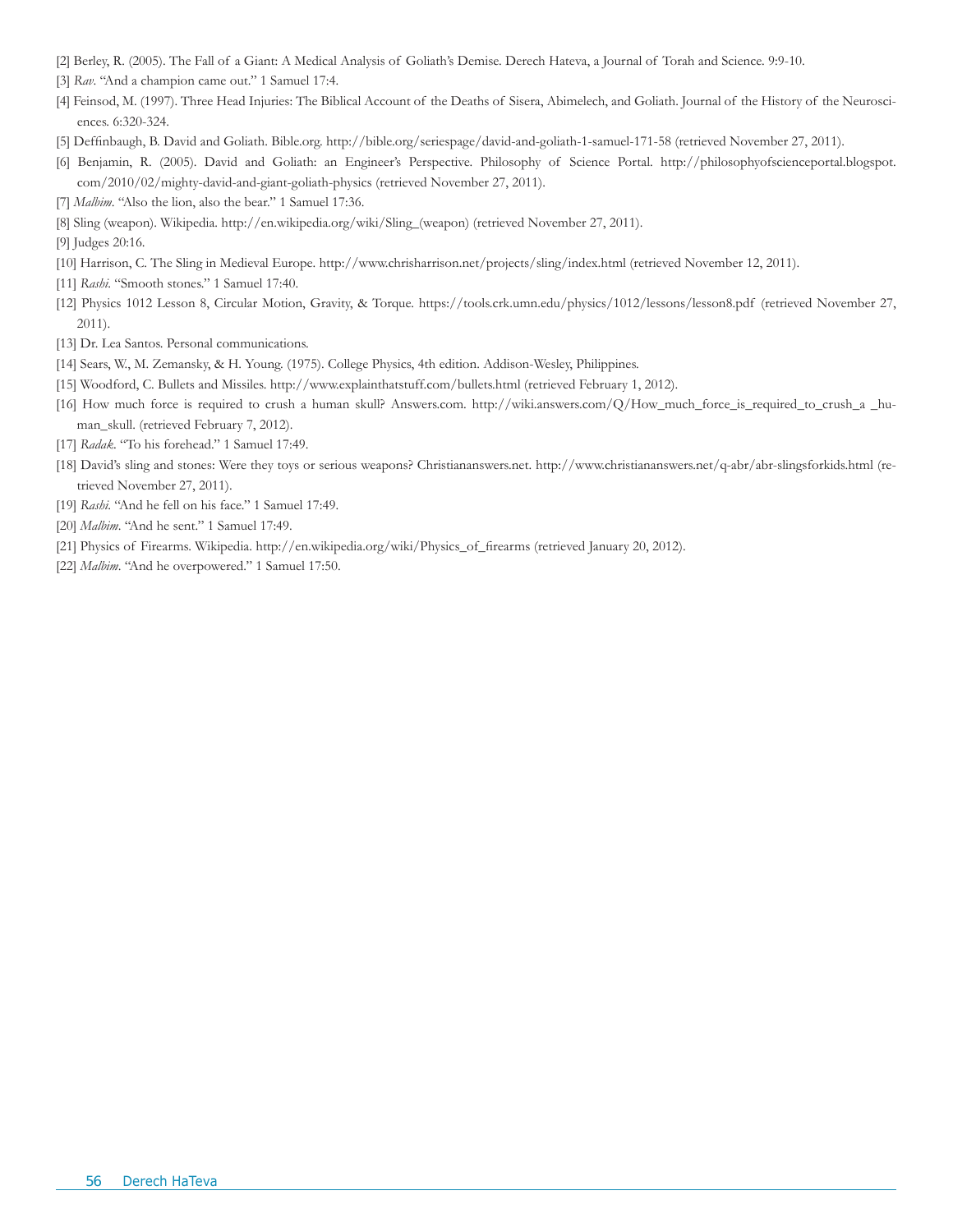# SALT AND PEPPER: SIGNIFICANT MEDICAL AND BIBLICAL CONTRIBUTIONS

## Samantha Selesny

ike many middle-aged men, my father has hair that is turning gray. Some time ago, people decided to give that look a name: salt and pepper. Salt and pepper, however, is not just a more distinguished reference for "turning older and grayer." Its reference to someone who has experienced much of life brings a connotation of stability, of something that is comforting and enduring. The real salt and pepper, from which the hair color gets its name, is just as enduring. They have been paired together on tables for years, but their historical significance is rarely considered. The medical and biblical effects of these dinner condiments are numerous and have had great impact on society. l<br>L<br>L<br>L

#### Salt

Salt makes its debut in the Bible at the very beginning of Genesis (1:6). On the second day of creation G-d created a firmament between the upper and lower waters to separate them. Distressed over the physical distance between themselves and G-d, the lower waters complained that they, too, wanted to be like the upper waters that were privileged to remain with Him in heaven and that they did not want to remain on earth with mere mortals. To rectify the situation, G-d promised the salty waters of the ocean that in the future, salt would eventually be an integral component of the sacrifices brought in the Holy Temple, as it is written in Leviticus (2:13), "You may not discontinue the salt of your G-d's covenant from upon your meal-offering - on your every offering shall you offer salt" (*Bereishis Rabbah* 5:4).

With the Temple no longer standing, we still try to maintain this covenant today through symbolic actions. When eating religious meals, a blessing is recited on two loaves of bread that rest on a tabletop, which represents an altar. The loaves are accompanied by salt to symbolize the sacrificial worship that took place in the Temple. Furthermore, salt strengthens a person's health so that he may serve his Creator more vigorously (*Shulchan Aruch Orach Chayim* 167:5).

Salt becomes significant once again prior to the blessing that we recite after meals, commonly known as *Birkat Hamazon* (*Eruvin* 17b). The Rabbis deemed it obligatory to wash one's hands before this blessing, not for symbolic reasons, but rather for medical purposes. They considered a certain Sodomitic salt that causes blindness if exposed to the eyes. This blindness occurs because of the osmotic properties of salt. Osmosis is the movement of water molecules through a selectively permeable membrane into an area of higher concentration of solute. This is in order to preserve an equal balance of solute concentrations on both sides of the membrane [1]. When a highly concentrated salt solution (in this case, Sodomitic salt) is placed upon living tissues of the eye, water flows out from the ocular cells to maintain solute equilibrium. A significant amount of water is lost from the cells causing permanent damage to the eye (Tosefet Chulin 105a) [2].

Although the osmotic property of salt is a fascinating process, perhaps the most incredible Biblical reference to salt is the transformation of Lot's wife into this substance.

The osmotic property of salt also manifests itself in another part of Judaism: koshering meat. The Bible explicitly prohibits any consumption of blood: "Any person who consumes blood will have his soul cut off from its people" (*Leviticus* 7:27). To remove blood from newly slaughtered meat, a *shochet* (ritual slaughterer) uses the osmotic property of salt to create a hypertonic, or relatively highly concentrated, salt solution. When applied, the blood is drawn from the meat. Because of the large quantities of blood present in the animal, a *shochet* needs to salt heavily, using larger grains of salt than those of common table salt. This heavier, more capable salt that is used is now called "kosher salt" because of this particular use. Although it is crystallized into larger particles when processed, kosher salt is chemically identical to all other pure forms of salt [3].

Although the osmotic property of salt is a fascinating process, perhaps the most incredible Biblical reference to salt is the transformation of Lot's wife into this substance. When G-d destroyed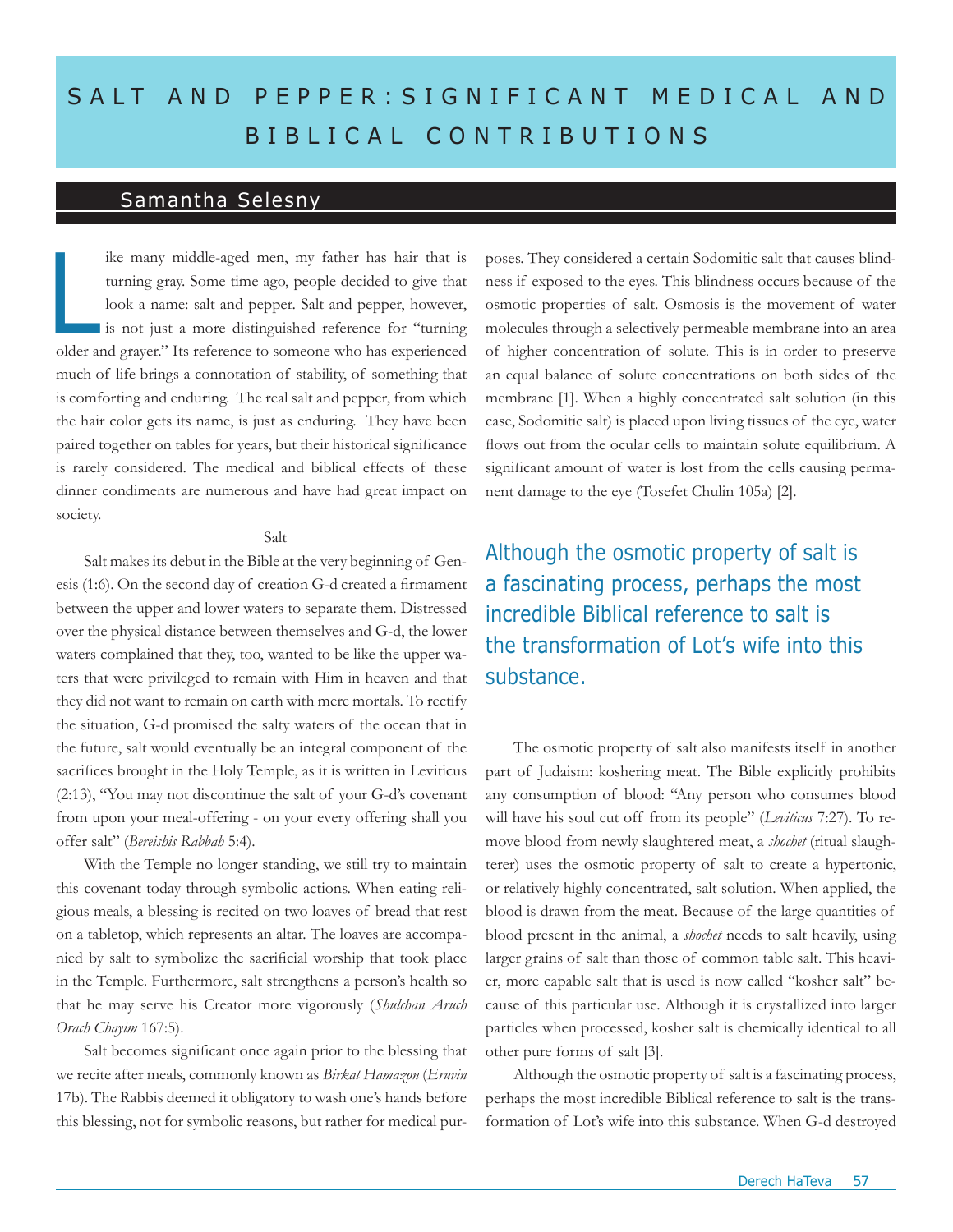the evil-ridden city of Sodom, raining upon it "sulfur and fire" (*Genesis* 19:24), He mercifully allowed Lot and his family to escape this terrible fate on the condition that they not turn back and view the destruction of their fellow man. Disobeying G-d's command, Lot's wife turned around to view the demise of the city's inhabitants and as a punishment, was immediately transformed into a pillar of salt (*Genesis* 19:15-26). Scientifically speaking, a rapid change in the homeostasis of Mrs. Lot must have occurred for this chemical mystery to take place. To explain this phenomenon from a chemical perspective, we must recognize that the term 'salt' used here may not be referring to sodium chloride (NaCl), which we have been discussing until now. Rather, Lot's wife may have turned into a different salt, calcite (CaCO<sub>3</sub>), which is unlikely to be found on our tables.

Solid calcite is formed through a very favorable relation between aqueous calcium cations,  $Ca^{+2}$ , and carbonate anions,  $CO_3^2$ . It should be noted that the solubility product of  $\left[\text{Ca}^{+2}\right]\left[\text{CO}_3^{-2}\right]$  is  $4.57x10<sup>-9</sup>$ , where brackets represent concentrations of the respective species. This value indicates the very low solubility of calcite, which further decreases when the temperature is increased.  $\mathrm{CO}_3^{-2}$ is also important in regulating blood pH. In order to maintain proper blood pH, the concentrations of  $\text{CO}_2$ ,  $\text{CO}_3^{-2}$ , HCO<sub>3</sub>, and  $H_2CO_3$ , must be maintained, as shown in the equilibrium:

 $H^*_{(aq)} + HCO_{3}(aq) \longrightarrow H_2CO_{3}(aq) \longrightarrow CO_{2(q)} + H_2O_{0}$ Heightened levels of  $\mathrm{CO}_2$  force the equilibrium backwards (to the left), which raises blood pH. To connect the concentration of calcium with the concentration of  $CO<sub>2</sub>$ , we use the equation:  $\left[\text{Ca}^{+2}\right]\left[\text{PO}_2\right]/\left[\text{CO}_3^{-2}\right] = 1.55 \times 10^{-5}$ , which combines the carbon dioxide pressure (PCO<sub>2</sub>), the free calcium cation concentration, and the precipitous appearance of CaCO<sub>3</sub>. Furthermore, about half of the  $Ca^{+2}$  in the human body is bound to plasma albumin. Lowering the pH drastically reduces this interaction, freeing these cations into the blood stream. A high concentration of  $CO<sub>2</sub>$  and of free calcium cations, along with an increased temperature, results in a high precipitation of  $CaCO<sub>3</sub>$  [5].

With these facts in mind, two events must have occurred with regard to Lot's wife. Firstly, because of the high temperatures radiating from Sodom, Mrs. Lot's body temperature must have risen because of her proximity to the fiery destruction. Secondly, she was hit in the face with a large blast of  $\mathrm{CO}_2$  when she turned around. The high temperature denatured the albumin to which calcium was formerly bound, and the rise in  $\mathrm{CO}_2$  concentration lowered her blood pH, creating elevated concentrations of free calcium cations. This surge of calcium cations coupled with the invasion of  $\mathrm{CO}_2$  into her organs, along with the subsequent rise in blood pH, possibly triggered a massive scale formation of solid

calcite throughout her entire body. Lot's wife was transformed into one large pillar of salt [4].

#### Pepper

There are several varieties of pepper, but the one used as a condiment is generally black pepper, derived from the vegetable, *Piper nigrum*. This form of pepper is the world's most widely used spice [5]. Pepper possesses several qualities that can be attributed to one of its chemical components, piperine. Piperine is an alkaloid of pyridiene, which gives pepper many of its specific characteristics. The qualities of black pepper give it not only positive taste-related properties, but contribute to a variety of favorable physiological effects, as well. In recent studies, piperine has been shown to enhance the bioavailability of therapeutic drugs by increasing their plasma half-life and delaying their excretion. Piperine also possesses an antioxidant effect. Oxygen radical injury and lipid peroxidation are suggested as major causes of cancer. Reactive oxygen species generated from chemical carcinogens can cause cell damage and in turn stimulate the process of carcinogenesis. Antioxidants have properties that inhibit this oxidation. Piperine protects against oxidative damage by preventing the formation of reactive oxygen species and lipid peroxidaton [6].

Furthermore, piperine has a positive influence on the gastrointestinal system. It improves intestinal motility and it enhances intestinal functioning by increasing the length of the intestinal microvilli. The increased length raises the absorptive ability of the small intestine. This property enhances the efficient permeation of nutrients through the epithelial cell barrier and thereby increases the absorption of nutrients [6].

Talmudic scholars refer numerous times to the benefits of this spice. In Shabbat 90a, pepper is identified as a sweetening condiment, and a mixture of wine, honey, and pepper was a delicacy served to dinner guests. It also functions as a deodorizer of bad breath. Bad breath is listed as one of the imperfections that prevents a *kohen,* or priest, from serving in the Holy Temple. A treatment to remedy this physical shortcoming was to place pepper in his mouth, which enabled him to successfully continue his duties (Shabbat 90a). Pepper is elsewhere identified as beneficial for the entire body, not just the mouth, and to improve overall health (*Pesachim* 42b), as shown in modern day studies.

Rabbis have also deemed it important to discuss the *kashrus* of pepper, which draws attention to its significance in Judaism. Although pepper is naturally kosher because it is a botanical, it is important to note that as a spice, it must be checked that it does not harbor any insects, which would deem it non-kosher. The method of drying spices, as a means of preservation, can also pose interesting *kashrus* issues. Since most spices that are dried in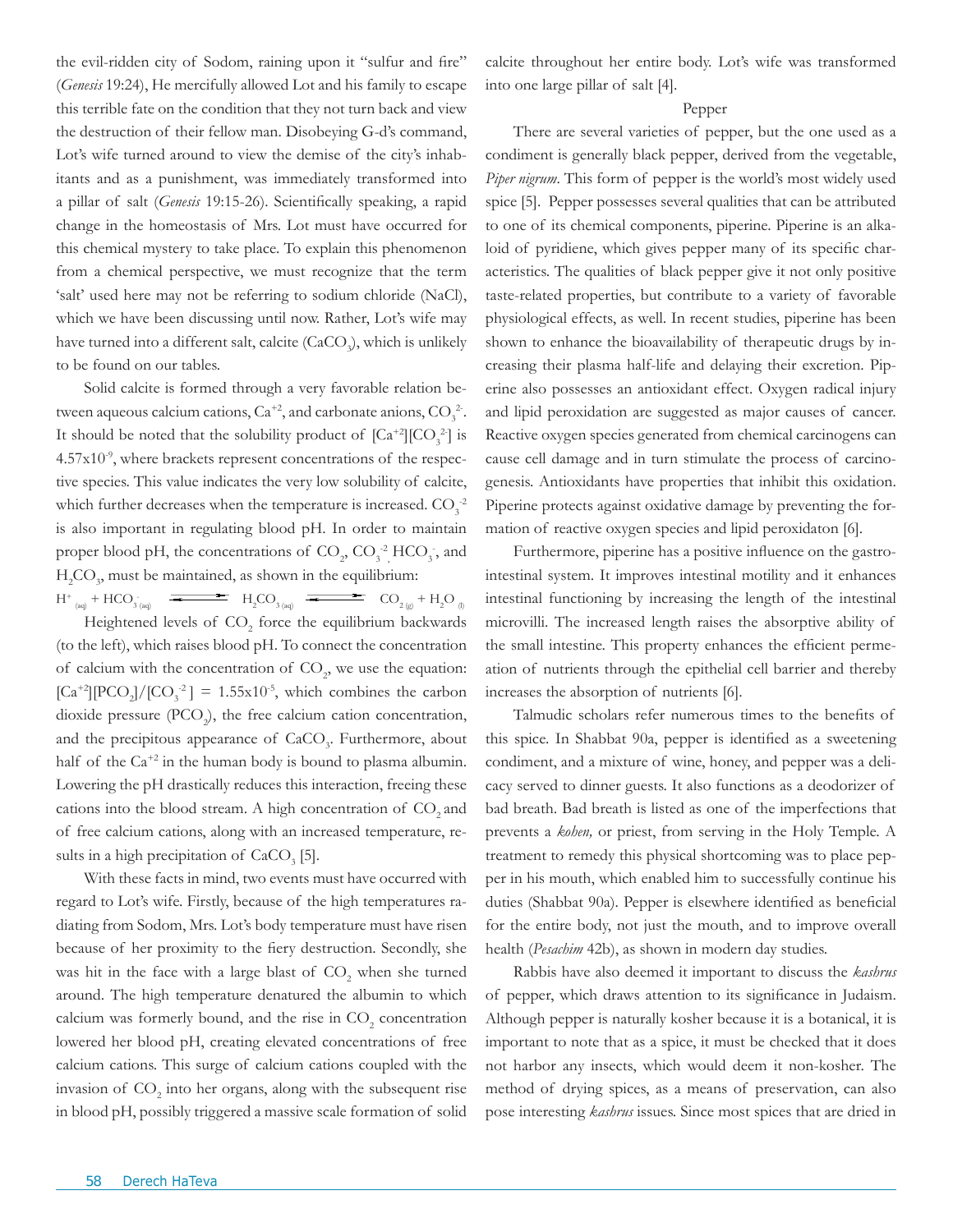their original countries are dried in the sun or hot air equipment specifically made for those products, there are little concerns. However, freeze-dried spices pose a special *kashrus* concern. In the process of freeze drying, much of the equipment used is often not specifically reserved for spices and may be used for other non-kosher foods. Therefore it is important that pepper, or any spice, have a reliable *mashgiach*, or supervisor, overseeing the drying process [3].

While salt and pepper may seem mundane when compared with other spices, they have been a part of religion, medicine and history like no others have. They have been staples of both diets and rituals for thousands of years. While other spices are stored away in kitchens and pantries, salt and pepper almost always sit in special shakers in the middle of every table. This place of honor provides just a hint of the importance that salt and pepper have maintained in people's lives and beliefs for generations.

#### Acknowledgements

I would like to thank my parents for supporting my education and for their constant encouragement. Furthermore, I would like to express my sincere gratitude toward Dr. H. Babich for providing me with the sources for this article. Additionally, I would like to thank to Dr. Rapp for reviewing this article.

- [1] Kotz, J.C., P.M. Treichel, and P. Townsend. (2009). *Chemistry and Chemical Reactivity*.7th edition, United States: Brooks/Cole.
- [2] Levi, Y. (2004). *The Science in Torah*. Jerusalem: Feldheim Publishers.
- [3] Blech, Z.Y. (2004). *Kosher Food Production*. USA: Blackwell Publishing.
- [4] Klotz, I.M. (1988). The Chemical Death of Lot's Wife: Discussion Paper. J. Royal Soc. Med. 81:397-398.
- [5] A. Dyer and A. Palmer. (2004). Piper: A Model Genus for Studies of Phytochemistry, Ecology and Evolution. New York: Kluwer Academic/Plenum Publishers.
- [6] Srinivasan, (2007). K. Black Pepper and its Pungent Principle Piperine: A Review of Diverse Physiological Effects. *Crit. Rev. Food Sci. Nutr.* 47:735-748.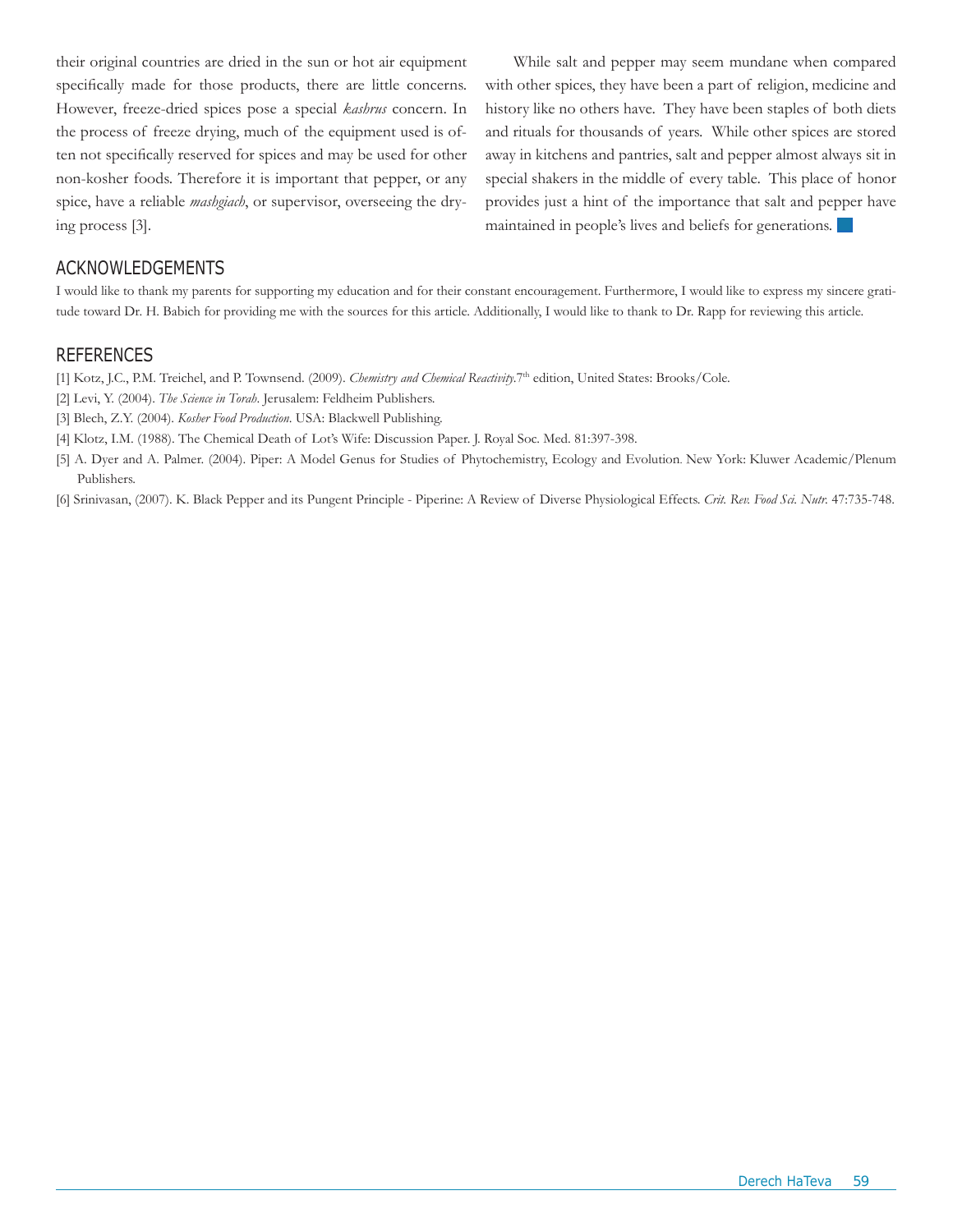# MAN AS GUARDIAN: ENVIRONMENTAL ISSUES in ta n ak h a nd ta l m u d

### Rose Snyder

ith the rise of industrialization and modern technology, a movement that strives to counteract some of the negative effects of industrialization has also grown in power and support. Environmentalism, as this social movement has come to be known, is an attempt to preserve the natural environment. As development of technology rapidly increases, so does destruction of natural ecosystems: "Motivated by short-term profit, people have been destroying the world in which they live, destroying rain forests, polluting the water and air, depleting natural resources, and bringing about global warming and the extinction of various species of animals and plants" [1]. Environmentalism is an attempt to strike a balance between human industrial progress and preservation of the natural world. Interestingly, the balance between these two forces which modern man struggles to create is one that can be found throughout Tanakh and Talmud. The issues concerning wastefulness and pollution, which are now deemed environmental concerns, have in fact troubled mankind from time immemorial. These issues discussed in Tanakh and Talmud form the basis of Jewish Environmentalism.

One *halakhic* concern that is discussed in the Talmud and in later Rabbinic literature is the question of air pollution. A large section of *Bava Batra* is dedicated to describing the various regulations for avoiding nuisance, damage, and injury caused by air pollution between neighbors. Air pollution is considered indirect damage, as it must travel some distance before affecting the neighbor, but is still forbidden according to *halakha*. When discussed in the Talmud, air pollution refers to smoke and bad smells, for which "there is no acquisition of rights" (*Bava Batra* 23a). This statement in the Talmud teaches that an individual may not acquire the rights to cause air pollution that negatively affects his neighbors. Some stipulations, however, regarding when this law applies are important. The pollution must be large and frequent, as only under these circumstances is it considered unbearable. Additionally, when the pollution is the source of livelihood for the neighbor, the individual being bothered by the pollution may not demand that the source of the pollution be taken away [2]. Because these details of the circumstances may change and the

situations can become very complex, *halakhic* authorities are continuously consulted in matters of disputes between neighbors.

Regarding the verse, "For is the tree of the field a person" (Devarim 20:19), the Netziv comments that man is compared to a tree as a reminder that he is a part of the cycle of nature.

The underlying principles of the laws regarding air pollution that are outlined in *Bava Batra* can be applied to the industrialized world in which we live today. Smoke that comes from large plants can, by definition, be considered large and frequent, and, therefore, unbearable. This categorization gives the neighbor bothered by the smoke the right to have its source removed. However, industrial plants are also economically vital to a large number of people. Often, entire towns depend on the revenue and jobs that an industrial plant provides. Demanding to shut down the plant would cause financial paralysis to many people, in which case there is no *halakhic* backing to demanding the source of the air pollution be removed.

Another consideration to be taken into account when applying these laws to the modern era is the scientific knowledge about air pollution that has been discovered since Talmudic times. While the Talmud discusses the nuisance of air pollution and its damage to personal property, it does not discuss damage to one's health. Polycyclic aromatic hydrocarbons (PAHs) result from the combustion of organic molecules. They are found in automobile exhaust, factory smoke, and incinerator emission. They are also known mutagens, and in adults, long term exposure to PAHs increases the risk of death due to lung cancer by 8% [3]. A deeper understanding of the dangers of smoke could result in stricter standards regulating air pollution between neighbors. Additionally, the *halakha* only considers the harm that affects the immediate community. The understanding back then of air pollution did not include the possibility that toxins in the air could spread to neighboring villages, especially if the toxins enter the water system.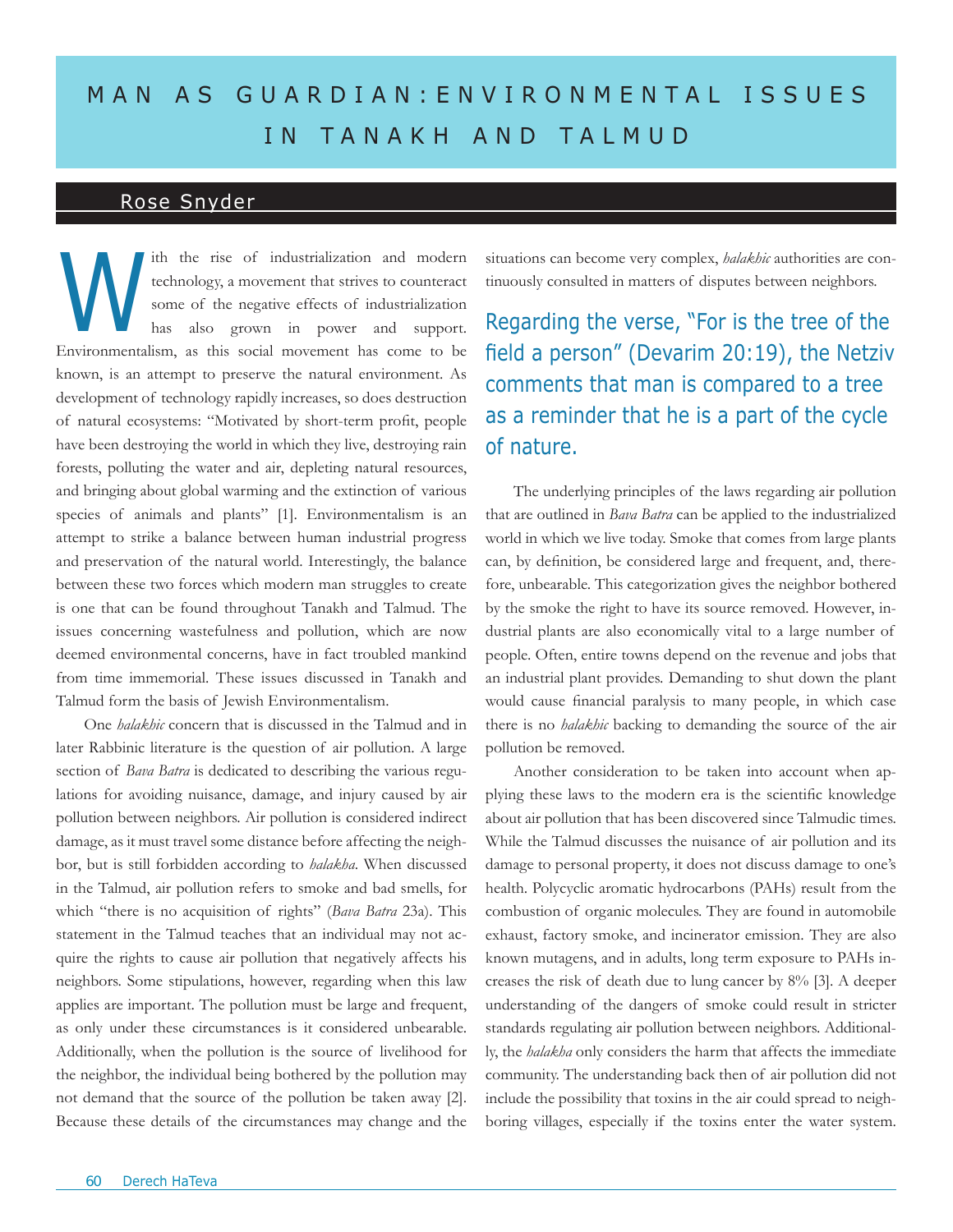Increasing industrialization brings with it increasing potential for long-term and long-range damage [4]. With these new possibilities in mind, a new look at the laws governing neighbor disputes over air pollution might be warranted.

The above-mentioned *halakhic* discussions are important in showing that problems now considered environmental concerns have their roots in Jewish tradition. However, the basis of these concerns in the *halakhic* literature is the nuisance and damage that they cause to neighbors; a concern for the natural environment and its preservation does not surface in any of those *halakhic* discussions. The concern for guarding the natural earth does, however, come up in other Biblical and Talmudic sources.

Two main schools of ecological thought that highlight the tension between industrial progress and preservation of nature explore man's place in the world. The anthropocentric approach places man at the center, while the biocentric approach raises nature as the most important element [1]. The anthropocentric approach can be described by a metaphor offered by Bahya Ibn Paquda in his book, *Hovot ha-Levavot* (Duties of the Heart); the earth is compared to a house and man to its owner who "uses all that is in it" [5]. Man, as the center of creation, may use the earth as he sees fit for his own benefit. However, Jewish tradition often places man within nature rather than above it. Regarding the verse, "For is the tree of the field a person" (*Devarim* 20:19), the *Netziv* comments that man is compared to a tree as a reminder that he is a part of the cycle of nature [6]. These two views are highlighted in the Talmud (*Sanhedrin* 38a) as well; the following question is posed: why was man created on the final day of creation? One answer given explains that this was done so that when man entered the world everything would be ready for him to use, emphasizing the anthropocentric approach. Another answer cited, however, explains that man was created last so that if he were to ever become haughty, G-d would say to him, "the mosquito was created before you," emphasizing the biocentric approach [1].

There is yet another story, this time from the *midrash*, which describes the story of creation and gives a new approach to the two ecological schools of thought: When G-d created Adam He took him to see all the trees of the Garden of Eden and said to him, "See how good they are. Everything that I have created, I created for you. Pay attention that you don't destroy My world for if you destroy it, there is no one to fix it afterwards." [6]. The *midrash* seems to imply a synthesis of the two world-views. While G-d created the world for man, placing man at the center, He charged man with a specific mission not to destroy the world. Man can use the earth for his benefit as long as his creativity and constant movement do not damage the earth. While he is the pinnacle of creation, he also has limitations. Jewish tradition emphasizes "man's position as guardian, not master, of the earth" [4].

Biblical commandments that contain the theme of protecting the natural environment give man guidelines for acting as guardians of the land. When G-d commands Adam to conquer the land and subdue it (*Breishit* 1:28), He also gives Adam limitations to the subjugation of earth for human progress. In Scripture is written, "When you besiege a city for many days to fight and conquer it, do not destroy its trees, because you eat from them, and do not cut it down" (*Devarim* 20:19). We are prohibited from cutting down fruit trees because this type of behavior is destructive, and the Talmud extends this prohibition to include tearing clothing, destroying buildings, wasting money, fuel, food, or drink, or ruining anything that can benefit people. *Rambam* (Maimonides) explains that these added prohibitions are Rabbinically, not Biblically, proscribed. Nonetheless, we are taught that unnecessary destruction is prohibited. This prohibition, commonly referred to as *bal tashchit*, is often extended to many areas of environmental concern. For example, the Talmud prohibits covering lamps because it is a waste of fuel. Extending this to modern day sources of fuel, one can argue that wasting energy comes under this prohibition [6]. The charge to subdue the land is thus countered by another commandment not to cause wanton destruction.

Other Biblical commandments also contain ecological themes and invite man to protect the earth. The commandment to let the land lie fallow every seventh year, commonly known as *shemitah*, is given an ecological purpose by the *Rambam* in The Guide to the Perplexed: "So that the yield of the land improve from not having been planted." The commandment to chase away the mother bird before taking her eggs is given an ecological explanation by *Ramban* (Nahmanides): "For Scripture did not permit destructiveness, wiping out a species" [1]. Preservation of the land and preservation of the species become part of man's charge to guard the earth.

The modern era has witnessed much destruction to the natural ecosystems, and while human progress is integral to the mission of mankind, man must also make sure to guard the earth and protect the environment from excessive destruction. While G-d commanded Adam to subdue the earth, He also commanded His people not to cause wanton destruction. Rav Soloveitchik discusses man's potential to create: "Man must create in both the material and the spiritual realms" [6]. This balance of physical and spiritual development is reminiscent of a story of Rav Kook: When his student mindlessly picked a plant or flower, Rav Kook responded, "Believe me that all my life I have taken care not to idly pick any grass or flower that could grow and flourish, because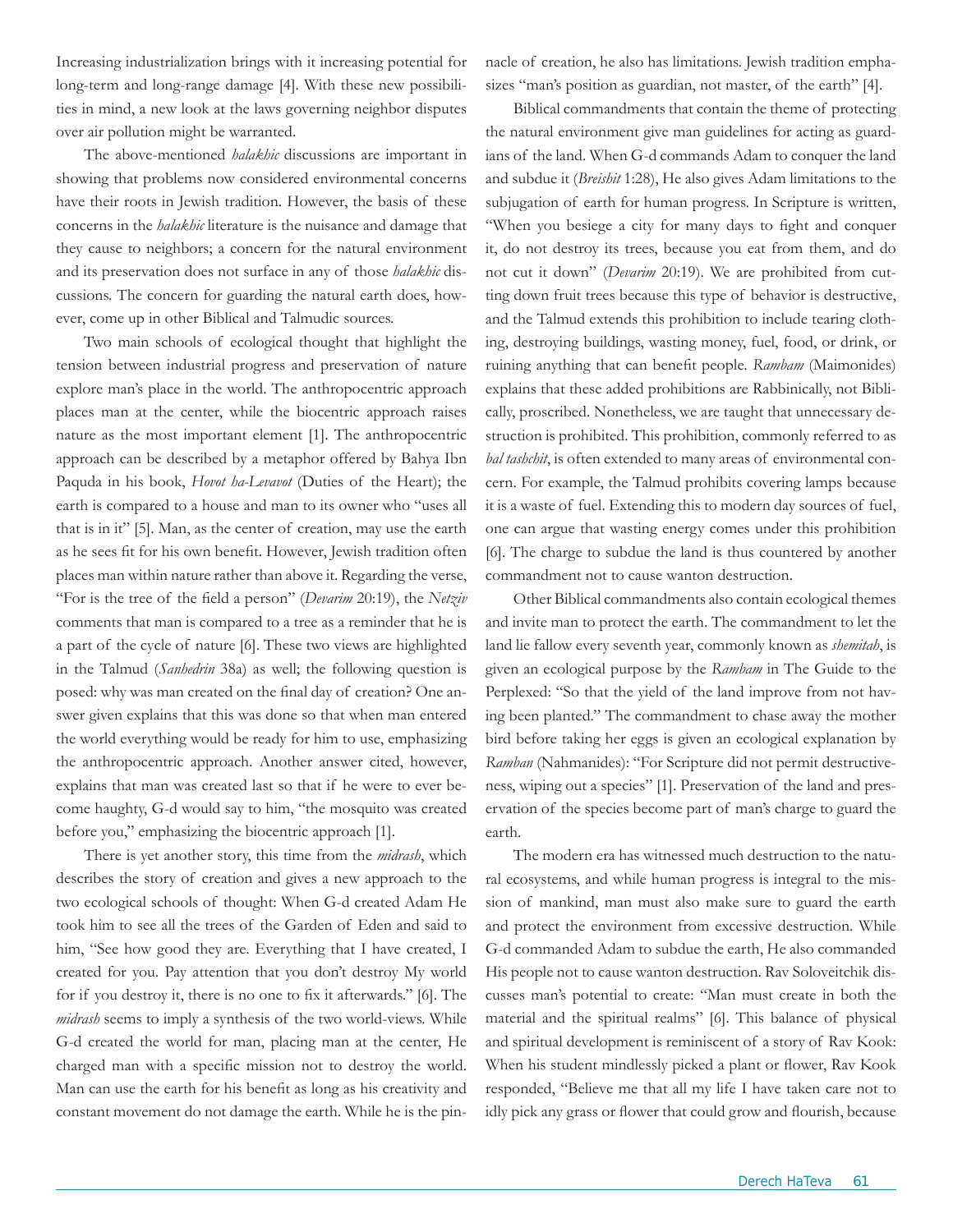there is not a blade of grass in the lower realms without a correspondence in the upper realms that tells it: 'Grow!' Every blade of grass says something, every stone whispers some secret, every creation sings some song" [1]. Everything in the physical world has a corresponding feature in the spiritual world. When we use our creative power in this world we must develop both its physical and spiritual aspects. Guarding the earth and its natural environment then becomes a spiritual endeavor.  $\Box$ 

### Acknowledgements

My sincerest gratitude to my parents and family for their never-ending support of my education and a special thanks to Dr. Babich for all his help in finding sources for this article and in allowing his students to develop their passion for Torah and science.

- [1] Shemesh, Y. (2002). "The Eco-Ethics of the Torah," Bar-Ilan University's Parashat Hashavuah Study Center, 9 January 2003.
- [2] Sichel, M. (1985). Air Pollution- Smoke and Odor Damage, The Jewish Law Annual, 5: 25-43.
- [3] Belpomme D., Irigaray P., Hardell L., *et al*. (2007). The multitude and diversity of environmental carcinogens, Environmental Research, 105: 414- 429.
- [4] Sheinson, O. (2001). Lessons from the Jewish Law of Property Rights for the Modern American Takings Debate, Columbia Journal of Environmental Law, 26: 483-530.
- [5] Gerstenfeld, M. (2001). Jewish Environmental Studies: A New Field, Jewish Environmental Perspectives, 1: 1-15.
- [6] Turkel, E. (1991). Judaism and the Environment, J. Halacha Contemp. Soc., 22: 44-61.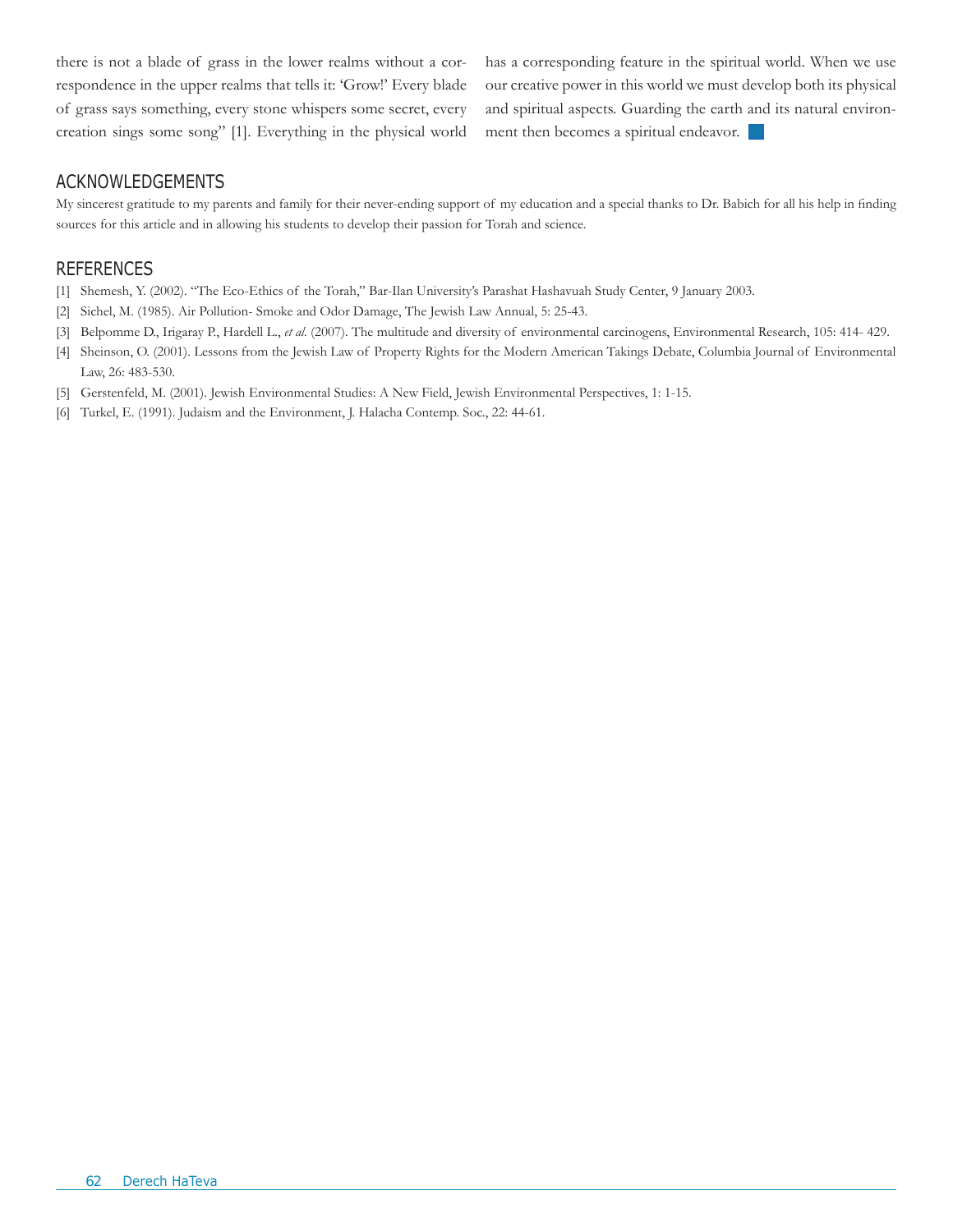## Chana Stern

nd Aaron stretched out his hand with his staff and smote the dust of the earth, and there were lice upon men, and upon beast; all the dust of the earth" (Exodus 8:14).When one thinks about the third plague of *kinim*, also known as lice, the first image that comes to mind is the Egyptians scratching their heads. However, there are several explanations for what the word *kinim* actually refers to.  $\epsilon$ A

Rav Avigdor Miller explained that *kinim* is the plural of *kina*, meaning louse. Therefore, *kinim* may refer to an array of parasites and pests that clung to the bodies and clothes of the Egyptians. Once they are "established" within the host, these parasites are difficult to remove and expel from the body. They even have the potential to burrow under the skin, which may cause rash, fever, nervous complications, meningitis, and a variety of other diseases. *Hashem* made the epidemic of lice even greater by increasing their rate of reproduction, from 5000 lice per couple of weeks to some multiple of that in the same amount of time. As a result, the mortality rate of the Egyptians increased to 70 percent. Rav Avigdor Miller therefore concluded, "Although usually the concept of *kinim* refers to lice, yet the term certainly includes all the parasites that attach ("establish") to hosts" [1].

In the past several decades, there has been an emergence of many parasitical infections which come from parasites that can fall under the category of *kinim*. One such class of parasites, called *Anisakis*, has been reported in people who consume several kinds of fish including cod, sardines, and salmon. This parasite has been primarily found to grow in wild-raised fish, as opposed to the farm-raised variety, because of the ability of the parasite to lay eggs in the marine species present in natural waters. The *Anasakis* parasite has a remarkable lifecycle which begins when the *Anasakis* worm deposits its eggs in a mammal, usually a whale or dolphin. The marine mammal then excretes unembryonated eggs in the ocean which develop into embryonated eggs and are then ingested by crustaceans. Predators within the ocean such as salmon or flounder consume the host and the *Anisakis* begin to pierce into the visceral organs of the host fish. These fish are later ingested by humans and can induce harmful effects to the human

digestive tract [2].

In 1981, there were reports of parasites that have primarily affected members of Jewish Orthodox communities. The parasite that caused these problems was found to be the tapeworm, *Diphyllobothrium latum*. This parasite has spurred problems specifically among Jewish Orthodox women because they would prepare gefilte fish and taste the raw mixture. After such news emerged, many became cautious of raw fish which can cause a great deal of abdominal discomfort due to the tapeworms residing in the fish [3].

## In the past several decades, there has been an emergence of many parasitical infections which come from parasites that can fall under the catagory of kinim.

Moreover, in 1991, there was an emergence of neurocysticercosis among four Orthodox Jewish families in New York. Neurocysticercosis is infected tissue in the brain that is induced by *Taenia solium*, a pork tapeworm. One may ask, if Orthodox Jews adhere to strict dietary laws that prohibit the ingestion of pork, how is the presence of the *T. solium* tapeworm possible among these households? The sources of infection were discovered to be the domestic employees living in these Jewish households. These domestic employees were immigrants from Central America where the tapeworm is prevalent. In a particular study, the stools of Central American immigrants in North Carolina were tested for the *T. Solium* tapeworm and it was confirmed that 4.4% of the tested population contained the tapeworm. Housekeepers who originated from Central America who handled food and were given child care responsibilities, facilitated the emergence of this tapeworm in a homogenous community where people displayed similar hiring practices [4].

According to the Soncino Edition of Exodus 8:12, *kinim* are sand flies [5]. A parasitic disease known as visceral leishmaniasis is transmitted through the bite of a sand fly and causes sores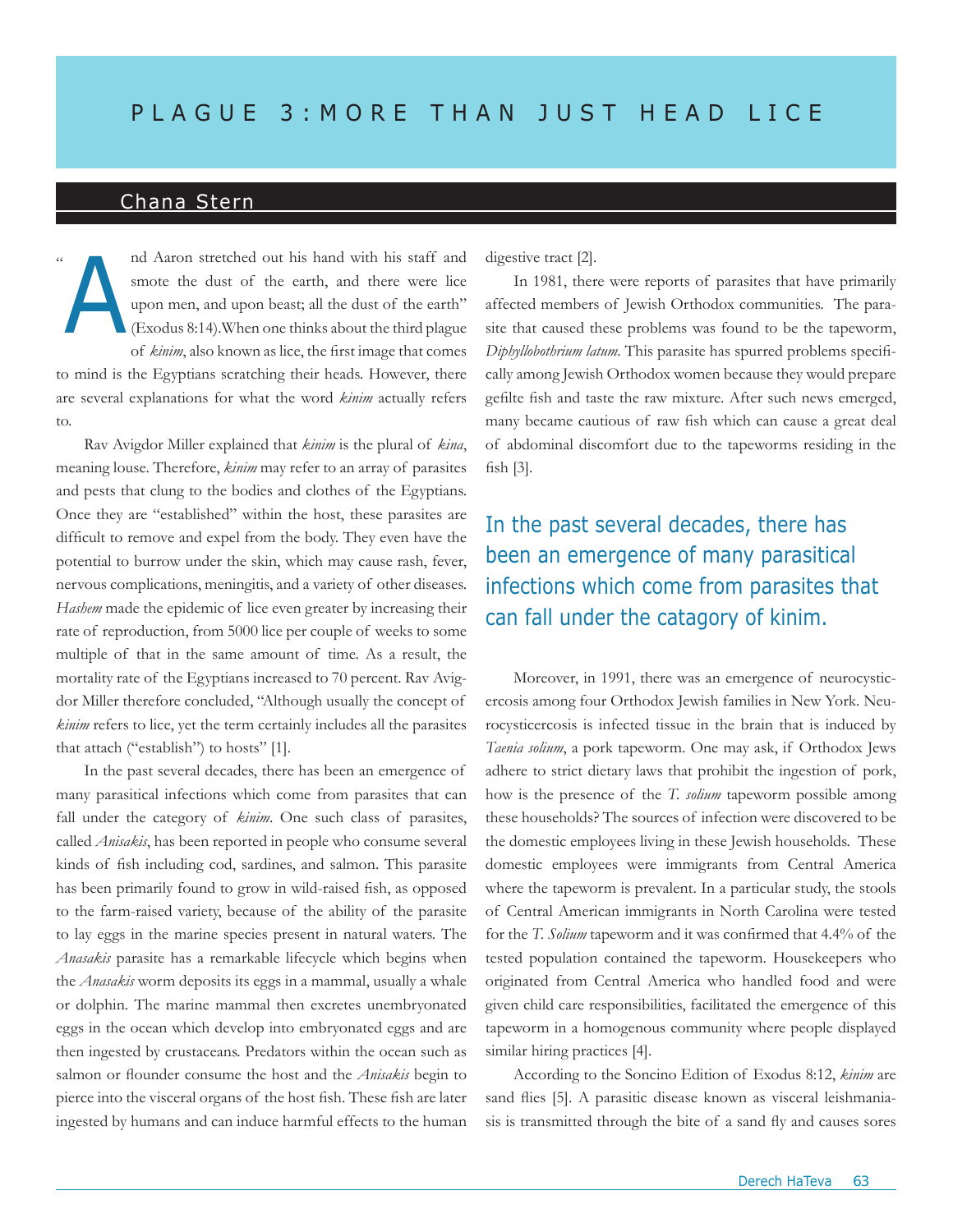and lesions on the skin. Many people in India and Bangladesh are affected by this harmful infection, as well as many American troops who have nicknamed the disease the "Baghdad boil." Visceral leishmaniasis can cause detrimental health effects as it can overwhelm the immune system. It is also known as Kala azar, and it has been found to induce weight loss, an enlarged spleen, and death if left untreated. These sand flies, therefore, pose a great problem among the poor within countries of the Middle East and South Asia [6]. The presence of this parasite alludes to Rav Avigdor's opinion that *kinim* were many different parasites, not just lice, that caused death among the Egyptians [1]. The treatment for leishmaniasis includes intravenous medicine administered once a month to affected patients. In addition, scientists are testing alternative treatments and drug combinations for the disease including, miltefosine, used in treatment for breast cancer, and amphotericin, a fungicide [6].

Parasites are not just an ancient epidemic that affected the Egyptians during the ten plagues that G-d struck upon them. In today's society, there are many forms of parasites that have emerged and their descriptions have been found to coincide with the words of Rav Miller who stated that *kinim* ultimately refers to an array of parasites which infected the Egyptians [2]. Although it cannot be concurred exactly which types of parasites can fall under the category of *kinim*, the parasites that affected the Egyptians were not merely head lice that caused them to scratch their heads.

#### **ACKNOWLEDGMENTS**

I would like to thank my parents for their constant support and encouragement which have driven me to accomplish my goals. I would also like to thank Dr. Babich for his continual guidance throughout my academic career and for his help in writing this paper.

#### **REFERENCES**

[1] Miller, Rav A. (1992). Narrate To Your Son. Yeshiva Gedolah Bais Yisroel, Brooklyn, NY.

[2] Bleich, J. D. (2011). The Anisakis Problem and Its Precursors. Tradition. 44:65-101.

[3] Lazarus, J. L. (1982). Gefilte Fish and Diphyllobothriasis. JAMA. 247:1566.

[4] Moore, A., Lutwick, LI., et al. (1995). Seroprevalence Of Cysticercosis In An Orthodox Jewish Community. Am. J. Trop. Med. Hyg. 53:439-442.

[5] Herie, Dr, J.H. (1962). The Soncino Edition of the Pentateuch and Haftorahs, 2nd edition, Soncino Press, London.

[6] Eels, S. (2011). Four-Year Test Seeks Better Ways to Treat A Persistent Disease Spread by Sand Flies. New York Times. November 8, 2011.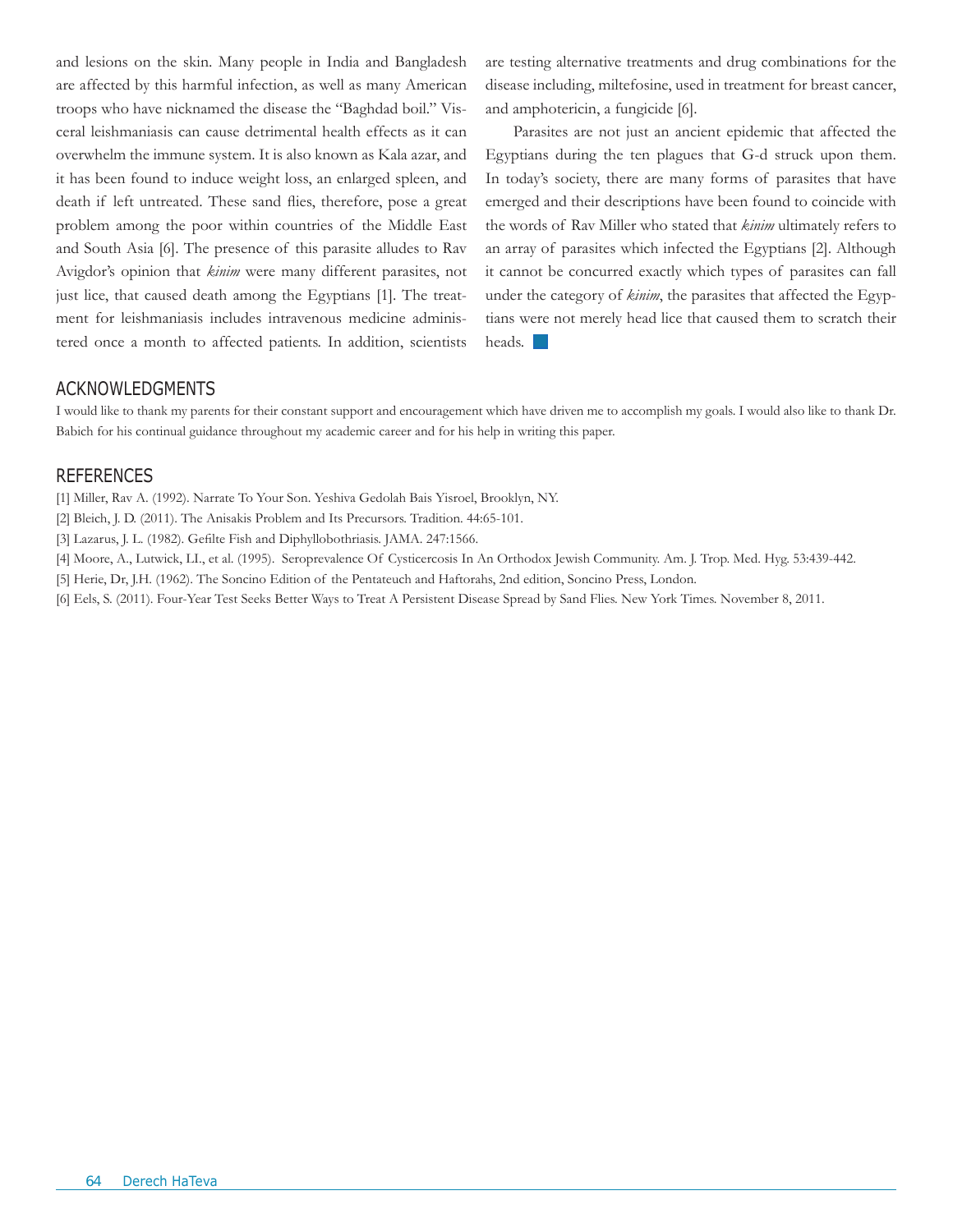# AN EVERLASTING IMPRESSION: INSIGHTS ON tatt o o s a nd j u d a i sm

### Rebecca Tabaroki

odern society heavily emphasizes individuality and the need for self-expression. People often define themselves by what differentiates them from others. While some individuals turn to specific types of clothing for selfportrayal, women often express themselves through the style of their makeup and hair. Although personal style is a common approach for self-expression, a more permanent and modern method of self-rendition occurs through the art of tattooing. M

Often, when one thinks of tattoos, she imagines an individual with exaggerated and creative illustrations on her skin. Interestingly, however, tattoos have become common in the medical field, specifically in plastic surgery and cosmetics. Women with breast cancer who have had their breasts removed may opt for reconstructive surgery to regain their femininity. During such procedures, medical tattooing is sometimes done around the chest area to promote acceptance of self and closure on the breast cancer experience. Medical tattooing is also common for scar camouflaging, cleft lips, stretch marks, and patients with severe burns [1]. Another cosmetic procedure called micropigmentation, which is "sometimes referred to as permanent make-up, is a technique in which minute, metabolically inert pigment granules are implanted below the epidermis for cosmetic or corrective enhancement" [2]. These uses of tattooing allow individuals to portray themselves in the image that they desire.

Research has been done to investigate the chemicals found in tattoo inks. Many types of ink revealed toxic metals, endocrine disruptors, and a compound that has been called "one of the most potent skin carcinogens" [3]. According to the Environmental Health News, both the Food and Drug Administration (FDA) and a number of researchers have noted that colored inks often contain lead, cadmium, chromium, nickel, titanium and other heavy metals. Black tattoo inks are often made of soot, so they contain known carcinogens called polycyclic aromatic hydrocarbons (PAHs) [3]. It is evident that the toxins found in such inks can be detrimental to the genetics of the skin, resulting in melanoma or other forms of skin cancer. In spite of these dangerous reagents, many people continue to insert such chemicals into their skin for personal satisfaction.

With a growing amount of people getting tattoos each day, a question arises in the Jewish community about the ramifications for Jewish men and women who "mark" their bodies with such tattoos. It says in Leviticus 19:28 on the topic of *ketovet ka'aka*, "You shall not make any cuttings in your flesh for the dead, nor imprint any marks on you; I am the L-rd." As modern society progressed, the literal meaning of "imprint" has been challenged. The Mishnah understood *ketovet ka'aka* to mean tattooing. It specified "*kochal,*" a blue-colored eye paint, and other colors, as the pigments used by gentiles for their tattoos (*Makot* 3:6). *Rashi* explained *ketovet ka'aka* to mean "a scratch or incision that is embedded deeply [in the skin], can never be erased, is done with a needle, and darkens [the skin] forever" (*Makot* 21a) [4].

Although in today's society tattooing is a personal choice, during World War II, Jewish prisoners in concentration camps were inked against their will with identification numbers.

Although in today's society tattooing is a personal choice, during World War II, Jewish prisoners in concentration camps were inked against their will with identification numbers. A serious conflict arose when dealing with the burial of a Jew who had a tattoo. Both the *Rambam* and the *Shulchan Aruch* maintained that the one being tattooed is not responsible for the sin; the tattoo artist is. This applies to the Jewish survivors of the Holocaust. However, if the person being tattooed assists in the tattooing process and welcomes the tattoo, he is guilty of the sin and is responsible for his actions (*Rambam; Shulchan Aruch Yoreh Deah* 180:2).

While tattoos are not permitted, a Jew that has a tattoo may still be buried in a Jewish cemetery. The only Jews excluded from a Jewish burial are those who have committed suicide (*Shulchan Aruch, Yoreh Deah* 345:2). This account applies to the Holocaust survivors who were marked with tattoos on their forearms. These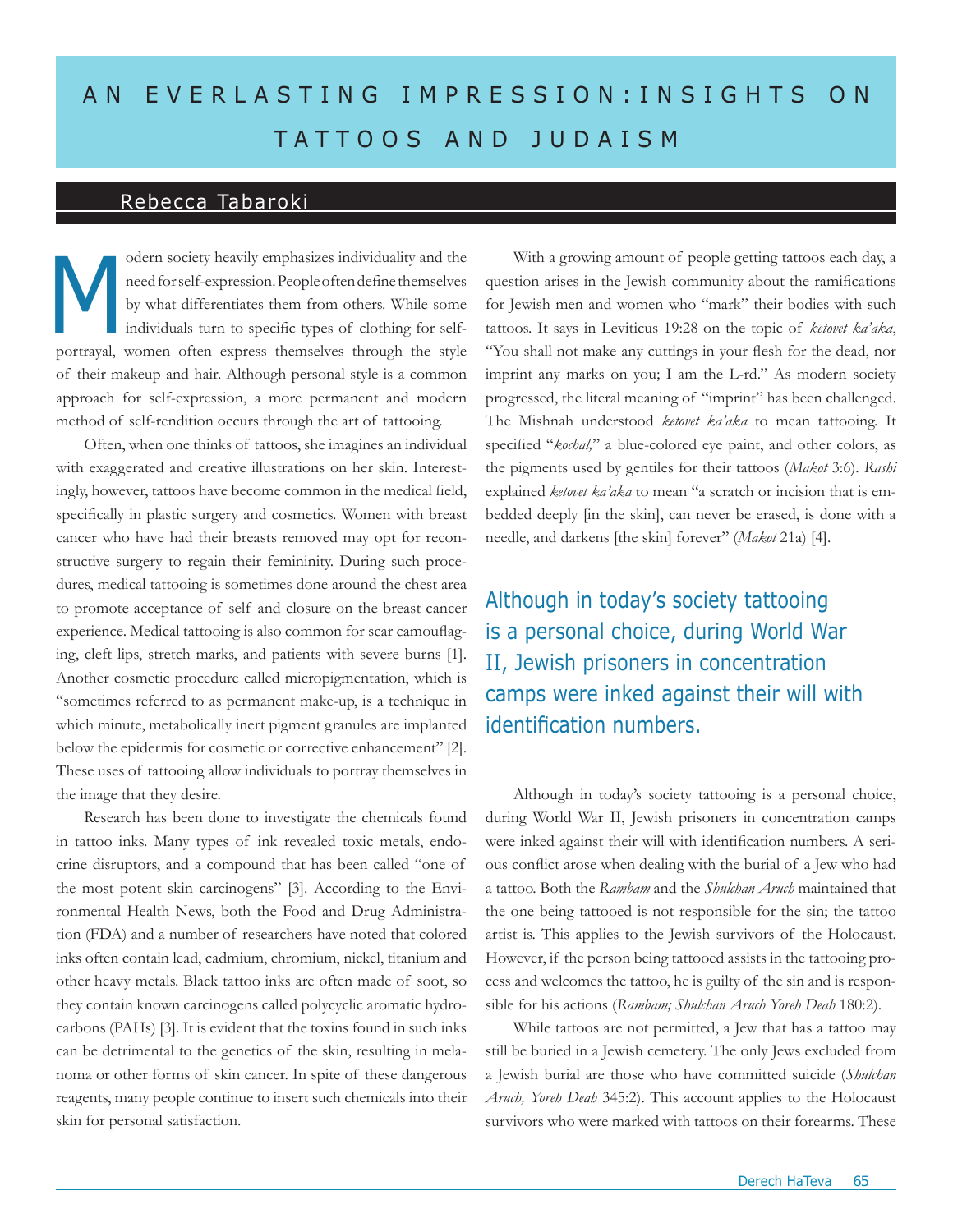Jews are, in fact, permitted for a Jewish burial. Additionally, there is another misconception that Jewish people who violated various laws will be denied a Jewish burial; therefore they opt for cremation, which is strictly against Jewish law. This misunderstanding has created unfortunate circumstances, since almost no one should be excluded from burial in a Jewish cemetery. However, when cremated, the individual is denied a Jewish burial [5]. Fortunately, with the act of *teshuva* one may repent and receive forgiveness for his sins. Thus burial in a Jewish cemetery is allowed.

Although the *halacha* strictly forbids the act of tattooing

Acknowledgements

(Leviticus 19:28), the number of individuals inking their skin continues to rise. In today's society, tattoos are becoming more common, even in the medical field, yet research has identified the toxic reagents in inks that may have detrimental health effects. Despite the lack of *halachic* basis, the misconception about tattoos and Jewish burial continues to prevail. Among other factors, Hashem may have forbid tattooing in light of its harmful effects on the body. However, it wasn't until recently that scientific experimentation showed the potential heath risks of the chemicals used in tattoo inks.

 I would like to express my sincere gratitude to my parents for supporting me in all my ventures. I would also like to thank Dr. Babich for his encouragement and for providing sources for this article. Finally, I would like to express my appreciation to Rabbi Bakshi for reviewing this article.

- [1] Finishing Touches Ltd. Medical Tattoo System. http://www.medicaltattoosystems.com/home-medical-tattoo-systems.htm (retrieved January 15, 2012).
- [2] The American Society of Aesthetic Plastic Surgery. Micropigmentation. http://www.surgery.org/consumers/procedures/skin/micropigmentation (retrieved January 15, 2012).
- [3] Israel, B. Inkling of concern: Chemicals in tattoo inks face scrutiny. Environmental Health News. http://www.environmentalhealthnews.org/ehs/ news/2011/tattoo-inks-face-scrutiny (retrieved January 20, 2012).
- [4] Gevryahu, G. Ketovert Ka'aka ( Leviticus 19:28): Tattooing or Branding? http://jbq.jewishbible.org/assets/Uploads/381/381\_ketovet.pdf (retrieved January 21, 2012).
- [5] Zivotofsky, Ari. Orthodox Union. www.ou.org. http://www.ou.org/index.php/jewish\_action/print/69707/ (retrieved January 23, 2012).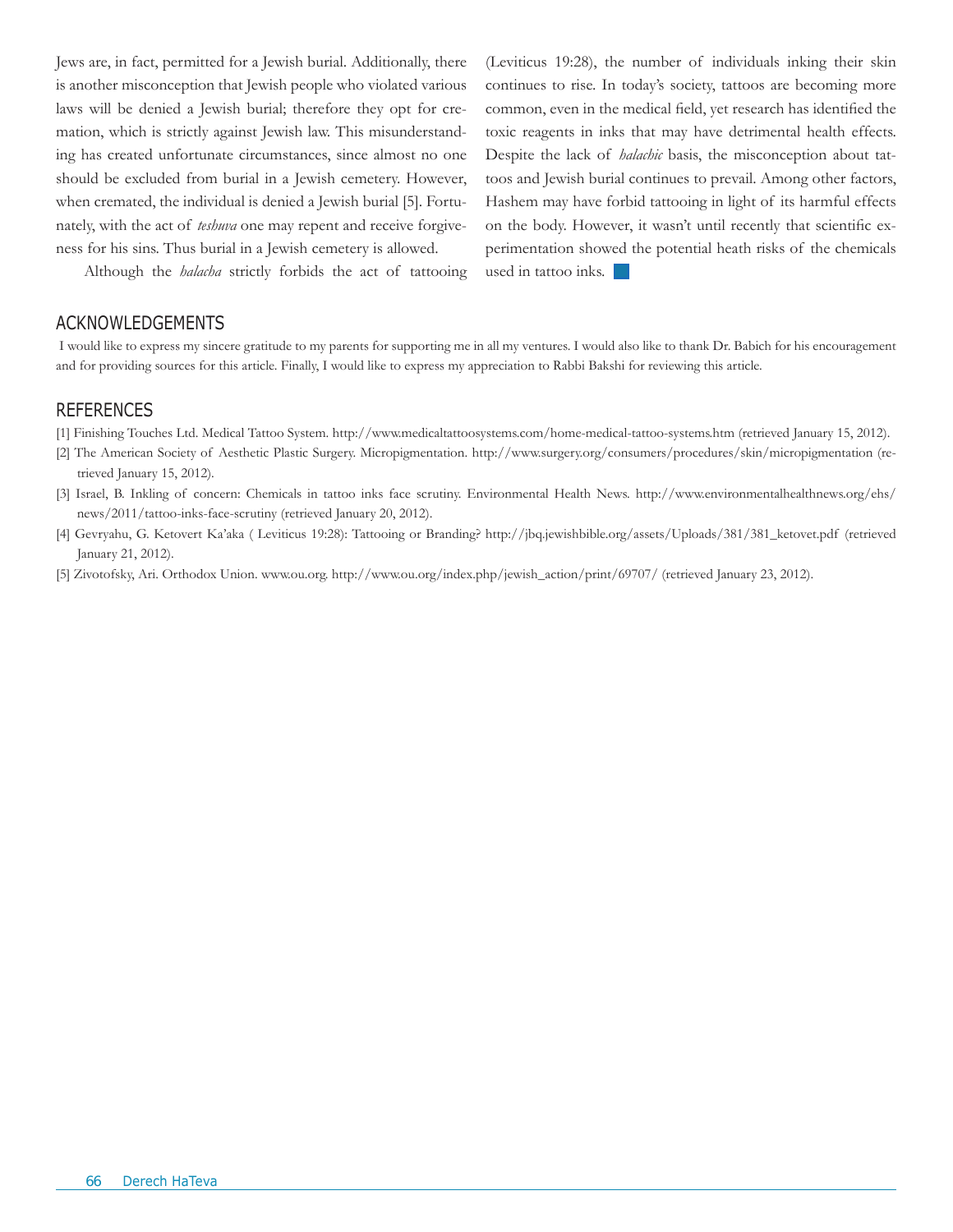### Rena Thomas

ow much the Torah knew about medicine has been a source of dispute for decades. There are scholars such as *Ben Bag Bag* who said that the Torah contains all knowledge, and there are no *chidushim -* discoveries and insights that were unknown to previous generations. When the scholars believed that everything was written in the Torah, they believed that even if something is not understood on the *peshat* level, it was written in a deeper *derash* level. On the other hand, there are those in the scientific community who consider the Torah a religious document only; they therefore neither find nor accept scientific references in the Torah. There is much literature available on the subject supporting either side of the argument. In the *Mishnah* (*Avot* 5:22), *Ben Bag Bag* said, "search it and search it, since everything is in it." Many scholars, such as J.O. Leibowitz, a medical historian, maintained that medicine is discussed and understood in the Torah. In this regard, there are several incidents in Genesis and in the first book of Samuel that should be focused on.  $\begin{array}{c} \begin{array}{c} \begin{array}{c} \begin{array}{c} \end{array} \\ \begin{array}{c} \end{array} \\ \begin{array}{c} \end{array} \end{array} \end{array}$ 

It is difficult to determine how the Torah perceived the heart and its role in the body. There are several instances where the Torah references a heart illness or dysfunction. Many scholars debate the illness that occurred, how it developed, and what current terminology could be used to identify the illness.

Genesis *perek* 45 tells part of the story of Jacob and his twelve sons. It explains that when Jacob heard that Joseph was alive in Egypt, Jacob's "heart became weak" (Genesis 45:26). The early commentators on this passage wrote that elderly people who receive shocking (most often, unhappy) news are prone to heart attacks. A cohort study of the Danish population was conducted by the University of Aarhus and was published in October 2011. It studied parents who had lost a child of eighteen and under to determine their relative risks of heart disease. The results showed that parents who lost a child had a higher risk of heart disease [2]. Thus, it is understandable that Jacob, upon hearing the significant and shocking news of his child, experienced a change in his heart condition. *Nachmanides* (1194-1270) and *Ibn Ezra* (1097-1023) wrote regarding this passage that "his heart stood still…the pulse paused for a while," implying that the heart stopped because of

medical reasons, not because of a miraculous interference. In the medical terminology of today, Jacob's cardiac pathology would be described as an arrhythmia, the disruption of the regular rhythm, or heart beats, of the heart [3].

The above stories show that the Torah describes the essential role of the heart in physical life. However, there is apparently another dimension to the heart's role. The Torah also referred to the heart as the center of the human psyche.

A similar incident happened with Sarah several decades earlier, but with a different outcome. *Rashi* explained in Genesis 23:2 that the reason the death of Sarah is written right after the *akedah* (binding of Isaac) is because the two events are connected. When Sarah heard the news that her son was being sacrificed and that only at the last minute was he spared, her soul left, and she died. Here too, an elderly person (as Sarah was 127 years old at the time) received shocking news, which caused the heart to stop, either momentarily or permanently. Though *Rashi* did not describe her heart failure specifically as an arrhythmia, the similarities between her incident and Jacob's suggest that she, too, had suffered an arrhythmia.

A second instance in which a person died from a heart failure is recorded in I Samuel (chapter 25), regarding *Nabal*, Abigail's husband. *Nabal*, a nobleman during the time of King David, died, presumably due to a heart attack [3]. King David asked *Nabal* for wine and food for his army, but *Nabal* refused to grant King David's request. Abigail, despite Nabal's refusal to heed to King David's request, gave the king what his army needed. When Abigail told her husband that she fulfilled King David's request, *Nabal* was scared of King David's revenge, and it says that "his heart died within and he was a rock" (I Samuel 25: 37). Nechama Leibowitz, a modern Biblical commentator who found the Bible very informative regarding human biology, analyzed *Rashi*'s interpreta-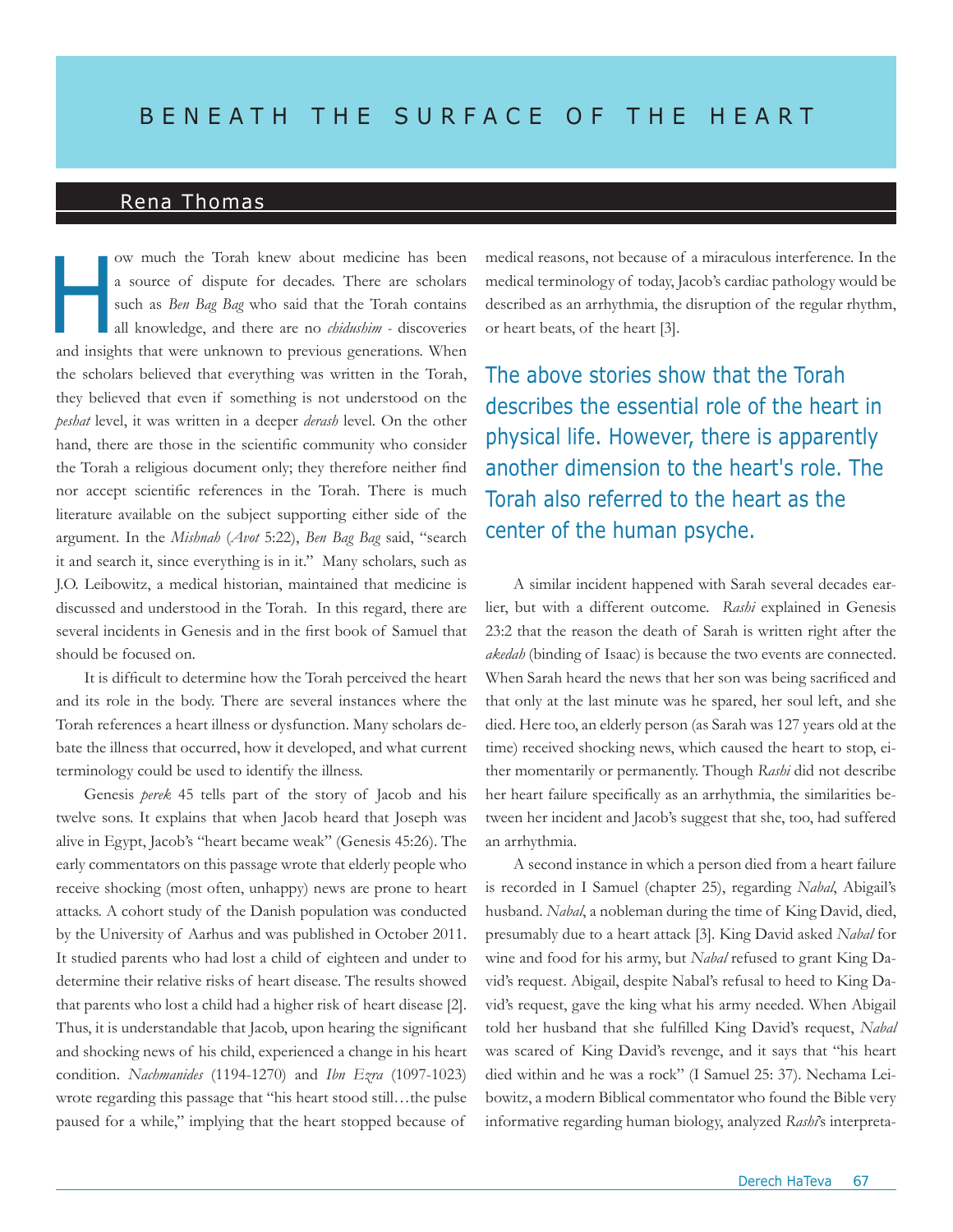tion of this incident and explained that *Nabal* had a heart attack because of the immense stress he was put under by King David. According to Leibowitz, "in this case death overcame him after ten days of great tension, perhaps, as the result of a second, and fatal, heart attack" [1].

In addition to events in the Torah that demonstrate various cardiovascular diseases, there are commandments which attempt to prevent such diseases. There are *mitzvoth* that play a role in a healthy heart and a healthy life style. In Psalms, King David wrote that "who shall ascend into the mountain of the L-rd...he that hath clean hands, and a clear heart" (Psalms 24:3-4). While many take this passage as a theological statement or religious commandment, it can also be interpreted as a suggestion for a medically healthy life style. An example of a religious practice which benefits physical health is the *mikva* (ritual bath), which may even have been a deterrent to bacterial contamination associated with the black plague. The Jews in the Middle Ages may have been prevented from contracting common microbial diseases that circulated in society at that time because they were cleaner and more isolated than the general community [6]. Of course, this does not suggest that hygiene is the underlying reason for the *mitzvah*. Nonetheless, it can be an auxiliary benefit. Today, a major consequence of obesity is the risk for developing heart diseases [7]. Perhaps King David's statement is a warning for us to keep our heart clean by not eating too many animal-derived meat products and fats and not drinking too much wine. *Nabal*, for example, is said to have drunk and eaten too much (Samuel I 25:36). Perhaps the news had such a devastating effect on him because he had a highly unhealthy life style. To take good care of the body a person needs to have certain characteristics and habits. These characteristics and habits make up the psychological aspect of the body.

The above stories show that the Torah describes the essential role of the heart in physical life. However, there is apparently another dimension to the heart's role. The Torah also referred to the heart as the center of the human psyche. The heart can reflect emotions such as anguish (Jeremiah 23:9), wisdom (Exodus 31:6), pleasure (Psalms 9:2), and shame (Psalms 69:21). Also, the heart is described as the decision-making organ (*Leviticus Rabbah* 4:4) and as the speaker: "I spoke with my own heart" (*Ecclesiastes Rabbah* 1:16). In modern Hebrew, phrases such as "*ke'ev lev* - pain of the heart" or "*lev doev* - heart that aches" are commonly used. Clearly, the heart has a double role - one physical, one emotional. Are these two dimensions connected?

Human psychology has always played a role in human health. Psychologically a person needs relaxation. Too much stress can lead to a heart disease. A study conducted by the Department of Environmental Medicine and Public Health has tested psychic trauma as a cause for death. The study found that an overwhelmingly emotional event played a major role in the patient's death. [8]. The brain's stress obviously is correlated to the heart's health. There are several *mitzvoth* that help relieve emotional stress and therefore promote a healthy life style. For example, there could be an auxiliary health benefit from a sort of Shabbat once a week where a Jew is forced to relax his body. In addition, R' Ovadya (from Bartenura, Italy) interpreted *Pirkei Avot* 2:1 as a warning not to go to any extreme; a person should go on the "proper path" which is the middle path. This would include not overeating, stressing too much, and getting too angry. Anger, stress, agony, and depression are feelings triggered by the brain that can affect emotional health as well as the heart's health. Clearly then, emotional and psychological health, which are often alluded to through imagery of the heart, also affect the physical health of the heart.

There might be another reason as to why the heart is described as the center of the psyche in the Torah. The Torah's treatment of these two dimensions of the heart brings to mind the following general aspect of the Torah. In a Jewish Ethics lecture at Stern College, Dr. David Shatz discussed differences between secular legal law and Jewish law. He demonstrated that the Torah relates to us on different levels, and he emphasized that certain elements of the Torah represent a set of values, not necessarily a set of laws the sole purpose of which is to be implemented into daily practice. He gave an example of executions that were rarely carried out by judicial Jewish courts. Even if a person had committed a sin for which the punishment was execution, he still was not executed, because G-d wanted to emphasize the severity of the sin, but not for its punishment to actually be carried out. The secular law, however, is a set of rules that are meant to be strictly obeyed; if someone disobeyed the law, the consequences were clear, with no other meanings or interpretations [5]. Clearly then, the Torah encompasses more than the mere physical dimension of life. The physical, the emotional, the intellectual, and the spiritual dimensions of life are interconnected and even parallel one another. As King David described, the Torah is complete - "*t'mima*" (*Psalms* 19:8).

Perhaps the Torah disclosed the significance of the heart to teach us that without this vital organ, *ruach chaim,* the body would perish. When the Torah refers, as mentioned above in Exodus (9:12) and *Midrash Rabbah,* to the heart as a thinking, feeling, and aching organ, the Torah was not mistaking the functions of the heart with those of the brain. The heart, by pumping oxygenated blood to the brain, provides the brain with the life necessary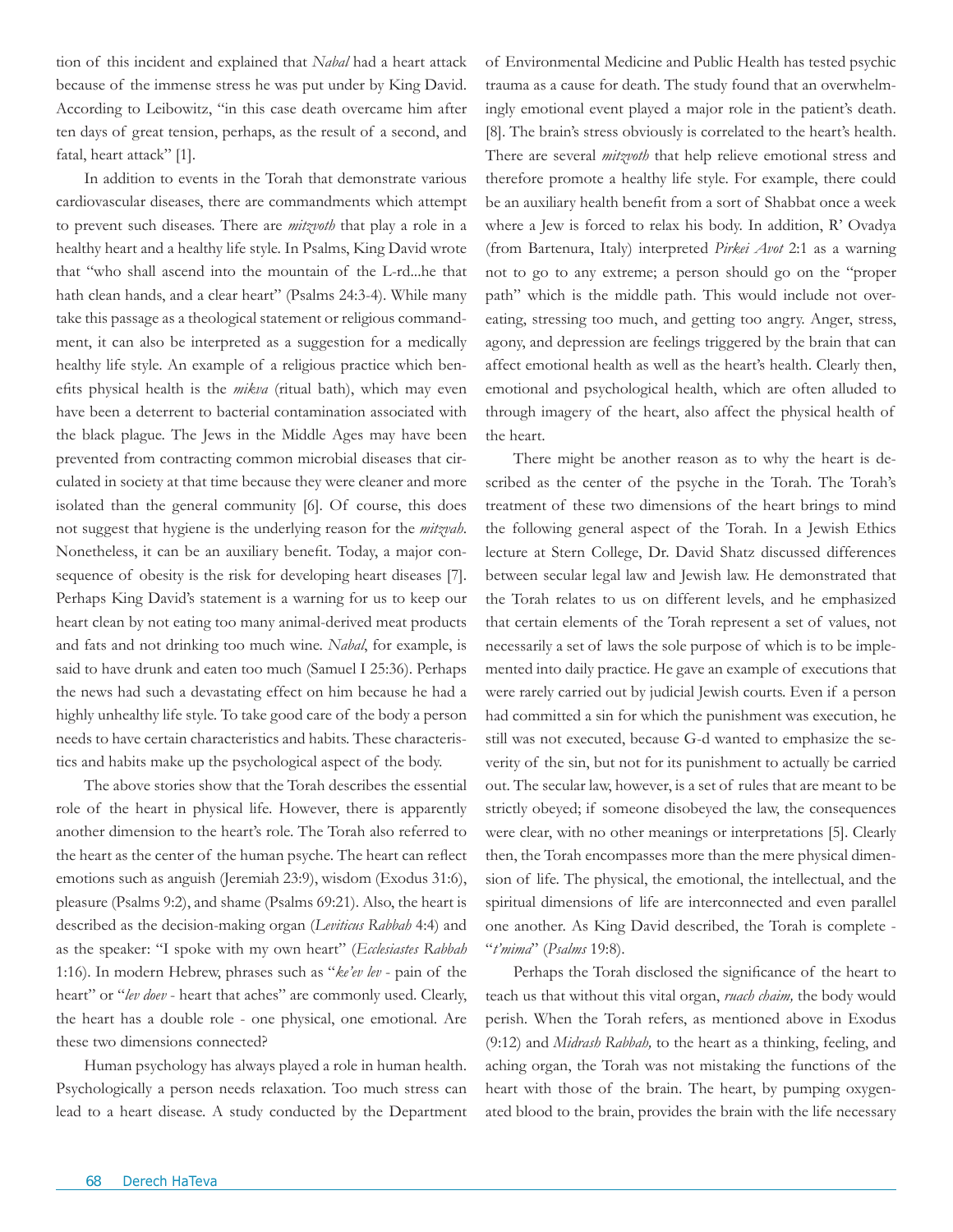to perform various actions and thoughts. Sherwin Nuland, in his introduction to his book *The Mysteries Within*, wrote, "As in many civilizations of the time and before, it was their presumed site of origin of thought, emotion, and everything that we moderns associate with the brain or mind" [9]. The heart "gets the credit" for what the brain does. After all, a brain without the heart is valueless. When the Torah referred to the heart as a thinking organ it is not that it had the incorrect concept about the role of the heart, but rather it recognized precisely the significance the heart plays in our body.  $\Box$ 

#### Acknowledgments

I would like to extend a thank you to Dr. Babich who offered me the opportunity to research the topic. Also, I thank Rabbi Dr. Edward Reichman for some materials he provided me with for the article. Thank you, Dr. David Shatz, for being the agent between me and Dr. Reichman. And lastly, thank you to my beloved father who reviewed the article and gave me his priceless advice.

- [1] Leibowitz, J.O. (1970). The History of Coronary Heart Disease. Berkeley, Ca: University of California Press.
- [2] Li J, Hansen D., Mortensen P. B., Olsen J. "Myocardial infarction in parents who lost a child: a nationwide prospective cohort study in Denmark." University of Aarhus, Denmark 2011.
- [3] Roguin, N. (1994). Jacob's cardiac arrhythmia. Harefuah 126:618-619.
- [4] Steier, M (1974). The cause of arterial disease. Amer. Heart J. 88:677.
- [5] Shatz, David. (2011) Jewish Ethics Lecture, Yeshiva University Stern College for Women, New York.
- [6] Proctor, R. N. (1989). Racial hygiene: medicine under the Nazis. United States: Presidential Fellows of Harvard University.
- [7] Centers for Disease Control and Prevention. "Obesity and Overweight." (last reviewed March 3, 2011) http://www.cdc.gov/obesity/causes/health.html (retrieved February 15, 2012).
- [8] Terranova C., Snenghi R., Thiene G., Ferrara S. D. (2011). Psychic trauma as cause of death, Italy: Section of Legal Medicine, Department of Environmental Medicine and Public Health.
- [9] Nuland, S. B. (2001). The Mysteries Within, New York: Simon & Schuster.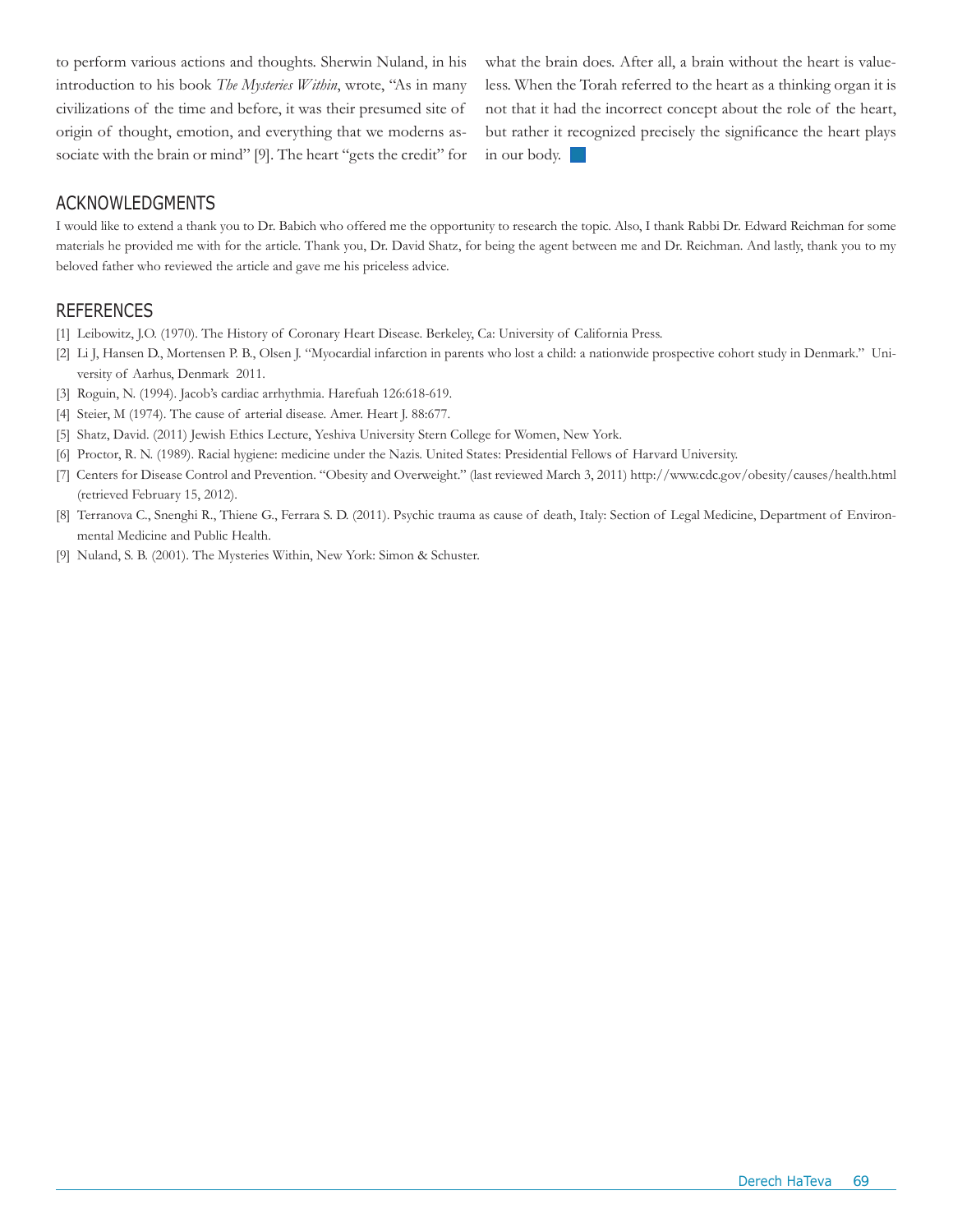# "LEFT" OUT OF TEMPLE SERVICE? A HALACHIC d i s c u ss ion on lef t - h a ndedne ss

## Yocheved Tirschwell

e use our hands for a myriad of critical activities, such as eating and drinking, writing and typing, and playing sports. *Halachically* speaking, most people have it easy; if the Talmud says "use your right hand to put on *tefillin,*" or "don't write with your right hand on *Shabbat,*" they just follow the rules.

On the other "hand," what about the lefty minority? Does *halacha* change for them? By taking a closer look into Biblical and *halachic* discussions regarding handedness, one can gain a greater understanding of the nature of left-handedness and the topic's overall complexity.

In *Sefer Shoftim* (3:15), the *pasuk* describes the judge *Ehud ben Gera* as "*iter yad yemino"*. Many commentaries quote Psalms (69:16), to explain that the word *iter* as closed or shut. Radak and others write that *iter yad yemino* here denotes a weakened use of the right hand, and, therefore, greater use of the left hand, a condition more commonly known as left-handedness. Because *Ehud* was left-handed, he strategically placed his sword on his right thigh, and was, therefore, able to take king *Eglon* by surprise and stab him in the stomach (*Metzudat David, Shoftim* 3:15). The term *iter yad yemino* comes up again later on in *Sefer Shoftim*, when an entire battalion from the tribe of Binyamin is comprised of "*bachur iter yad yemino,*" which commentaries similarly translated as "left-handed." The Talmud also uses the term *iter yad* to refer to left-handedness, defining it as one who has weaker strength in the right hand. The Talmud states that the left hand of a lefty is like the right hand of all other people, implying that a lefty may be on the same level as a righty in terms of strength, only using a different side of the body (Shabbos 103b).

There are some *Mitzvot* from which a lefty is actually disqualified. The Talmud prohibits a left-handed *kohen* from serving in the *Beit Hamikdash*, referring to such a person as *pasul*, or unfit to serve. There is a discussion in the Gemara regarding an ambidextrous *Kohen*: Rabbi Yehuda claims that he is unfit, as equality in hand usage denotes that the right hand is "abnormally weak," while the *Chachamim* hold that he is fit it to serve [1].

In terms of other commandments which revolve around a particular side of the body, whether a lefty should use a different

e use our hands for a myriad of critical activities, extremity depends on the reason for each commandment. Some such as eating and drinking, writing and typing, and *halachot* require the right side of the body because it *halachot* require the right side of the body because it is considered more important. The Torah regards the right side as a symbol of strength and success. The Torah also uses the right side to represent G-d's power, walking in the proper path, and as the way to salvation [2]. The Torah says that the right side takes precedence over the left side in the purification procedure performed on a *Metzorah*. The *Kohen* is required to place oil and blood from a *Korban* onto the *Metzorah*'s right thumb, in his right ear, and on his right foot, whether the *Metzorah* is a lefty or a righty. From this commandment, the Gemara extrapolates that the right side is of great importance in many other Torah commandments as well [3].

## On the other "hand," what about the lefty minority? Does halacha change for them?

On *Sukkot*, the Gemara says that one holds the *lulav* in the right hand and the *etrog* in left, as the *lulav* is of greater importance than the *etrog*. There is a difference of opinion regarding the *halacha* for lefties. There is also a debate regarding the placement of *hadassim* and *aravot* in a lefty's *lulav* of whether they should be on the right and left respectively like a righty's *lulav* or on opposite sides. [2].

There are other *halachot* which dictate that one must actually use the left hand, as it is weaker. To symbolize his hesitance to leave G-d's presence, a righty removes his *tefillin shel rosh* with the left hand and starts with the left foot when stepping back at the end of the *amidah*. The *Magen Avraham* and most Rabbinic authorities conclude that a lefty performs these actions with his right hand or leg [3]. Additionally, if one writes with the hand with which he doesn't usually write, it is considered a *shinui*, or change, and he does not violate the Biblical commandment of keeping *Shabbat*. Using the same logic as above, a lefty violates *Shabbat* only if he writes two letters with his left hand, as opposed to a righty who violates only if he uses his right [2]. Other *halachot*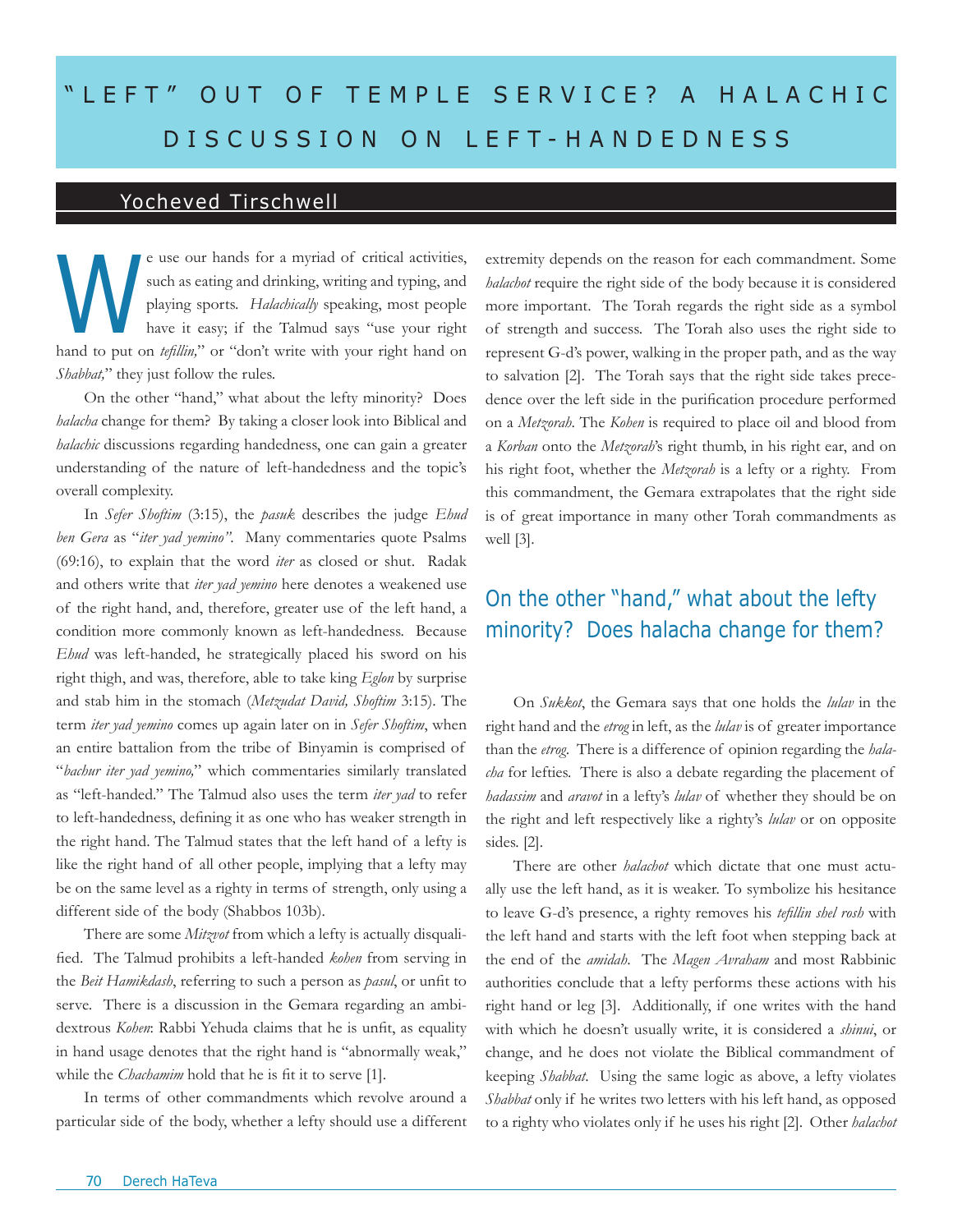such as inclining one's head on the right arm for *nefilat apayim*, blowing the *shofar* from the right side of the mouth, and removing the Torah from the ark using the right hand are all examples of laws dependent on which arm is stronger, and therefore change for lefties [2].

Sometimes the *halacha* understandably treats lefties the same as righties. We lean to the left on Seder night so our food should flow more readily through the body, because many of our organs are on the left side of the body. Lefties have the same bodily composition as righties, and therefore many *Poskim* conclude that the *halacha* here remains the same for them [3]. Similarly, a man holds his *tzitzit* with his left hand during *Shema* to be close to the heart. The law would not change for a lefty because his heart is also on the left side [2]. Also, due to the reality that the majority of people in the world are righties, a *mezuza* is hung on the right side of the doorpost, even if a lefty is hanging it up, because most people who enter through the door are righties [3].

Scientifically speaking, what causes left-handedness? Recently, researchers found that people with a genetic component called the LRRTM1 gene are more likely to be lefties, but it is not guaranteed. It appears to influence handedness only if the gene is inherited from the father, but even then it still does not guarantee the child to be a lefty [4].

Statistically, if both parents are right-handed, there is a 9% chance of having left-handed children. For a lefty and righty couple, there is a 19% chance, and there is a 26% chance if both parents are lefties [5]. There is clearly some genetic influence in handedness, but the trait is not purely genetic. Furthermore, the Geschwind-Behan-Galaburda Theory of Left-Handedness presented in 1987 suggests that all people are supposed to be righthanded, and there is a mistake that happens to the fetus when in the womb that causes left-handedness. The theory states that because there are more men lefties than woman lefties, it must be that the chemical that causes this shift is male-linked. By testing rats, they found that stress during pregnancy could cause fetal testosterone levels to rise. Because men naturally have high testosterone levels, an increase in testosterone in the womb could cause slow development in the left-hemisphere more for men than for women, creating more male lefties than female lefties [6].

*Halachically* speaking, there is also much argument in the discussion of how to determine left-handedness. The *Mishnah Berurah* holds that the side that one uses with greater ease and with which performs most tasks, legally defines his handedness (*Mishnah Berurah* 27:27). There is a debate as to whether one whose right hand has become impaired or injured is *halachically* considered left-handed. The majority of *Poskim* that discuss the idea of handedness rule that one is legally considered a righty unless he does nearly everything with his left side [2].

When it comes to donning *tefillin*, there is an argument as to whether handedness is determined by the hand that one writes with or the hand that one performs most tasks with [2]. A practical difference in the two opinions would be in one who was born a lefty and was forced to write with his right hand, as was the case for many children growing up in the mid- $20<sup>th</sup>$  century. Though such a person becomes accustomed to writing with his right hand, his left side remains stronger, and most of his tasks are performed using his left side. If dominance depends on writing, this man would don his *tefillin* on his left arm. If, however, it depends on the hand with which he performs the majority of tasks, then he would don the *tefillin* on the right arm. As there is a difference of opinion, there is no conclusion in this situation and one must take a side in the argument.

 Handedness in halacha is an extremely complex topic, and is subject to many differences in opinion. Left-handedness is pertinent to many *mitzvot*, and it is therefore essential to learn the ways in which a lefty should conduct himself. This article is not meant to *pasken*, but rather to promote interesting discussion on the topic.

#### ACKNOWLEDGMENTS

I would like to express thanks to Ilana Ickow for encouraging me to write this article and to Dr. Babich for providing me with many of the sources. I would also like to thank my parents Rabbi Perry and Miriam Tirschwell for their constant encouragement and support, and specifically my father for editing this article.

- [1] Preuss, Julius, and Fred Rosner (1993). Biblical and Talmudic Medicine. J. Aronson, Northvale, NJ.
- [2] Steinberg, Avraham, and Fred Rosner (2003). Encyclopedia of Jewish Medical Ethics, Vol. II. Feldheim, Nanuet, NY.
- [3] Kovalski, Hayim David (2005). *Meoros HaDaf HaYomi*, Vol. 324. Feldheim, Jerusalem, Israel.
- [4] Flam, Faye. What's so Special about Left-handers?. The Seattle Times. Nov 2007. http://seattletimes.nwsource.com/html/nationworld/2003991246\_ lefties03.html (retrieved December 15, 2011).
- [5] Nair, Sonia. What Causes Left-Handedness. Oct 2011. http://www.buzzle.com/articles/what-causes-left-handedness.html (retrieved December 15,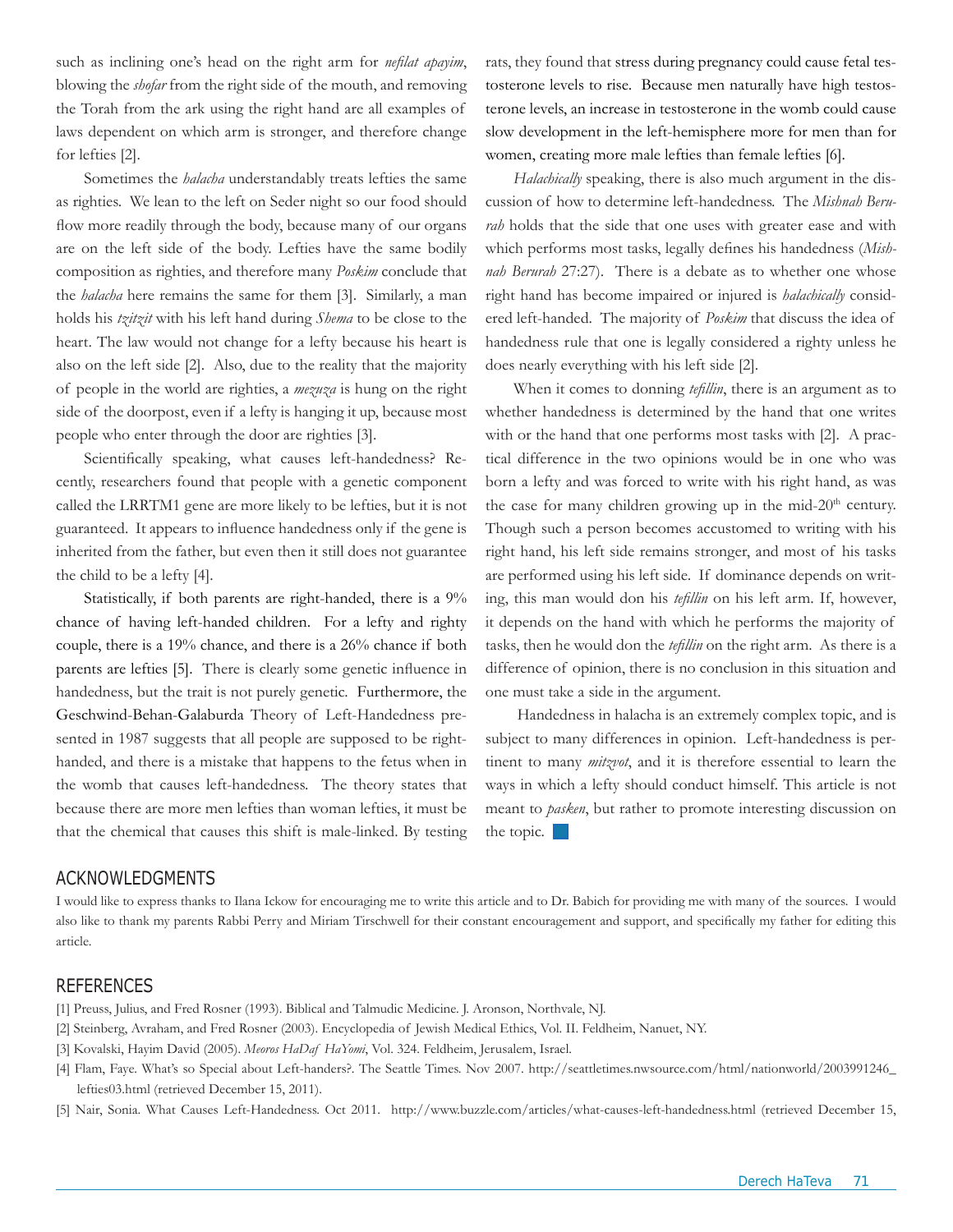#### 2011).

[6] Watkins, Monica. Creation of the Sinister: Biological Contributions to Left-handedness. Harvard Undergraduate Society for Neuroscience. 1995. http:// www.hcs.harvard.edu/~hsmbb/BRAIN/vol2/left.html (retrieved December 15, 2011).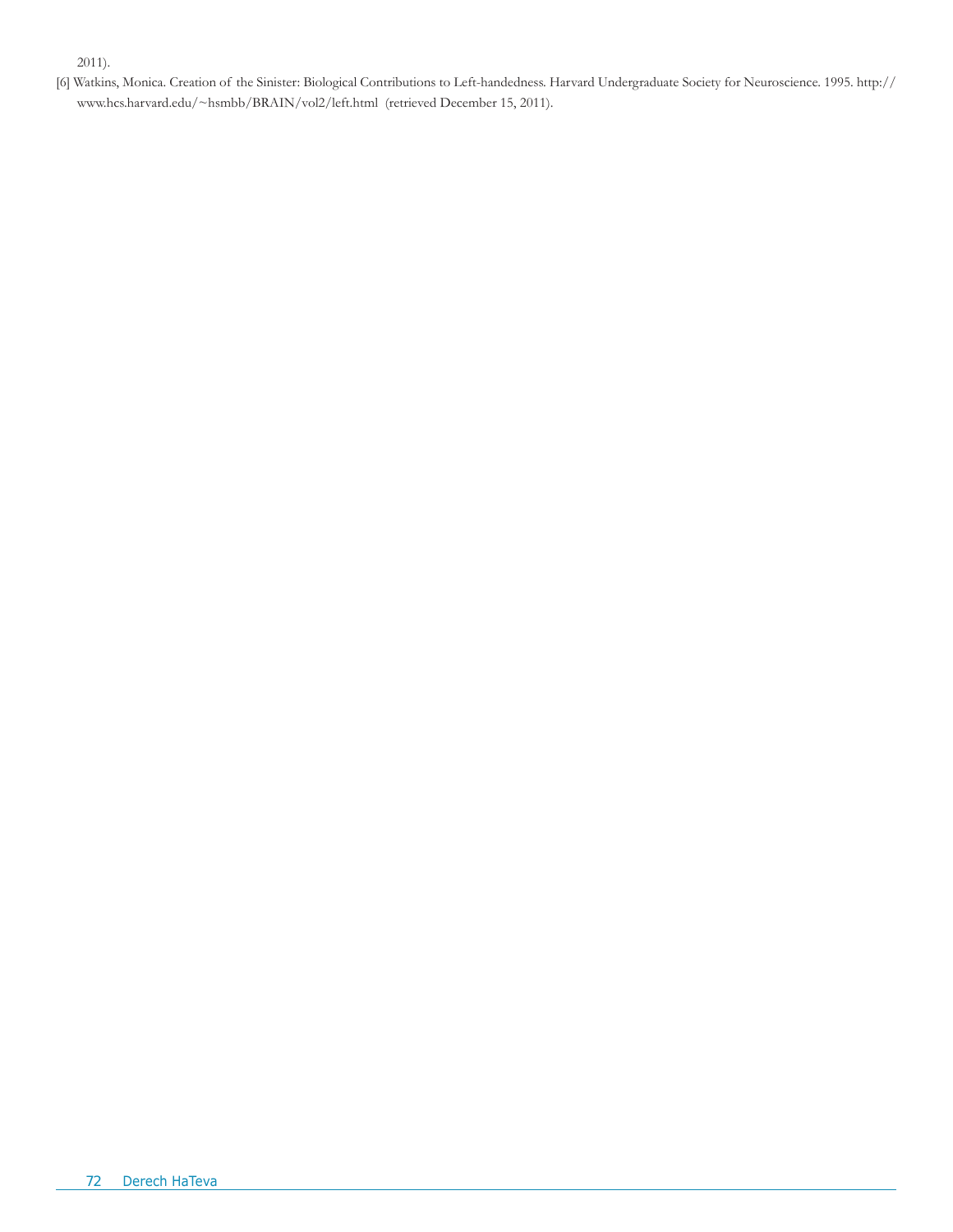# FROM RACHEL TO MICHAL: MATERNAL MORTALITY IN TANACH

## Helen Ayala Unger

n the recent past, medical breakthroughs have improved the quality of life possible for patients with dozens of different ailments. The polio vaccination, for example, has wiped out up to 99% of polio cases worldwide since its development in 1988 [1]. Laparoscopic surgical techniques, introduced to the United States in 1972, have reduced the infection risk associated with intestinal, gynecological, and many other surgeries [2]. Another area in which modern medicine has had great influence is the process of childbirth; thankfully, in today's times, a healthy and safe delivery for both mother and child is the norm. Obstetric sonography, newly developed drugs, fetal monitoring systems, and—if needed—surgical interventions have ensured that not only will the baby enter the world in good condition, but that the mother will have as short and painless an experience as possible. This, however, has not always been the case. In Biblical times, without advanced medical knowledge, giving birth was, paradoxically, a threat to the mother's life. In fact, several cases exist in *Tanach* of the mother's death during childbirth, due to varying medical causes. This article's aim is to explore the medical causes of maternal mortality found in *Tanach.* **I** 

One of the most famous cases of maternal mortality in the Bible can be found in *Sefer Bereshit*, *perek* 35.Yaakov and his family journey from *Beth-el*, when the pregnant Rachel goes into labor with her second child:

"They journeyed from *Beth-el* and there was still a stretch of land to go to *Ephath*, when Rachel went into labor and had difficulty in her childbirth. And it was when she had difficulty in her labor that the midwife said to her, 'Have no fear, for this one, too, is a son for you.' And it came to pass, as her soul was departing for she died—that she called his name *Ben Oni*…" [3].

An intriguing fact can be gleaned from these *p'sukim*. As is noted in several biblical journals, the midwife's comment that Rachel was delivering a boy, said during Rachel's "difficulty in labor," that is, her active labor, could only have been made if the fetus was presenting itself in a breech position, with the fetus's head emerging from the womb last, instead of first, as is considered medically normal [4, 5]. Additionally, the fact that Rachel's "difficulty" in labor is highlighted in the *pasuk* hints that Rachel may

have experienced mid-labor obstetrical complications, such as dystocia, which can come about during a breech delivery and will be discussed later in this article.

# Thankfully, in today's times, a healthy and safe delivery for both mother and child is the norm.

Another case of an apparent breech birth can be found in *Sefer Shmuel I*, after the defeat of the Israelites by the Philistines. The wife of Pinchas, never mentioned by name, hears news about the capture of the Ark and of the deaths of both her husband and father-in-law, and she immediately goes into premature labor as a result of the shock. The *Sefer* then tells of her death: "As she was about to die, the women that stood by her said unto her: 'Fear not; for thou hast brought forth a son.' But she answered not; neither did she regard it…" [6]. Similar to the story of Rachel, the determination of the baby's gender during labor would only have been possible had the fetus been in a breech presentation. It is likely that *Eshet Pinchas* suffered the same types of obstetrical complications as Rachel, leading to her death.

When a fetus is in the breech position *in utero*, several complications may occur during the birthing process that can harm both the mother and the child. For the fetus, umbilical cord prolapse, the compression of the umbilical cord which leads to decreased oxygen flow to the fetus, can occur, as can injuries to the brain and skull due to the rapid passage of the head through the mother's pelvis. On the mother's side, the breech presentation brings with it the risk of dystocia, an abnormally difficult labor brought on by uncoordinated uterine activity and/or abnormal fetal presentation. Dystocia can lead to obstructed labor and an increased risk of birth-related injuries [7].

A more immediately life-threatening complication, which many scholars believe was the cause of death for both Rachel and *Eshet Pinchas*, is hemorrhaging caused by either a uterine rupture or cervical tear. Uterine rupture, defined as any breach in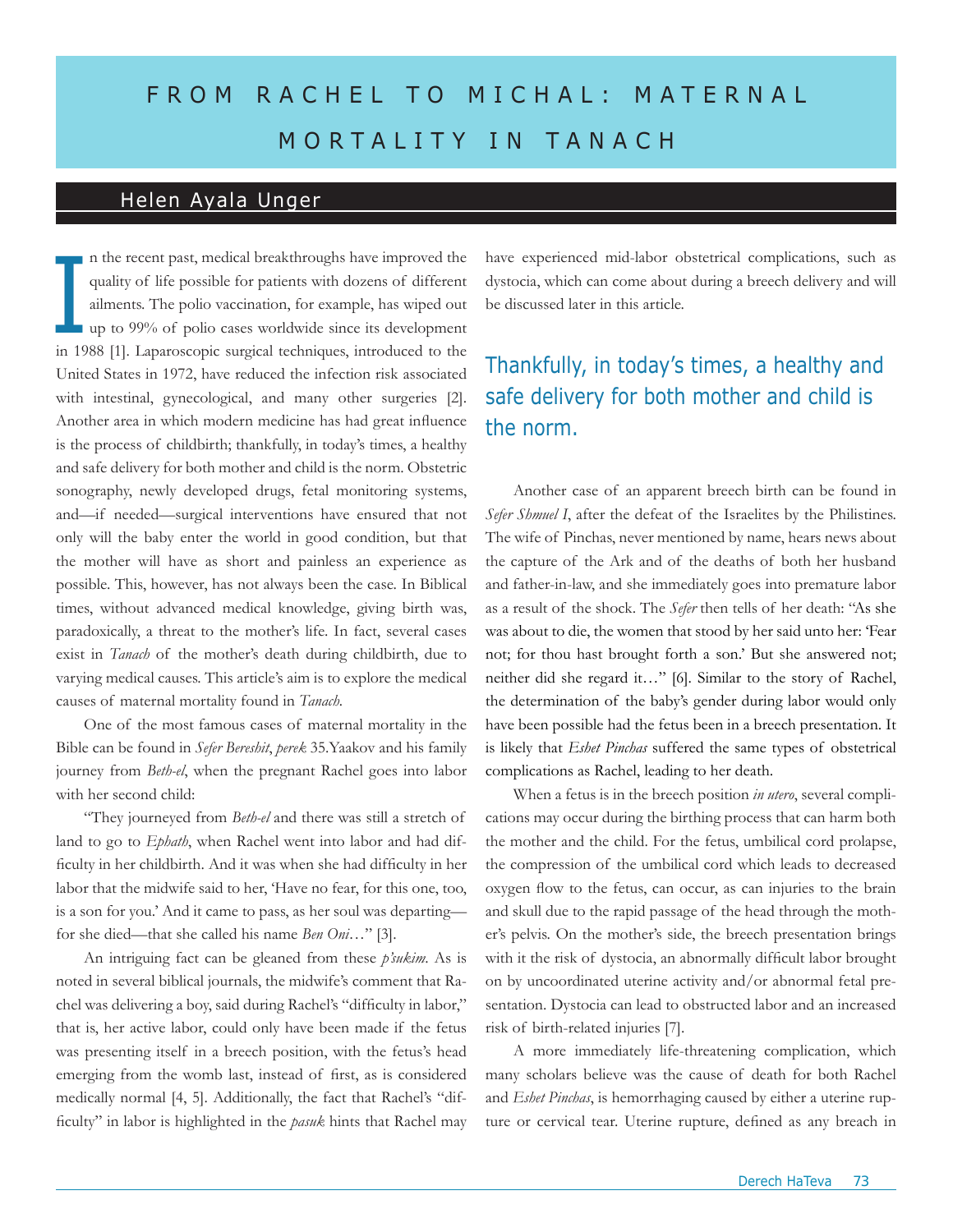the uterine walls incurred during labor, can cause fatal internal bleeding in the mother. In Rachel's case, uterine rupture was likely, as she had been infertile for a long period of time before giving birth to Yosef and Binyamin, and the risk of rupture during labor increases with age. A cervical tear incurred during the delivery of the fetus's head during a breech birth can cause considerable blood loss and be deadly as well. Another possibility is that the two women suffered from an obstetrical complication often associated with breech-presenting fetuses termed placenta praevia. This condition is defined as an attachment of the placenta to the uterine wall either close to or covering the cervix; left untreated, placenta praevia causes antepartum hemorrhaging and can kill both mother and fetus [8,9].

In today's time, approximately 25% of fetuses are in the breech position at 32 weeks gestation, with the number dropping to about 3% by the time of birth [10]. In the majority of cases in the United States, breech babies are delivered by Caesarian section to avoid both the complications discussed, and the possible need for forceps- or vacuum-assisted delivery, which can result in brain and organ damage to the fetus. In order to avoid breech birth entirely, modern doctors may employ a technique called the external vision method. The external vision method allows physicians to non-surgically turn breech-presenting fetuses to the normal birth position by applying gentle pressure on the lower abdomen after administering drugs to the mother that cause her uterine walls to relax [11]. None of these tools or alternative options, needless to say, were used in biblical times, making a breech birth a highly perilous event in those days.

Other stories of maternal mortality can be found in *Tanach*, in addition to the accounts of Rachel and *Eshet Pinchas*. Michal, the daughter of Shaul and wife of King David, mocked her husband after seeing him dancing in public, and it was afterwards written that she "had no children until the day she died" [12]. The Talmud, in *Sanhedrin* 21a, interprets this as indicating that Michal died in childbirth. Additionally, in *Megillah* 13a, it is noted that the mother of Queen Esther also passed away in childbirth. No additional information is provided regarding either case, and thus their deaths may be attributed to a myriad of causes that are beyond the scope of this article.

The birth of a child is an extraordinary process in which the providence of G-d can often be perceived. In the biblical age, however, this process was fraught with danger for both mother and child, as medical knowledge was limited and no interventions were possible for birthing women. With today's advanced technology, it is easy to forget just how risky childbirth can be. The cases of maternal mortality in *Tanach*, such as those of Rachel and *Eshet Pinchas*, can serve as a humbling reminder of the miracle that is childbirth.  $\Box$ 

#### Acknowledgements

I would like to express *hakarat hatov* to my parents, who encourage me in all that I do and support me in all my decisions. I also thank my co-editors, Kayla Rosenblatt and Rose Snyder, as well as our layout editor, Ann Levenson, for making this journal a reality. I would like to thank Rabbi Raphael Davidovich of Cleveland and Professor Deena Rabinovich of Stern College for reviewing the Torah content of this article. Lastly, I give tremendous thanks to Dr. Babich, who serves as a true role model of an educator through his hard work and mentorship.

#### **REFERENCES**

- [1] World Health Organization. Does Polio Still Exist? http://www.who.int/features/qa/07/en/index.html (retrieved January 2012)
- [2] Wikipedia. Laparoscopic surgery. http://en.wikipedia.org/wiki/Laparoscopic\_surgery#Procedures (retrieved 2011)
- [3] Genesis 35:16-18
- [4] Jacobs, J. (1996). An obstetric problem. Jewish Bible Quarterly 24: 188.
- [5] Blondheim, S. H. and Blondheim, M. (1982) The obstetrical complication of Benjamin's birth: breech delivery. Koroth 8:29.
- [6] Samuel I 4:20
- [7] Zhu, BP *et al*. (2006) Labor dystocia and its association with interpregnancy interval. Amer. J. of Obstet. and Gyn*.* 85: 810–814.
- [8] Levin, S. *et al*. (1960) Obstetrics in the bible. J. Obstet. Gynecol. Brit. 67: 490-498.
- [9] Preuss, J. (1993) Biblical and Talmudic medicine. Pages 428-431.
- [10] Wikipedia. Breech birth. http://en.wikipedia.org/wiki/Breech\_birth#cite\_note-Ref\_-1 (retrieved 2011)
- [11] American Pregnancy Association. Breech births. http://www.americanpregnancy.org/labornbirth/breechpresentation.html (retrieved Jan. 2012)
- [12] Samuel 2 6:23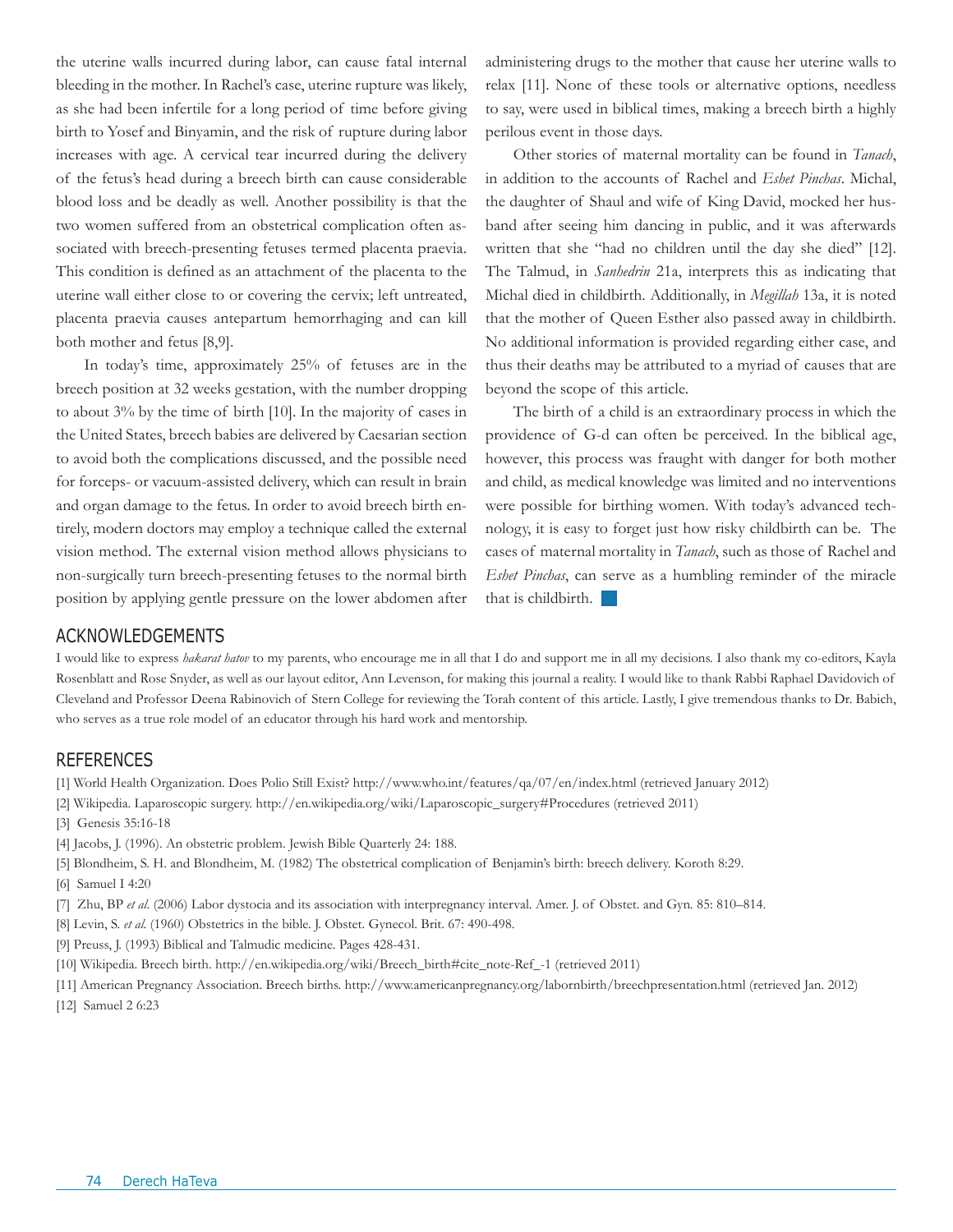# HOW IS DEATH DEFINED? A FOCUS ON BRAIN **DEATH**

### Gabrielle Weinberg

he idea of death can be a very sensitive topic for many. The exact time that a person has passed away is also a very delicate and, more importantly, controversial topic in both the Jewish and secular worlds. According to Judaism, the human life is infinitely valuable. It is so valuable, in fact, that if someone were to prevent a person from living for even a single moment, he would be considered a murderer. It is for this very reason that the point at which a person dies should be carefully and thoroughly defined. This definition must follow not only *halacha* (Jewish law), but it must constantly be redefined and aligned with new medical knowledge, procedures, and standards [1]. So, how is death defined by *halacha*? According to Rabbi Soloveichik, *halacha* defines death by the cessation of three vital processes: respiration, cardiac activity, and brain activity [2]. It is debated, however, if *halacha* recognizes brain death alone, even though there is continued cardiac activity [3]. T

One first must consider the medical and legal views of death. Let us first examine the legal view. The legal view of death incorporates the medical views on the subject. In 1981, the Uniform Determination of Death Act was passed by the President's Commission for the Study of Ethical Problems in Medicine and Biomedical and Behavioral Research. This Act clearly defined when it is permissible to declare a patient dead. It read, "An individual who has sustained either: 1) irreversible cessation of circulatory and respiratory functions or 2) irreversible cessation of all functions of the entire brain, including the brainstem. The declaration of death must be made in accordance with acceptable medical standards." In other words, no matter what the reason is for the cessation of breathing or the heart pulsing, the patient is deemed dead. The second and newer requirement refers specifically to the brain. The requirement is that the whole brain must stop working - both the upper left and upper right hemispheres, as well as the brain stem [4].

There is a list of guidelines for defining death the President's Commission. These guidelines require irreversible loss of function within the heart, lungs, and brain. Cessation of the heart and lungs is examined through commonly accepted medical procedures. Irreversibility within this cardiopulmonary category is

described as complete cessation of function, in addition to the patient being unresponsive to any treatments. Neurological cessation includes complete malfunction of cerebral and brain stem processes. Brainstem malfunction is determined when a doctor asserts that gag reflexes and certain eye reflexes, known as cephalic reflexes, are damaged. This examination also includes apnea testing, which confirms that there is no ability to breathe. The apnea

# Is it possible under halacha that brain death alone can be sufficient evidence of human death?

testing ensures that there can be no possibility of spontaneous breathing, which is controlled by the brainstem; thus, the apnea test confirms the death of the brainstem. Irreversibility within the neurological category consists of three factors: there is no chance of recovery, unresponsiveness to treatment, and a cause for the dysfunction of the brain is clearly defined and is adequate enough to explain the reason for brain dysfunction. It is important to rule out any possible medical conditions that mimic brain death, such as drug overdose and kidney failure. So long as the patient demonstrates cessation and irreversibility in either the cardiopulmonary or the neurologic categories, the patient is legally dead [4].

One may wonder what kind of testing can confirm brain death. Three criteria indicative of brain death are: (a) coma and total non-reactivity to painful stimuli; (b) total absence of brain stem reflexes; and (c) total absence of spontaneous respiration, or apnea [5]. Various technologies are used to assess brain death. One method, though it cannot be used as a sole diagnostic source, is through an electroencephalogram, or EEG, which measures only the electrical activity in the upper brain. It is for this reason that an EEG cannot completely confirm brain death, as it excludes measuring the electrical activity within the brainstem. However, the EEG can be of some probative value if the test is performed by a physician who has had many years of experience with the EEG. Yet another test, done by performing cerebral blood flow studies to confirm that the brainstem is dead, determines whether the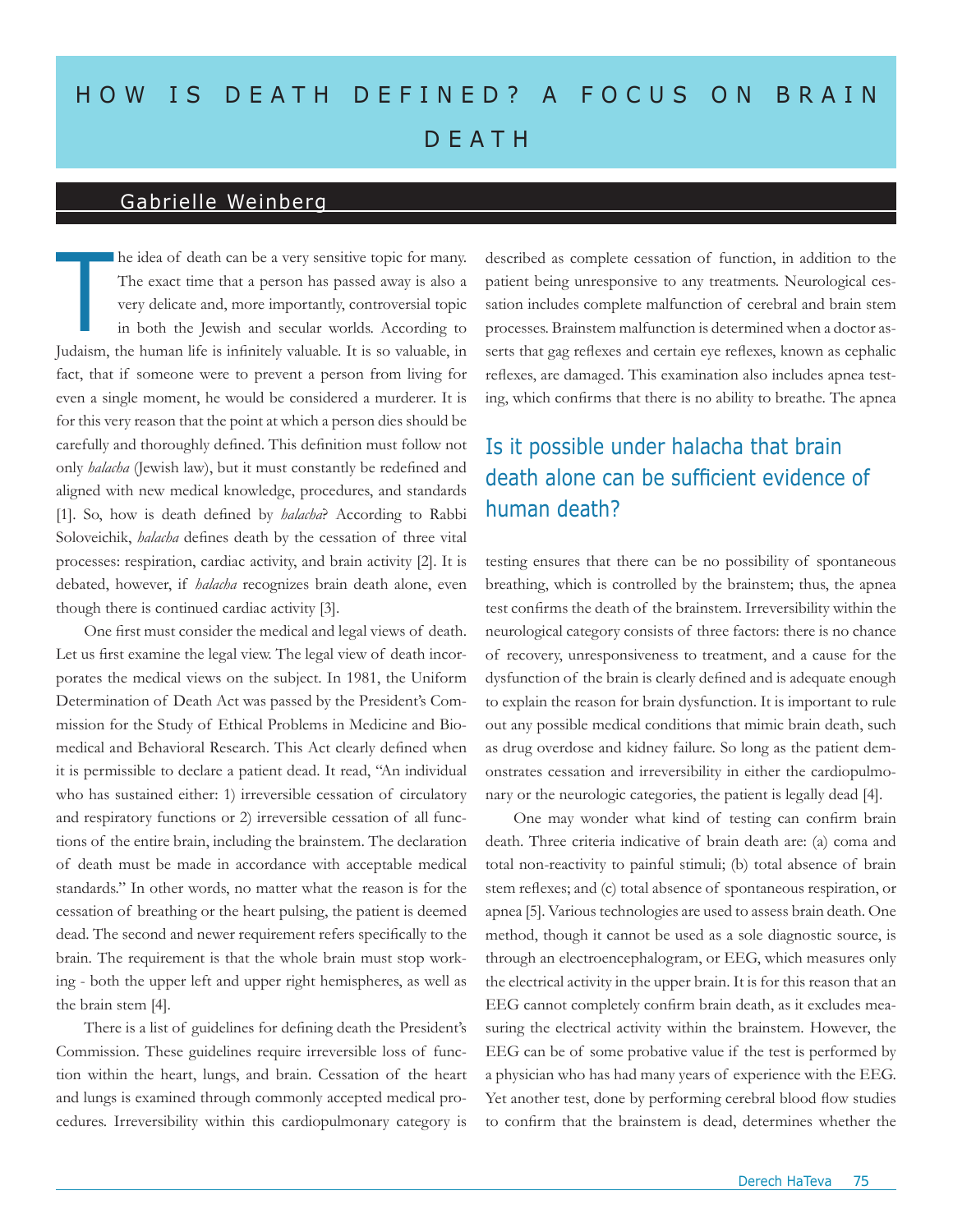brain and brainstem are receiving an adequate degree of blood flow. This is done through cerebral angiography, which injects dye into the four major blood vessels leading to the brain. Once the dye is injected into these veins, it is possible to determine if there is any blood flow to the brain. This procedure, though quite accurate in diagnosing brain death, is not commonly used, as it is impractical, and puts the patient at risk, as it involves transporting him outside his room to another part of the hospital [4].

How is brain death defined *halachically*? Is it possible under *halacha* that brain death alone can be sufficient evidence of human death? It was not until about thirty years ago that the accepted Jewish concept of death included brain death. Before this point, one was considered dead when the heart had stopped beating and the person stopped breathing. This thought is related to a Talmudic (*Yoma* 85a) discussion stating that it is permissible and obligatory to desecrate *Shabbat* to save a human life. The example used is of debris falling onto a person during *Shabbat*:

If a building collapses on the *Shabbat* and someone may be trapped in the rubble, one must desecrate the *Shabbat*, if necessary, to try to save the victim. If one finds him alive, one extricates him and tries to save his life. If he is found dead, one leaves him there until after the *Shabbat*. How far does one dig to determine whether the victim is dead or alive? Up to the nose! An additional view is up to the heart. The main sign of life is in the nose, as it is written: 'all in whose nostrils is the breath of the spirit of life' (Genesis 7:22).

Thus, one should break *Shabbat* and take the debris off the person's body, even though it is most likely that the person is, indeed, dead. In other words, the possible preservation of life trumps the rules of *Shabbat.* It is only until the rescuer is sure that the victim is dead that the rescuer can no longer break the laws of *Shabbat*. The rescuer can be certain that the victim is dead by removing the debris until the victim's nose is unobstructed and then can determine whether the victim is breathing or not. The later view of this case mentioned that the body should be removed of the debris up to the chest; if the rescuer does not find a heartbeat, the victim is considered dead. This, however, is the less supported view, as sometimes a heartbeat can be so faint that it goes unnoticed [3].

As noted by Rav Avraham Steinberg, there are various rabbinic interpretations of this pivotal Talmudic passage [5]. Some rabbinic authorities maintained that a person is clinically dead and is considered a corpse when it is clearly evident that respiration has ceased. The notion of defining death by the absence of respiration can be rooted to a statement in the Torah that reads, "…all in whose nostrils is the breath of the spirit of life [Genesis 7:22]." Interestingly, as the roots of Hebrew words often hold the secrets to their definitions, the Hebrew word for soul, *neshama*, very much resembles the Hebrew word for respiration, *neshima* [1]. The other Talmudic view of "up to the heart" has been interpreted as "up to the navel," perhaps an indication of abdominal respiration, rather than cardiac activity. Other Rabbis maintained that cessation of respiration is only one criterion that then must be combined with other clinical signs, such as the cessation of heartbeat and peripheral pulses. Accordingly, death may be defined as the termination of respiratory and cardiac functions. Some consider cessation of respiration to be the *definition* of death and therefore if there is no breathing, the person is legally dead. Others consider termination of respiration to be a symptom of death, but the definition of death is really cardiac function. Another opinion is that although respiration is the main sign of life, if other signs of life are observed in other organs, the lack of respiration by itself cannot establish death. In other words, the Talmudic passage from *Yoma* is interpreted differently by different rabbinic authorities [5].

How is brain death viewed according to *halacha*? Rav Steinberg noted that brain death represents the "irreversible cessation of brain and respiratory functions" and has many diverse causes, including head trauma, malignant brain cancer, metabolic disturbances, massive intracranial bleeding, and the failure of vital organs [5]. It is beyond the expertise of this writer to explore the various rabbinical opinions regarding brain death. Most rabbinic discussions, however, revolve around another Talmudic passage (*Ohalot* 1:6): "People who are beheaded, however, convey impurity as corpses, even if they are still moving convulsively. The latter is considered only a postmortem reflex action, like the tail of a lizard which moves convulsively." Rav Steinberg cited the Rambam (*Tum'at Met* 1:15) who continued, "So, too, someone with a broken neck with most of it severed, or whose back is ripped open like a fish, or who is decapitated, or whose body is cut in half at the abdomen conveys ritual impurity even if one or more organs or limbs are still shaking" [5].

Again, rabbinic decisors maintain various positions. Some Rabbis concluded that any person close to death, lacking cognition, and who cannot survive is considered dead. Other Rabbis required full decapitation, so that the brain and body are no longer connected, indicating that any subsequent convulsive shakings were not indicative of life. Here, the stress is on the state of the body: an intact body is indicative of life, whereas decapitation alone is not indicative of death, but rather is important in issues of the laws of purity and impurity, as such an individual is considered to be a corpse. Finally, there are those who maintain that decapitation is an absolute and irreversible indication of the de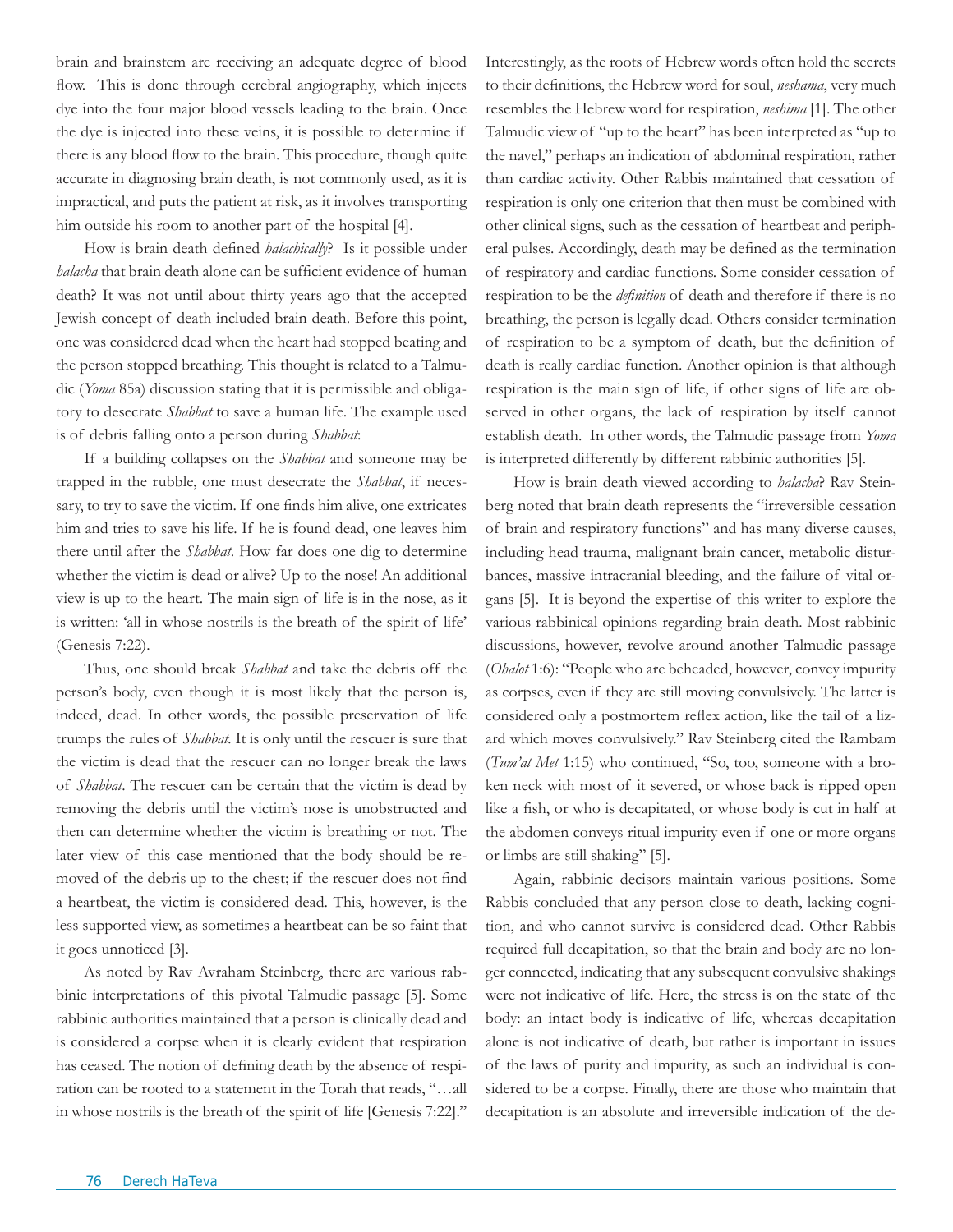struction of brain functioning. Any patient with absolute and irreversible destruction of the brain, even if not actually decapitated, is defined as dead or as "physiologically decapitated." This correlation between decapitation and modern cases of brain death is accepted by Rabbi Dr. Moshe David Tendler and others but is not accepted by all [3].

In compliance with the Talmudic (*Yoma* 85a) definition of death being that a person cannot spontaneously breathe and appears to be dead, permanent and complete damage to the brain covers this definition of death. Rabbi Moshe Feinstein, who strongly supported the traditional Jewish view of death being the termination of breathing, asserted that "by injecting a substance into the vein of a patient, physicians can ascertain that there is no circulation to the brain - meaning, no connection between the brain and the rest of the body - that patient is legally dead in Judaism because he is equivalent to a decapitated person." The procedure being referred to is a cerebral angiography, the test to measure blood flow to the brain. Dr. Fred Rosner, following this logic, noted that brain death is the only reasonable definition of death [3].

Both *halacha* and medicine modified their definitions of death to include brain death or interminable brain cessation as a critical factor in the determination of death. Both agree with the basic idea that death can be defined as either the permanent failure of cardiac activity and respiration or the complete cessation of brain activity. Both also seem to take upon the extra stringency of making sure that all three vital processes must be nonfunctional in order for a human to be legally and medically considered dead.

#### Acknowledgements

I would like to give my sincere gratitude to Dr. Babich for providing me with the sources for this article, for reviewing this article, and for helping me grow as a scientist and a Jew. Additionally, I would like to thank my parents for their constant support in my academic career and my abilities to succeed in life. I would also like to thank my grandparents for helping me attend Yeshiva University.

#### **REFERENCES**

[1] Rappaport, Z.H. and Rappaport I.T. (1999). Principles and Concepts of Brain Death and Organ Donation: The Jewish Perspective. Acta Neurochir. 74: 61-63.

[2] Soloveichik, R. (1985). Death According to the *Halacha*. J. Halacha Contemp. Soc. 17: 41 - 48.

[3] Werber, S.J. (1996 - 1997). Ancient Answers To Modern Questions: Death, Dying, and Organ Transplants - A Jewish Law Perspective. J. Law Hlth. 11: 13 - 44.

[4] Keilson, M.J. (1989). Medical Aspects of Brain Death. J. Halacha Contemp. Soc. 17: 7 - 15.

[5] Steinberg, A. (2003). Encyclopedia of Jewish Medical Ethics, volume 2, Feldheim Publ., Nanuet, New York.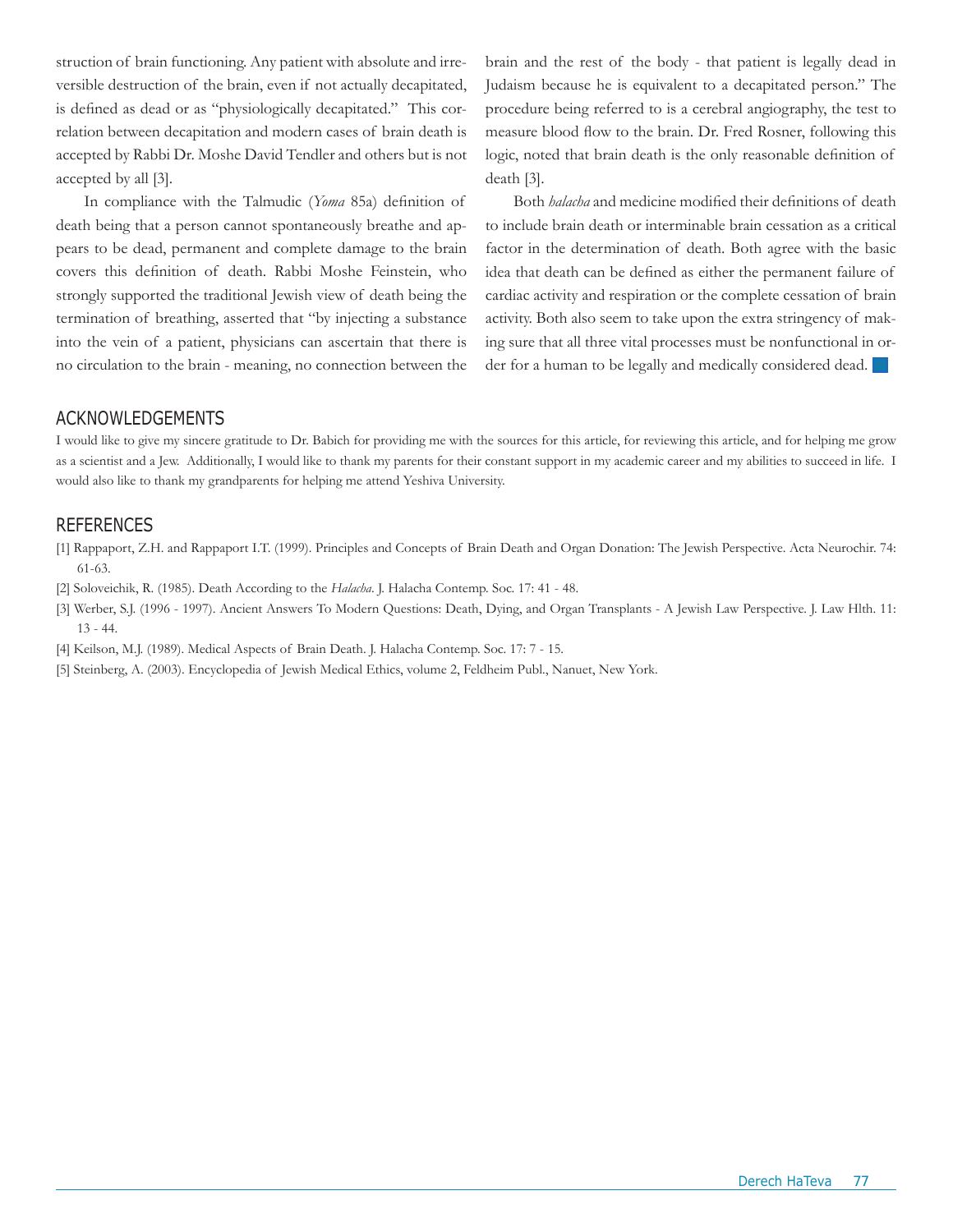## Anna Weinstein

*vraham* was one hundred years old when his son *Yitzchok* was born to him. Sarah said, 'G-d has given me laughter. All who hear will laugh with me'" *(Bereishit*  21:6). The *Midrash* explains that *Yitzchok*'s birth did not merely mark the end of Sarah's infertile journey; when her prayers for motherhood were answered, so were those of many other childless women. According to this interpretation*,* Sarah's delivery filled the world with joy, but on the grander scheme, it served to dichotomize a recurrent theme in Judaism: the sorrow of barrenness and the bliss of childbirth.  $\epsilon$ A

Today, the birth of a Jewish child is one of the greatest reasons for family and community members to rejoice, gather together, and celebrate over a new blessing. Whether relatives and friends recite *tefillot* (prayers) at the *brit millah* (circumcision) of a boy or *zeved habit* (naming ceremony) of a girl, the spirit of celebration inevitably radiates from the house of a newborn child. There are families, however, that are not as fortunate as to share in Sarah's "laughter." Some children are born with devastating health complications and abnormalities, facing early medical hardships and health complications. One such family, a young Orthodox Jewish couple, turned to *Rav* Moshe Feinstein in 1977 for advice regarding the alarming fate of their newborn conjoined twins [1].

Twinning is the result of two possible scenarios. One scenario occurs when a woman releases two eggs and each is fertilized by separate sperm, which results in fraternal twins [2]. The other common twin type, identical twins, is the result of a single fertilized egg splitting completely and developing into two fetuses. The split usually occurs within twelve days after conception, and according to the "fission theory," if it delays until after the twelfth day, separation never reaches completion [3]. Conjoined twins are thereby formed. Depending on the extent of the egg splitting, as well as how late in the process it occurs, twins are joined at various places. There are three major classifications of conjoined twins: thoracopagus, omphalopagus, and craniophagus [2]. The third is the rarest case, wherein the twins are joined at the cranium or head, accounting for only two percent of incidents. Omphalopagus twins are attached from the breastbone to the waist and share liver, gastrointestinal, or genitourinary functions, making up to 33 % of the conjoined twin pool. Thoracopagus twins are connected at the upper portion of the torso and share a heart. Averaging at 40 % of conjoined twin cases, such twins are the most common and often the most difficult to operate on.

The ruling in this case is not merely an exciting finale to a series of mind-boggling debates. It is an exemplary module of how Torah meets science in a world that often views the two as mutually exclusive.

*Rav* Moshe Feinstein, a great Torah sage and *halakhic* expert, was consulted as to whether or not Jewish law would permit the separation of the pair of thoracopagus twins, who shared a sixchambered heart [4]. In the case brought to *Rav* Feinstein, one of the babies, called Baby Girl B, had an essentially normal fourchambered heart which was fused to the stunted, two-chambered heart of her sister, termed Baby Girl A. Leaving the twins conjoined meant a certainty of heart failure and the death of both. Dividing the hearts among the twins was far too dangerous, according to medical experts at Children's Hospital of Philadelphia; the connecting wall of the hearts, found alongside the left ventricles, was too thin to withstand division, and Baby Girl A had a highly unlikely chance of survival with one half of a normal heart. Dr. Henry L. Edmunds Jr., the renowned hospital's chairman of cardiothoracic surgery, decided to put all six chambers into Baby B's chest [4]. Such a surgery meant life for Baby Girl B and death for Baby Girl A. The twins' parents entrusted *Rav* Moshe Feinstein, his son-in-law, Rabbi Dr. Moshe DovidTendler, Ph.D., and the latter's son, Rabbi Dr. Yaakov Tendler, M.D., to make a critical judgment call: was it *halakhically* acceptable to save Baby Girl B at the expense of Baby Girl A?

The rabbis argued every night for a week until a consensus was reached[4]. By drawing references from Talmudic law, they were able to analyze the medical anomaly through a Torah-based perspective. One of the key concerns was whether or not Baby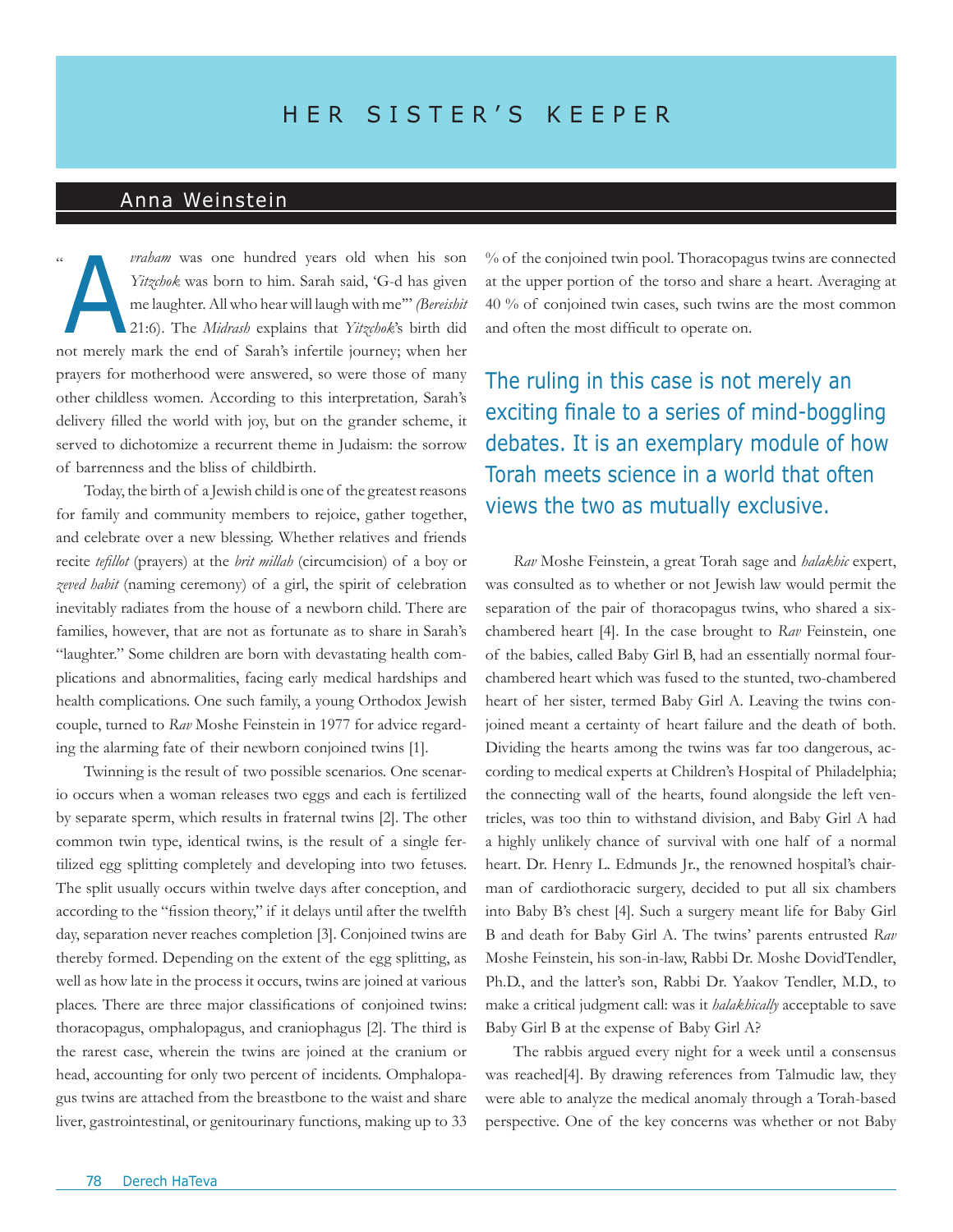Girl A was a *rodef,* or a pursuer, of Baby Girl B. The *din rodef,* the law that mandates a bystander to stop a pursuer, even by means of killing, is established in the Tractate *Sanhedrin* in the Babylonian Talmud (*Sanhedrin* 73a). One of the many sources that supports this obligation is found in the book of *Vayikra*, when *HaShem* says to Moses, "*רעך דם על תעמד לא," "*don't stand aside on the blood of your fellow" (*Vayikra*19:16). Before permitting the surgery, it was imperative that Rabbis Moshe Feinstein, Yaakov Tendler, and Moshe Tendler collectively define Baby Girl A as tantamount to a *rodef,* in which case it would be *halakhically* acceptable to give her two-chamber heart to Baby Girl B [4].

Generally speaking, the Torah allows abortion only in the event that the fetus poses a direct life-threat to the mother (*Oholot*  7:6). Since a fetus is still completely dependent on its mother for survival, if it puts its mother at risk for death, the fetus' existence is analogous to that of a parasite with the intention to kill [1]. The rabbis compared this scenario to that of the twins and tried to establish a correlation between the role of the fetus and Baby Girl A. If the latter was perceived as "pursuing" the segment of heart that really belonged to Baby Girl B, it would be obligatory by the Torah to allow the surgery. However, there is an exception to the rule in the Talmud: if the fetus' head is already out of the mother's birth canal, they are considered to be two people, each with an equal opportunity to live (*Oholot* 7:6). Neither is deemed a *rodef* and "biblical ethics demands that you take a hands-off policy." The rabbis tried arguing this scenario, since Baby Girl A and B, though conjoined, had separate nervous systems and were, in fact, two babies. The application of this interpretation would forbid separation on the account that it is an equal struggle, during which the twins make"an independent claim to life". Interference, such as by surgery in this case, is prohibited as it would be considered the forfeit of one life for another [4].

The rabbis then referred to a parable of two men jumping out of a burning airplane, each anticipating his parachute to open and deliver him safely to the ground. The second man's parachute remains shut, so he grasps on to the first man's foot; however, the parachute proves too small to maintain the weight of both men and suddenly they both find themselves plunging to their deaths. Regarding such an incident, the rabbis agreed "it is morally justified" for the first man to kick off the second because he is a

*rodef* who threatens the first individual's life. Also, since it was the parachute of the second man that did not open, it is he who was "designated for death," and not his friend. Applying this excerpt to the case of Baby Girl A and Baby Girl B, the first man's parachute is analogous to Baby Girl B's heart, making Baby Girl A the *rodef* who clings to her sister's heart, thereby threateningBaby Girl B's chance at survival. The rabbis were concerned that perhaps Baby Girl A was indeed "designated for death," as was the jumper whose parachute did not open. If she could have survived with a two-chamber heart, the rabbis would have had reason to oppose the surgery; be that as it may, Baby Girl A's fatality with one-half of a conjoined heart was ineluctable [4].

 Saving a Jewish life is an unparalleled *mitzvah* according to Torah law. Often referred to as *pikuach nefesh* (*Eruvin* 45a) or the obligation to save a life in jeopardy, this *mitzvah* prevailed in *Rav* Moshe Feinstein's ruling [4]. In the case of the thoracopagus conjoined twins, Baby Girl A and Baby Girl B, rabbinical approval for separation of the twins by surgery was granted [1]. The surgery was successful and entailed minimal complications; as was predicted, Baby Girl A did not survive. Dr. C. Everett Koop, the chief surgeon at Children's Hospital of Philadelphia, built a commodious chest around Baby Girl B's six-chambered heart, sewed up the incision, and attended a press conference for several reporters who anxiously awaited the post-surgery update [4].

The ruling in this case is not merely an exciting finale to a series of mind-boggling debates. It is an exemplary module of how Torah meets science in a world that often views the two as mutually exclusive. The ongoing partnership between the rabbis and doctors, defined by communal respect and appreciation, is iconic of a kinship we must embrace. Rabbi Dr. Samuel Belkin, the second president of Yeshiva University, said in his inaugural address, "We prefer to look upon science and religion as separate domains which need not be in serious conflict and, therefore, need no reconciliation. If we seek the blending of science and religion and the integration of secular knowledge with sacred wisdom, then it is not in the subject matter of these fields but rather within the personality of the individual that we hope to achieve the synthesis" [5]. Such is the harmony the students at Stern College for Women experience in their ambitious journey through the rigorous study of science and sacred texts of Torah.

#### ACKNOWLEDGEMENTS

I would like to thank my extraordinary parents, who make any mission of mine seem possible with their unconditional love, support and unparalleled guidance. Thank you to Dr. Babich for being a true gem of a mentor and the driving force behind all my scientifically rooted endeavors. Additionally, I'd like to express my gratitude to Rabbi Lawrence Hajioff, who edited the Torah content of this article, and who sparks my every morning at Stern with the study of Judaism.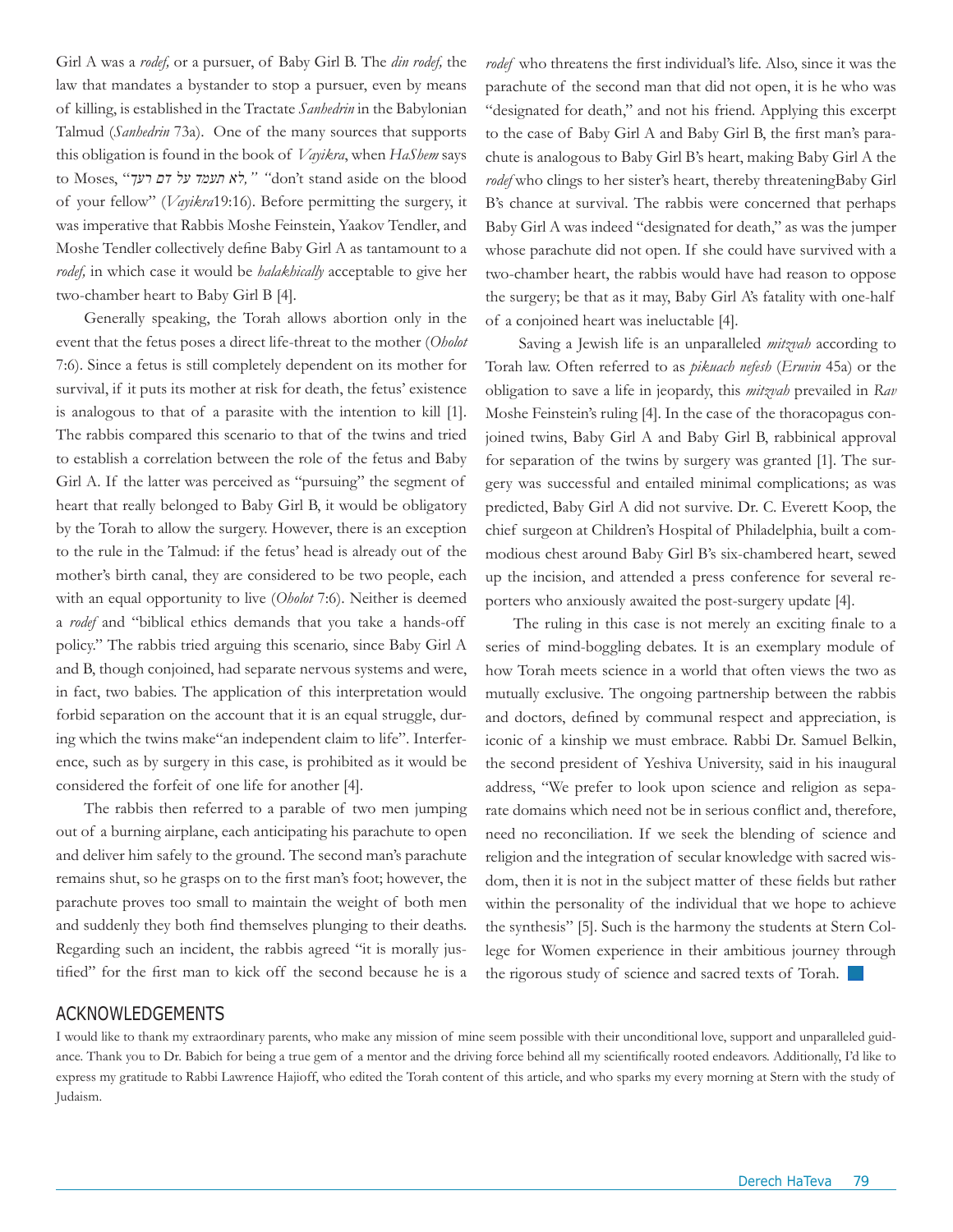### **REFERENCES**

- [1] Drake, D. (2001). Siamese Twins. The Surgery: an Agonizing Choice Parents, Doctors, Rabbis in Dilemma. Jewish Med. Ethics. 4: 14-21.
- [2] UM Medical Center. http://www.umm.edu/conjoined\_twins/facts.htm (retrieved January 15, 2012)
- [3] Mayo Clinic. Mayo Foundation for Medical Education and Research.http://www.mayoclinic.com/health/conjoined-twins/DS00869 (retrieved January 13, 2012)
- [4] Tendler, M. (2001). So One May Live. Jewish Med. Ethics. 4: 22-25.
- [5] Belkin, S. (1956). The Truly Higher Education: An Inaugural Address. Essays in Traditional Jewish Thought. Philosophical Library, New York, NY. 1: 9-17.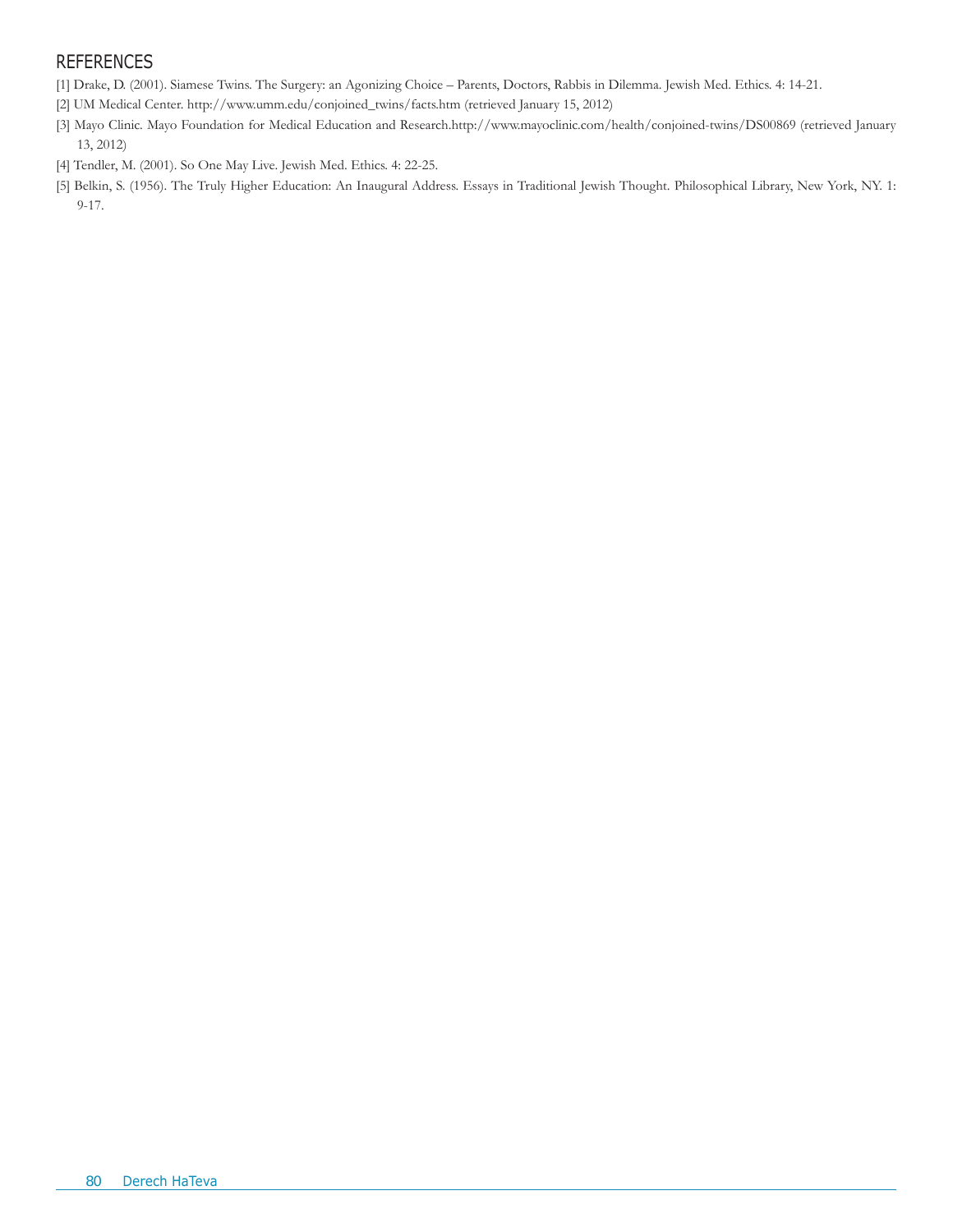# THE TAY-SACHS MUTATION: AN ADVANTAGE FOR CARRIERS?

# Temima Wildman

ay-Sachs is a recessive genetic disease characterized by a mutation in the gene coding for the enzyme hexosaminidase-A. Normally, hexosaminidase-A breaks down fatty acids in nerve cells but when the enzyme is defective, there is a build up of fatty acids called gangliosides. This build up interferes with normal biological processes and children with this disease usually decease by age four. Tay-Sachs has a high incidence in the Ashkenazi Jewish community, with a carrier frequency of 1 in 27 [1, 3].  $\prod$ 

Puzzled by the high frequency of the Tay-Sachs mutation within the Ashkenazi population, scientists searched to find an explanation. Several theories have been proposed, some of which have resulted in great controversy. Most of the theories have a historical foundation, and are based on the status or conditions of the Jewish population during the past 900 years [2]. Because of the varied possible origins for the Tay-Sachs mutation, much uncertainty and division exists among researchers concerning an explanation for its elevated frequency within the Jewish population.

In 1962, Myrianthopoulus and colleagues proposed the idea of heterozygote advantage as an explanation for the high frequency of the Tay-Sachs mutation among Ashkenazi Jews [3]. In typical Mendelian genetics, a given gene can exist in one of two forms, either dominant wild type or mutant recessive. An individual normally has two copies of each gene. "Dominant homozygous" refers to a genotype possessing two copies of the wild type allele, while "recessive homozygous" usually indicates a genotype that possesses two mutant alleles for a given trait. A heterozygote, therefore, is an individual who possesses one wild type allele and one mutant allele for a given gene, but only exhibits characteristics of the dominant allele. Heterozygote advantage is a phenomenon in which a heterozygote has higher fitness than an individual with a homozygous dominant or recessive genotype [4]. A well-known example of heterozygote advantage is that of carriers of sickle cell anemia. Studies have shown that individuals who have one allele for sickle cell have a greater resistance to malaria. Therefore, in addition to not being affected by the sickle-cell disease, the heterozygote condition (i.e. being a carrier) has an added advantage in that it provides a higher resistance to malaria [2, 4, 5].

In the case of Tay-Sachs, it was proposed that being a carrier for this disease could provide greater resistance to tuberculosis (TB) [6]. Historically it was shown that Jews have a lower rate of TB as compared to their non-Jewish counterparts living in similar conditions. Myrianthopoulus suggested that there is a link between TB resistance and the high frequency of Tay-Sachs alleles [6]. However, in 1981, Spyropoulos and colleagues published an article challenging the link proposed by Myrianthopoulus. Spyropoulos and colleagues performed a similar study to Myrianthopoulos, investigating the causes of death for grandparents of carriers and noncarriers of Tay-Sachs in order to assess whether the grandparents of the noncarriers died from TB more often than those of carriers. The difference in the frequency of death due to TB was not significant, and therefore there is no link between the heterozygous genotype with a mutant Tay-Sachs allele and resistance to TB [6].

Because of the varied possible origins for the Tay-Sachs mutation, much uncertainty and division exists among researchers concerning an explanation for its elevated frequency within the Jewish population.

Instead of attributing the high frequency of the Tay-Sachs allele to natural selection in favor of individuals resistant to TB, Spyropoulus suggested that it is due to the founder effect and genetic drift, phenomena proposed by earlier researchers as well [6]. The founder effect occurs when a single individual with a specific mutation is the sole progenitor of a new population. As offspring are produced, more individuals will have the mutation. This results in an increase in the frequency of the mutation with each generation, known as genetic drift [5]. According to this view, the Tay-Sachs mutation occurred by chance and its frequency among Ashkenazi Jews increased because of the establishment of many new communities in the 13th century in Eastern Europe [2]. Ad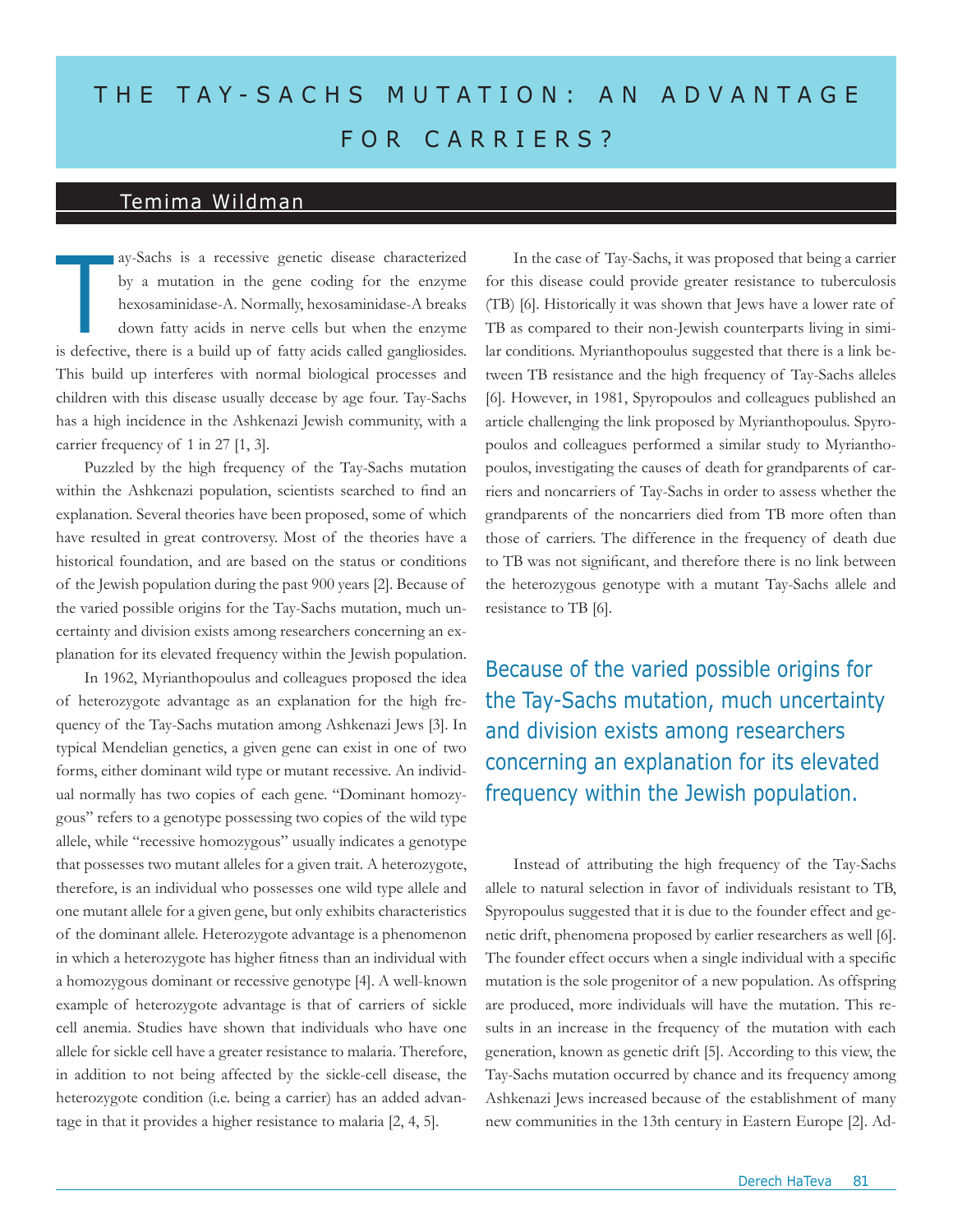ditionally, because of persecution against Jews throughout Jewish European history, genetic drift occurred.

Tay-Sachs is one of four genetic diseases common among Ashkenazi Jews that is related to sphingolipid disorder. All four of these diseases, Tay-Sachs, Gaucher, Neimann-Pick, and mucolipidosis type IV, are caused by a mutation in different enzymes that affect the cell's management of sphingolipids [2, 5]. This scientific fact weakens the likelihood that the mutation occurred merely by chance, thereby strengthening the case for some advantage in being a carrier. Perhaps carrying one mutated allele offers some benefit other than resistance to TB and inheritance of the recessive disease is a by-product of heterozygote advantage [2, 5].

Although the advantage of the Tay-Sachs mutation in providing TB resistance was debated and possibly disproven, the support for the view of a heterozygote advantage did not subside. Instead, a different advantage for heterozygosity was proposed. Historically, as a result of persecution, Jews often were banned from many professions. In order to make a living, Jews had to excel intelligently and think of new ways to earn a living. Because of this, natural selection led to the survival of the smartest Jews. Furthermore, some researchers suggest that smarter men had increased reproductive success because men with greater intellectual abilities married wealthy women and had many children, passing down the "intelligence gene" to many offspring [2].

The cause of the high frequency of genetic mutations in the Jewish population has been hotly debated more recently as well. Researchers at the University of Utah built upon this historical idea and tested the theory that carrying an allele for Tay-Sachs was a result of natural selection for enhanced intellectual ability. Gregory Cochran and Jason Hardy of the University of Utah proposed that not only were Jews barred from the common professions during medieval times, but they were restricted to positions of management, which required a lot of intellectual acuity. Furthermore, those who were successful had more children, causing an elevation in the frequency of the gene that promotes intelligence [5].

Cochran and Hardy substantiate their argument by explaining that sphingolipid disorders promote growth and connections between brain cells, enabling faster communication between different areas of the brain [5]. Throughout history, Jews have been recognized for their great academic accomplishments and groundbreaking discoveries. Statistically, Jews make up a very small percentage of the world, yet they have won 27 percent of America's Nobel prizes [5]. While these facts support the suggestion that Jews tend to be smarter, they do not prove that increased intellectual ability within the Jewish population is due to an allele for the Tay-Sachs mutation.

On the other hand, Dr. Neil Risch, a geneticist at the University of California, is a proponent of the founder effect as the cause for the high frequency. Dr. Risch found that many of these genetic diseases arose around the same time, most likely due to the same cause. Therefore, founder effects must be the reason that the mutations are so common among Ashkenazim. Other researchers disagree with the heterozygote advantage as an explanation for increased intelligence because it is far-fetched and challenging to prove.

Each view answers some of the mysteries of Jewish genetic diseases, but still leaves scientists unfulfilled with respect to other puzzling factors of these phenomena. We may never be able to pinpoint how the Tay-Sachs mutation arose. However, it is important not only to focus on the origin of the disease, but also how the disease takes its course. This knowledge will help us work toward the future and find solutions that prevent the disease from being passed to offspring.

Another question can be raised with regard to the correlation between heterozygosity for the Tay-Sachs mutation and increased intelligence. If individuals with one copy of the mutated gene have an added dose of intelligence, do individuals with two copies of the mutated gene have two doses of added intelligence? It is probably impossible to answer this question, as children with Tay-Sachs die at a young age, before their intelligence can be evaluated. However, the possibility suggests that there is much more research to be done in order to properly evaluate and understand genetic disease.

It is my hope that understanding the possible benefit of being a carrier for Tay-Sachs may lessen the stigmatization that sometimes occurs when someone is found to be a carrier of a genetic disease. Although it is not recommended to reproduce with someone who has an identical mutation, as there is a 25 percent risk of having an affected child, being a carrier should not be looked at as a flaw. It is a physical attribute of a person just like eye color, and may even carry with it the added advantage of increased intelligence.

#### Acknowledgements

I would like to thank Dr. Babich for his continual guidance, support, and advice that he has provided throughout my years at Stern College. His sincere kindness and passion for helping students is always clear from his availability to students and effective feedback. Additionally, I would like to thank the editors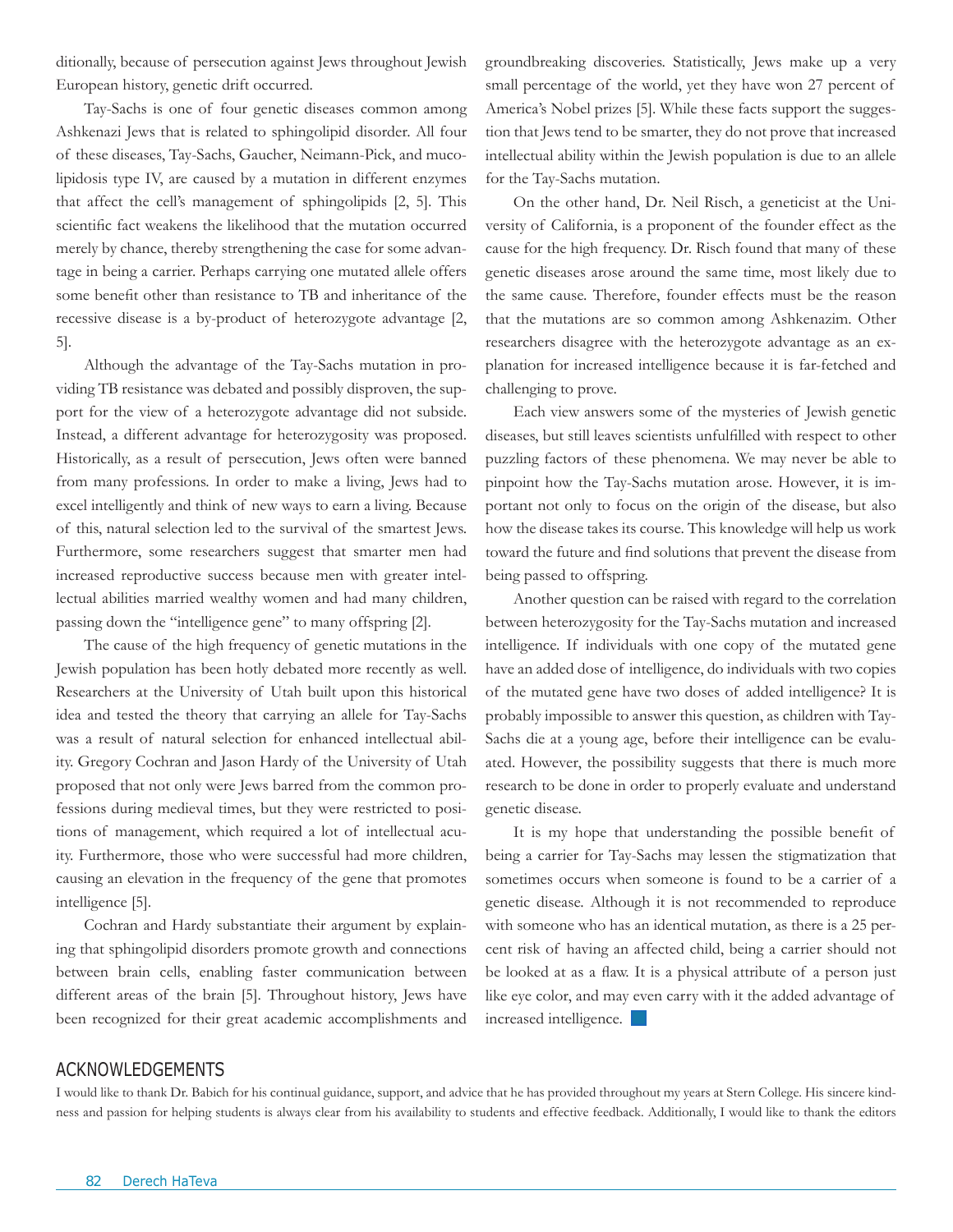of this publication for their patience, time, and all of the hard work that they have invested in putting this journal together. Most importantly, I would like to thank my parents for their constant support, assistance, and encouragement to follow my dreams.

### **REFERENCES**

- [1] National Tay-Sachs and Allied Diseases Tay-Sachs. http://www.ntsad.org/index.php/tay-sachs (retrieved February 6, 2012).
- [2] Diamond, J. (1994). Jewish Lysosomes. Nature. 368:291-292.
- [3] Myrianthopoulos, N.C., & Aronson, S.M. (1966). Population Dynamics of Tay Sachs Disease: Reproductive Fitness and Selection. American Journal of Human Genetics. 18(4): 313-327.
- [4] Heterozygote Advantage. Word IQ. http://www.wordiq.com/definition/Heterozygote\_advantage (retrieved September 26, 2011)
- [5] Wade, N. (2005). Researchers Say Intelligence and Disease May Be Linked in Ashkenazic Genes. New York Times. (published online June 3, 2005). http:// www.nytimes.com/2005/06/03/science/03gene.html?ex=1275451200&en=efcc603583e17b54&ei=5090&partner=rssuserland&emc=rss
- [6] Spyropoulos, B., et al. (1981). Heterozygote Advantage in Tay Sachs Carriers?. American Journal of Human Genetics. 33:375-380.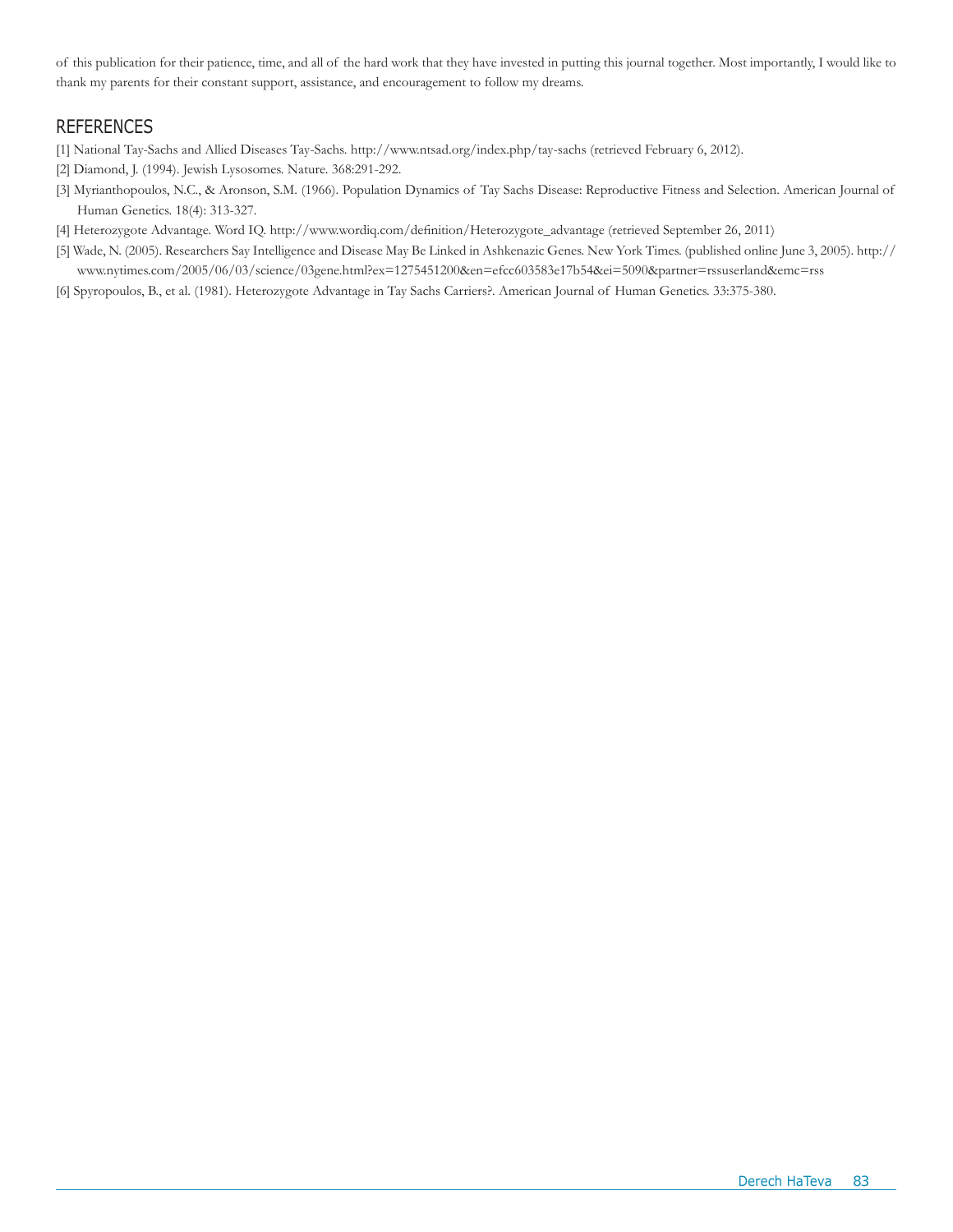# E li' s E y e s

## Bella Wolf

isual impairments such as the development of cataracts or glaucoma are fairly common occurrences in elderly people and can lead to blindness if not treated. Fifteen percent of elderly people experience visual impairment, and the prevalence of blindness is 100 times greater for people over the age of 65 compared to children in the same society [1]. Through the development of scientific technology and modern medicine, many ocular impairments can be easily treated, effectively enhancing eyesight and preventing blindness. Such technology, while inconceivably helpful, has led to a general decrease in the population's acknowledgement of the severity that comes with visual impairments. Many take for granted the advancements of science and medicine, and simply accept that many physical impairments, such as the onset of cataracts, can simply be fixed with procedures such as laser eye surgery. V

Visual impairment of the elderly plagued our forefathers thousands of years ago. The remedies used to treat visual impairment employed coriander leaves, which, when applied to the eye, reduced inflammation. This is the extent to which science and ocular medicine had developed in those days [2]. Visual impairment affected many important individuals noted in *Tanach,* one of whom was *Eli* who was a high priest before the building of the first *Beit Hamikdash* and was also a *shofet*, or judge. *Eli*, during this time, was considered to be the leader of *B'nei Yisrael*. The *Tanach* states: "Now *Eli* was ninety and eight years old; and his eyes were dim, that he could not see" (I Samuel 4:15). The *Malbim* created a connection between *Eli*'s visual impairment and his eventual death, which occurred when he discovered that the *Aron Kodesh* was taken by the *P'lishtim* in a war against the Jews. In fact, the *Malbim* argued, *Eli*'s visual impairment contributed to his death. The news of the crushing defeat of *B'nei Yisrael* in the war against the *P'lishtim* and of the loss of the *Aron* dawned on the Jews slowly and in stages. Since the bearer of bad news arrived in the city with dirt upon his head and his clothes torn, both of which are symbols of mourning, *B'nei Yisrael*'s defeat was apparent and allowed for the Jews to prepare themselves for the confirmation when the messenger eventually spoke. However, *Eli* could not see these signs of mourning on the messenger, and therefore the on-

slaught of information that appears in the next *pasuk* was enough to shock *Eli* so much that he fell from his chair and died (*Malbim*, I Samuel 4:15).

The advancement of science allows one to reevaluate the story of *Eli*'s death and to determine what exactly led to the dimming of his eyes. While it is impossible to go back to that time and monitor the actions and environment in which he lived, one can analyze the *Tanach* for clues as to what may have caused *Eli*'s symptoms. First, it is important to note that in *Eli*'s case, the *pasuk* states that his visual impairment developed in his old age, implying a gradual loss of vision. This excludes sudden causes of blindness such as retinal detachment in which the retina becomes detached from its underlying support tissue and ischemic optic neuropathy in which loss of blood flow to the optic nerve results in its deterioration in structure and function [1].

While most cataracts are bilateral and occur in both eyes, cataracts often form more rapidly in one eye than the other [1], which would explain why Eli had only begun to lose vision in one eye rather than two.

The next question in analyzing *Eli*'s eye condition is whether his loss of vision affected one or both eyes. This question cannot be answered definitively but may be alluded to in the discrepancy between the *kri u'ktiv* (the way the verse is written versus the way it is supposed to be read aloud) in the Biblical text that described the dimming of his eyes (I Samuel 3:2). The word "*einav*" is used when discussing *Eli*'s eyes. The *kri*, the way the word should be read aloud, has two *yuds* while the *ktiv*, the manner in which the word is written, has only one *yud*. According to a basic understanding of Biblical Hebrew grammar, the *kri* refers to both of *Eli*'s eyes, while the *ktiv* refers to only one eye. The *Radak* notes that since the *ktiv* only uses one *yud* it refers to a singular eye, more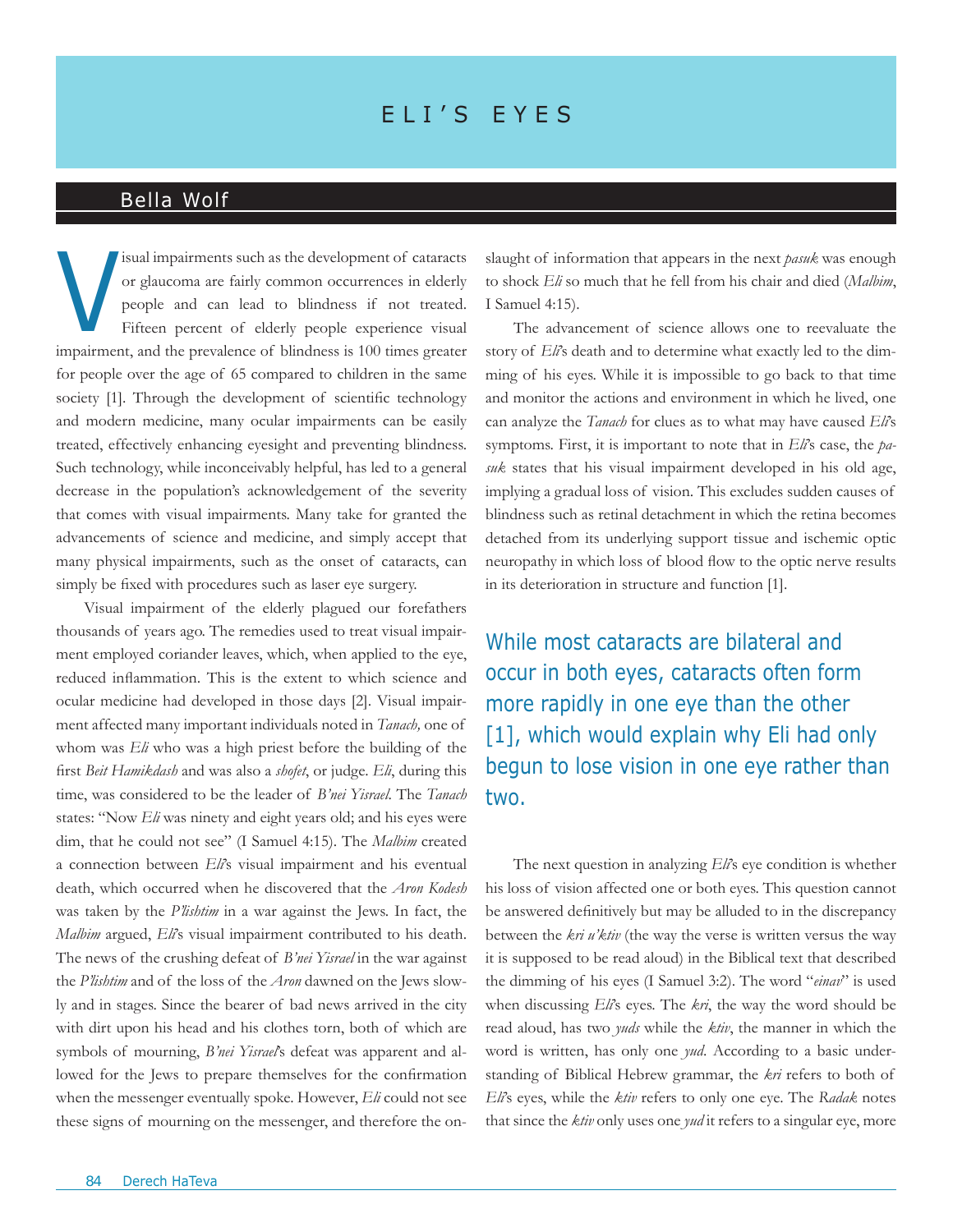precisely *Eli*'s inner spiritual eye. The dimming of his spiritual eye indicates that his *ruach hakodesh* was weakened, and he began to lose the ability to receive *nevuah*. While the *Radak* explains the *ktiv* by describing a spiritual phenomenon, a scientific explanation for the mention of one eye is that *Eli* only lost his vision in one eye. If this is the case, it is possible that *Eli* developed a cataract in one eye, which led to loss of vision. While most cataracts are bilateral and occur in both eyes, cataracts often form more rapidly in one eye than the other [1], which would explain why *Eli* had only begun to lose vision in one eye rather than two. A cataract is caused by clouding that develops in the lens of the eye and causes obstruction of light through the lens, which can lead to unclear vision or blindness.

The possibility that *Eli* developed a cataract in one eye brings up a few further questions. First, why mention in the fourth *perek* that *Eli* could not see when it was just mentioned in the previous *perek*? Second, if according to the explanation in the third *perek* that *Eli* was only losing sight in one eye, he would still be able to see well enough to discern the signs of mourning on the messenger, which would have reduced the shock when informed about the capture of the *Aron,* in which case *Eli* would not have died (according to the interpretation of the *Malbim*). The answer to this again appears in the word "*einav*." When the word "*einav*" is used in the fourth *perek*, there is no *kri u'ktiv*, and it is written exclusively with two *yuds*. This explains many of the difficulties by indicating that at this later point in time, *Eli* had lost

sight in both eyes due to development of cataracts. In the third *perek, Eli* is assumed to be no older than seventy, due to the fact that *Shmuel* is described as a *na'ar*, meaning a child before the age of Bar Mitzvah. While being seventy may be considered old, it would explain why *Eli* only began to lose eyesight in one eye, as analyzed by the *kri u'ktiv*, because he only died much later, at age ninety eight. However, in the fourth *perek*, the end of *Eli*'s life is fast-approaching and now at age ninety eight, it is more plausible that the cataracts in *Eli*'s eyes would have progressed and affected both eyes. The gradual loss in vision over the twenty eight year period spanned from the third to the fourth *perek.* This would also explain the reason for the repetition regarding the condition of *Eli*'s eyesight. It is therefore plausible to conclude that *Eli* experienced a gradual onset of cataracts common in old age, which began in one eye and progressed to both eyes as he aged. This led to his blindness, explaining his shock and subsequent death upon hearing the news about the *Aron*'s capture.

In modern times we can more fully appreciate how lucky we are to be able to successfully reverse the symptoms experienced by our forefathers in the *Tanach*. To remind ourselves of the miracle of vision, every morning we wake up and say *Modeh Ani*; I am thankful. This prayer is recited to remind us not to take our bodily functions for granted. It is only normal to become lax in our appreciation of the way our bodies work, but the stories in the *Tanach* show us that the things we take for granted may not last forever and that we must be thankful for them each day.

#### Acknowledgements

I would like to thank Dr. Babich for helping me with my research on biblical discussions of impairments of the eye and for constantly encouraging me to write an article about a topic that really interested me. I would also like to thank Rabbi Preil whose class on *Sefer Shmuel* was the foundation upon which I built my discussion. I became aware of the discussions of many of the commentators mentioned in this article because of his class.

#### **REFERENCES**

[1] Ben-Noun, Liubov. (2002). What Diseases of the Eyes Affected Biblical Men? 48:52-55. [2] Rosner, Fred. (2000). Encyclopedia of Medicine in the Bible and the Talmud: Eyes, Remedies. Jason Aronson Inc. Northvale, NJ, pp. 125.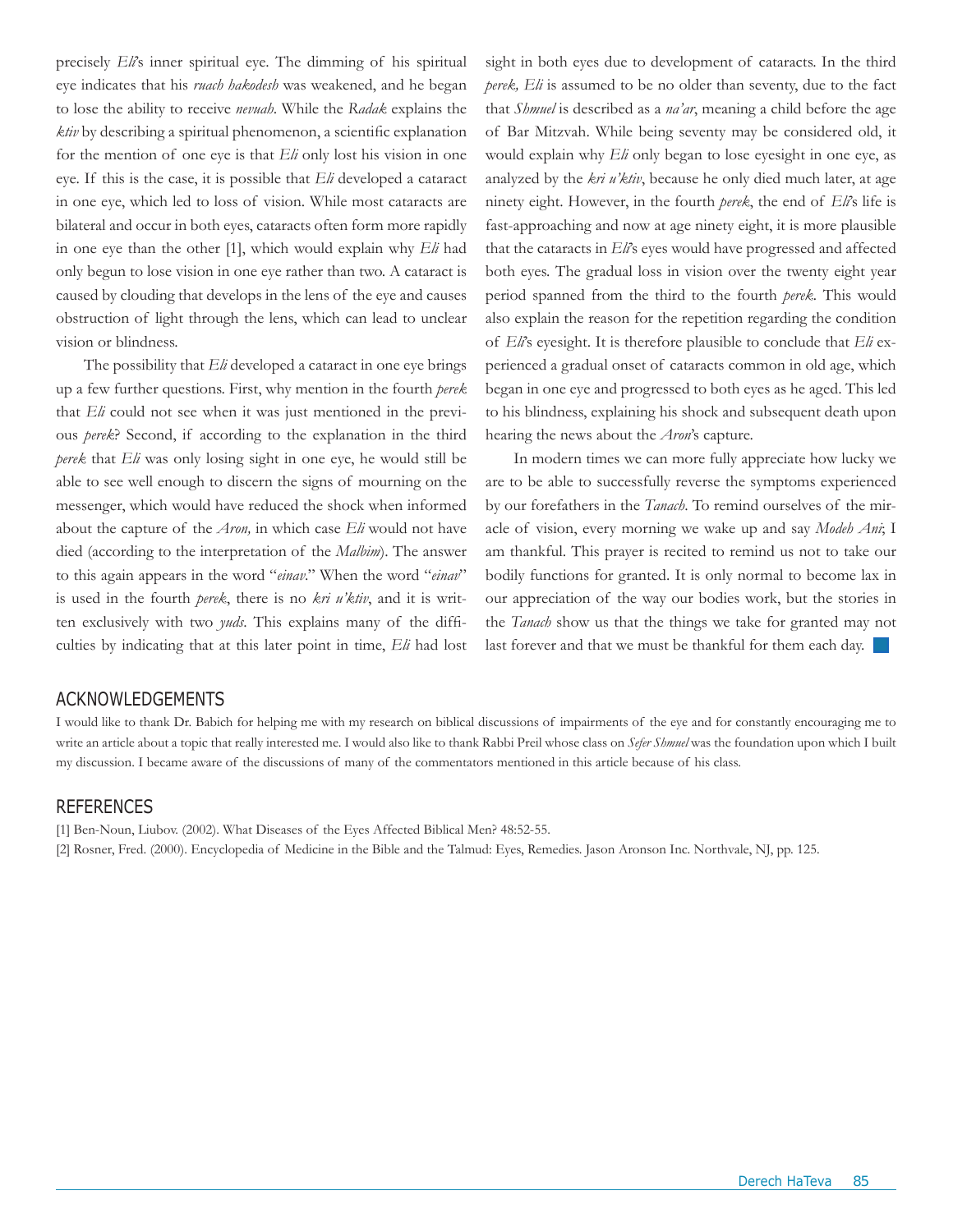# P L A G U E S 7 T O 10

## H. Babich, Ph.D. Department of Biology/SCW

#### ail, Lightning, and Thunder: The 7<sup>th</sup> Plague

*"HaShem* said to Moshe, Stretch out your hand toward the sky and there will be hail throughout all Egypt. It will fall on man and animal and on all outdoor plants all over Egypt. Moshe pointed his staff at the sky and *HaShem* caused it to thunder and hail with lightning striking the ground. *HaShem* then made it hail on the land of Egypt. There was hail with lightning flashing among the hailstones. It was extremely heavy, unlike anything Egypt had experienced since it became a nation. Throughout all of Egypt, the hail killed every man and animals in the outdoors. The hail destroyed all the outdoor plants and smashed every tree in the fields. Only in Goshen, where *B'nei Israel* lived, there was no hail" (Shemos 9:22-26).

Any precipitation, let alone hailstones, would be most unusual in Egypt. In most areas, Egypt receives on average 1 inch of precipitation per year, or about 0.1 inches of precipitation (rain, sleet, snow, or hail) per month. No precipitation occurs in July and August; December is the wettest month, when 0.3 inches of precipitation fall in 2 days [1]. According to Rav Samson Raphael Hirsch, this plague was a complete shock to the Egyptians and demonstrated a total revolution in cosmic conditions in Egypt [2].

Lightning, thunder, hail, and rain originate in clouds. Lightning is an electrostatic discharge (or, a spark) which is accompanied by thunder. From the initial discharge of atmospheric electricity, a lightning bolt can travel at speeds approaching 140,000 mph, reaching temperatures of 54,000°F. Lightning rapidly heats the air in its immediate vicinity, causing the heated air to expand and subsequently to produce a supersonic shock wave. This shock wave decays to an acoustic wave that is heard as thunder. As the sound waves propagate along the length of the lightning's path, sounds originate at varying distances to generate a rumbling or rolling effect. Light travels at 186,282 miles/second and the speed of sound, in dry air, approximates one mile in five seconds. Thus, initially lightning is seen, followed by the sound of thunder. These background facts will be needed later to understand a question presented by the Malbim. Upon seeing lightning one recites the blessing "Who makes the work of creation," and upon hear-

ail, Lightning, and Thunder: The 7<sup>th</sup> Plague ing thunder, one recites the blessing, "for His strength and His "HaShem said to Moshe, Stretch out your hand toward power fill the universe." A lightning strike at a very clos power fill the universe." A lightning strike at a very close distance is accompanied by the smell of ozone. Lightning within thunderstorms produces gaseous nitrogen oxides which react with other atmospheric chemicals and, in the presence of sunlight, produce ozone. Ozone, a strong oxidizing agent, if present in significant amounts, is a lung irritant [3]. In this plague, the lightning and thunder caused psychological distress to the Egyptians, whereas ozone, a respiratory irritant, caused physiological pathology.

> These hailstones consisted of an intermingling of ice and fire, demonstrating a miracle within a miracle; the water of the ice did not extinguish the fire and the fire did not evaporate the water.

> To emphasize that the seventh plague was not a natural phenomenon, but rather was orchestrated by *HaShem,* Moshe drew a line on a wall. He told Pharaoh that the next day, when the sun reached that mark, at that exact time, the plague would start (Rashi, Shemos 9:18). The Malbim, noting a potential scientific problem, concluded that there were two distinct types of hailstones and thunder. Lightning, thunder, and hail all originate within clouds and for these three phenomena to simultaneously commence exactly when Moshe indicated would be a scientific impossibility. Lightning originating in the clouds could appear on Earth at exactly the time indicated by the sun reaching the mark on the wall. However, thunder travels slower and additional time was needed for hail to form in the clouds and to be deposited on Earth. These time delays for the commencement of the plague would be interpreted by the Egyptians as indications that they were natural occurrences, and not a plague directed by *HaShem*. The Malbim therefore suggested that at time zero (i.e., when the sun reached the mark), *HaShem* created special types of thunder and hailstone that traveled exceedingly fast to coincide with the lightning, thereby confirming the time schedule established by Moshe. The Malbim compared the speed of these initial hailstones to bullets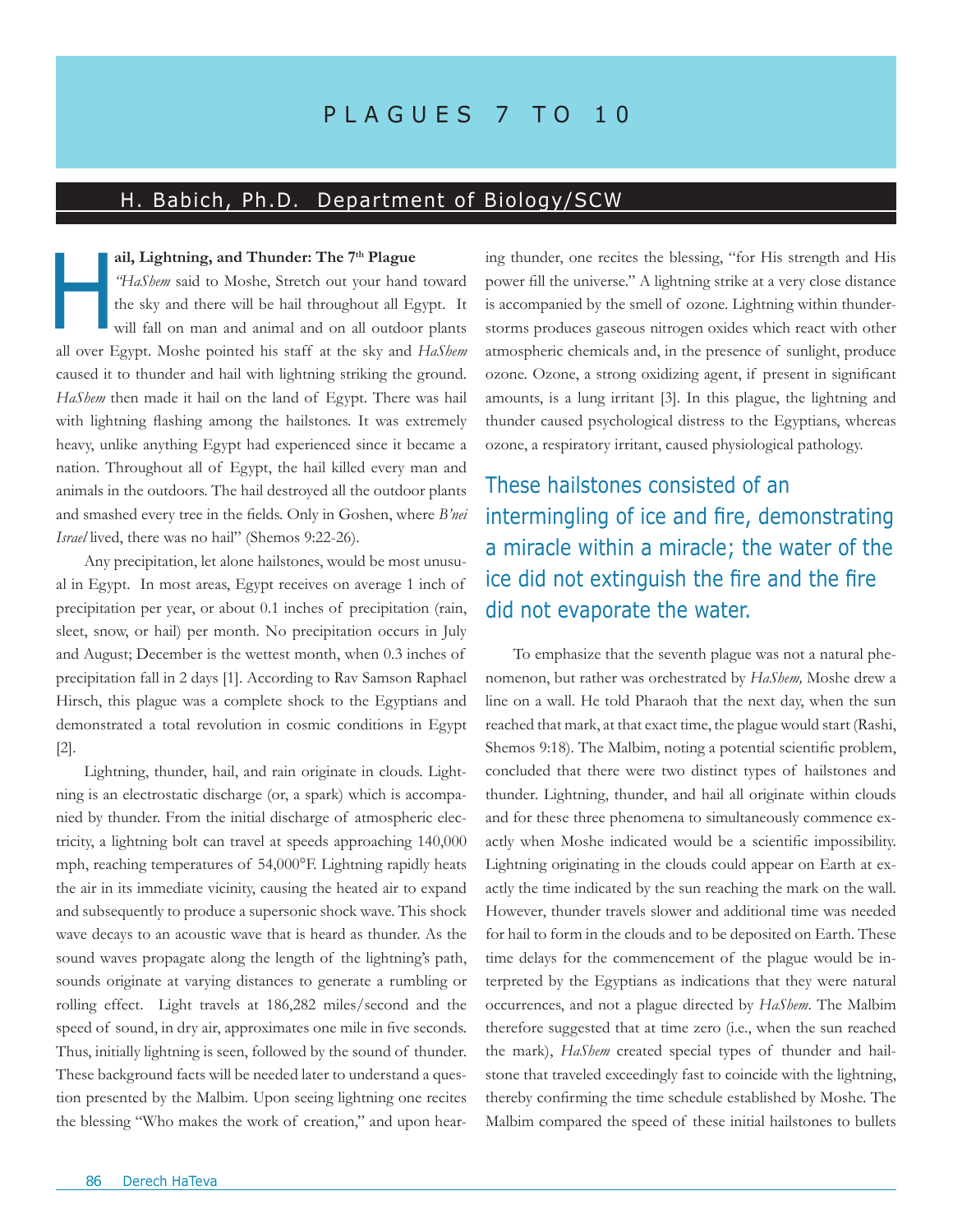leaving a rifle, thereby explaining their lethality (*i.e*., "the hail killed every man and animal in the outdoors"). Thereafter, subsequent hailstones and thunder proceeded according the laws of nature.

A variety of opinions describe the nature of the hailstones (Shemos 9:24). Perhaps, the best known is that mentioned by Rashi. These hailstones consisted of an intermingling of ice and fire, demonstrating a miracle within a miracle; the water of the ice did not extinguish the fire and the fire did not evaporate the water. Some hailstones were transparent with the flame flickering within, whereas other hailstones were coated by fire; the hailstones were huge and deadly [4-6]; [Bamidbar Rabbah 12; Malbim]. S'forno suggested that the forceful thrust of the hail carried an enflamed air, perhaps, referring to the generation of an intense heat of friction. Rav Avigdor Miller [7, 8] postulated that the hailstones were actually "hot pellets of solid stone." Falling from great heights, the red hot stones acquired an accelerated velocity so that each stone became a deadly missile to destroy whatever it struck. Ibn Ezra, as interpreted by Rav Aryeh Kaplan in Me'am Loez [5] and probably based on Berachos 54a, presented a unique approach and suggested that the flaming hailstones may have been part of a meteor shower. Meteor showers consist of a collection of particles, composed of ice and rock, are the remnants of comets that once passed through the inner solar system. The rocks vary in size, from dust to a small boulder. When these meteoroids enter the Earth's atmosphere, the ensuing friction with the air causes them to heat up and glow. Under normal conditions, most meteoroids burn up completely in the atmosphere but occasionally some persist to hit the Earth [10, 11].

Eventually, Pharaoh breaks under the pressure of the plague and summons Moshe to terminate it. "Pharaoh sent word and summoned Moshe and Aaron. He said to them, 'This time I am guilty! *HaShem* is Just! It is I and my people who are in the wrong! Pray to *Hashem*. There has been enough of *HaShem's* thunder and hail. I will let you leave. You will not be delayed again'" (Shemos 9:27-28). Interestingly, Pharaoh's initial complaint was not to terminate the hail and lightning which were lethal to the people and which devastated the Egyptian economy (*i.e*., the destruction of cattle and crops), but rather to halt the thunder. Because the lightning strikes came in close succession [12], there was no sound modulation as in normal thunder, rather each clap of thunder exploded with the same deafening noise. The thunder was a plague unto itself, with the extraordinary noises a fearsome experience [7, 8]. Excessive noise adversely affects human physiology and psychology. In response to noise pollution, the levels of adrenaline and cortisol, the so-called stress hormones, are elevated, with a concomitant increase in blood pressure and heart rate and a

decrease in the immune system's ability to fight infection. People exposed to noise pollution get angry easily, are anxious, more depressed, and are less likely to help others [9]. Rav Miller [7] stated that …. "the noise of booming thunder and crackling lightning were terrifying, a ringing in the ears beset each person" (*i.e*., tinnitus).

This plague also destroyed the Egyptian agricultural economy: "The flax and the barley were smashed, for the barley was nearly ripe and the flax was in its stalk. And the wheat and the spelt were not smashed, for they are late in ripening" (Shemos 9:31-32). Both the flax and barley, ready for harvesting, were devastated, whereas the wheat and spelt, immature and thus soft and flexible, were able to withstand the crushing hail (Rashi). As worshippers of the lamb, Egyptians avoided the use of wool, but rather used flax to manufacture linen [7]; Egyptian linen was of particular high quality (Mishlei 7:16). Barley was food for the cattle and horses (Pesachim 3b). The Egyptian economy was, therefore, in ruin. This plague, as described in Tehillim (78:47; 105:32), made note of huge hailstones that destroyed Egyptian grape vines and tress, the fig tree in particular. Hail killed the cattle and fiery bolts of lightning devastated the flocks (Tehillim78:48). The sparing of the wheat and spelt provided some hope of survival to the Egyptian populace. However, these crops would serve as food for the locusts (Plague #8).

In the early19<sup>th</sup> century, a papyrus, discovered in Egypt, and written by Ipuwer, an Egyptian, apparently was an eye witness account of the ten plagues and the resultant exodus of *B'nei Yisrael*  from Egypt. Known as the Admonitions of Ipuwer, portions of the papyrus parallel the events noted in Shemos. Regarding the  $7<sup>th</sup>$  plague the following are mentioned: (a) "Forsooth, gates, columns, and walls are consumed by fire. The sky is in confusion. It almost destroyed all mankind" (parallel: Shemos 9:23, 24); (b) "lower Egypt weeps. The entire palace is without revenues. To it belong wheat and barley, geese and fish"; (c) "Trees are ruined. No fruits, no vegetables are to be found. Grain has perished everywhere. The land is desolated"; and (d) "Forsooth, that has perished which was yesterday seen. The land is left over to its weariness like the cutting of flax" (parallel *posukim*: Shemos 9: 25, 31, 32) [13, 14].

#### **Locusts: The 8th Plague**

"Moshe raised his hand over Egypt and all that day and night, *HaShem* made an east wind blow over the land. When morning came, the east wind was carrying the locusts. The locusts invaded Egypt, settling on all Egyptian territory. It was very severe. Never before had there been such a locust plague and never again would the like be seen. The locusts covered the entire surface of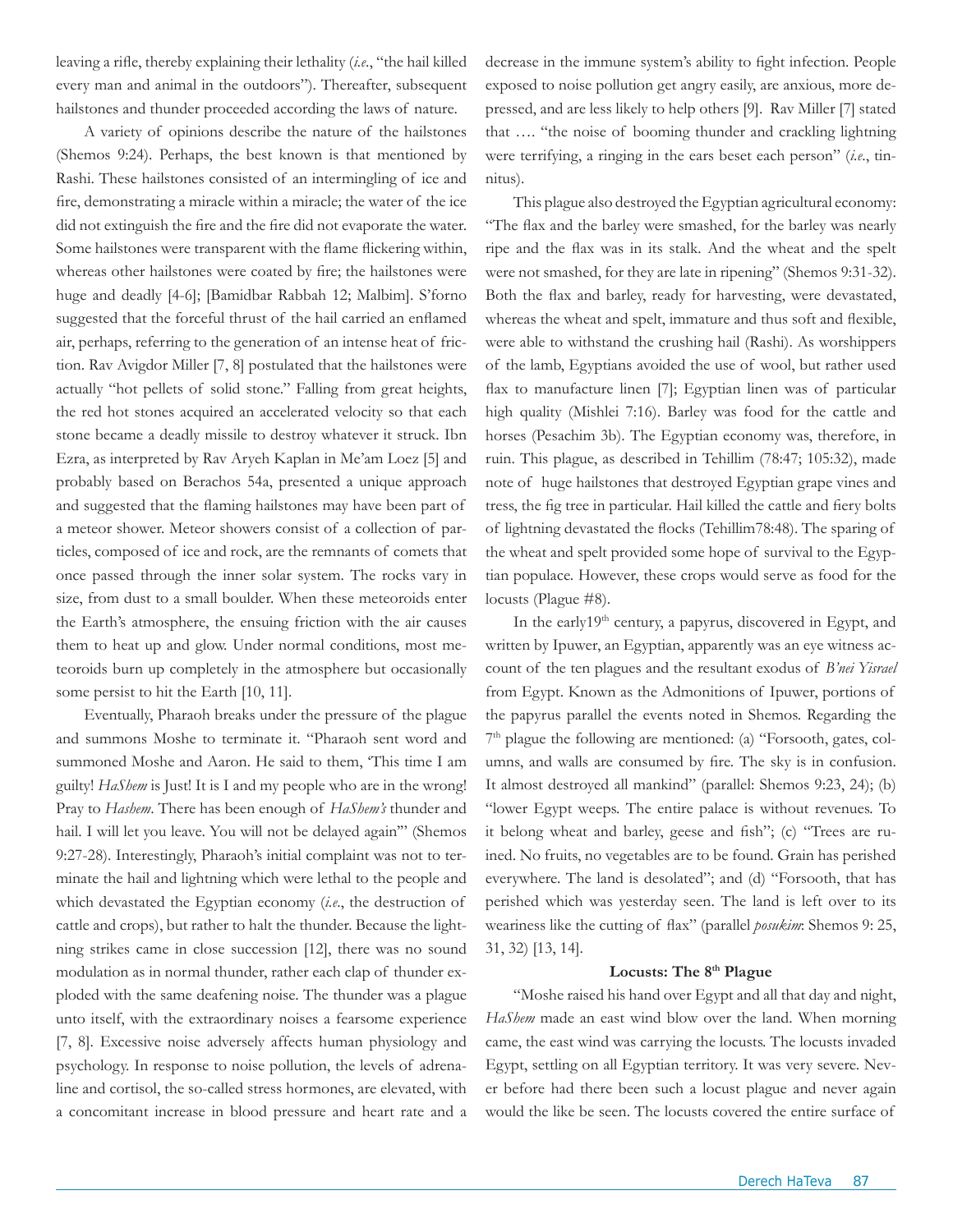the land, making the ground black. They ate all the plants on the ground and all the fruit on the trees, whatever had been spared by the hail. Nothing green remained on the trees and plants throughout Egypt" (Shemos 10:13-15).

Locust swarms are relatively common in Africa. Rav Kaplan [11] noted that the east wind often blew across the desert from Arabia carrying locusts. If so, how did Pharaoh distinguish this specific insect invasion which was orchestrated by *HaShem* from that of a natural occurrence? Although locust swarms utilize wind to aid in their flight, mostly they travel and are active during the daytime, with their flight migration beginning in the late morning; usually, locusts do not fly at night [15]. The *pasuk*, however, noted something unusual, in that the wind carried the locusts by day and *also* by night.

The locusts, or *arba* of the 8<sup>th</sup> plague, were of the species, *Shistocerca gregaria* (the desert locust) [16, 17]. The desert locust in Africa is a fully gregarious consumer, causing extensive devastation to pasture lands and to crops, and particularly known for its long range of migration. The largest recorded locust swarm is reported to have covered 400 sq mi, comprising approximately 40 billion insects [17]. The locust invasion constituting the  $8<sup>th</sup>$ plague was particularly severe; "never before had there been such a locust plague and never again would the like be seen." Yet, another severe locust swarm was noted in Yoel (2:1-11), but in that case, *Eretz Yisrael* was the target of the locust invasion. The locust swarm that invaded Egypt consisted only of one species, the *arba*, whereas the swarm that invaded *Eretz Yisrael* consisted of 4 species of locust, *arba*, *gozzum*, *yellek*, and *chasil* (Rashi in Yoel, 2:2; Shemos 10:14). Yet, in Tehillim (78:46), mention is made of the ten plagues and *chasil,* not *arba*, was noted in the 8th plague. Perhaps, Rashi meant that the swarm in Egypt consisted *predominantly* of one species, the *arba,* with *arba* referring both to a single species of locust as well as to the generic name for locusts (the Hebrew root of *arba* is *rov*, or many) [18]. Ramban (Shemos 10:14), disagreeing with Rashi's interpretation, postulated that the difference between the locust swarm that invaded Egypt from the swarm that invaded *Eretz Yirsael* was not a function of the type of species of locust. Rather, the swarm that invaded Egypt was unique in that locusts normally descend upon an arid environment, not upon a moist, humid terrain as the basin of the Nile River. As proof, Ramban noted that the four years of the locust plague in Yoel coincided with a severe drought.

In the *pasukim*, both in Shemos and Yoel, mention was made of the accompanying economic destruction caused by the locust invasion. Locusts consume the equivalent of their own weight in a day. The desert locust may eat 1.5 grams of vegetation/day; depending upon the actual number of locusts, a high density swarm covering an area of 1 km<sup>2</sup> potentially would consume between 0.8 to 10 tons vegetation/day. Most species of locust feed mainly on grasses and cereal crops, such as wheat, but they may also consume grapevines [19]. The ecologic consequences of a locust invasion plague are extremely devastating, as locusts feed not only upon leaves, but also upon flowers, fruits, seeds, tree bark, and shrub bark, and - due to their weight - break the trees upon which they settle *en masse* [17].

Locusts consume the equivalent of their own weight in a day. The desert locust may eat 1.5 grams of vegetation/day; depending upon the actual number of locusts, a high density swarm covering an area of 1 km2 potentially would consume between 0.8 to 10 tons vegetation/day.

As with most plagues, the locust invasion brought distinctive psychological distress upon the Egyptians. A locust swam can be miles wide, blotting out the sun, and is accompanied by an irritating buzzing sound. In addition to chirping, locusts make a humming sound by rubbing their legs and wings against their body. In November 2004, a moderate locust swarm invaded Israel. An eyewitness gave this account: "It's a little overwhelming when the sky becomes darkened, you hear a big buzz, and all of a sudden, there's a shadow and you feel like an airplane is flying above you" [20]. In Yoel (2:2), the Malbim and the Radak described the locust swarm as appearing like clouds and thick fog, blocking the sun's rays and darkening the day. The phrase "sounding like clanging chariots" (Yoel 2:5) characterized the nerve-wrecking, buzzing sound produced by the locust chirping and wing flapping.

"Pharaoh hastily summoned Moshe and Aaron. 'I have committed a crime,' he said, 'both to

G-d, your L-rd, and to you. Now forgive my offense just this one more time. Pray to G-d, your L-rd. Just take this death away from me!'" (Shemos 10:16-17). What was Pharaoh's rush, if the locusts had already devastated Egypt? Rav Zalman Sorotzkin [21] suggested that Pharaoh was concerned that if the locusts stayed beyond the 3 days of the plague, the female locust would deposit eggs into the soil. Eventually, these eggs would hatch and the offspring would again evoke destruction, albeit, at a later time.

Moshe left Pharaoh's presence and prayed to *HaShem*. *HaShem* turned the wind around, transforming it into a very strong west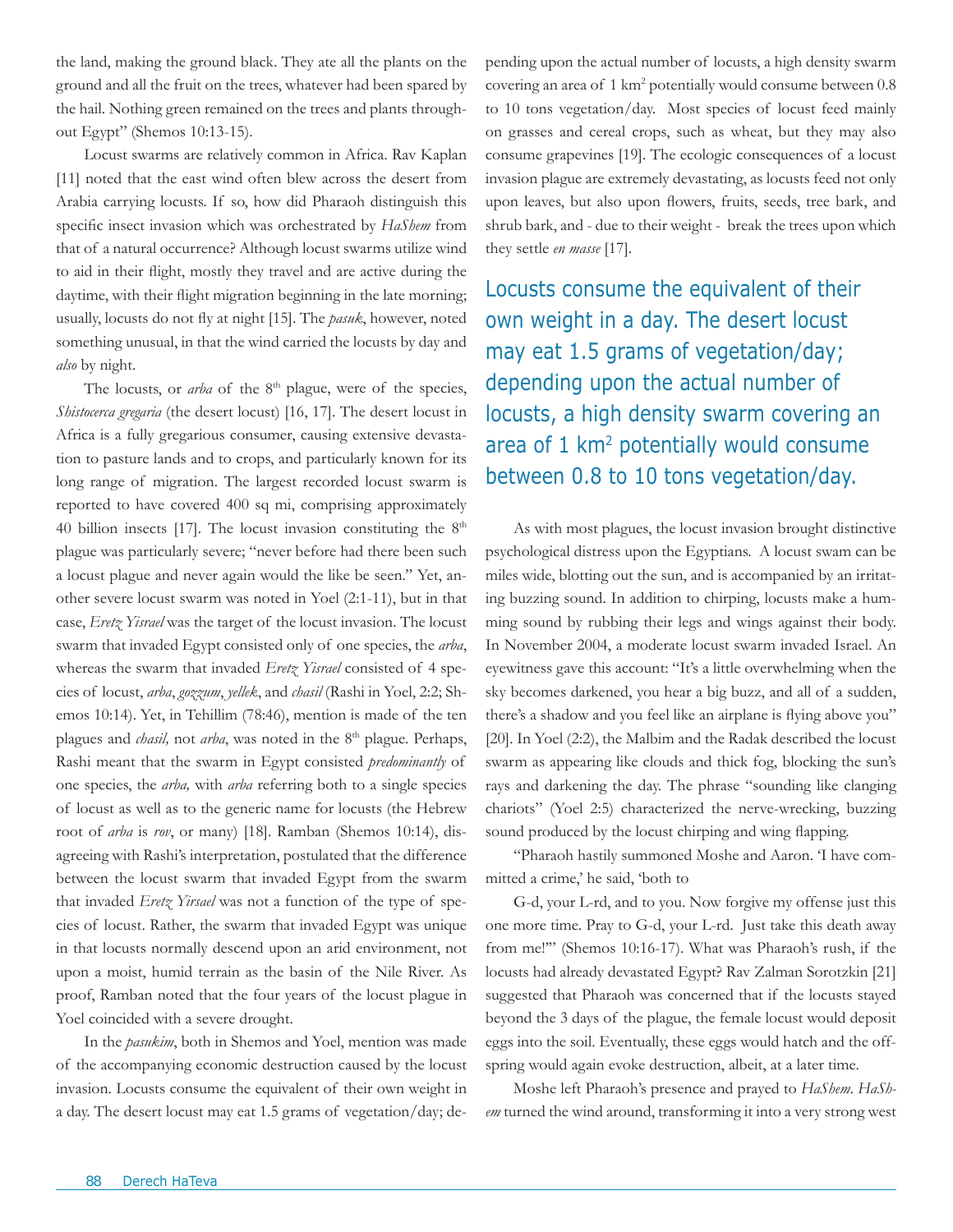wind. It carried away the locusts and plunged them into the Red Sea. Not a single locust remained within all Egypt's borders" (Shemos 10:18-20). Rav Sorotzkin [21] questioned why a *very strong* wind was needed to carry off the locusts. He suggested that the locusts which invaded Egypt were small and scrawny and, thus, only a wind of moderate strength was required for their flight. However, the locusts that were carried away were fattened, and thus required a *very strong* wind to support this extra weight. Nevo [17] noted that one ton of locusts, consisting of approximately 500,000 locusts and which constitute only a small portion of an average swarm, consume as much food in one day as about 10 elephants, 25 camels, or 2,500 human beings.

A *midrash* described the initial attitude of the Egyptians towards the plague of locusts. "Once the locusts came, the Egyptians rejoiced and said, 'Let us gather them all and fill our barrels with them.' *HaShem* said, 'Wicked people, with the plague that I have brought against you, are you going to rejoice?' Immediately, *HaShem* brought upon them a western wind .... and none were left. What does it mean that none were left? Even those that were pickled with salt and sitting in their pots were blown away" (Midrash Rabba, Shemos 13:7). Rav Sorotzkin [21] postulated that the *very strong* west wind was needed to smash these canning jars and to carry away the pickled locusts. Although today's Jews may not have a specific craving for locusts, there are kosher species of locusts that, apparently, were eaten by Jews. "Every flying teeming creature that walks on four legs - it is an abomination to you. Only this may be you eat from among all the flying teeming creatures that walk on four legs: one that has jumping legs above its legs, with which to spring upon the earth. You may eat these from among them: the *arba* according to its kind …" (Yayikra 11:20- 22). Although the continuous tradition *(mesorah*) to distinguish kosher from non-kosher locusts has been lost from many Jewish communities, it was maintained by those communities originating from North Africa and Yemen and was subsequently recorded by Dr. Zohar Amar, head of the Department of Land of Israel Studies and Archeology, Bar Ilan University [22].

In November, 2004, a huge swarm of desert locust swept across the Sinai Desert and eventually settled in the Arava plains along the Jordan River. Dr. Zohar and his students traveled to the Arava and captured some *arba.* After removing the walking and jumping legs, wings, and head, the *arba* were fried and eaten. The students observed that fried *arba* tasted similar to French fries. However, Dr. Zohar explained that the taste of *arba* was dependent upon the food they consumed for their last meal [23].

#### Darkness: The 9<sup>th</sup> Plague

Only three sentences in the Torah are allotted to the 9<sup>th</sup>

plague, darkness. "*HaShem* said to Moshe, 'Stretch forth your hand towards the heavens and there will be darkness upon the land of Egypt.' Moshe stretched his hand toward the heavens and there was darkness throughout the land of Egypt for a 3-day period. No man could see his brother nor could anyone rise from his place for a 3-day period; but for all *B'nei Yisrael* there was light in their dwellings" (Shemos 10:21-23).

To enhance the impact of the plague, the darkness commenced at about 9 A.M. after the sun already had arisen. Suddenly, all of Egypt was enveloped by darkness. As the Egyptians worshipped the sun as a god, this plague showed the futility of that belief [5]. According to Rav Miller this plague symbolized the darkness of ignorance in which the Egyptians and the "civilized" world lived. *Chazal* discussed the nature of this darkness, which was not the darkness of a typical night but, rather, it was a *tangible* darkness that could be felt and that did not support combustion, thereby making respiration difficult. Rav Miller suggested that this tangibility was due to heavy soot particulates that blackened the skies and made breathing extremely difficult, causing the death of many Egyptians [8]. The source of these particulates may have been from a volcanic eruption or from a bombardment of meteoric dust [7]. Torah Temimah (10:21) presented a novel approach and suggested that the palpability of the darkness was not due to an atmospheric phenomenon but rather to an ocular pathology, a physical blockage on the cornea, perhaps cataracts. Rav Hirsch [2] explained that the tangibility of darkness referred to the Egyptian reliance on their sense of touch, rather than on their eyesight, to differentiate between objects. Rashi noted that at night, the darkness intensified as compared to its effect during the daylight hours. Accordingly, the alternation of an intensified darkness *(i.e*., night) with darkness *(i.e*., day) allowed the Egyptians to calculate the passage of time.

Interestingly, this plague was lethal to those of *B'nei Yisrael* who had neither the intentions nor the desires to leave Egypt, to receive the Torah, and to enter into *Eretz Yisrael*. These Jews died during the plague of darkness. There are various estimates of the number of Jews who died; one thought is that 80% of the Jewish population (Rashi, Shemos 13:18), or 12 million people, died. During the initial three days of this plague the darkness was total in scope, so that the Egyptians were unable to see the Jews burying their dead.

During the next 3 days, the darkness intensified and prevented the Egyptians from movement - those sitting could not stand erect and those standing were unable to sit. Perhaps the Egyptians were paralyzed with fear. Rav Hirsch [2] explained that this plague was the most comprehensive of the plagues, in that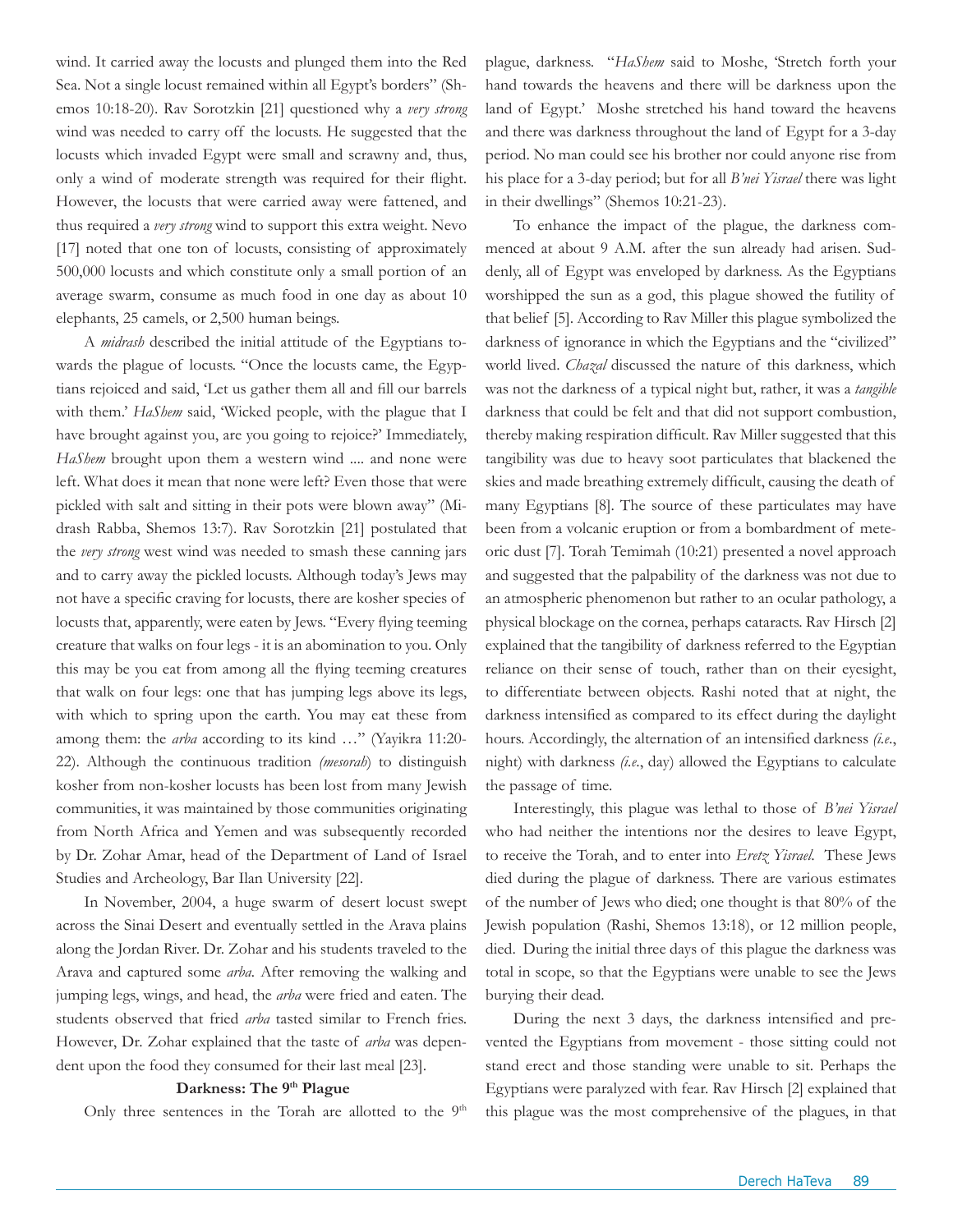each individual was held or chained to the place he happened to be**:** fasting, without bathroom facilities, and isolated from others. The 10 plagues are mentioned in Tehillim (Psalm 105), but not in the proper sequence, as their description commences with the 9<sup>th</sup> plague. To explain this, Rav Feuer [16] noted that this plague was the most far-reaching of all the plagues. The preceding eight plagues affected only limited segments of the Egyptian population, whereas the plague of darkness enveloped each individual and every inch of the Egyptian empire. No one had control over himself or of his possessions, thus demonstrating *HaShem*'s complete mastery over man and nature.

It was during this second period of paralyzing darkness that the Jews entered into the Egyptian homes, searching for the locations in which the Egyptians had hidden their valuables. Once located, however, these hidden treasures remained untouched. The lack of theft by *B'nei Yisrael* was most impressive to the Egyptians and earned *B'nei Yisrael* a reputation of honesty [19]. Knowledge of the locations of the treasures later enabled the Jews to request those hidden valuables, without the Egyptians denying their existence. Rav Elie Munk [6] noted that the positive impression of the Jews not stealing the hidden treasures was the factor that, at the time of the Jewish departure from Egypt, convinced the Egyptians to willingly give their treasures to *B'nei Yisrael.* This fulfilled *HaShem*'s promise to Avraham, that his descendents would leave Egypt "with many riches" (Bereishis 15:14).

Although *B'nei Yisrael* could have escaped from Egypt during this plague, they did not. The Chasam Sofer explained that the Jews kept the promise of Yosef to Pharaoh, namely that the Jews would not leave Egypt without Pharaoh's permission. He further suggested that this oath of loyalty was required annually of all Pharaoh's servants.

The final portion of the Torah's description of the plague of darkness concludes with, "for all *B'nei Yisrael* there was light in their dwellings." The commentaries extended this idea to explain that the light was not limited to Jewish dwellings but "traveled" with *B'nei Yisrael* and allowed them to discover the Egyptian hidden valuables (Shemos Rabbah 14:2). This idea was further developed in that the Jews had more illumination than usual, *i.e*., even at night, there was light [5]. Using the terminology of today, *B'nei Yisrael* experienced night vision, or, the ability to see in low light conditions. An enlarged pupil relative to the rest of the eye is favorable for night vision. Soldiers who are issued night vision glasses are provided with atropine-containing eye drops to dilate their eyes [24]. Although *HaShem* did not distribute night vision glasses to *B'nei Yisrael*, causing dilation of their pupils would enhance vision in low illumination.

Rabbi Mordechai Friedman [25] posed an interesting question - if we assume that the severity of the plagues increased as they approached *makkos bechoros* (killing of the first born), what was so terrible about the plague of darkness? On the contrary, according to the above-cited *midrash*, the Jews, rather than the Egyptians, died during this plague. He presented various explanations and the one of most interest centered on psychological warfare. In the later 3 days of the plague, the Egyptians were in a type of paralyzing confinement, unable to move, eat, use bathroom facilities, or defend themselves. In the absence of the ability to see, their other senses became sharpened and the Egyptians keenly heard the Jews prowling through their homes and clearly heard the sounds of animals and other creatures, yet they were paralyzed. The Egyptians realized that the tide had turned in favor of *B'nei Yisrael*. Rav Eliyashiv (cited by Rav Lebel Katz in Ohel Aryeh, vol. 2) noted that now the Egyptians called out for assistance from the Jews (*i.e*., role reversal, the "masters" were subservient to the slaves).

There may be many similarities between the plague of darkness and military torture techniques used to obtain information from prisoners. In describing the plague of darkness the Midrash Tanchuma (Parshas Bo, 4) noted that the Egyptians felt as if they were imprisoned in jail. And, Egyptian prisons, apparently, were darkened (as noted in Bereishis Midrash Rabba (89), Yosef spent two years in *darkness* in prison). Left in the dark and in solitary confinement results in sensory deprivation; this technique was used in Guantanamo Bay as an interrogation strategy for terrorists. Arabs also utilized this mode of punishment on their captives. Brian Keenan spent four years as a hostage in Lebanon, of which 7 or 8 months were in darkness. "The nothingness, that was extremely hard. Because the question in your head is how long am I going to get through the next ten minutes? Or, months later, how am I going to get through the next day? Is there enough left in my head?" He continued, "I remember one occasion waking up and having to squeeze my face and my chest and thinking to myself, 'Am I still alive?'" Hallucinations are common to those in solitary confinement and in the dark. As noted by psychologist Dr. Robbins, "In the dark room there is nothing to focus on. In the absence of information the human brain carries on working and processing information, even if there is no information to process and after a while it starts to create that information itself." In a 48-hour experiment in which volunteers agreed to be shut inside a cell in a nuclear bunker, hallucinations were common and included seeing mosquitoes and fighter planes buzzing in the head, seeing little cars, snakes, and zebras, and visualizing a pile of thousands of oyster shells [26].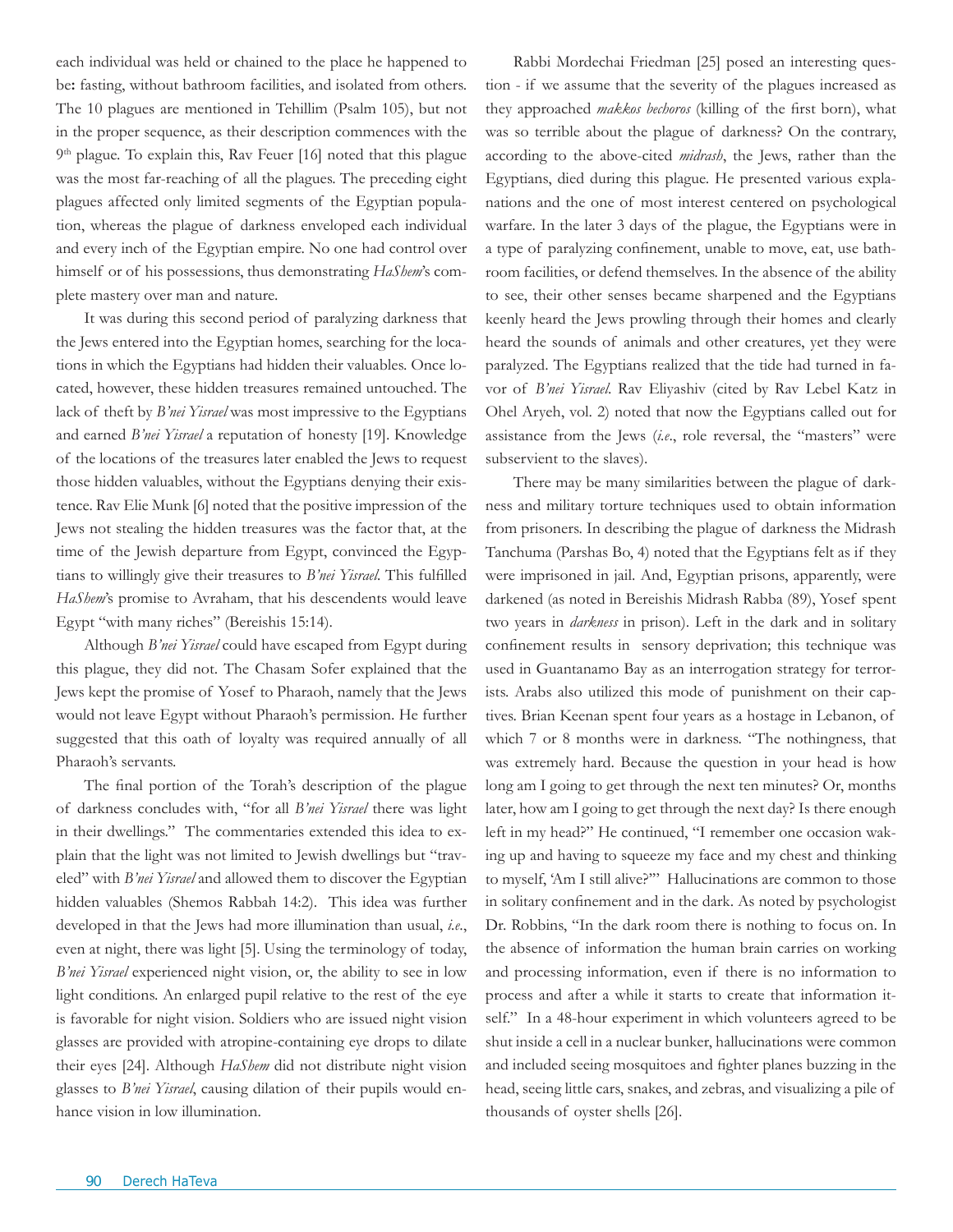The 9<sup>th</sup> plague was noted in the Ipuwer Papyrus [13] and in the apocryphal book, The Wisdom of Solomon [27], in which many more sentences are devoted to this plague than the three sentences in *Shemos*. Below are some passages from the Wisdom of Solomon:

*For when lawless people thought to oppress a holy people, they, prisoners of darkness and captives of a long night, lay imprisoned under their roofs, fugitives from the eternal providence.*

For when they thought to escape from their secret sins under a dark veil *of forgetfulness, they were scattered, being terribly astonished and terrified by phantoms.* 

*For the cranny that held them did not protect them from fear, but terrifying noises rang out around them, and gloomy phantoms with grim faces appeared.*

*And no force of fire was able to light, nor did the brilliant flames of the stars avail to illuminate that horrible night.*

*But there appeared upon them only a self-kindled flame full of fear,*  but, terrified when the sight was no longer visible, they supposed worse those *they saw.*

The Wisdom of Solomon continues, with many of the descriptions paralleling the experiences of the volunteers who participated in the above-noted 48-hour experiment of solitary confinement.

#### Death of the First Born: The 10<sup>th</sup> Plague

*Hashem'*s total involvement in orchestrating the simultaneous death of all the firstborn is succinctly stated (Shemos 12:12). "And I will pass through the land of Egypt on this night" - I and not a ministering angel; "and I will strike every firstborn in the land of Egypt, from man to animal" - I and not a fiery angel; "and against all the gods of Egypt I will execute judgments" – I and not a messenger; "I, *Hashem*" - I and no other (Passover Haggadah). As such, there is little else to add, as this specific plague was executed by *Hashem* alone, without employing the various biological, chemical, and physical forces of nature, which, for the other plagues, functioned as His avenging army.

When this plague was related to Pharaoh, Moshe's wording was: "So said *Hashem*, 'At *approximately* midnight I shall go in the midst of Egypt. Every firstborn in the land of Egypt shall die, from the firstborn of Pharaoh who sits on his throne to the firstborn of the slavewoman who is behind the millstone and all the firstborn of the animal'" (Shemos 11: 4,5). Rashi noted that the phrase "*approximately* midnight" was used rather than "*at* midnight," as should the Egyptian astrologers err in calculating midnight, they would then accuse Moshe of lying as the plague did not commence exactly at the time foretold by Moshe. Another thought is the phrase "*approximately* midnight" took into account the different geographically regions in Egypt. Being a rather large country, the exact point of midnight in one region of Egypt slightly differed from that in a more distant region, Later in the *parsha* this plague is restated as a declarative statement, "It was *at* midnight and *Hashem* struck every firstborn in the land of Egypt, from the firstborn of Pharaoh sitting on this throne to the firstborn of the captive who was in the dungeon, and every firstborn animal" (Shemos 12:29).  $\Box$ 

#### Acknowledgment

Appreciation is expressed to Rabbi Eli Babich, program director of the Jewish Enrichment Center, NY, NY, for reviewing the Torah portions of this manuscript.

#### **REFERENCES**

- 1. Egypt Climate Information. http://www.climatetemp.info/egypt/. (retrieved 2011).
- 2. Hirsch, S.R. (1989). The Pentateuch, vol. 2, Shemos. Judaica Press, Ltd., Gateshead, England.
- 3. Wikipedia. Lightning. (retrieved 2011).
- 4. Deutsch, J. (1998). Let My Nation Go. Feldheim Publ., NY, NY.
- 5. Kaplan, A. (1978). Me'Am Loez, The Torah Anthology, vol. 3, Exodus. Moznaim Publ. Corp., NY, NY.
- 6. Munk, E. (1993). The Call of the Torah, vol. 2, Shemos, Mesorah Publ. Ltd., Brooklyn, NY.
- 7. Miller, A. (1991). A Nation is Born, Shemos. Gross Brothers Printing, Brooklyn, NY.
- 8. Miller, A. (1992). Narrate to Your Son. Yeshiva Gedolah Bais Yisroel, Brooklyn, NY.
- 9. Weiss, R. (2007). Noise pollution takes toll on health and happiness. The Washington Post, June 5th.
- 10. Harper, D. and Stockman, L.M. (2011). SkyEye. Meteor Shower.
- http://www.obliquity.com/skyeye/misc/meteor.html (retrieved, July 3, 2011).
- 11. Wikipedia. Meteor shower. (retrieved 2011).
- 12. Kaplan, A. (1981). The Living Torah. Moznaim Publ. Corp., NY, NY.
- 13. Ohr Samayach. The ten plagues live from Egypt, http://ohr.edu/yhiy/article.php/838. (retrieved 2011).
- 14. Wikipedia. Ipuwer \_Papyrus. (retrieved 2011).
- 15. Cohen, A. (2004). Everything you always wanted to know about locusts, HaAretz (Nov. 22nd).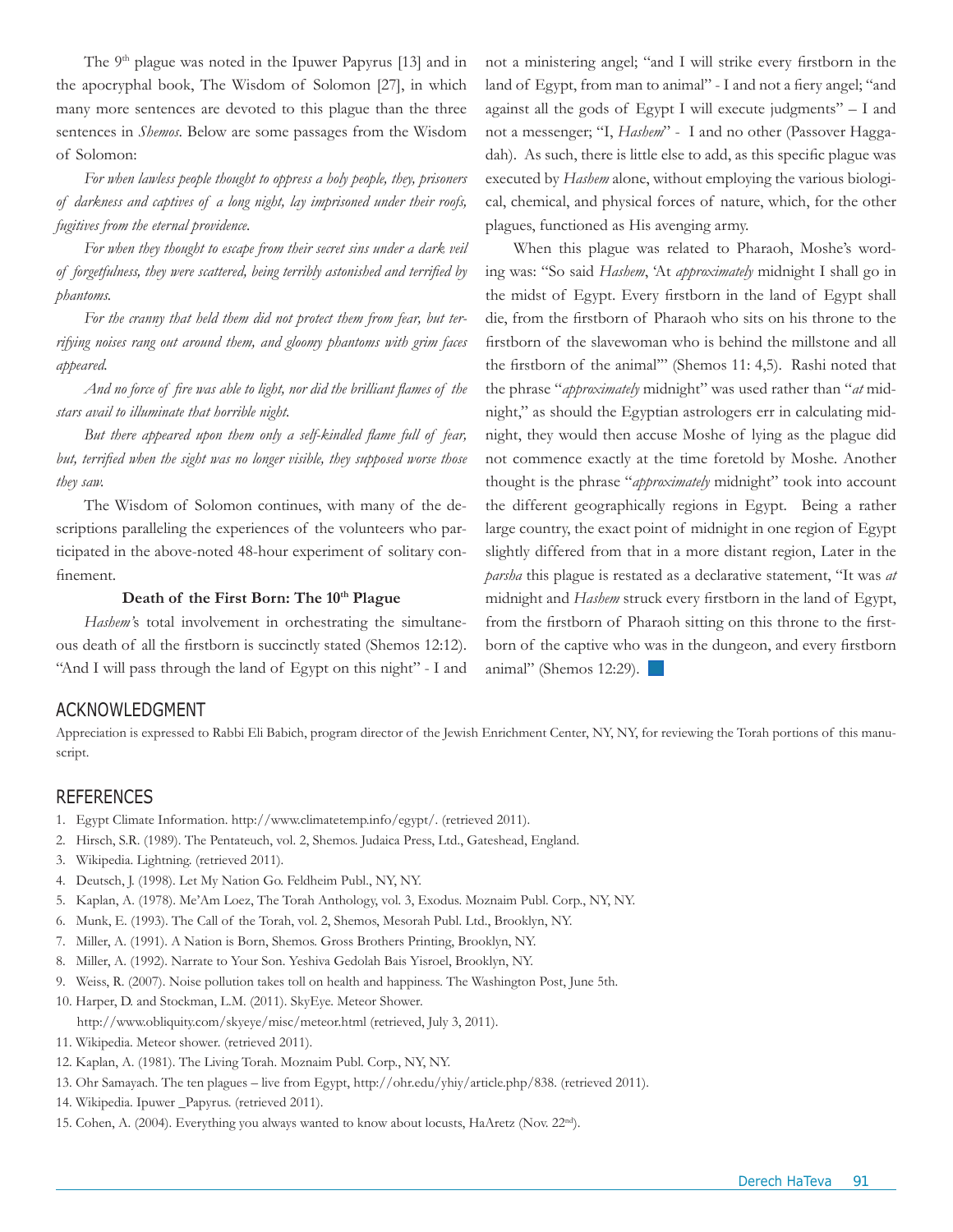- 16. Feliks, Y., 1988, Plants and Animals of the Mishna, Morial Offset., Co., Brooklyn, NY.
- 17. Nevo, D. (1996). The desert locust, *Schistocerca gregaria*, and its control in the Land of Israel and the Neat East in antiquity, with some reflections on its appearance in Israel and in modern times. Phytoparasitica 24:7-32.
- 18. Feuer, A.C. (1985). Tehillim, vol. 2. Mesorah Publ. Ltd., Brooklyn, NY.
- 19. Wikipedia. Locusts. (retrieved, 2011).
- 20. Berman D. (2004). Not all migration to Israel is a good thing. HaAretz (Dec. 5<sup>th</sup>).
- 21. Sorotzkin, Z. (1993), Insights in the Torah, vol. 2, Shemos, Mesorah Publ., Ltd., Brooklyn, NY.
- 22. Amar, Z. (2002-2003). The eating of locusts in Jewish tradition after the Talmudic period. Torah U-Madda J. 11:186-202.
- 23. Cohen, A. (2004). Second wave of locusts advance to southern Dead Sea. HaAretz.com (Nov. 21st).
- 24. Wikipedia. Night vision. (retrieved 2011).
- 25. Friedman, M. (retrieved 2011). What's so bad about the plague of darkness? www.tzemachdovid.org/Vsamachta/Pesach01/darkness.shtml
- 26. Jones, H. (2008). BBC News, Alone in the dark.

http://news.bbc.co.uk/go/pr/fr/-/2/hi/uk\_news/magazine/7199769.stm

27. Cheon, S. (1997). The Exodus Story in the Wisdom of Solomon. Sheffield Academic Press, Sheffield, England.